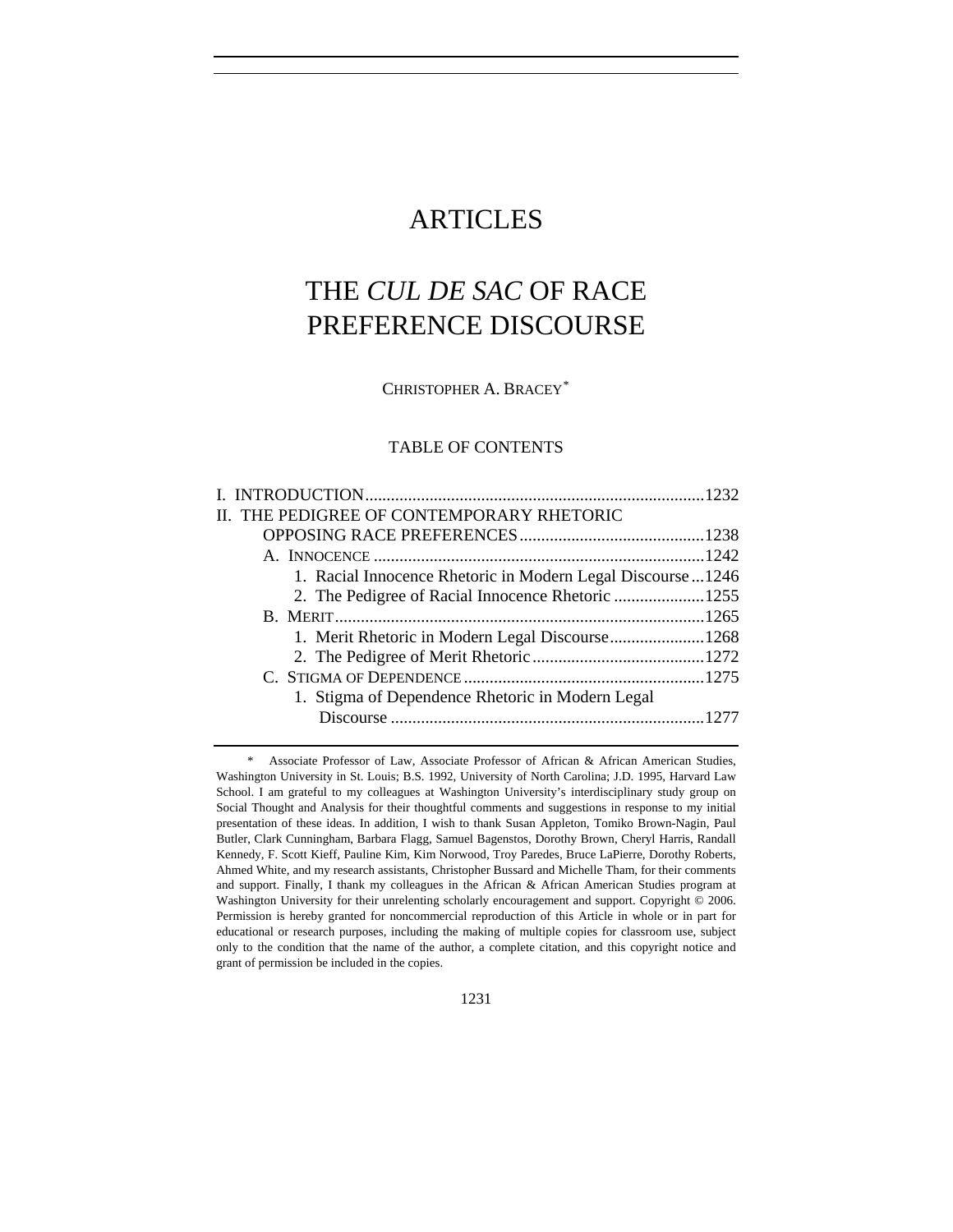## 1232 *SOUTHERN CALIFORNIA LAW REVIEW* [Vol. 79:1231

| 2. The Pedigree of Stigma of Dependence Rhetoric1279   |  |
|--------------------------------------------------------|--|
|                                                        |  |
| 1. Domestic Tranquility Rhetoric in Modern Legal       |  |
|                                                        |  |
| 2. The Pedigree of Domestic Tranquility Rhetoric1288   |  |
| III. THE SIGNALING EFFECTS OF PEDIGREED RHETORIC  1293 |  |
|                                                        |  |
|                                                        |  |
|                                                        |  |
|                                                        |  |
|                                                        |  |
| IV. A FOUNDATION FOR RENEWED RACIAL DIALOGUE 1311      |  |
|                                                        |  |
|                                                        |  |

#### I. INTRODUCTION

Despite over a quarter century of affirmative action policy, $<sup>1</sup>$  $<sup>1</sup>$  $<sup>1</sup>$  public</sup> endorsement of the practice by leading American institutions, $\overline{2}$  $\overline{2}$  $\overline{2}$  and validation by the United States Supreme Court, $3$  the relevance of race in university admissions and hiring decisions remains a persistent source of conflict. Disagreement, however, has not produced a particularly robust or constructive public dialogue on this issue. Indeed, public conversation

<span id="page-1-0"></span><sup>1.</sup> Most commentators agree that the origins of "affirmative action" lie in President John F. Kennedy's Executive Order 10,925, which required certain federal contractors to take "affirmative action to ensure that applicants are employed, and that employees are treated during employment, without regard to their race, creed, color, or national origin." *See* Exec. Order No. 10,925, 26 Fed. Reg. 1977 (Mar. 6, 1961). The affirmative action mandate was greatly expanded by President Lyndon Johnson's issuance of Executive Order 11,246. *See* Exec. Order No. 11,246, 30 Fed. Reg. 12,319 (Sept. 24, 1965). However, the idea of imposing some affirmative obligation on state actors to improve employment opportunities arguably predates both of these orders. *See* Angela Onwuachi-Willig, *Using the Master's "Tool" to Dismantle His House: Why Justice Clarence Thomas Makes the Case for Affirmative Action*, 47 ARIZ. L. REV. 113, 125 (2005) (arguing that the Kennedy and Johnson orders were "actually part of a long line of executive orders" dating back to the Roosevelt administration that were "intended to expand employment opportunities for Blacks").

<span id="page-1-1"></span><sup>2.</sup> *See* Consolidated Brief of Lt. Gen. Julius W. Becton, Jr. et al. as Amici Curiae Supporting Respondents, Grutter v. Bollinger, 539 U.S. 306 (2003) (No. 02-241); Brief for Gen. Motors Corp. as Amicus Curiae Supporting Respondents, Gratz v. Bollinger, 539 U.S. 244 (2003) (No. 02-516). *See also* Brief for Amici Curiae 65 Leading American Businesses Supporting Respondents at 3–5, *Grutter*, 539 U.S. 306 (No. 02-241) ("Because our population is diverse, and because of the increasingly global reach of American business, the skills and training needed to succeed in business today demand exposure to widely diverse people, culture, ideas and viewpoints.").

<span id="page-1-2"></span><sup>3.</sup> *See Grutter*, 539 U.S. 306.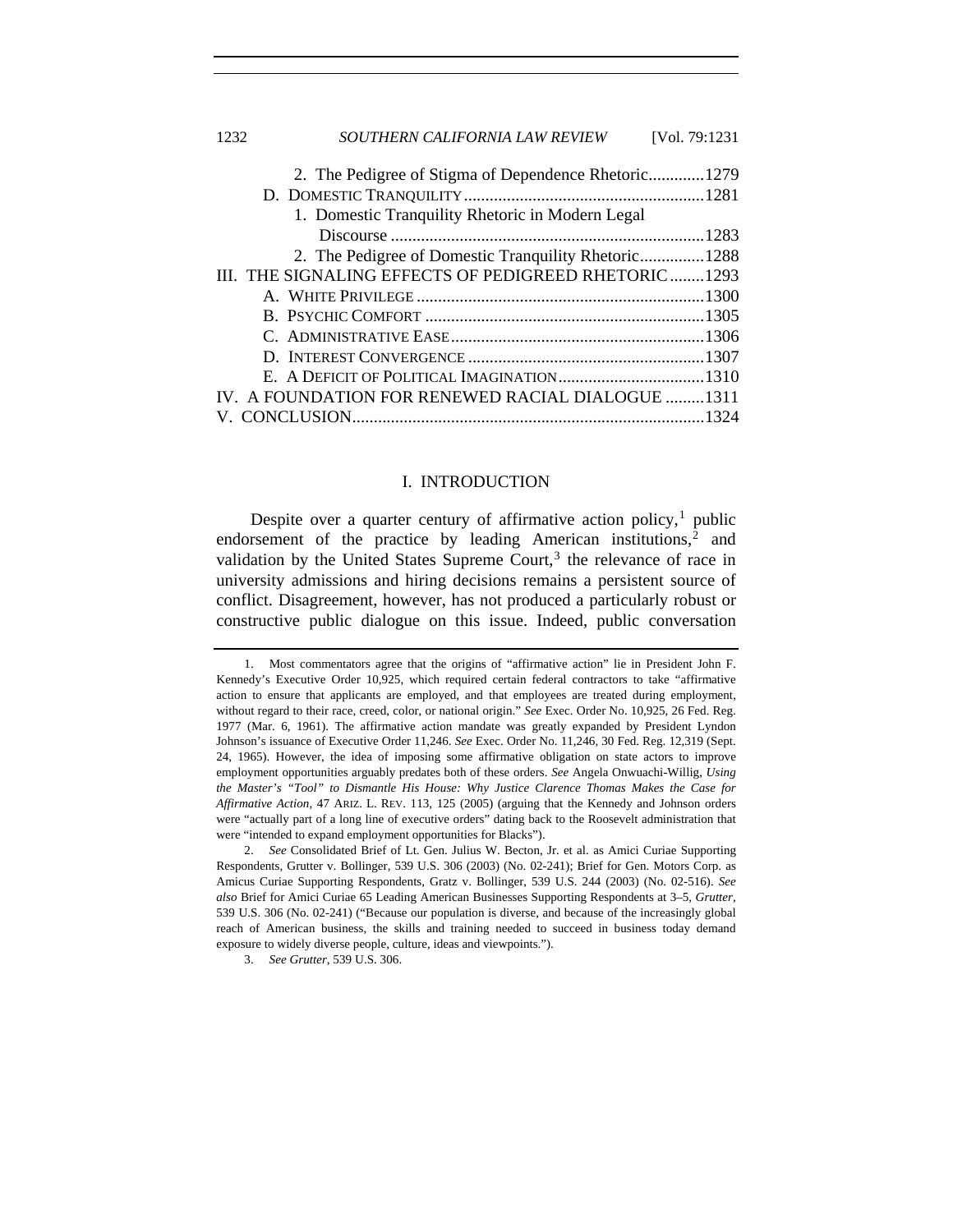regarding the appropriateness of race preferences remains mired in an unhealthy and unproductive impasse.

The breakdown usually, but not always, occurs along traditional ideological lines.<sup>[4](#page-2-0)</sup> Progressive proponents generally endorse the use of race preferences as a measured response to the perceived malign status quo of American race relations. They highlight myriad ways in which individual and institutional practices have, over time, worked to entrench the subordinated status of racial minorities and point to race preferences as an example of the kind of robust, substantive, and race-conscious response that "justice" demands. Conservative opponents generally acknowledge persistent racial disparities in health, wealth, and society, but point to substantial advances in modern race relations as a testament to the virtues of colorblindness and formal racial equality—virtues threatened by the reliance upon race when dispensing educational and employment opportunities and other social goods. Impassioned disagreement is inevitable, given the extended legacy of racial oppression, conflicting perceptions of racial injustice, and divergent visions of what a racially just society entails. What might have been the subject of robust exchanges of ideas, however, now cycles stubbornly and uncomfortably within a caustic, ideological cul-de-sac.<sup>[5](#page-2-1)</sup>

The stagnation of race preference discourse presents a particularly tragic state of affairs. As an initial matter, this conversational crisis calcifies existing divisions between progressives and conservatives regarding this racial issue, and encourages a closing-ranks mentality that is

<span id="page-2-0"></span><sup>4.</sup> For a particularly thoughtful left critique of affirmative action, see RICHARD THOMPSON FORD, RACIAL CULTURE: A CRITIQUE (2005).

<span id="page-2-1"></span><sup>5.</sup> *See* Richard A. Epstein, *A Rational Basis for Affirmative Action: A Shaky but Classical Liberal Defense*, 100 MICH. L. REV. 2036, 2046 (2002) (describing current affirmative action policy as placing us in an "unhappy impasse" for "[i]f we hew to traditional constitutional law doctrine, then we must jettison affirmative action notwithstanding its widespread support in the university and business communities"); Daniel A. Farber, *The Outmoded Debate over Affirmative Action*, 82 CAL. L. REV. 893 , 893 (1994) ("The academic debate over affirmative action has become a bitter stalemate."); Cheryl I. Harris, *Whiteness as Property*, 106 HARV. L. REV. 1707, 1766 (1993) (describing affirmative action as a "wellspring" of bitter debate); Samuel Issacharoff, *When Substance Mandates Procedure:* Martin v. Wilks *and the Rights of Vested Incumbents in Civil Rights Consent Decrees*, 77 CORNELL L. REV. 189, 252 (1992) (stating that the affirmative action debate is "caustic and draining"); Ilhyung Lee, *Race Consciousness and Minority Scholars*, 33 CONN. L. REV. 535, 536 (2001) (describing a "growing incivility in legal scholarship" on race and lamenting that "much of what is written about race in legal academia can be 'dishonest, confused, ill-informed, [and] unhelpful'" (quoting K. ANTHONY APPIAH & AMY GUTMANN, COLOR CONSCIOUS: THE POLITICAL MORALITY OF RACE 182 (1996))); Kendall Thomas, *Racial Justice: Moral or Political?*, 17 NAT'L BLACK L.J. 222, 222 (2003) (observing that "our national conversation about 'race' now stands at an impasse" and that much of what passes as reasoned debate can be reduced to a basic disagreement over whether the constitution permits colorconscious policies).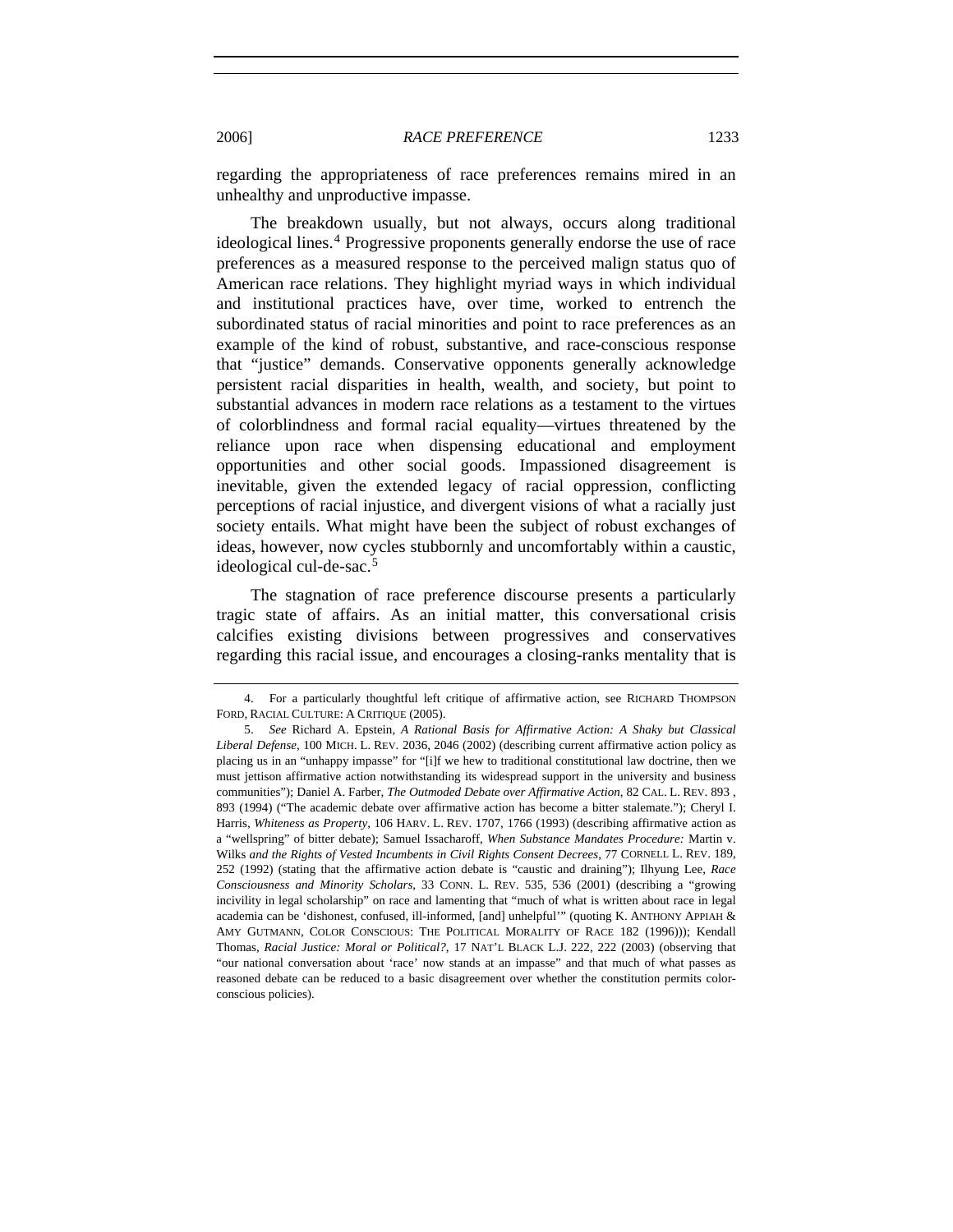antithetical to the reasoned and robust exchange of ideas that is the hallmark of our democracy. At the same time, what might have been reasoned debate over the relative merits of race preferences is transformed into ritualized recitation of ideological platitudes and inflexible appeals to the inexorable logic of one ideological commitment or another.

Perhaps the most tragic consequence is that this unresolved conflict over race preferences obscures the focus of progressives and conservatives alike as to our shared aspiration of constructing a more racially inclusive American society. For progressives, defense of race preferences has taken precedence over internal critiques of such policies and sustained attention to the larger, progressive agenda of which race preferences are merely one component. At the same time, ideological trench warfare over race preferences reinforces the prevailing conservative view that colorconscious policies bear no discernible relationship to conventional principles of racial justice and equality, and that arguments in support of race preferences are rightly dismissed as mere special interest pleading.

The prevailing view among scholars is that this conversational impasse is, at bottom, essentially a "framing" problem. As Lani Guinier and Susan Sturm have argued, opponents challenge race preference policies as "extraordinary" and "deviant" practices violative of the quintessential American values of "fairness, equality, and democratic opportunity."<sup>[6](#page-3-0)</sup> Rather than reframe the debate, proponents of race preferences have tended to "engage the debate on the terms defined by the assault."[7](#page-3-1) Although Guinier and Sturm's "framing" explanation correctly pinpoints the locus of disagreement, it nevertheless fails to explain adequately why public debate invariably devolves into disengaged moral and ideological posturing.

I want to suggest that the problem is one of *tone* as well as terms that is, the *manner* in which conservative opponents of race preferences register their opposition to such policies taps into deep-seated racial tensions that, when left unaddressed by opponents, leads to the subversion of substantive dialogue. A review of the history of race preferences reveals that conservative opposition to color-conscious policies has demonstrable roots traceable to the nineteenth century. Indeed, the basic set of arguments deployed by opponents of race preferences today bear a striking family resemblance to core arguments advanced by nineteenth century legal actors to contest racial reform efforts following the Civil War—the Freedmen's

<span id="page-3-1"></span><span id="page-3-0"></span><sup>6.</sup> Susan Sturm & Lani Guinier, *The Future of Affirmative Action: Reclaiming the Innovative Ideal*, 84 CAL. L. REV. 953, 953 (1996).

<sup>7.</sup> *Id.* at 954.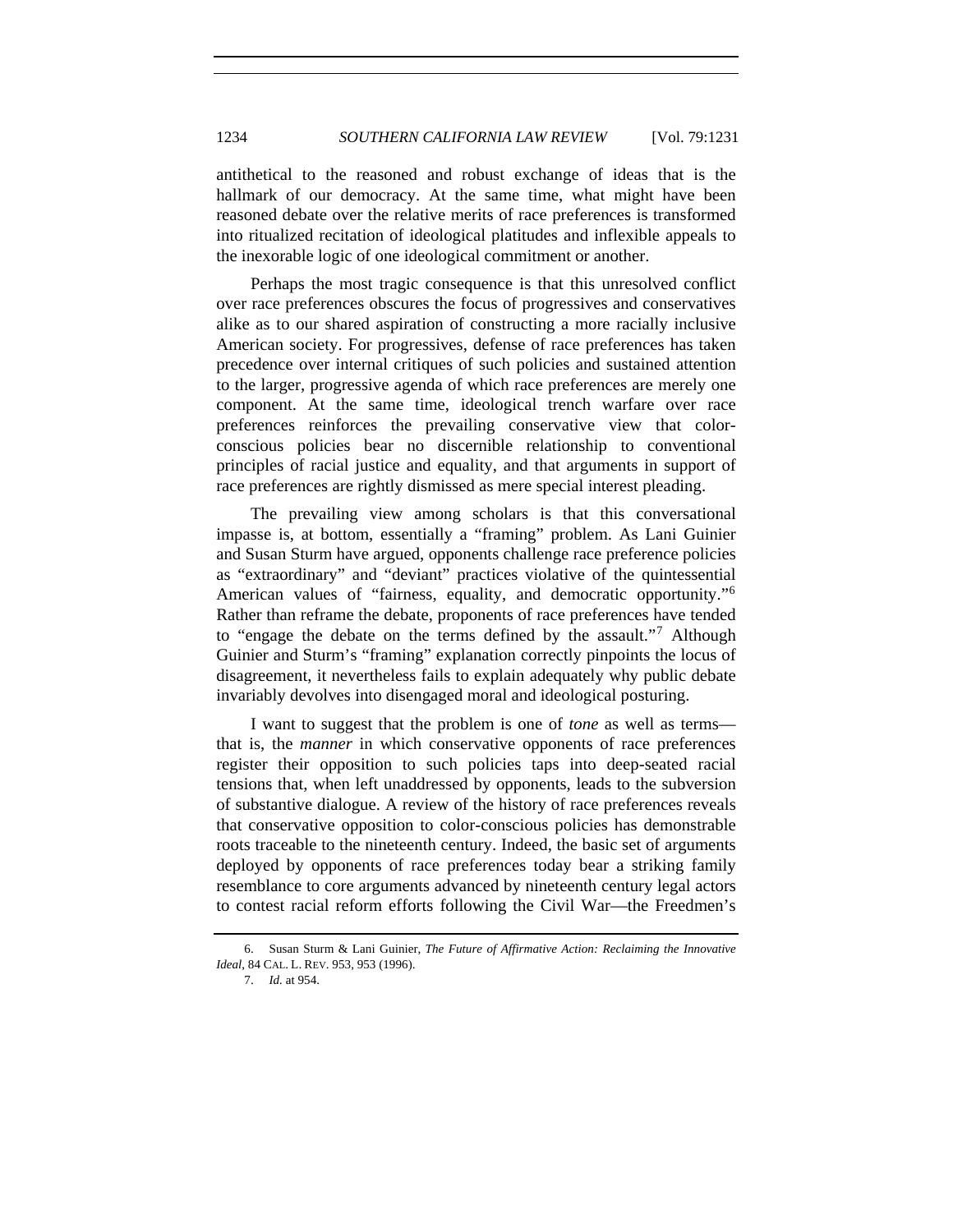Bureau initiatives, Negro citizenship, and a host of Reconstruction era proposals, for example—that were commonly understood as mechanisms that gave preference or "special treatment" to blacks. Not surprisingly, the rhetorical themes advanced by early opponents of race preferences seized upon and amplified the prevailing racial hostilities that defined that era.

In this Article, I argue that the central difficulty in modern public debate on race preference arises precisely because the basic rhetorical themes advanced by opponents have evolved little over the intervening 150 years. These rhetorical themes, though deployed in the modern era, retain this odious nineteenth-century pedigree. They are "normatively loaded," so to speak, with a subtext of racial hostility that proponents find exceedingly difficult to disaggregate from the substantive arguments themselves. This difficulty is only further compounded by the failure of opponents to adequately explain how these themes, when advanced in the modern era, promote a vision of society that is not consistent with the retrograde past from which they are drawn. Thus, the conversational impasse is not wholly a product of the terms of the debate, or at least not explicitly so. Rather, it is the product of an overarching skepticism about the underlying normative commitments of opponents of race preferences, animated by the deployment of rhetorical themes once used to justify racial subordination a skepticism that opponents are either unwilling or unable to ameliorate.

A deepened appreciation and open acknowledgment of this pedigree is crucial to restoring public conversation on race preferences. Opponents of race preferences must come to understand that this pedigree, if left unaddressed, tends to overwhelm the underlying merit of arguments against race preferences in the eyes of proponents. At the same time, proponents must understand that the deployment of these pedigreed rhetorical themes does not necessarily signal agreement with nineteenth-century conservative racial norms from which they are sourced. For both proponents and opponents, the avoidance of a rapid retreat into ideological trench warfare not only preserves space for reasoned, substantive debate regarding race preferences, but also allows for the possibility of overcoming our collective fixation on race preferences as *the* issue in American race relations and advancing the conversation to reach the larger issue of producing a more racially inclusive society.

A deepened understanding of the role of rhetoric in race preference discourse also provides two additional insights into the contentious nature of American race relations. First, such an inquiry reveals the crucial role of rhetoric in defining individual and collective identities, and in the perpetuation of a subordinating racial ideology. Racial ideology, at bottom,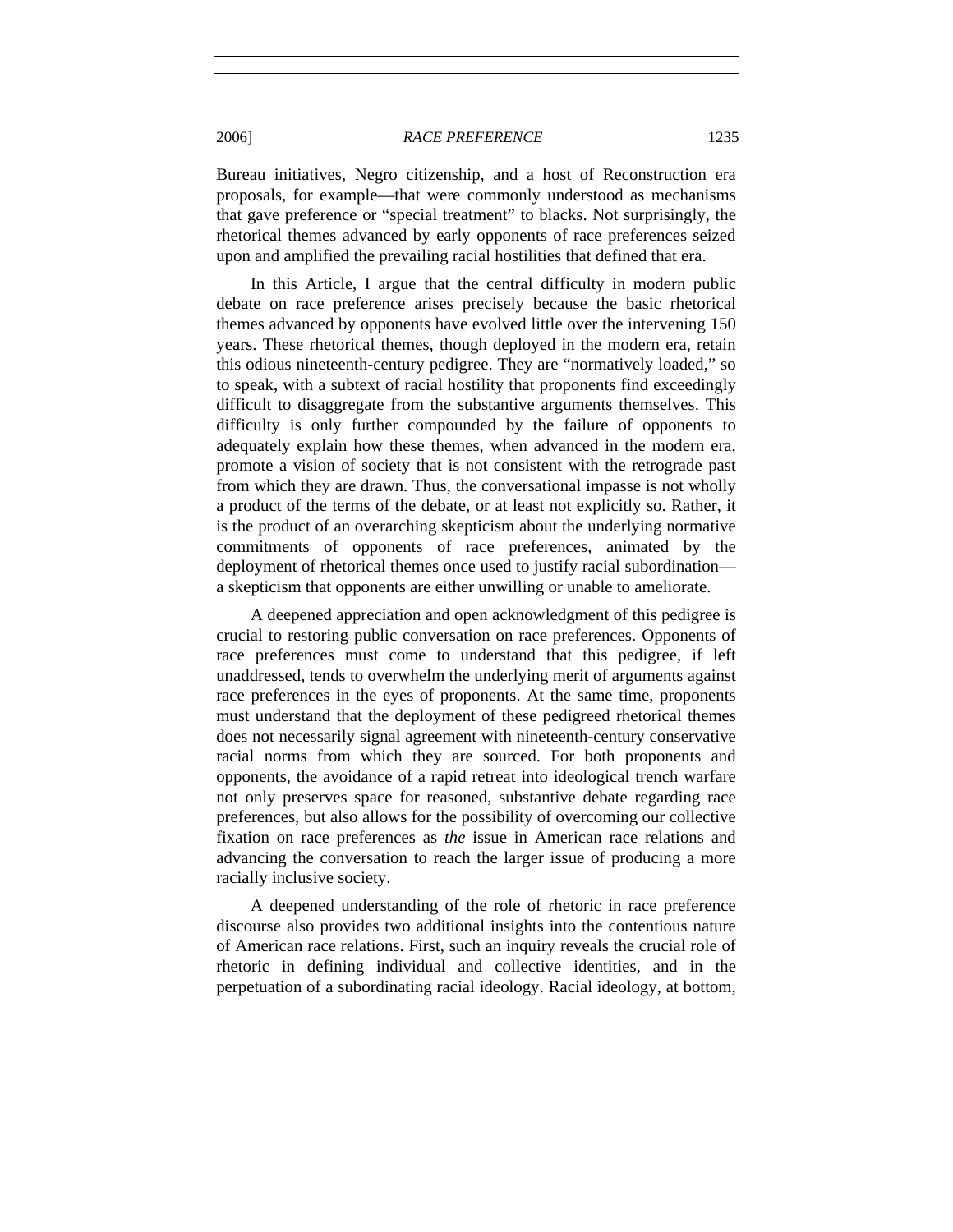is an expression of political imagination—a vision of social ordering that explains how the world is or ought to be. Rhetoric and conversation are crucial elements of the ideological enterprise because it is through rhetoric and conversation that the vision is projected and ultimately proffered to the public for mass scale approval and acceptance. As society transforms and evolves, each succeeding generation chooses how to interact and respond to the racial world it inhabits. It is critical, then, that we understand the intellectual history of ideas and arguments that comprise the modern conversation that generates our sustained allegiance to the prevailing legal order in which racial subordination remains commonplace.

Second, a deepened understanding of the rhetorical pedigree provides the basis for questioning the legitimacy of any institution that continues to avail itself of these pedigreed rhetorical themes. The longevity of these themes in our legal conversations about racial policy prove troubling for those concerned about the increasingly contentious nature of the public debate on race in this country. The durability of these themes offers a painful reminder that much of our shared racial past remains fundamentally unresolved. At the same time, the persistent reliance upon rhetorical themes that date back to the nineteenth century suggests a real deficit in our political imagination when it comes to matters of race in this country. Americans work incessantly to come up with new ways in which to envision the world around us. Yet in the racial context, we remain captured by and continue to struggle against our racial inheritance, taking shape within and against a cage of reality bestowed upon us at birth. As James Baldwin famously lamented,

it is exceedingly difficult for most of us to discard the assumptions of the society in which we were born, in which we live, to which we owe our identities; . . . virtually impossible, if not completely impossible, to envision the future, except in those terms which we think we already  $k$ now. $8$ 

An inquiry into the pedigree of rhetoric reminds us of the importance of exposure and acknowledgment of the underlying values—the ghosts in the machine—so that we may ultimately understand more fully the complex of images and ideas implicated whenever we engage in serious conversation on matters of contemporary racial justice.

This Article proceeds as follows. Part II discusses the dominant rhetorical themes deployed by opponents of race preferences in the modern

<span id="page-5-0"></span><sup>8.</sup> JAMES BALDWIN, *Every Good-bye Ain't Gone*, *in* THE PRICE OF THE TICKET: COLLECTED NONFICTION 1948–1985, at 641, 643 (1985).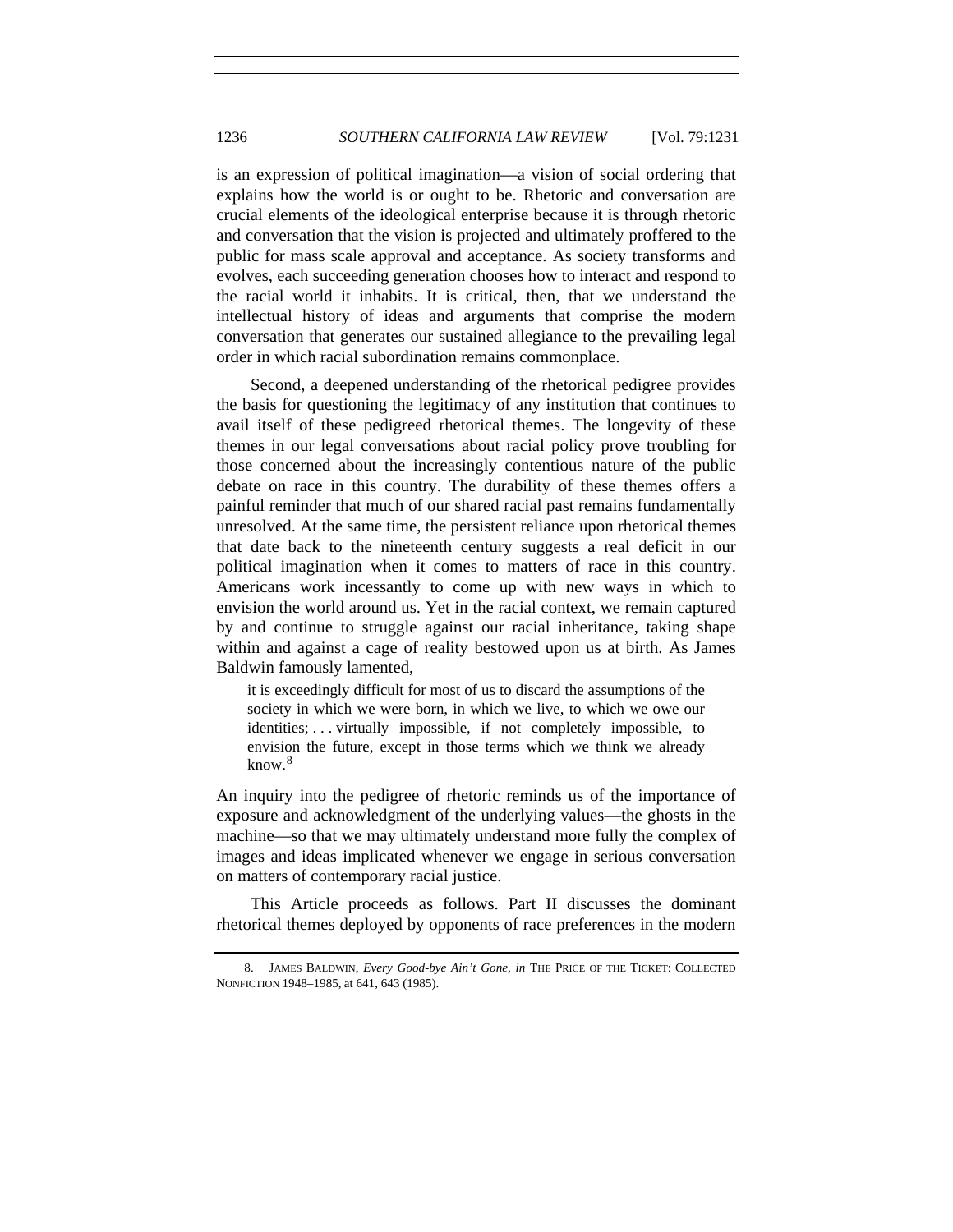era, and compares and contrasts these modern expressions with their nineteenth-century counterparts. In particular, I argue that the novelty of the affirmative action issue—admittedly unique to the late twentieth and early twenty-first centuries—only superficially masks the more established rhetorical moves that were the hallmark of nineteenth-century opposition to policies thought to grant preference or provide "special treatment" to blacks following the Civil War.<sup>[9](#page-6-0)</sup> In Part III, I examine the normative and ideological signaling effects of continued reliance upon these themes. Part IV argues that sustained, meaningful dialogue is essential to the task of achieving continued racial progress, and offers concrete insight on how public conversation on race preferences ought to proceed in the wake of these revelations. Part V concludes.

Before proceeding, a word about the nature of this project is in order. This Article attempts to develop transhistorical insights into both the structure of arguments against racial progress and the underlying values and interests such arguments advance and protect. My approach is grounded in the belief that we reveal something about ourselves by the words, symbols, and ideas we choose to convey an argument. In some instances, the style and presentation of an argument can reveal a second, deeper argument, the content of which can, on occasion, tell us a great deal about what is truly at stake in the rhetorical contest. But one must be careful not to read too deeply into these arguments. Debating the "race problem" is a longstanding and quintessentially American pastime, and "[w]hen American life is most American it is apt to be most theatrical."<sup>[10](#page-6-1)</sup> The drama of the struggle for racial justice has played out famously in the rhetoric of both proponents and opponents of racial justice, and one must be ever mindful that the instrumental quality of race rhetoric may on occasion distort, obscure, or mask the true beliefs of the speaker.

These twin concerns place some important limits on the normative implications that can be drawn from the descriptive accounts of race rhetoric. To be clear, this project is neither a crusade to identify unreconstructed racists, nor an attempt to ascribe racist motivations to all individuals who oppose race preferences. Rather, my purpose is to deepen the racial conversation in this country by drawing attention to the *manner*

<span id="page-6-1"></span><span id="page-6-0"></span><sup>9.</sup> Here, I do not mean to suggest that it is impossible to oppose affirmative action without relying upon racist heritage. Rather, as I argue later in the Article, elite legal thinkers continue to rely upon a body of rhetoric powerfully connected with the support and maintenance of nineteenth-century racial subordination. It is this demonstrable link between rhetoric and the prevailing ideology of racial subordination that triggers the skepticism and distrust that plagues contemporary conversation on race matters. In Part IV, I propose a framework to push racial dialogue beyond this critical impasse.

<sup>10.</sup> RALPH ELLISON, SHADOW AND ACT 54 (1964).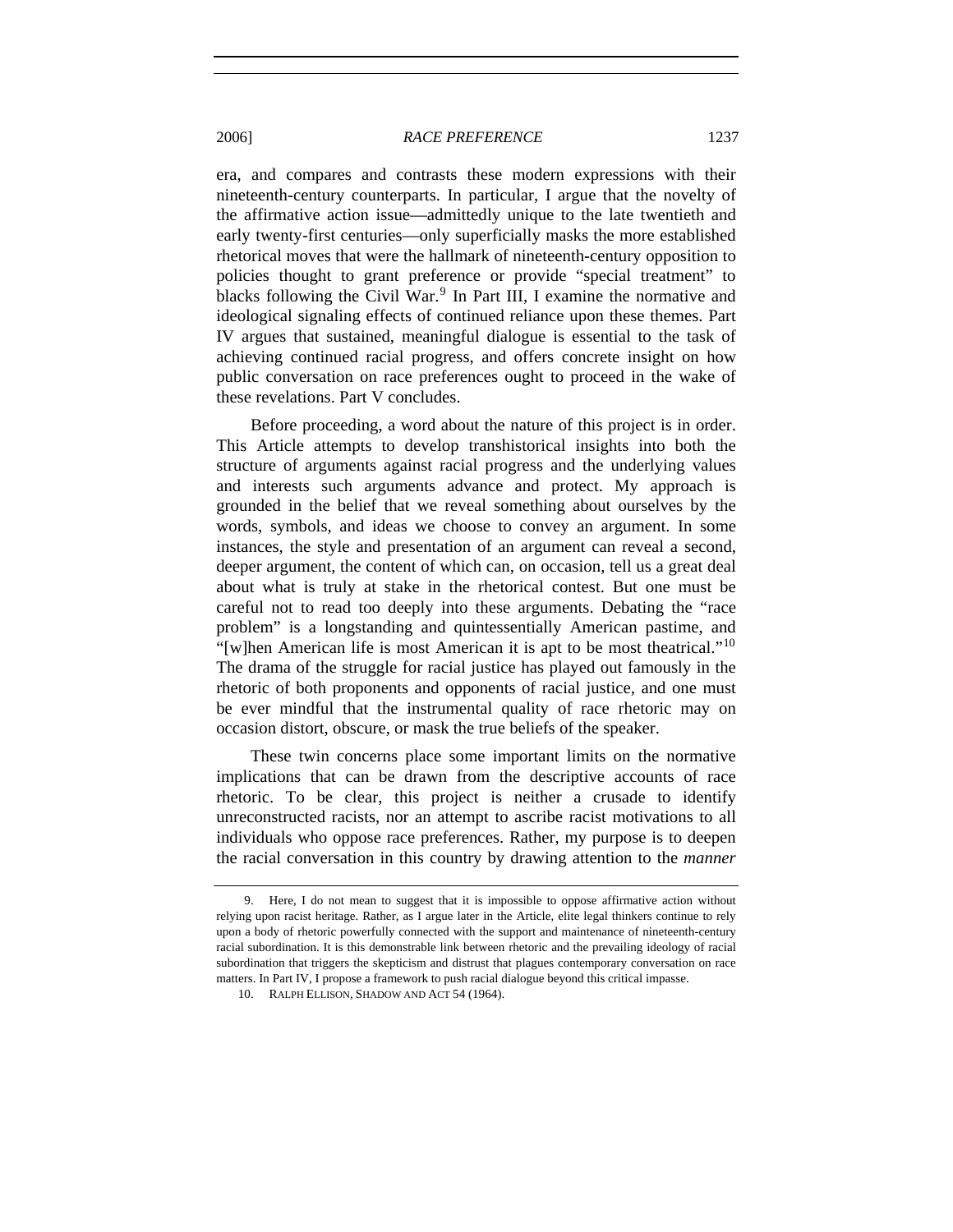<span id="page-7-0"></span>1238 *SOUTHERN CALIFORNIA LAW REVIEW* [Vol. 79:1231

in which opposition to race preferences is articulated, and its effects upon public conversation. Understanding the effects of this pedigreed rhetoric is a crucial first step to providing a foundation for renewed dialogue on race preferences, and deepening public discourse on race matters more generally.

## II. THE PEDIGREE OF CONTEMPORARY RHETORIC OPPOSING RACE PREFERENCES

Although the struggle for racial justice is perhaps best understood as a struggle for basic dignity, respect, and inclusion in society, the various battlegrounds for progress have shifted noticeably over time. In the wake of the Civil War and ratification of the Thirteenth Amendment, legal and political elites were faced with the daunting task of delineating a path of transition for blacks from slavery to freedom. Although it was clear that blacks would no longer be enslaved, the status that blacks would assume was far less certain. For the remainder of the nineteenth and much of the early twentieth century, the struggle for racial progress centered on defining the status of the Negro as an American citizen, securing the full range of political rights accorded to all citizens, and demarcating a pathway to social equality for blacks—each step undertaken in the face of deep and sustained white resistance. Opposition to Negro advancement took many forms during this period. Opposition among intellectual elites, grounded largely in assumptions of biological inferiority of blacks, fueled lowbrow sentiments of racial animus and expanded the scholarly appeal of the burgeoning Eugenics movement.<sup>[11](#page-7-1)</sup> Opposition among the masses was tragically manifested in widespread lynchings throughout the South and the West, $12$  race riots in urban areas, $13$  and the extreme elaboration of de jure

<span id="page-7-1"></span><sup>11.</sup> *See* Robert J. Cynkar, Buck v. Bell: *"Felt Necessities" v. Fundamental Values?*, 81 COLUM. L. REV. 1418, 1427 (1981) (explaining that the study of Eugenics and its use of the Binet-Simon tests confirmed what many people at the time had guessed for years: blacks were inferior). For a discussion of historical antecedents to the eugenics movement, see WILLIAM STANTON, THE LEOPARD'S SPOTS: SCIENTIFIC ATTITUDES TOWARD RACE IN AMERICA, 1815–59, at 166–68 (1960).

<span id="page-7-2"></span><sup>12.</sup> For a discussion of the tragic practice of Negro lynching in early American history, see *infra* notes 220–22 and accompanying text.

<span id="page-7-3"></span><sup>13.</sup> *See* DOUGLAS S. MASSEY & NANCY A. DENTON, AMERICAN APARTHEID: SEGREGATION AND THE MAKING OF THE UNDERCLASS 30 (1993) (noting that race riots occurred in New York, New York, in 1900; "Evansville, Indiana, in 1903; Springfield, Illinois, in 1908; East St. Louis, Illinois, in 1917;" and Chicago, Illinois, in 1919). For an interesting discussion of the tragic Tulsa Race Riot of 1921, see ALFRED L. BROPHY, RECONSTRUCTING THE DREAMLAND: THE TULSA RIOT OF 1921, RACE REPARATIONS, AND RECONCILIATION (2002).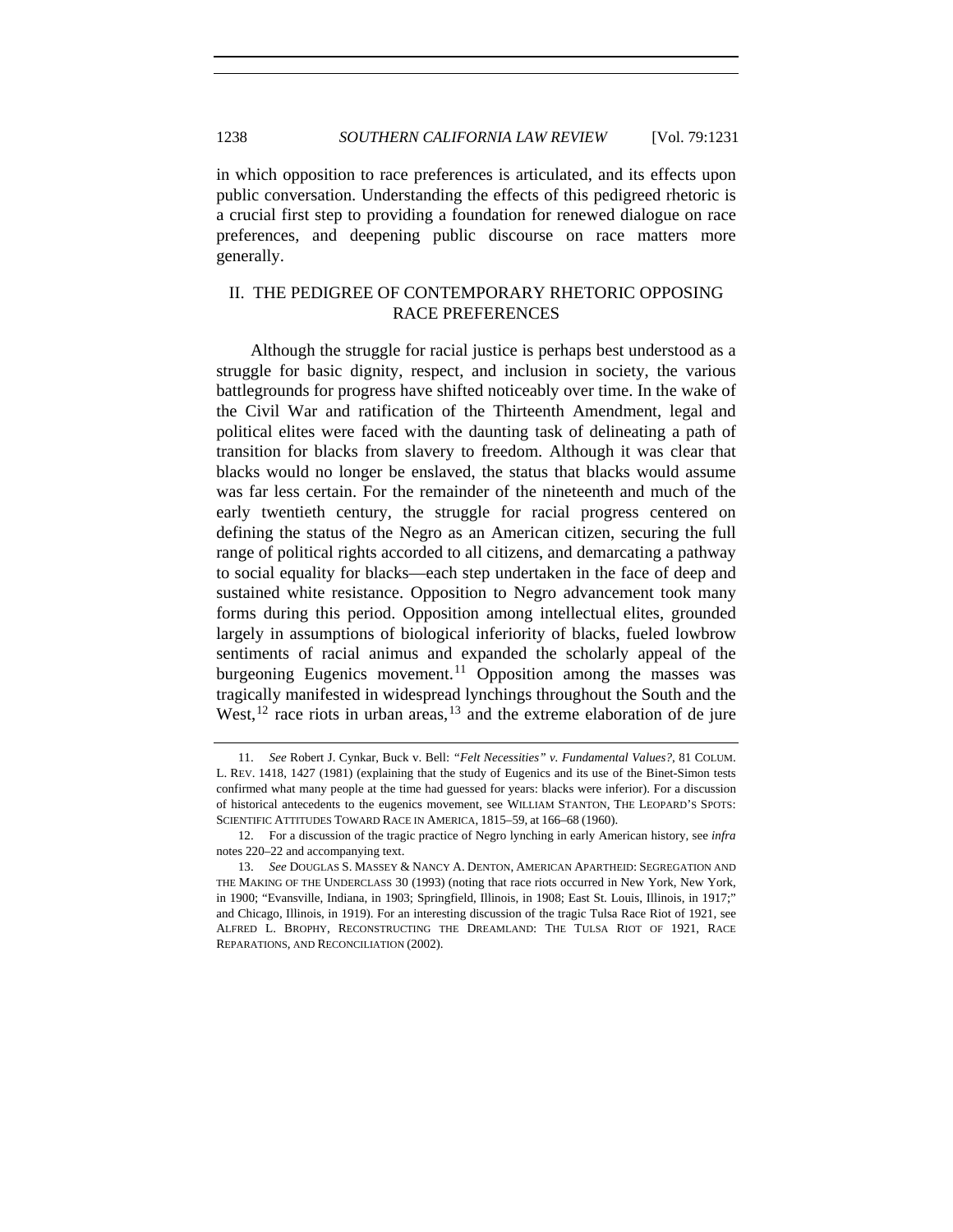segregation throughout the nation.<sup>[14](#page-8-0)</sup> Structural manifestations of anti-Negro sentiment in the middle to late twentieth century—de jure and de facto segregation, fear of equal citizenship, and wholesale rejection of political equality—were likewise sustained by claims of biological inferiority as well as deep-seated belief in the presumptive cultural inferiority of blacks.[15](#page-8-1)

Today, we live in a relatively enlightened period in which de jure segregation no longer exists and explicit claims of inherent racial inferiority are unacceptable in public racial discourse.<sup>[16](#page-8-2)</sup> We generally

<span id="page-8-0"></span><sup>14.</sup> For a discussion of the explosion in segregation laws across the country following the Court's decision in *Plessy v. Ferguson*, 163 U.S. 537 (1896), see THE ORIGINS OF SEGREGATION (Joel Williamson ed., 1968); C. VANN WOODWARD, THE STRANGE CAREER OF JIM CROW 97–109 (3d rev. ed. 1974) (noting that the spread of Jim Crow laws both before and after *Plessy* had the effect of "constantly pushing the Negro farther down"); C. VANN WOODWARD, ORIGINS OF THE NEW SOUTH 1877–1913, at 211–12 (Wendell Holmes Stephenson & E. Merton Coulter eds., 1971) ("It took a lot of ritual and Jim Crow to bolster the creed of white supremacy in the bosom of a white man working for a black man's wages."). *See also* RICHARD H. FALLON, JR., IMPLEMENTING THE CONSTITUTION 57 (2001) (noting that "in the wake of *Plessy*, legally mandated race-based segregation had suffused the social and political fabric of many states, especially in the South"). *But see* MICHAEL J. KLARMAN, FROM JIM CROW TO CIVIL RIGHTS: THE SUPREME COURT AND THE STRUGGLE FOR RACIAL EQUALITY 48 (2003) (concluding that "[t]he spread of segregation to new social contexts is also more plausibly attributable to factors other than *Plessy*" and noting that "white southerners generally codified their racial preferences first and tested judicial receptivity later").

<span id="page-8-1"></span><sup>15.</sup> *See* Herbert Hovenkamp, *Social Science and Segregation Before* Brown, 1985 DUKE L.J. 624, 651–56 (1985) (exploring the scientific and social scientific racial inferiority theories of the late nineteenth and early twentieth centuries that would create anxieties regarding racial mixing and prompt the passage of strict segregation legislation).

<span id="page-8-2"></span><sup>16.</sup> There are some exceptions, however. Richard Herrnstein and Charles Murray's infamous *Bell Curve* resurrected and redeployed late nineteenth and early twentieth-century claims of Negro genetic inferiority. *See* RICHARD J. HERRNSTEIN & CHARLES MURRAY, THE BELL CURVE: INTELLIGENCE AND CLASS STRUCTURE IN AMERICAN LIFE 470 (1994). A handful of cultural critics of color—linguist John McWhorter, public policy analysts Dinesh D'Souza and Shelby Steele, entertainer Bill Cosby, and economist Thomas Sowell, to name a few—have advanced the notion that blacks possess an inferior cultural sensibility that largely explains persistent racial disparities in health, wealth, and society. *See* JOHN H. MCWHORTER, LOSING THE RACE: SELF-SABOTAGE IN BLACK AMERICA (2000); DINESH D'SOUZA, THE END OF RACISM: PRINCIPLES FOR A MULTIRACIAL SOCIETY 10, 525–26 (1995); SHELBY STEELE, THE CONTENT OF OUR CHARACTER: A NEW VISION OF RACE IN AMERICA (1990); Colbert I. King, *Fix It, Brother*, WASH. POST, May 22, 2004, at A27 (describing comments made by Bill Cosby at a May 2004 ceremony that paid tribute to the *Brown v. Board of Education* decision in which Cosby chastised poor black people, or some of them, as "knuckleheads" who mangle the English language); *Cosby Has More Harsh Words About Black Community*, ORLANDO SENTINEL, July 2, 2004, at A6 (noting that Cosby told a room of activists that too many black men are beating their wives while their children run around not knowing how to read or write); Thomas Sowell, *Crippled by Their Culture*, WALL ST. J., Apr. 26, 2005, at A15 (arguing that the ills of poor blacks are, and always have been, caused by an inferior culture absorbed from southern whites, and observing that "[t]oday the last remnants of that culture can still be found in the worst black ghettos, whether in the North or the South, for the ghettos of the North were settled by blacks from the South," and suggesting that "[t]he counterproductive and self-destructive culture of black rednecks in today's ghettos is regarded by many as the only 'authentic' black culture—and for that reason, something not to be tampered with"). *See*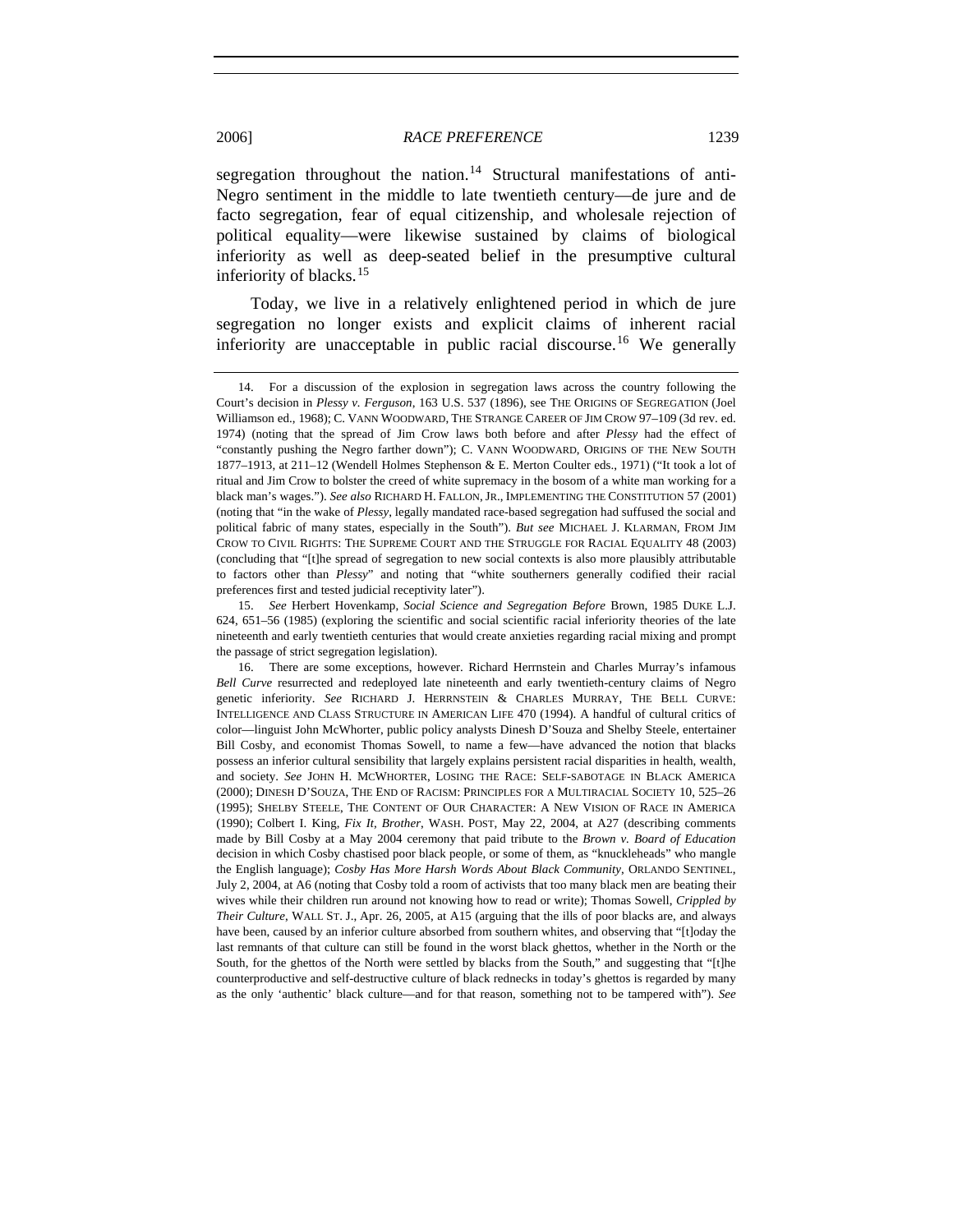disavow the crass and racist practices that defined race relations well into the twentieth century and mutually acknowledge a collective sense of shame whenever we reflect upon this tragic history.

Despite this progress, most commentators agree that modern race relations remain highly contentious. Historically contentious issues of citizenship, voting, and access to public accommodations have been supplanted by the equally contentious issues of how to best respond to the vestiges of the old racist regime: racial disparities in health, wealth, and society; the emergence of "new racism"—including, but not limited to, the widespread acceptance of destructive stereotypes; $17$  the disabling consequences of seemingly innocuous subtle forms of racial bias—not full blown racist acts, but more or less acts of racial carelessness; $18$  and the unexamined acceptance of so-called societal discrimination.<sup>[19](#page-9-2)</sup>

Perhaps the single most contentious issue in modern race relations, however, concerns the propriety of racial preferences in education and employment. The debate over race preference figures prominently in

Claude M. Steele & Joshua Aronson, *Stereotype Threat and the Test Performance of Academically Successful African Americans*, *in* THE BLACK-WHITE TEST SCORE GAP 402 (Christopher Jencks & Meredith Phillips eds., 1998). *See also* Claude M. Steele, *A Threat in the Air: How Stereotypes Shape Intellectual Identity and Performance*, 52 AM. PSYCHOLOGIST 613, 620–24 (1997); Claude M. Steele, *Thin Ice: "Stereotype Threat" and Black College Students*, ATLANTIC MONTHLY, Aug. 1999, at 44.

<span id="page-9-1"></span>18. *See* Peggy C. Davis, *Law as Microaggression*, 98 YALE L.J. 1559, 1565 (1989) (describing microaggressions as "subtle, stunning, often automatic, and non-verbal exchanges which are 'put downs' of blacks by offenders" that can be viewed "as 'incessant and cumulative' assaults on black self-esteem"). *See also* ROY L. BROOKS, INTEGRATION OR SEPARATION? A STRATEGY FOR RACIAL EQUALITY 109 (1996) (describing dignity harms as "macrosystemic" and "ubiquitous and permanent because they result from racialized ways of feeling, thinking, and behaving toward African Americans (and other minorities) that emanate from the American culture at large").

<span id="page-9-2"></span>19. *See, e.g*., City of Richmond v. J.A. Croson Co., 488 U.S. 469, 505–06 (1989) (plurality opinion) (rejecting "societal discrimination" as a justification for affirmative action); Wygant v. Jackson Bd. of Educ., 476 U.S. 267, 274–75 (1986) (same); Regents of the Univ. of Cal. v. Bakke, 438 U.S. 265, 307–08 (1978) (plurality opinion) (expressing deep skepticism that affirmative action may be used to address "societal discrimination"). For a fuller discussion of the evolution of new racism in the postcivil rights era, see EDUARDO BONILLA-SILVA, WHITE SUPREMACY AND RACISM IN THE POST-CIVIL RIGHTS ERA 89–136 (2001).

*generally* THOMAS SOWELL, BLACK REDNECKS AND WHITE LIBERALS (2005) (discussing cultural and racial issues).

<span id="page-9-0"></span><sup>17.</sup> One particularly pernicious effect of pervasive racial stereotypes is the phenomenon of "stereotype threat" identified by psychologist Claude Steele. Steele's research demonstrates that stereotypes are self-confirming in that they can be deployed in social interaction to influence and shape outcomes consistent with the stereotype. According to Steele, stereotype threat may explain racial disparities in performance on standardized tests:

African-American students know that any faltering could cause them to be seen through the lens of a negative racial stereotype. Those whose self-regard is predicated on high achievement—usually the stronger, more confident students—may feel this pressure so greatly that it disrupts and undermines their test performance.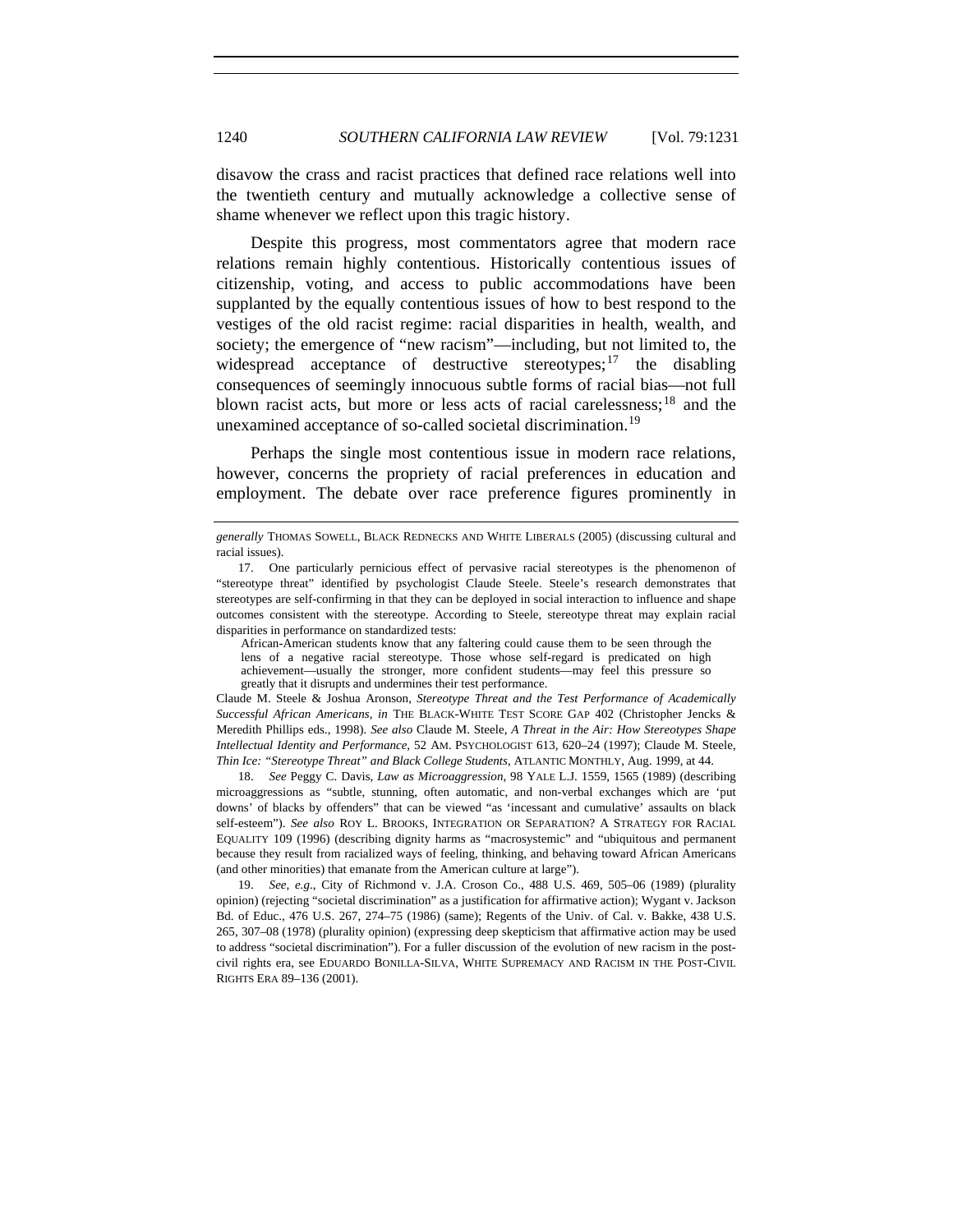contemporary race relations precisely because it touches on all of the contested racial battlegrounds of the past. A race preference, at its core, is a remedial materialist response to concerns about wealth and income inequality. Race preferences in an employment setting provide access to income producing jobs. Race preferences in education provide access to educational opportunities that have historically served a gatekeeping function to professional success. Race preferences also have a sociocultural dimension. A policy of race preferences purports to deepen our understanding and approach to difference. Race preferences also possess a political dimension, signaling inclusion in society, wealth, and nation building. Finally, race preferences serve a symbolic moral purpose, offering a collective expression of public atonement for racial injuries both past and present.

Despite the inherent dynamism of American race relations, rhetorical forms opposing racial progress have proven remarkably static. From the mid-nineteenth century onward, legal rhetoric opposing race preferences be it opposition to full Negro citizenship, support for segregation, or opposition to affirmative action policy—has trafficked in four principal themes: (1) innocence, (2) merit, (3) stigma, and (4) domestic tranquility.<sup>[20](#page-10-0)</sup> In this Part, I present and analyze each of the aforementioned rhetorical themes in generic form, then offer examples of how these themes are expressed by modern legal actors in disputes involving race preferences. Next, I locate the pedigree of the rhetorical theme in nineteenth-century legal discourse and compare the modern expressions with those of historical actors in legal disputes involving a host of post-Civil War reforms designed to secure and promote racial justice for historically free and newly emancipated blacks.

Although in most instances, the family resemblance is quite striking, it is worth noting that the pedigree is not always so obviously present in the modern incarnation. Nearly a century of thought and social development separate today's rhetoric from its pedigree, and few, if any, ideas survive the generations in absolutely pristine form. Moreover, the legal disputes from which the examples are drawn share neither a single factual context nor a distinct procedural posture—both of which work to shape not only the presentation of the argument, but also reader perception of the

<span id="page-10-0"></span><sup>20.</sup> To be sure, opponents have relied upon other thematic material when declaring opposition to race preference policy—federalism, separation of powers, and colorblindness, for example. These themes, however, are more or less reified interpretations of constitutional text or doctrine. By contrast, the dominant rhetorical themes discussed in these pages represent grand, cultural precepts exogenous to any specific text or doctrine.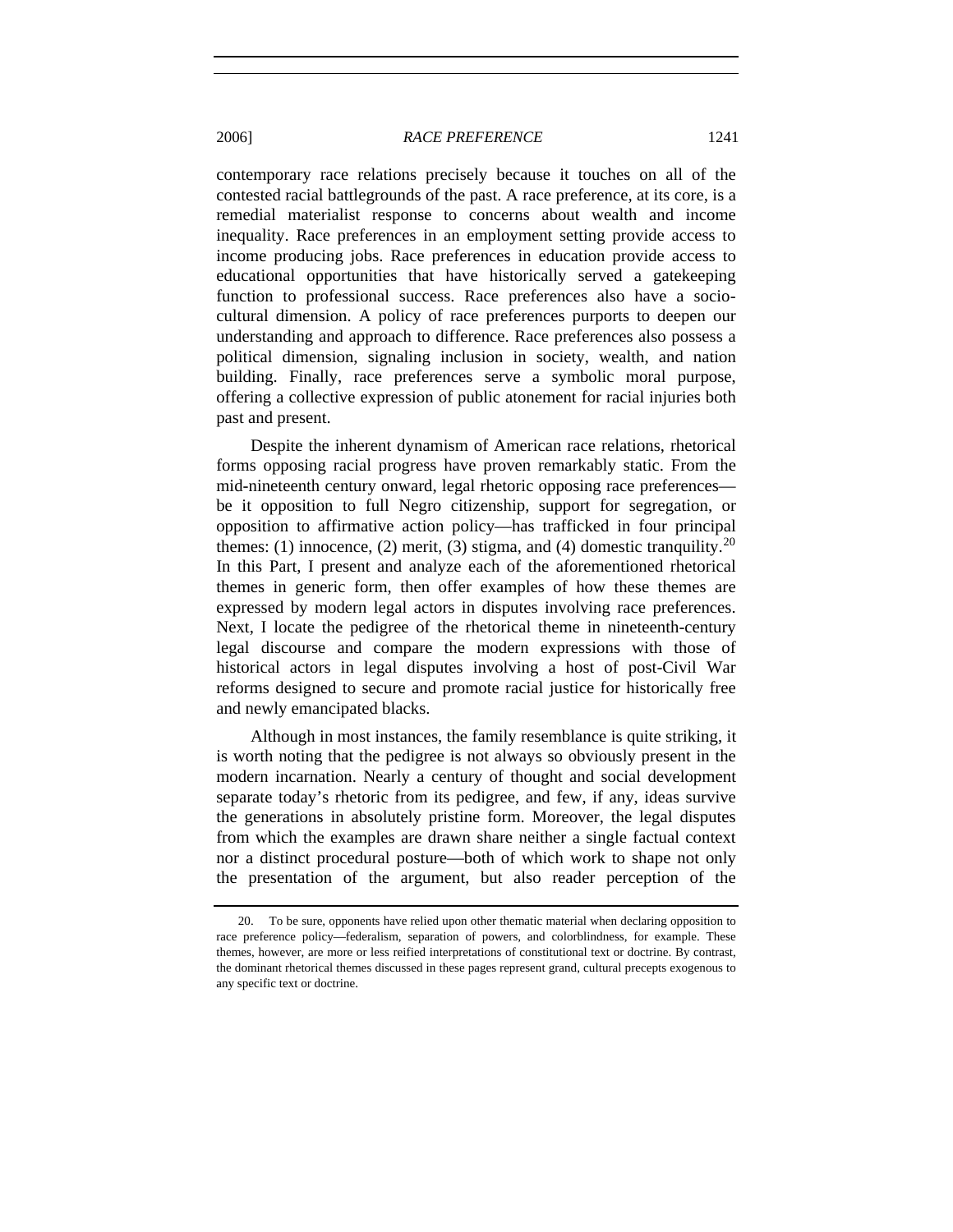argument. Nevertheless, as a descriptive matter, the similarities between these ancient forms and their modern iterations prove too great to simply ignore. How we interpret this family resemblance and choose to respond is the subject of Parts III and IV.

#### A. INNOCENCE

The concept of innocence is deeply rooted in American culture and is closely linked to primordial intuitions concerning religion, good, evil, and sex. One who proclaims innocence in the classic sense is declaring one's "'freedom from guilt or sin' or, in the sexual sense, 'chastity.'"<sup>[21](#page-11-1)</sup> In American society, innocence is often linked with victim status, and the image of the innocent victim is often accompanied by what Thomas Ross describes as "the symbol of the defiled taker."<sup>[22](#page-11-2)</sup> Thus, innocence is traditionally viewed as a peculiarly precarious state. Those who claim innocence are understood as suffering in perpetual jeopardy as they stave off the threat of their innocence being lost or spoiled.

The rhetoric of innocence proves particularly useful for opponents because it projects both the image of innocent victims and a class of tormentors who victimize them. When innocence rhetoric is mapped onto the prototype of racial discrimination, racial minorities are usually understood as victims of discrimination rather than perpetrators of such acts.<sup>[23](#page-11-3)</sup> However, when innocence rhetoric is deployed by racial conservatives who view racially progressive measures as a form of "reverse discrimination," the paradigm is inverted, thereby enabling whites to claim the status of innocent victim. This move to invert the paradigm is crucial

<span id="page-11-0"></span>

<sup>21.</sup> Thomas Ross, *Innocence and Affirmative Action*, 43 VAND. L. REV. 297, 308 (1990).

<sup>22.</sup> *Id.* at 310.

<span id="page-11-3"></span><span id="page-11-2"></span><span id="page-11-1"></span><sup>23.</sup> *See, e.g.*, United Steelworkers v. Weber, 443 U.S. 193, 229 (1979) ("To be sure, the reality of employment discrimination against Negroes provided the primary impetus for passage of Title VII"); Slaughterhouse Cases, 83 U.S. (16 Wall.) 36, 71 (1872) (observing that "the one pervading purpose" of the reconstruction amendments was "[t]he freedom of the slave race, the security and firm establishment of that freedom, and the protection of the newly made freeman and citizen from the oppressions of those who had formerly exercised unlimited dominion over him"). Indeed, some commentators have argued that the extended legacy of black victimization may serve as a justification for preferred treatment. *See, e.g.*, Paul Brest & Miranda Oshige, *Affirmative Action for Whom?*, 47 STAN. L. REV. 855, 900 (1995) ("[N]o other group compares to African Americans in the confluence of the characteristics that argue for inclusion in affirmative action programs."); Alex M. Johnson, Jr., *Defending the Use of Quotas in Affirmative Action: Attacking Racism in the Nineties*, 1992 U. ILL. L. REV. 1043, 1071–73 (arguing that the unique experience of blacks justifies the use of racial quotas for their benefit).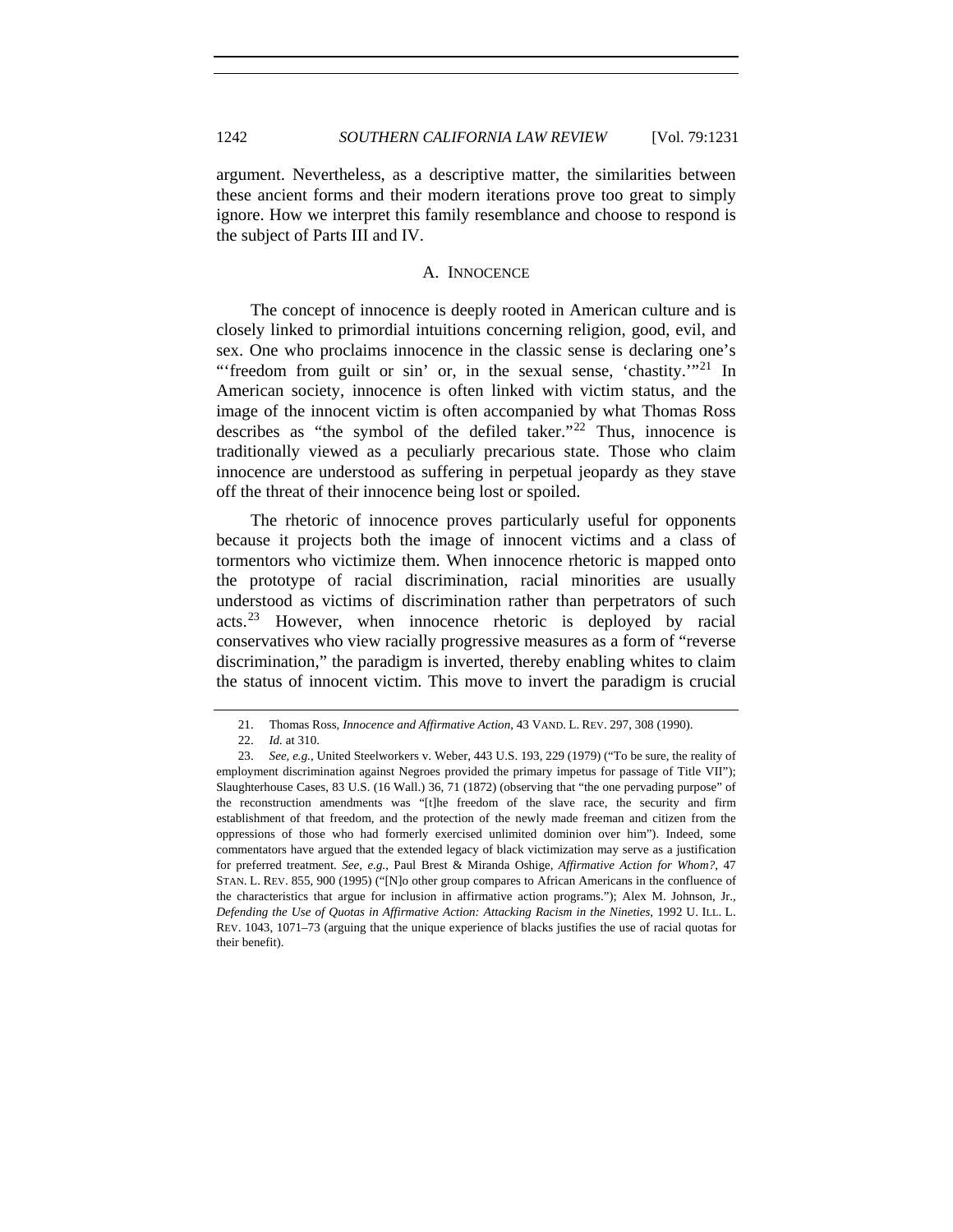because it conjures up the image of minorities as perpetrators of racial harm. $^{24}$  $^{24}$  $^{24}$ 

The claim of white innocence is animated by two key assumptions about the nature of racism. First, proponents of racial innocence assume that that racism is not a cultural or structural phenomenon but a product of individual racists. The rhetoric of racial innocence rests on the idea of the individual, intentional discriminator. According to this view, racism is the result of racist acts perpetrated by rogue individuals acting outside of society's rules or conventions. The focus is on the "perpetrator" as opposed to the victim of racism.[25](#page-12-1) The objective of antidiscrimination law, then, is to prevent the replication of racist acts by punishing the individual perpetrators of those acts.

Conversely, individuals who do not perpetrate racist acts are viewed as presumptively innocent bystanders. They exist within a culture of racial subordination, witness racist acts, and arguably derive benefits from the hierarchical arrangements maintained by such acts. However, staunch adherence to the belief that racism results from the intentional transgressions of individuals allows proponents of this rhetorical strategy to maintain a general claim of innocence for the vast majority of whites.

Although the rhetoric of racial innocence is steeped in the idea of individual blame, its proponents curiously ignore the extended history of systematic state-sanctioned racial oppression and embrace a narrative of racial discrimination characterized by free will and moral responsibility. Often, those who advance the rhetoric of racial innocence categorically reject the possibility that racism can become naturalized, marbled into institutions and practices—that racial subordination can be instantiated in "procedures that . . . become conventional, part of the bureaucratic system of rules and regulations."[26](#page-12-2) The eschewal of a structural account of racism, which does not rely upon a finding of prejudice as motivational force for

<sup>24.</sup> *See* Ross, *supra* note 21, at 310.

<span id="page-12-1"></span><span id="page-12-0"></span><sup>25.</sup> *See* Alan D. Freeman, *Legitimizing Racial Discrimination Through Antidiscrimination Law: A Critical Review of Supreme Court Doctrine*, 62 MINN. L. REV. 1049, 1052 (1978) (criticizing prevailing equal protection doctrine for focusing exclusively on the subjective intent of the individual actor, rather than on the nature of the injury to the victim). *See also* LAURENCE H. TRIBE, AMERICAN CONSTITUTIONAL LAW 1509 (2d ed. 1988) (observing that the search for intent under the Equal Protection Clause is premised on the "search for a bigoted decision-maker"); Charles R. Lawrence III, *The Id, the Ego, and Equal Protection: Reckoning with Unconscious Racism*, 39 STAN. L. REV. 317, 322 (1987) (criticizing the limitation of equal protection doctrine to cases where there is proof of subjective discriminatory intent and noting that "a large part of the behavior that produces racial discrimination is influenced by unconscious racial motivation").

<span id="page-12-2"></span><sup>26.</sup> ROBERT BLAUNER, RACIAL OPPRESSION IN AMERICA 10 (1972).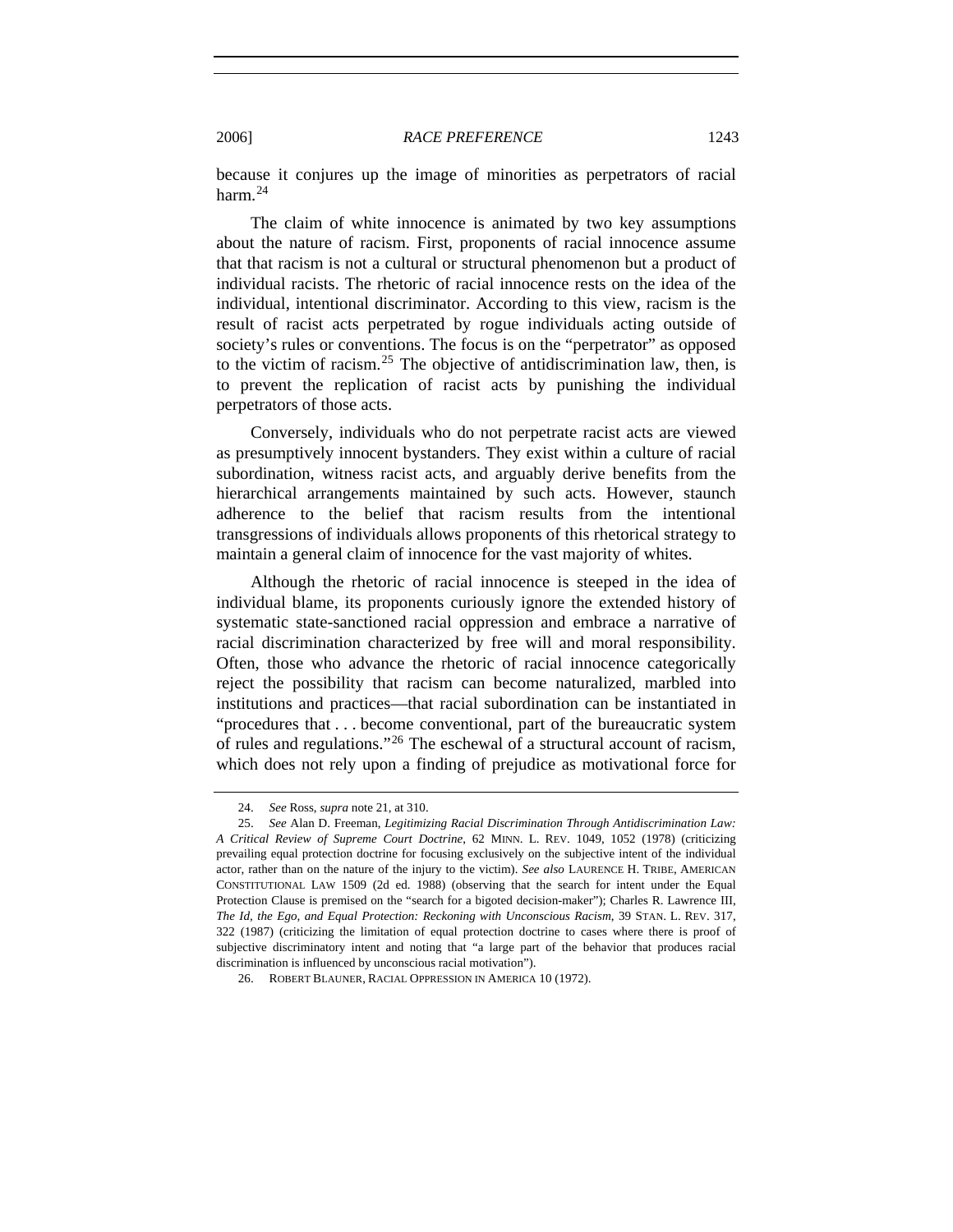racial subordination, affords racial "innocents" the comfort of individual blamelessness.[27](#page-13-0) Thus, innocence rhetoric enables whites—individually or collectively—to argue that they too have been "victimized" by racist acts insofar as they are asked to bear some of the costs of racial progress.

The second and related assumption underlying the rhetoric of racial innocence is that racial progress for minorities only comes at the expense of whites—a zero-sum understanding of the nature of racial progress. According to this view, racial progress for blacks cannot be obtained without some concomitant losses sustained by whites. In the affirmative action context, the idea of racial progress as zero-sum routinely takes the form of complaints levied by disgruntled students not admitted to public universities that "unqualified black and brown students are taking the place of more qualified white applicants."[28](#page-13-1) The zero-sum conception of racial

<span id="page-13-0"></span><sup>27.</sup> In this sense, innocence rhetoric reflects the prevailing view in American criminal law that "state of mind" matters, and that intentional acts warrant greater punishment than unintentional ones. *See* MODEL PENAL CODE § 2.02 (1962) (utilizing five discrete levels of culpability—purpose, knowledge, recklessness, negligence, and strict liability); Robert Batey, *Judicial Exploitation of Mens Rea Confusion, at Common Law and Under the Model Penal Code*, 18 GA. ST. U. L. REV. 341, 341 (2001) ("A majority of the states and the federal system continue to apply the framework developed by the common law, allowing courts to construe crimes as requiring specific intent, general intent, strict liability, or one of the seemingly infinite shades of meaning along the continuum upon which these three concepts reside."). In the race discrimination context, this belief is embodied in the invidious intent requirement. *See* Washington v. Davis, 426 U.S. 229 (1976). But as Barbara Flagg points out, a principle failing of this requirement is that it allows unconscious race discrimination to flourish. *See* Barbara J. Flagg, *"Was Blind, but Now I See"*: *White Race Consciousness and the Requirement of Discriminatory Intent*, 91 MICH. L. REV. 953, 1017 (1993) ("Uncovering, naming, and counteracting the unrecognized whiteness of a white-dominated government . . . is a first, crucial step in the realignment of social power that dismantling white supremacy entails."). Thus, a number of scholars have advanced a model of antidiscrimination law that does not rely upon proof of invidious intent. *See* Jessie Allen, *A Possible Remedy for Unthinking Discrimination*, 61 BROOK. L. REV. 1299, 1330–43 (1995) (advocating an "inferred intent" standard for cases of unconscious discrimination); Jane Byeff Korn, *Institutional Sexism: Responsibility and Intent*, 4 TEX. J. WOMEN & L. 83, 122 (1995) (stating that "the difficulty in determining group intent supports the argument that the intent requirement should be eliminated"); Lawrence, *supra* note 25, at 355–56 (arguing for replacing the intent requirement with a "cultural meaning test"); Michael D. Moberly, *Reconsidering the Discriminatory Motive Requirement in ADEA Disparate Treatment Cases*, 24 N.M. L. REV. 89 (1994) (addressing the merits and ramifications of a strict liability standard in ADEA disparate treatment cases); Amy L. Wax, *Discrimination as Accident*, 74 IND. L.J. 1129, 1135–77 (1999) (considering at length the possibility of addressing unconscious discrimination under an accident law liability regime, but ultimately rejecting it as too inefficient).

<span id="page-13-1"></span><sup>28.</sup> LANI GUINIER & GERALD TORRES, THE MINER'S CANARY: ENLISTING RACE, RESISTING POWER, TRANSFORMING DEMOCRACY 267–68 (2002) (recounting claims from disgruntled students not admitted to public universities that "unqualified black and brown students are taking the place of more qualified white applicants"). *See also* D'SOUZA, *supra* note 16, at 10 (quoting an anonymous flier at the University of California at Berkeley: "When I see you in class it bugs the hell out of me because you're taking the seat of someone qualified."); TERRY EASTLAND, ENDING AFFIRMATIVE ACTION: THE CASE FOR COLORBLIND JUSTICE 196 (1996) ("Whoever would have been admitted to a school, or won the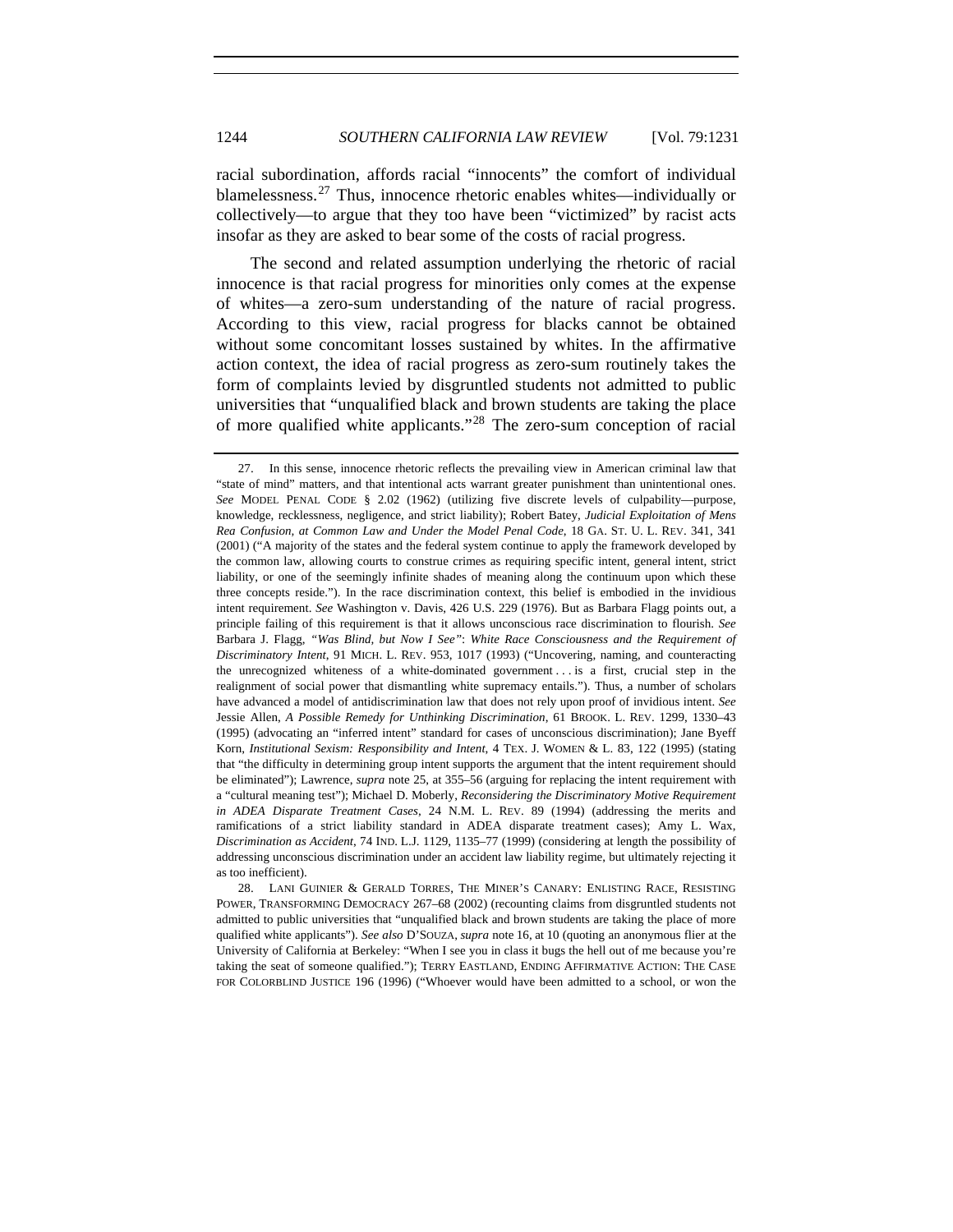progress continues to resonate in the affirmative action context despite arguments that the benefits of diversity accrue to everyone and in the face of evidence that very few whites have their educational opportunities negatively impaired by such policies.<sup>[29](#page-14-0)</sup> Historic opposition to integration of public schools by Herbert Wechsler and others was similarly rooted in the idea that the benefits of integration for blacks could only be obtained by running roughshod over the associational rights of whites.<sup>[30](#page-14-1)</sup> Indeed, the prevailing justification for scapegoating black criminality rests on the assumption that racial progress is rarely, if ever, a "win-win" situation. Current Fourth Amendment doctrine works to protect the interests of the white majority, who are largely indifferent to racial harms caused by aggressive search and seizure practices, and to justify disparate law enforcement policy. As David Cole explains, it is easy for "conservatives living in the comfort of more privileged neighborhoods to argue that the reduction in crime outweighs the intrusions on citizens' constitutional rights [because] their rights are not threatened . . . . [And they] do not have to bear the costs of their positions, so long as they do not live in the inner city."[31](#page-14-2) In each instance, the zero-sum assumption reinforces the erroneous

<span id="page-14-2"></span>31. DAVID COLE, NO EQUAL JUSTICE: RACE AND CLASS IN THE AMERICAN CRIMINAL JUSTICE SYSTEM 45–6 (1999). *See also* STEPHAN THERNSTROM & ABIGAIL THERNSTROM, AMERICA IN BLACK AND WHITE 285 (1997) ("If the African-American crime rate suddenly dropped to the current level of the white crime rate, we would eliminate a major force that is driving blacks and whites apart and is

promotion or the contract, but for race, has suffered discrimination—and there is no good discrimination."); HERRNSTEIN & MURRAY, *supra* note 16, at 470 (concluding that "some number of white students are denied places at universities they could otherwise have won, because of affirmative action"); Jacques Steinberg, *Looming Decision; Affirmative Action Faces a New Wave of Anger*, N.Y. TIMES, Jan. 5, 2003, § 4, at 3 (reporting that opposition to affirmative action, "in the form of white applicants . . . who argue that their rightful places at the top schools are being given to black and Hispanic students of lesser ability, has been gaining momentum once again").

<span id="page-14-0"></span><sup>29.</sup> *See* Goodwin Lui, *The Causation Fallacy:* Bakke *and the Basic Arithmetic of Selective Admissions*, 100 MICH. L. REV. 1045 (2002) (arguing that far fewer whites are hurt by racial affirmative action than whites often think, that displaced whites are often admitted to other schools of similar prestige, and that those voicing complaints of having been displaced, including Barbara Grutter, are often simply inadmissible, regardless of whether the school employs an affirmative action policy or not).

<span id="page-14-1"></span><sup>30.</sup> *See* Herbert Wechsler, *Toward Neutral Principles of Constitutional Law*, 73 HARV. L. REV. 1, 34–35 (1959) (arguing that desegregation remedies for blacks necessarily conflict with associational rights of whites). *See also* Nathan Glazer, *Is Busing Necessary?*, 53 COMMENT. 39, 45 (Mar. 1972) (noting that busing desegregation remedies required white children and nonblack children to be "conscripted to create an environment . . . [believed to] provide equality of educational opportunity for black children" and wondering whether "'equal protection of laws' was once again being violated, this time from the other side"); Jack Greenberg, Brown v. Board of Education*: An Axe in the Frozen Sea of Racism*, 48 ST. LOUIS U. L.J. 869, 885–86 (2004) (observing the perceived tradeoff consequences of racial integration in public schools); Charles J. Ogletree, Jr., *Reflections on the First-Half Century of*  Brown v. Board of Education—*Part I*, 28 MAY CHAMPION 6, 9 (2004) (recounting prevailing perceptions among whites that racial integration in public schools would "destroy their way of life").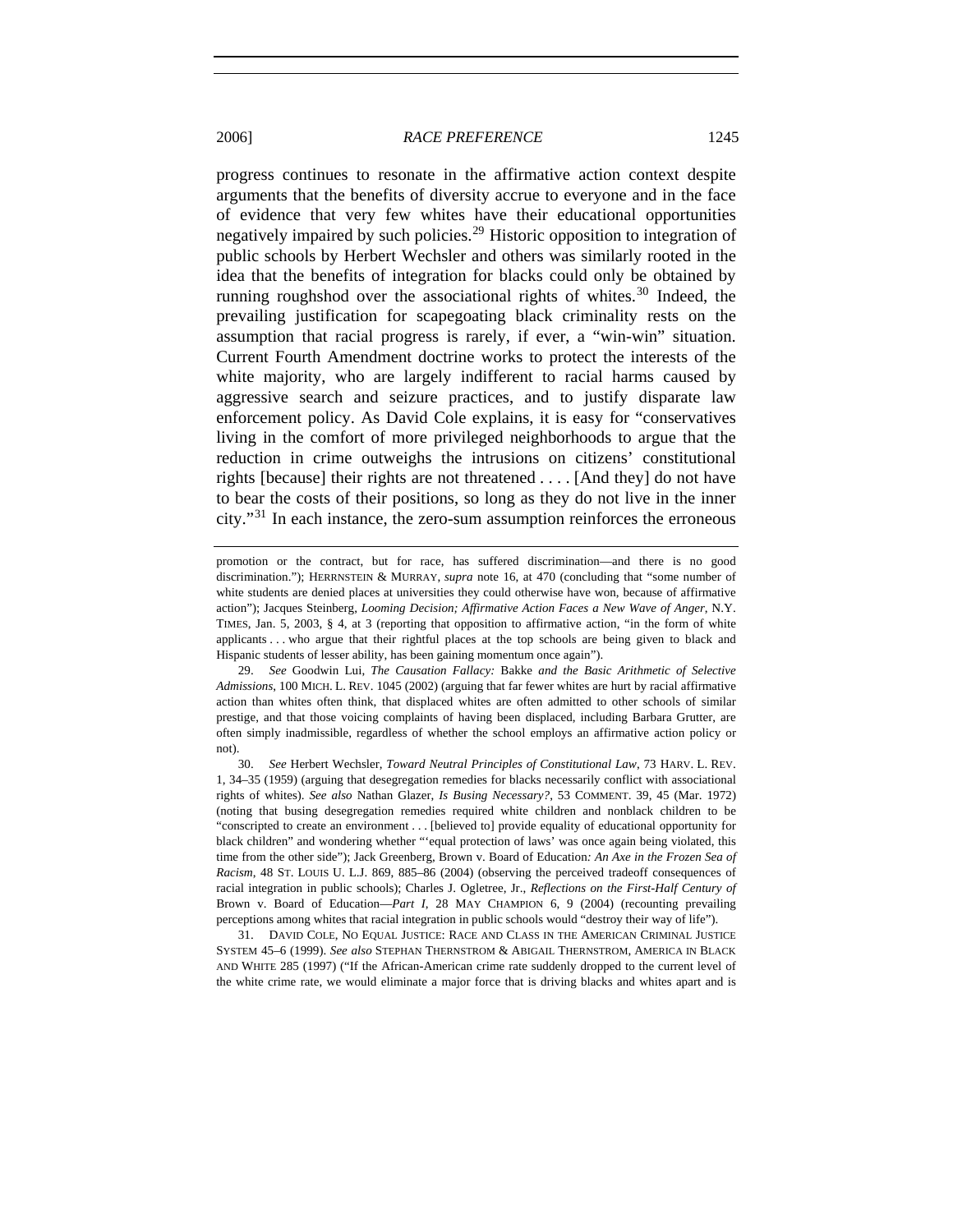<span id="page-15-0"></span>notion that racial progress for minorities of any sort is presumptively a windfall sourced from the unjust suffering of whites.

Innocence rhetoric is actually comprised of two related strands *individual* white innocence and *collective* white innocence. The strand of innocence rhetoric deployed is dependent upon the posture and particular factual circumstances of the case. *Individual* white innocence figures most prominently in cases in which the preference or special treatment is directed at a limited set of targeted beneficiaries and the brunt of such policy is borne by a limited set of readily identifiable whites. In these cases, the argument advanced is that the burdened individuals are individually innocent of any racial wrongdoing and should not be individually "penalized" for racial transgressions committed by others. *Collective* white innocence, by contrast, is typically deployed to stymie broadly conceptualized race preference policies that purport to provide group-based relief in response to a perceived injustice sustained by all members of the group. In these cases, opponents argue that such measures burden innocent whites as a collective because they brand all whites with the unproven charge of racial discrimination. Although the two strands of innocence rhetoric are present in both nineteenth-century and modern race cases, it is the more focused claim of individual white innocence that has proven most resilient in modern legal discourse.

#### 1. Racial Innocence Rhetoric in Modern Legal Discourse

*City of Richmond v. J.A. Croson Co.*[32](#page-15-1) provides a particularly useful point of departure to gain an appreciation of the modern expression of individual white innocence rhetoric. As an initial matter, *Croson* represents the first instance in which a majority of the Court agreed to subject raceconscious affirmative action programs to the highest level of scrutiny, thereby equating efforts to achieve racial integration in the labor market with white racial discrimination against racial minorities.<sup>[33](#page-15-2)</sup> *Croson* also carries with it the dubious distinction of being the first case in which the

destroying the fabric of black urban life."); Andrew E. Taslitz, *Racial Auditors and the Fourth Amendment: Data with the Power to Inspire Political Action*, 66 L. & CONTEMP. PROBS. 221, 277 (2003) ("Whites, feeling their lives and property threatened, 'seek to eliminate that threat as expeditiously as possible,' thus favoring harsher criminal sentences and scapegoating black criminality as emblematic of the breakdown in social order." (quoting CAROL M. SWAIN, THE NEW WHITE NATIONALISM IN AMERICA: ITS CHALLENGE TO INTEGRATION 129 (2002))).

<sup>32.</sup> City of Richmond v. J.A. Croson Co., 488 U.S. 469 (1989) (plurality opinion).

<span id="page-15-2"></span><span id="page-15-1"></span><sup>33.</sup> Prior to *Croson*, the Court had been sharply divided over what standard of review it ought to use to examine the constitutionality of affirmative action programs. *See, e.g.*, Fullilove v. Klutznick, 448 U.S. 448 (1980).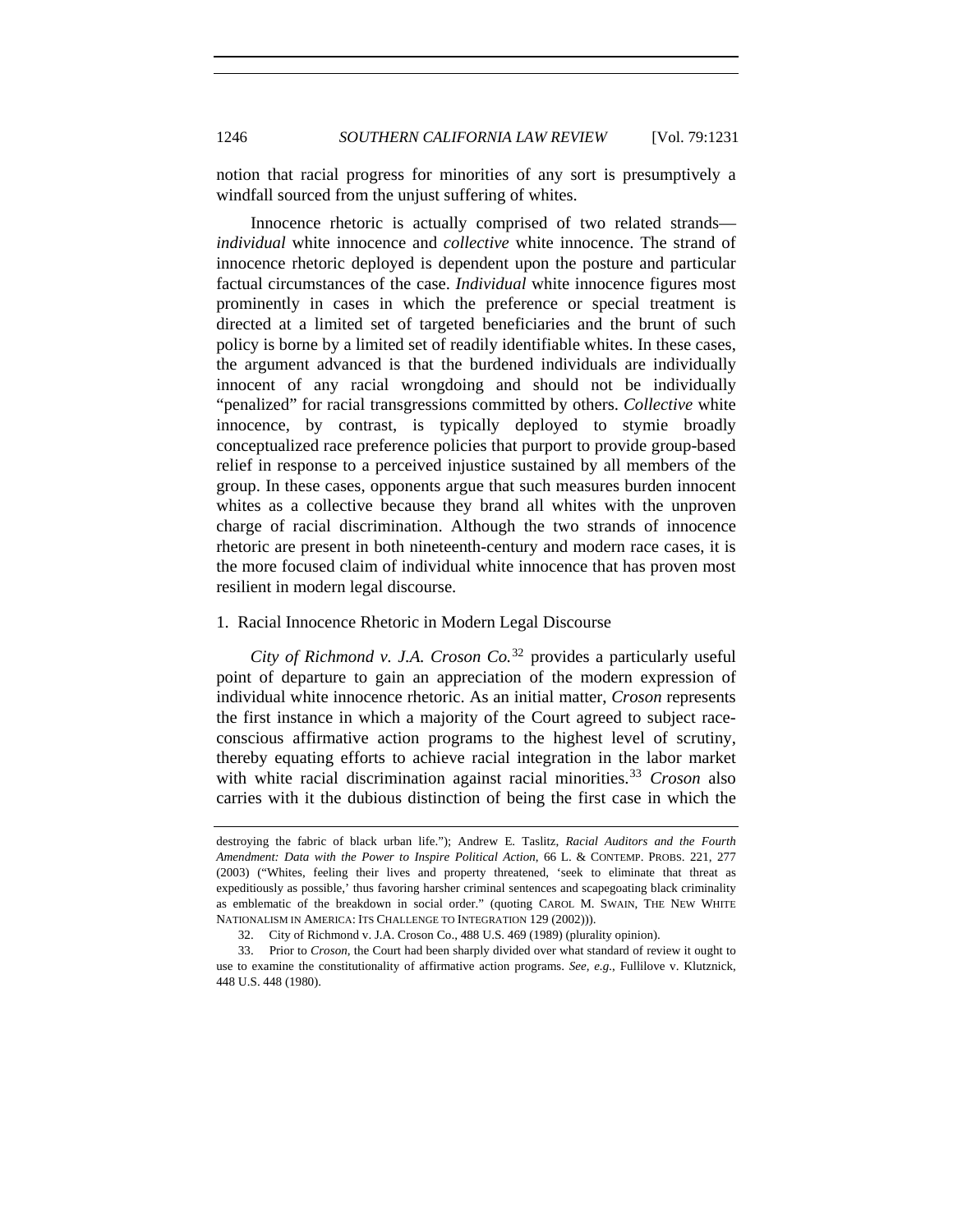Court struck down an affirmative action program and rejected the prevailing view at that time that affirmative action was a necessary tool to remedy the effects of past racial discrimination against African Americans. An essential feature of this shift in sensibility was the invocation of innocence rhetoric by multiple Justices, which had the effect of enshrining this particular rhetorical form as a credible argument to contest affirmative action policy in the future.

Indeed, *Croson* provides perhaps the most thoroughgoing modern articulation of presumptive white racial innocence ever advanced by the Court. Interestingly, arguments of racial innocence were not limited to the "conservative" Justices. Although Justice Scalia offered the bluntest articulation of racial innocence rhetoric, Justice Stevens availed himself of the same rhetorical theme. Thus, the collection of opinions in *Croson* offers a none-too-subtle reminder that opposition to race preference policy does not always map neatly onto the prevailing liberal/conservative ideological spectrum.

In *Croson*, a plurality of the Court declared unconstitutional a race preference program implemented by the Richmond, Virginia city council to assist minority-owned firms in obtaining lucrative contracts for city construction projects.[34](#page-16-0) The Richmond plan required prime contractors to subcontract at least thirty percent of the dollar amount of each contract to one or more "Minority Business Enterprises."[35](#page-16-1) In striking down the program, various Justices expressed grave concern over the possibility that the program unjustifiably burdened innocent whites, both individually and collectively. This argument appears most explicitly in Justice Scalia's concurring opinion. Scalia rejected the idea that a race preference program can serve benign purposes:

Apart from their societal effects, however, which are "in the aggregate disastrous," it is important not to lose sight of the fact that even "benign" racial quotas have individual victims, whose very real injustice we ignore whenever we deny them enforcement of their right not to be disadvantaged on the basis of race.<sup>[36](#page-16-2)</sup>

Justice Stevens shared Scalia's concern that race preferences might stigmatize presumptively innocent whites in the aggregate, but was especially consumed with the notion that the Richmond Plan stigmatized

 <sup>34.</sup> *Croson*, 488 U.S. at 469–70.

 <sup>35.</sup> *Id*. at 477.

<span id="page-16-2"></span><span id="page-16-1"></span><span id="page-16-0"></span><sup>36.</sup> *Id*. at 527 (Scalia, J., concurring) (quoting ALEXANDER M. BICKEL, THE MORALITY OF CONSENT 134 (1975)).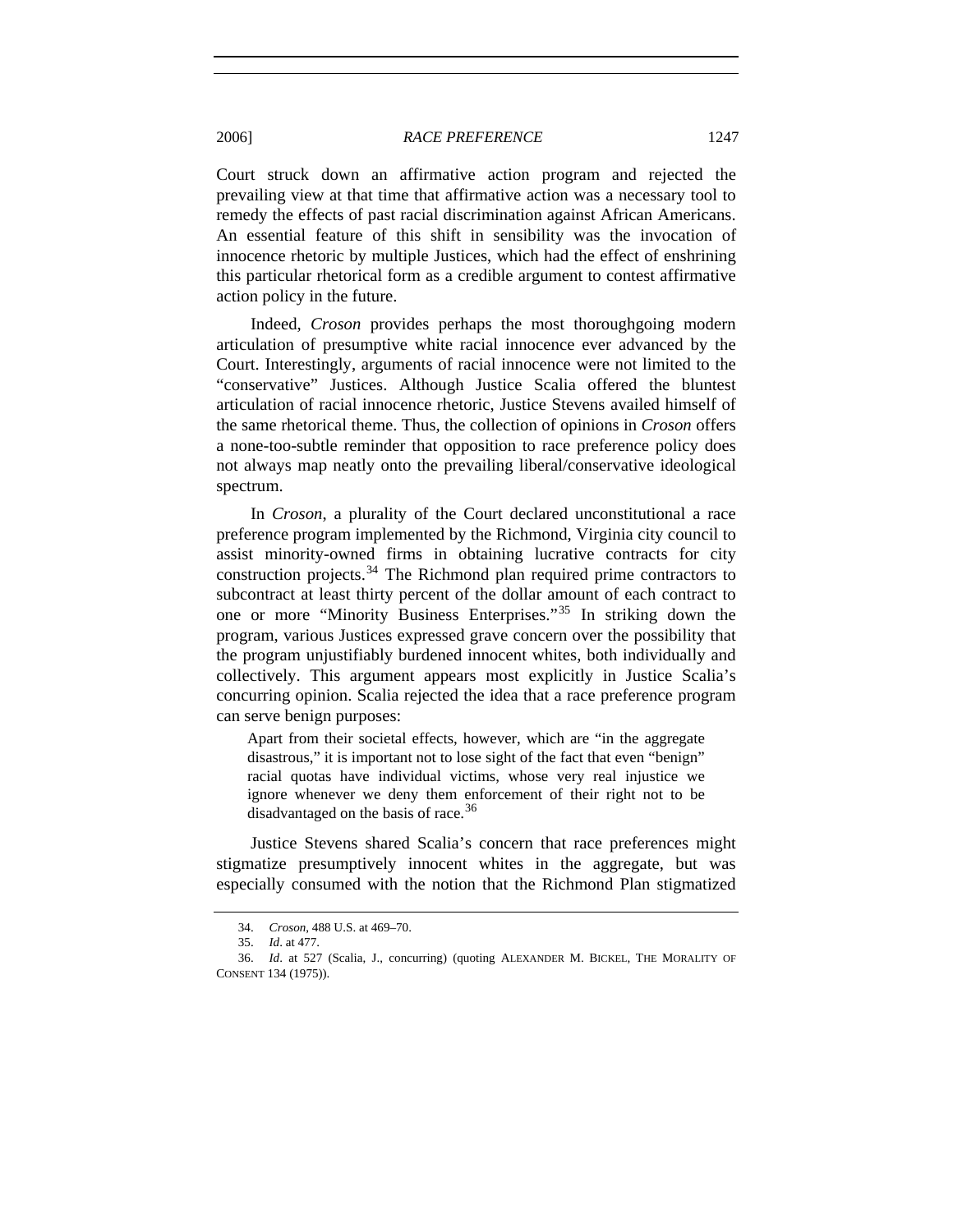the limited class of white Richmond contractors with the "unproven" charge of past racial discrimination:

[I]t is only habit, rather than evidence or analysis, that makes it seem acceptable to assume that every white contractor covered by the ordinance shares in that guilt. . . . Imposing a common burden on such a disparate class merely because each member of the class is of the same race stems from reliance on a stereotype rather than fact or reason.<sup>[37](#page-17-0)</sup>

For Stevens, the Richmond Plan was especially problematic because it purported to punish private citizens for past discrimination:

The constitutional prohibitions against the enactment of *ex post facto* laws and bills of attainder reflect a valid concern about the use of the political process to punish or characterize past conduct of private citizens. It is the judicial system, rather than the legislative process, that is best equipped to identify past wrongdoers and to fashion remedies that will create the conditions that presumably would have existed had no wrong been committed.<sup>[38](#page-17-1)</sup>

Stevens's invocation of the "separation of powers" argument highlighted his deep concerns about racial innocence. The central issue he identified was to what extent were the white contractors innocent of claims of past racial discrimination. In his view, the question of racial innocence was of primary importance and therefore should be analyzed with the utmost care and attention not only to the interests of the historic victim of racial injustice, but also to the accused perpetrator of racially harmful acts as well.

Stevens's position is not altogether removed from that of Justice Rehnquist in *United Steelworkers v. Weber*. [39](#page-17-2) In *Weber*, the Court reviewed a challenge to a voluntary affirmative action program that mandated a one-for-one quota for minority workers who wished to participate in an on-the-job training program. The defendant, Kaiser Aluminum and Chemical Co., had developed the plan to eliminate racial imbalances in Kaiser's then almost exclusively white craftwork forces by reserving half of the openings in in-plant craft-training programs for black employees until black representation in skilled jobs mirrored black representation in Kaiser's overall labor force.<sup>[40](#page-17-3)</sup> Dissenting from the majority's endorsement of this program, Justice Rehnquist rushed to the defense of innocent whites who, in his view, were severely burdened by the

<span id="page-17-1"></span><span id="page-17-0"></span><sup>37.</sup> *Id*. at 516 (Stevens, J., concurring).

<span id="page-17-2"></span><sup>38.</sup> *Id*. at 513–14.

<sup>39.</sup> United Steelworkers v. Weber, 443 U.S. 193 (1979).

<span id="page-17-3"></span><sup>40.</sup> *Id*. at 199–200.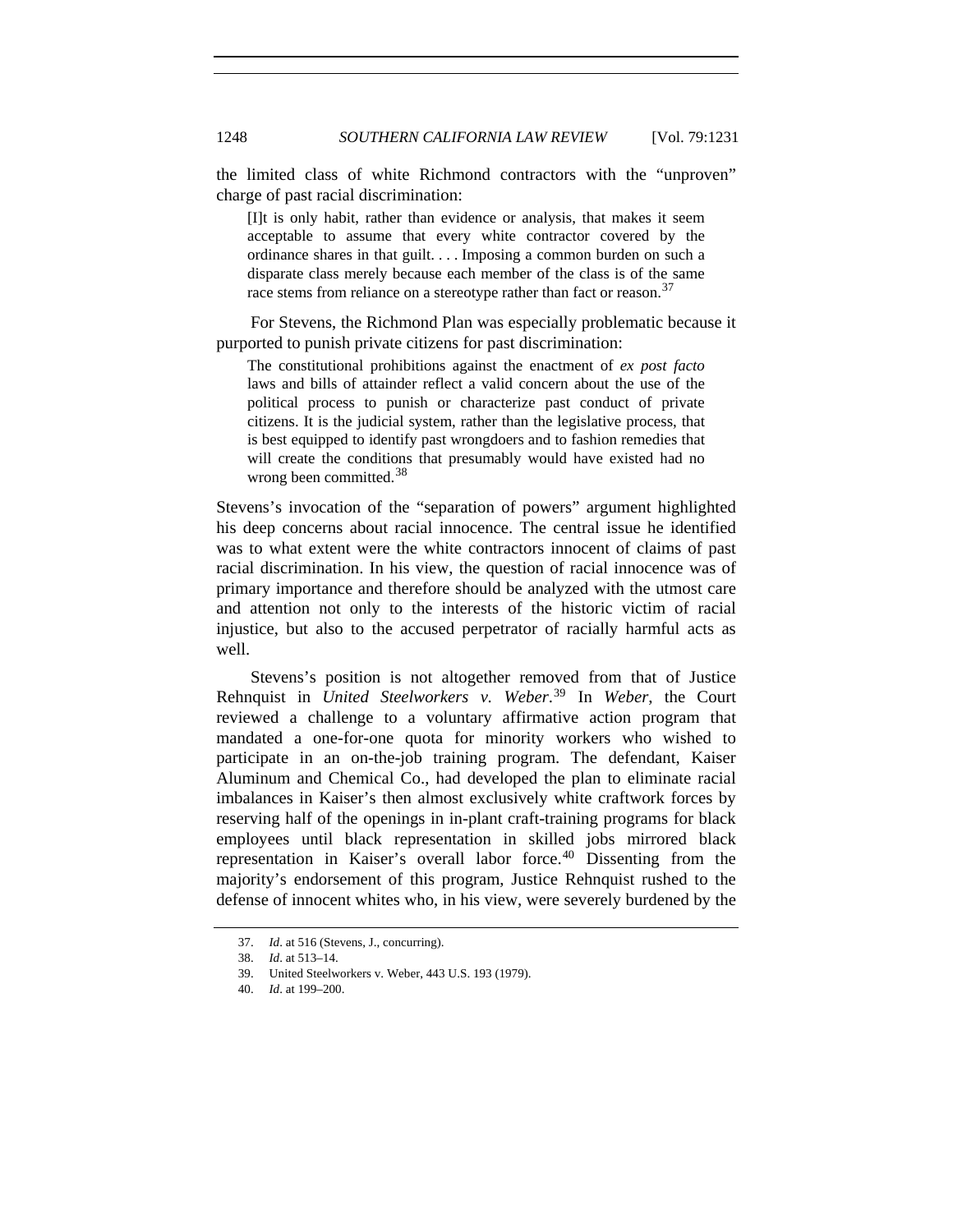voluntary affirmative action policy undertaken by Kaiser and the Steelworkers:

Now we are told [by the majority] that the legislative history of Title VII shows that employers are free to discriminate on the basis of race: an employer may, in the Court's words, "trammel the interests of the white employees" in favor of black employees in order to eliminate "racial imbalance." . . . To be sure, the reality of employment discrimination against Negroes provided the primary impetus for passage of Title VII. But this fact by no means supports the proposition that Congress intended to leave employers free to discriminate against white persons.<sup>[41](#page-18-0)</sup>

A similar argument was advanced by Justice Stewart in *Fullilove v. Klutznick*, [42](#page-18-1) a predecessor case to *Croson* in which the Court upheld a Public Works program that required at least ten percent of federal funds granted for local public works projects to be used by state and local grant recipients to obtain services or supplies from minority-owned businesses. In defense of innocent white victims, Stewart chastised the Court for upholding a statute that granted preferences to "citizens who are 'Negroes, Spanish-speaking, Orientals, Indians, Eskimos, and Aleuts'" in the name of promoting the public good, when that same rationale had been used to justify the segregation of railroad cars in *Plessy v. Ferguson*. [43](#page-18-2)

For Stewart, equal protection ensured that government may never act to the detriment of a person solely because of that person's race, and the rule is not different when persons injured are not members of a minority. Moreover, Stewart believed that the benefits of equal protection are a personal right. From the point of view of an injured person—and here, the injured are a limited set of white business owners seeking public works contracts—it does not matter whether the distinction is purportedly for the promotion of the public good or otherwise.<sup>[44](#page-18-3)</sup> Thus, Stewart lamented that the Court's decision in *Fullilove* was "wrong for the same reason that *Plessy v. Ferguson* was wrong."[45](#page-18-4)

Justice O'Connor similarly relied upon innocence rhetoric in her majority opinion in *Croson.* Indeed, O'Connor's concern about the threat to innocent victims of the Richmond Plan provides the most compelling explanation for her insistence that discriminatory acts be identified with particularity:

<sup>41.</sup> *Id*. at 221, 229 (Rehnquist, J., dissenting).

<span id="page-18-1"></span><span id="page-18-0"></span><sup>42.</sup> Fullilove v. Klutnick, 448 U.S. 448 (1980).

<sup>43.</sup> *Id.* at 523 (Stewart, J., dissenting). *See* Plessy v. Ferguson, 163 U.S. 537, 550 (1896).

<span id="page-18-4"></span><span id="page-18-3"></span><span id="page-18-2"></span><sup>44.</sup> *Id.* at 526.

<sup>45.</sup> *Id*. at 523.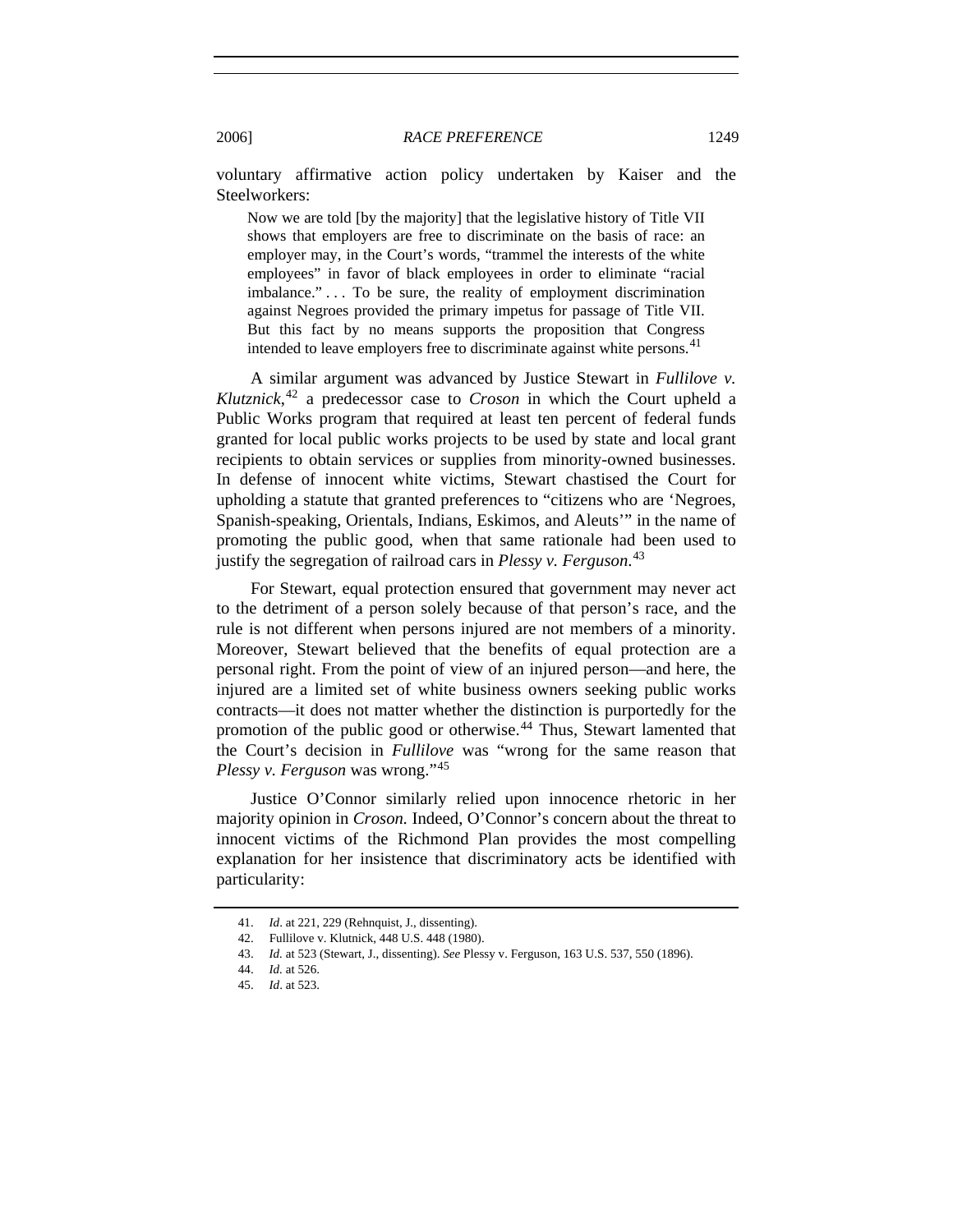While the States and their subdivisions may take remedial action when they possess evidence that their own spending practices are exacerbating a pattern of prior discrimination, they must identify that discrimination, public or private, *with some specificity* before they may use raceconscious relief. . . . The "evidence" relied upon by the dissent, the history of school desegregation in Richmond and numerous congressional reports, does little to define the scope of any injury to minority contractors in Richmond or the necessary remedy. The factors relied upon by the dissent could justify a preference of any size or duration.[46](#page-19-0)

The problem, according to O'Connor, was that the remedy proved too broad and had "no logical stopping point."[47](#page-19-1) As O'Connor explained, "a generalized assertion that there has been past discrimination in an entire industry provides no guidance for a legislative body to determine the precise scope of the injury it seeks to remedy."[48](#page-19-2) Interestingly, O'Connor sought to buttress her view that only individual racist acts are remediable by grounding her position on the principle of colorblindness. According to O'Connor, if the Court accepted past societal discrimination as a basis for remedial action, then "[t]he dream of a Nation of equal citizens in a society where race is irrelevant to personal opportunity and achievement would be lost in a mosaic of shifting preferences based on inherently unmeasurable claims of past wrongs."[49](#page-19-3)

O'Connor's skepticism that any race preference could serve a benign purpose would gain full voice in *Metro Broadcasting, Inc. v. FCC*. [50](#page-19-4) In *Metro Broadcasting*, the Court upheld as constitutional a program that gave preference to minority-owned firms in competitive bidding for new communications licenses and provided for "distress sales" of a limited category of existing radio and television stations to minority controlled firms. Throughout the case, the FCC maintained that, although the program took race into account, the use of race was benign and hence did not run

<span id="page-19-0"></span><sup>46.</sup> City of Richmond v. J.A. Croson Co., 488 U.S. 469, 504–05 (1989) (plurality opinion) (emphasis added).

<span id="page-19-1"></span><sup>47.</sup> *Id*. at 498 (citing Wygant v. Jackson Bd. of Educ., 476 U.S. 267, 275 (1986)). Justice O'Connor would return to this argument over a decade later in *Grutter v. Bollinger*, 539 U.S. 306 (2003), arguing that race preference in law school admissions may be appropriate in 2003, but should prove unnecessary twenty-five years thereafter.

<sup>48.</sup> *Croson*, 488 U.S. at 498 (citing *Wygant* 476 U.S. at 275).

<span id="page-19-3"></span><span id="page-19-2"></span><sup>49.</sup> *Id*. at 505–06. Note that Justice O'Connor's invocation of the principle of colorblindness works to deflect the criticism that she is engaging in policymaking while at the same time suggests that this is precisely what proponents of race preferences are undertaking.

<span id="page-19-4"></span><sup>50.</sup> Metro Broad., Inc. v. FCC, 497 U.S. 547 (1990), *overruled by* Adarand Constructors, Inc. v. Peña, 515 U.S. 200 (1995).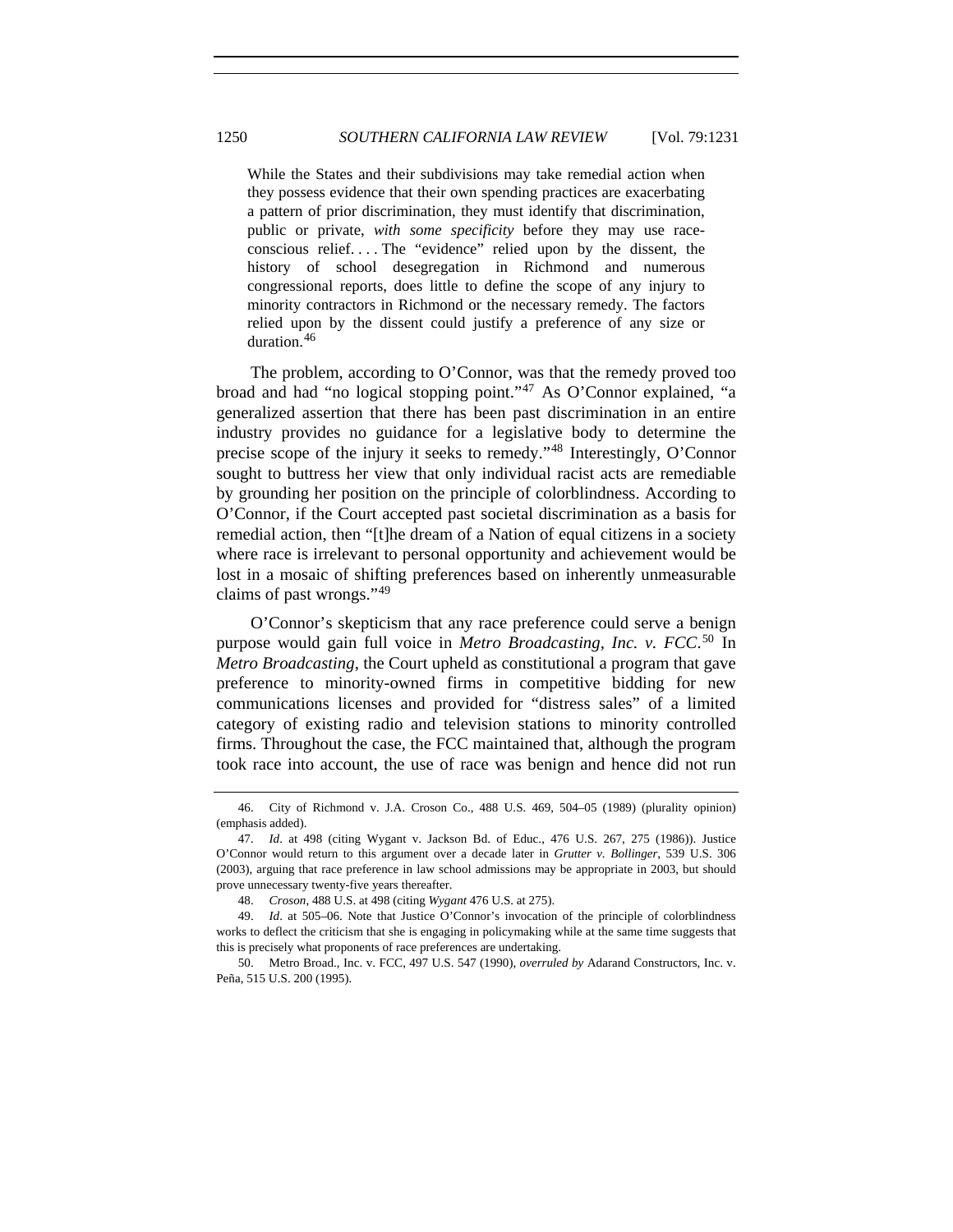afoul of the general prohibition on the use of race in governmental decisionmaking. Justice O'Connor forcefully rejected the characterization of the FCC's program as benign:

The Court's reliance on "benign racial classifications" is particularly troubling. "Benign racial classification" is a contradiction in terms. Governmental distinctions among citizens based on race or ethnicity, even in the rare circumstances permitted by our cases, exact costs and carry with them substantial dangers. To the person denied an opportunity or right based on race, the classification is hardly benign. The right to equal protection of the laws is a personal right, securing to *each* individual an immunity from treatment predicated simply on membership in a particular racial or ethnic group.<sup>[51](#page-20-0)</sup>

For O'Connor, colorblindness was a moral principle, whereas the idea of a benign race distinction merely reflected political whim:

The Court's emphasis on 'benign racial classifications' suggests confidence in its ability to distinguish good from harmful governmental uses of racial criteria. History should teach greater humility. Untethered to narrowly confined remedial notions, 'benign' carries with it no independent meaning, but reflects only acceptance of the current generation's conclusion that a politically acceptable burden, imposed on particular citizens on the basis of race, is reasonable.<sup>[52](#page-20-1)</sup>

Individual white innocence rhetoric has enjoyed similar appeal among elite legal actors in the education setting. Consider Judge Daniel Boggs's opinion in *Grutter v. Bollinger*. [53](#page-20-2) In *Grutter*, Judge Boggs objected to the University of Michigan Law School's policy of providing a limited race preference in admissions decisions on the ground that it unfairly penalized innocent white candidates for admission:

As I put it to counsel for the Law School in oral argument, if Heman Sweatt, the plaintiff in the famous case *Sweatt v. Painter*, 339 U.S. 629 (1950), had been able to ask the Dean of the University of Texas Law School, "Dean would you let me in if I were white?," the dean, if he were honest, would surely have said "Yes." I then asked counsel, "If Barbara Grutter walked in to whoever the current Dean of the Law School is and said, 'Dean, would you let me in if I were black?' wouldn't he have to honestly say either 'Yes' or 'pretty darn almost certain $[ly]'$ ?"<sup>[54](#page-20-3)</sup>

<span id="page-20-3"></span><span id="page-20-2"></span><span id="page-20-1"></span><span id="page-20-0"></span><sup>51.</sup> *Metro Broad.*, 497 U.S. at 609 (O'Connor, J., dissenting) (citing Shelley v. Kraemer, 334 U.S. 1 (1948)).

<sup>52.</sup> *Id*. at 609–10.

<sup>53.</sup> Grutter v. Bollinger, 288 F.3d 732, 775 (6th Cir. 2002) (Boggs, J., dissenting).

<sup>54.</sup> *Id.*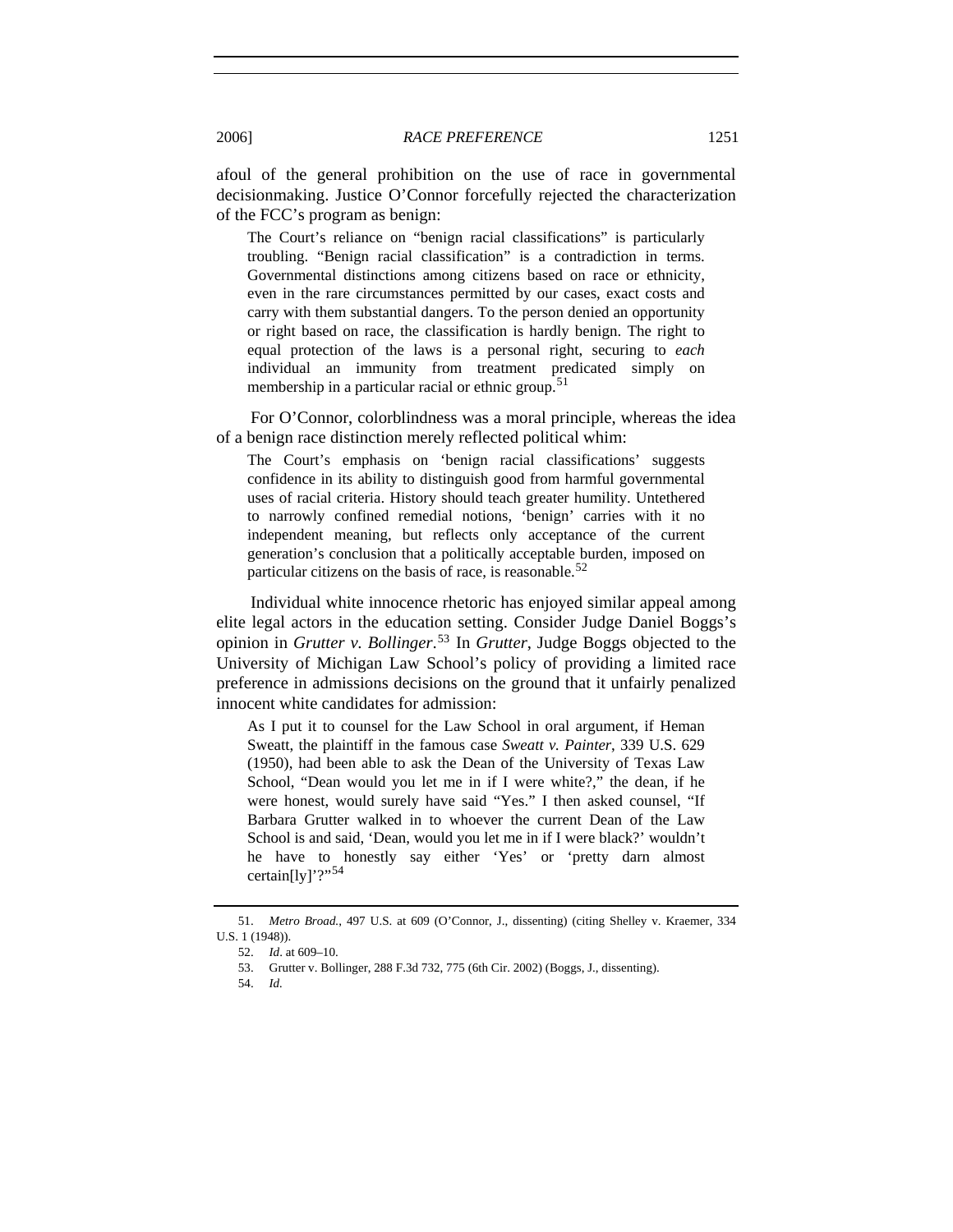For Boggs, Barbara Grutter is no less a victim of racial injustice than Heman Sweatt. Notably absent from Boggs's account is a serious comparison of the hostilities that provide the relevant context in which the purported racial discrimination took place. For instance, twelve years prior to *Sweatt*, the Supreme Court declared that Lloyd Gaines had been unjustifiably excluded from the University of Missouri Law School on account of his race. Unlike Heman Sweatt, who eventually attended classes at Texas Law School, Gaines suspiciously disappeared prior to oral argument of his case and was never heard from again. Most commentators agree that he was lynched to insure that the Missouri Law School would remain racially segregated.<sup>[55](#page-21-0)</sup> The climate of racial hostility in which Heman Sweatt lived and Lloyd Gaines died helps us appreciate the difference between race distinctions rooted in white supremacy and race distinctions that serve some less malign purpose.

Nevertheless, Boggs suggested that proponents of modern race preferences indulge in the same well of hostility that motivated white supremacists of earlier generations. As Boggs explained:

The struggle for civil rights in America, going back well over a century, can certainly be characterized as a righteous war. . . . In this case, the "spoils" [of war] that are involved are the individual rights to equal treatment of real people like Barbara Grutter. If, in the words of Abraham Lincoln, society chooses that "every drop of blood drawn by the lash shall be paid by another," then that bill should be paid by the whole society . . . . Though the war may be righteous, such spoils taken from the Barbara Grutters of our society are not just.<sup>[56](#page-21-1)</sup>

<span id="page-21-0"></span><sup>55.</sup> Gaines's curious disappearance shortly before oral argument in the case remains a mystery. Missouri historian Richard Kirkendall provided the following explanation:

The NAACP tried to challenge the politicians' [decision to open a segregated black law school] but failed. Planning to argue before a circuit court that the university was obligated to admit Gaines since Lincoln's not-yet-open law school could not supply opportunities equal to those provided by the well-established school in Columbia, the lawyers discovered that Gaines had disappeared, could not locate him, and had to drop their plans. His disappearance remained a mystery, with some assuming he had been murdered, others convinced he had been bribed. There is evidence that after earning a master's degree in economics at the University of Michigan and working at several lowly jobs, he had grown discouraged and bitter. He may have accepted a bribe and used it to move to another country.

<sup>5</sup> RICHARD S. KIRKENDALL, A HISTORY OF MISSOURI 1919 to 1953, at 188 (1986). In light of Gaines's peculiar disappearance, Thurgood Marshall lamented that the "case could not be followed through and ended with the establishment of a Jim Crow law school." Thurgood Marshall, *An Evaluation of Recent Efforts to Achieve Racial Integration in Education Through Resort to the Courts*, 21 J. NEGRO EDUC. 316, 318 (1952), *reprinted in* SUPREME JUSTICE: SPEECHES AND WRITINGS, THURGOOD MARSHALL 45, 47 (J. Clay Smith, Jr. ed., 2003).

<span id="page-21-1"></span><sup>56.</sup> *Grutter*, 288 F.3d at 809 (quoting Abraham Lincoln, Second Inaugural Address (Mar. 4, 1865)).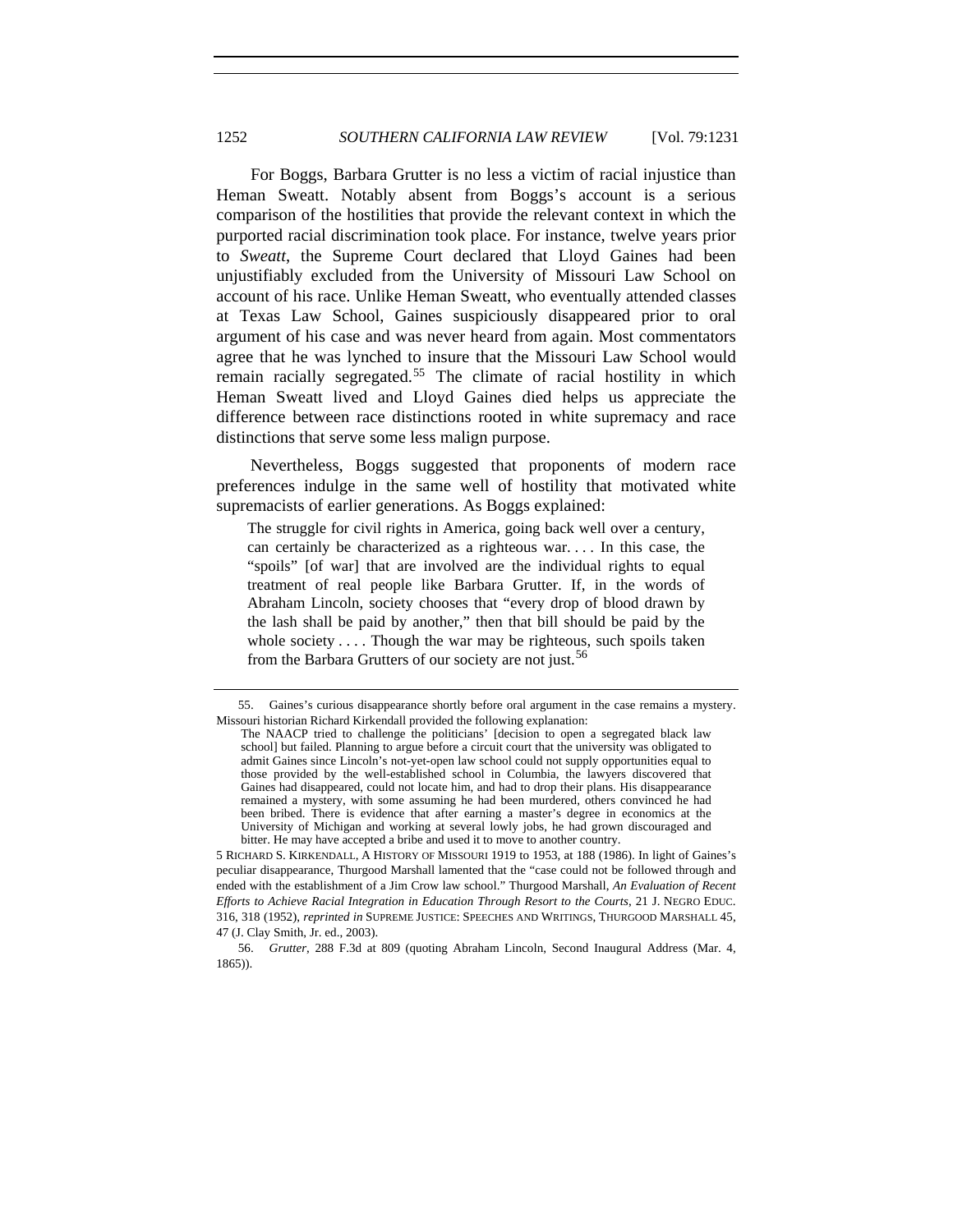In this way, Boggs situates Barbara Grutter as a victim of racial injustice perpetrated at the hands of postmodern racists who simply hide beneath the mantle of diversity:

Michigan's plan does not seek diversity for education's sake. It seeks racial numbers for the sake of the comfort that those abstract numbers may bring. It does so at the expense of real rights of real people to fair consideration. It is a long road from Heman Sweatt to Barbara Grutter. But they both ended up outside a door that a government's use of racial considerations denied them a fair chance to enter.<sup>[57](#page-22-0)</sup>

Boggs's concession that "it is a long road from Heman Sweatt to Barbara Grutter" implies an appreciation of key differences between these two scenarios. However, he ultimately chose to underplay those differences to serve his greater rhetorical aspiration of characterizing the Grutters of the world as innocent victims of misdirected racial policy.

Although opponents of race preferences rely heavily upon the notion of *individual* white innocence, they have also periodically advanced the idea of *collective* white innocence to undermine progressive racial policy. In *Metro Broadcasting*, Justice Kennedy shared Justice O'Connor's reservations about the harm to innocent victims caused by awarding race preferences in the distribution of broadcast licenses. According to Kennedy, "[t]here is the danger that the 'stereotypical thinking' that prompts policies such as the FCC rules here 'stigmatizes the disadvantaged class with the unproven charge of past racial discrimination.'"[58](#page-22-1) "Whether or not such programs can be described as 'remedial,'" continued Kennedy, "the message conveyed is that it is acceptable to harm a member of the group excluded from the benefit or privilege."[59](#page-22-2) However, Kennedy viewed the FCC policy as implicating collective white innocence as well. As Kennedy explained:

If this is to be considered acceptable under the Constitution, there are various possible explanations. One is that the group disadvantaged by the preference should feel no stigma at all, because racial preferences address not the evil of intentional discrimination but the continuing

59. *Id.*

<span id="page-22-0"></span><sup>57.</sup> *Id.* at 810. The dissenting Justices in *Grutter* did not address the issue of white innocence directly, in part, because the issue had been framed in terms of diversity—which purportedly benefits all students—and because recent empirical studies suggested that the reduction in the probability of any white student being admitted because of the existence of an affirmative action policy was extremely modest. *See* Lui, *supra* note 29, at 1045 (arguing that far fewer whites are hurt by racial affirmative action than whites often think).

<span id="page-22-2"></span><span id="page-22-1"></span><sup>58.</sup> Metro Broad., Inc. v. FCC, 497 U.S. 547, 636 (1990), *overruled by* Adarand Constructors, Inc. v. Peña, 515 U.S. 200 (1995).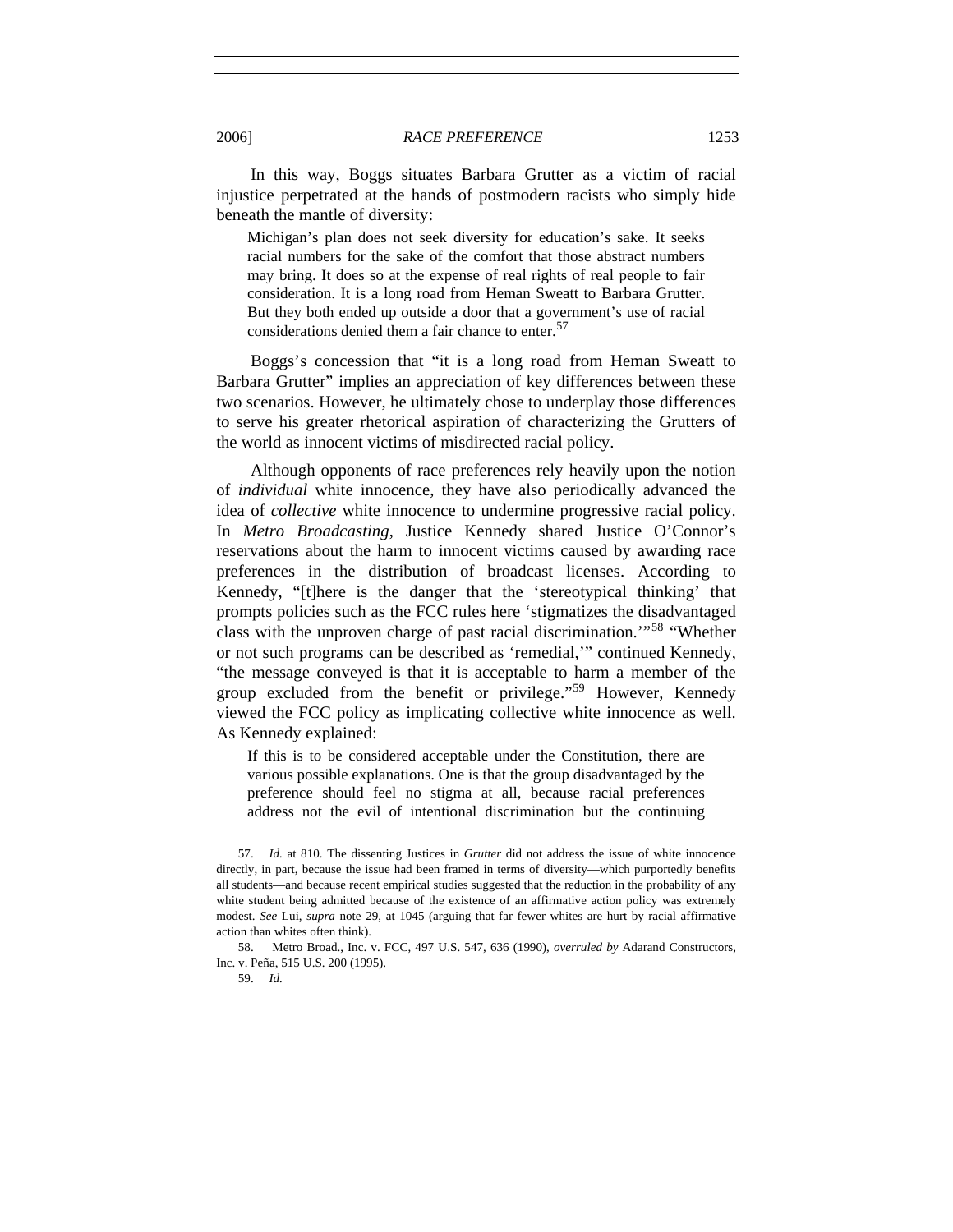unconscious use of stereotypes that disadvantage minority groups. But this is not a proposition that the many citizens, who to their knowledge "have never discriminated against anyone on the basis of race," will find easy to accept.<sup>[60](#page-23-0)</sup>

But it is Justice Scalia, in *Adarand Constructors, Inc. v. Peña*, [61](#page-23-1) who subscribed most fully to the idea that whites as a collective should be free from bearing the burden of the history of racial wrongdoing. In *Adarand*, the Court struck down a federal program designed to assist minority business enterprises in obtaining highway construction contracts. On the question of remedy, Scalia wrote:

In my view, government can never have a "compelling interest" in discriminating on the basis of race in order to "make up" for past racial discrimination in the opposite direction. Individuals who have been wronged by unlawful racial discrimination should be made whole; but under our Constitution there can be no such thing as either a creditor or a debtor race.<sup>[62](#page-23-2)</sup>

Justice Powell similarly advanced the notion that innocent whites should not be called upon to assist in remedying past discrimination in *Regents of the University of California v. Bakke*, [63](#page-23-3) in which the Court struck down a university admissions policy that reserved 16 of the 100 positions for "disadvantaged" minority students, but a plurality upheld the possibility that race might be taken into account in admissions decisionmaking. In rejecting the specific plan advanced by the Medical School, Powell declared:

Nothing in the Constitution supports the notion that individuals may be asked to suffer otherwise impermissible burdens in order to enhance the societal standing of their ethnic groups.... [T]here is a measure of inequity in forcing innocent persons in respondent's position to bear the burdens of redressing grievances not of their making.<sup>[64](#page-23-4)</sup>

Moreover, Powell advanced his belief that remedies should follow only from specific findings of individual racist acts. As Powell explained, "[w]e have never approved a classification that aids persons perceived as members of relatively victimized groups at the expense of other innocent individuals in the absence of judicial, legislative, or administrative findings

<sup>60.</sup> *Id.* at 636–37 (Kennedy, J., dissenting).

<span id="page-23-2"></span><span id="page-23-1"></span><span id="page-23-0"></span><sup>61.</sup> Adarand Constructors, Inc. v. Peña, 515 U.S. 200 (1995).

<sup>62.</sup> *Id.* at 239 (citation omitted) (Scalia, J., concurring).

<span id="page-23-3"></span><sup>63.</sup> Regents of the Univ. of Cal. v. Bakke, 438 U.S. 265, 298 (1978) (plurality opinion).

<span id="page-23-4"></span><sup>64.</sup> *Id.* at 298.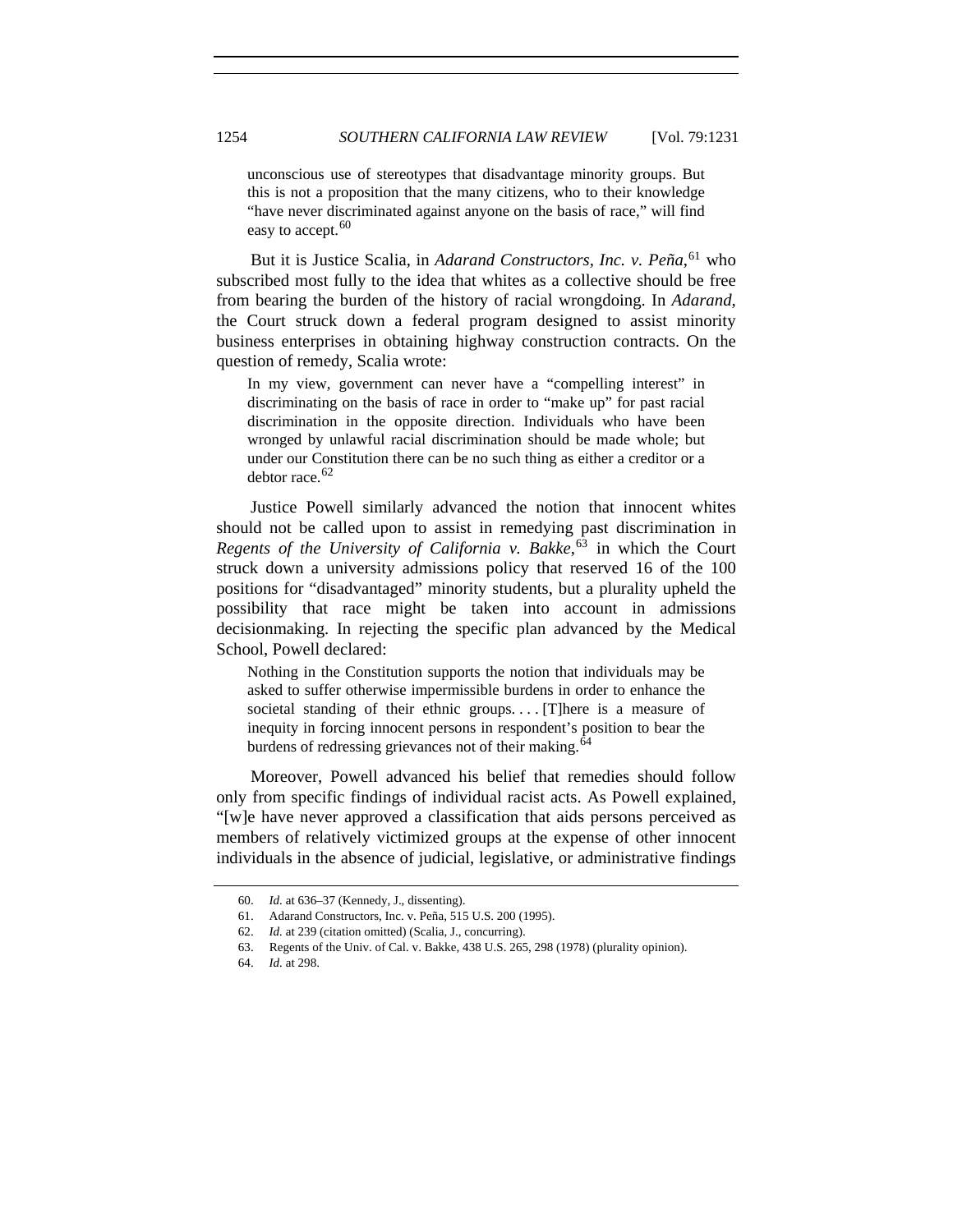of constitutional or statutory violations."[65](#page-24-1) Importantly, these remedies must be closely watched to insure that innocent victims are not harmed. "Remedial action," Powell argued, "usually remains subject to continuing oversight to assure that it will work the least harm possible to other innocent persons competing for the benefit."<sup>[66](#page-24-2)</sup> Without such findings of constitutional or statutory violations, Powell continued, "it cannot be said that the government has any greater interest in helping one individual than in refraining from harming another."<sup>[67](#page-24-3)</sup>

The problem with the Medical School's program was not one of oversight, however. According to Powell, the crux of the problem was that

the purpose of helping certain groups whom the faculty of the Davis Medical School perceived as victims of "societal discrimination" does not justify a classification that imposes disadvantages upon persons like respondent, who bear no responsibility for whatever harm the beneficiaries of the special admissions program are thought to have suffered.<sup>[68](#page-24-4)</sup>

Like Justice O'Connor, Justice Powell perceived no logical stopping point to a race preference scheme grounded in societal discrimination:

To hold otherwise would be to convert a remedy heretofore reserved for violations of legal rights into a privilege that all institutions throughout the Nation could grant at their pleasure to whatever groups are perceived as victims of societal discrimination. That is a step we have never approved.<sup>[69](#page-24-5)</sup>

2. The Pedigree of Racial Innocence Rhetoric

Racial innocence rhetoric is plainly an indispensable element of contemporary opposition to race preference policy. Its durability in legal discourse is no doubt a testament to its intuitive appeal. The general theme of innocence may traffic in deep cultural notions of religion and morality, but there is a second, more specific, pedigree of racial innocence rhetoric in legal discourse that might also be profitably explored—one with its roots in the brute racism that defined American society in the late nineteenth and early twentieth century.

<span id="page-24-0"></span>

<sup>65.</sup> *Id.* at 307.

<span id="page-24-3"></span><span id="page-24-2"></span><span id="page-24-1"></span><sup>66.</sup> *Id.* at 308.

<span id="page-24-4"></span><sup>67.</sup> *Id.* at 308–09.

<sup>68.</sup> *Id.* at 310.

<span id="page-24-5"></span><sup>69.</sup> *Id.*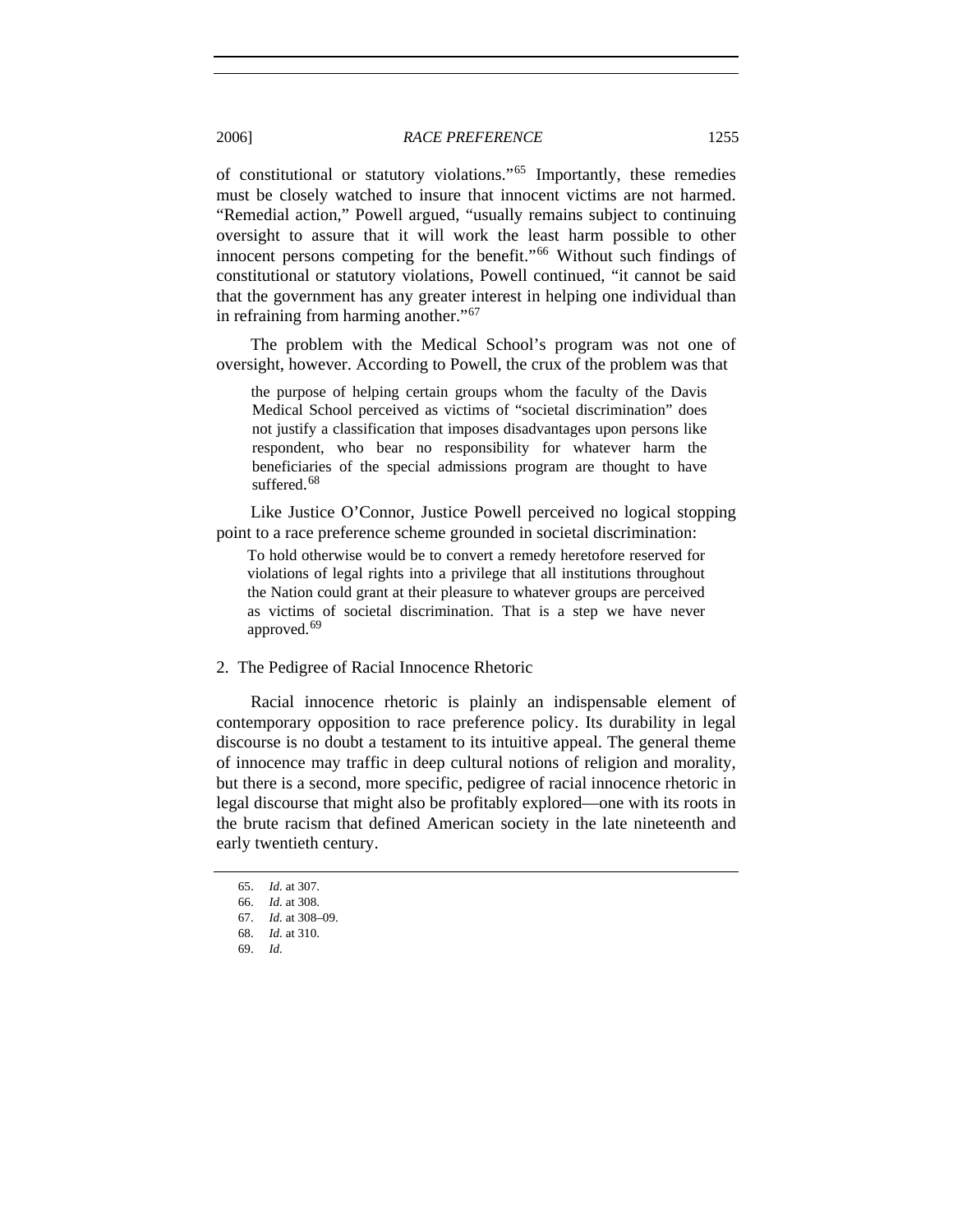The theme of *individual* white innocence—the dominant expression of modern innocence rhetoric—figured most prominently in nineteenthcentury opposition to legal efforts to achieve social equality for blacks. The most infamous expression of this theme appears in *Plessy v. Ferguson*, [70](#page-25-0) in which the Court upheld a Louisiana ordinance that mandated segregation in railroad cars. According to the Court, the ordinance did not violate the Fourteenth Amendment because it was a "reasonable regulation" rooted in "established usages, customs and traditions of the people, and with a view to the promotion of their comfort, and the preservation of the public peace and good order."<sup>[71](#page-25-1)</sup>

In reconciling the segregation policy with the spirit of the Fourteenth Amendment, Justice Brown explained that the segregation ordinance, though plainly implemented for the comfort of white passengers, should not be construed as hostile or demeaning to blacks. As Brown explained, "Laws permitting, and even requiring, [racial segregation] in places where [whites and blacks] are liable to be brought into contact do not necessarily imply the inferiority of either race to the other."[72](#page-25-2) Indeed, Brown dismissed Plessy's argument that segregation stigmatized blacks, and suggested that if racial separation were stigmatizing, it is because blacks choose to experience it that way:

We consider the underlying fallacy of plaintiff's argument to consist in the assumption that the enforced separation of the two races stamps the colored race with a badge of inferiority. If this be so, it is not by reason of anything found in the act, but solely because the colored race chooses to put that construction upon it.<sup>[73](#page-25-3)</sup>

Brown's invocation of a self-imposed stigma drew upon the rhetorical theme of innocence in two important ways. First, and most importantly, the notion of a self-imposed stigma insulated white street car operators and passengers from the charge that, by engaging in the customs and habits of racial segregation, they were somehow engaging in racial wrongdoing. Segregation was, in the words of the Court, a "reasonable" race distinction. Members of white society that participated in this practice were, by extension, acting reasonably. Enjoyment of the privilege of racial segregation was construed as a "guilt-free" indulgence to which all whites were presumptively entitled. Invalidation of the ordinance, however, would have unfairly imposed upon the prerogative of whites to enjoy the custom

<span id="page-25-0"></span><sup>70.</sup> Plessy v. Ferguson, 163 U.S. 537 (1896).

<span id="page-25-1"></span><sup>71.</sup> *Id.* at 550.

<span id="page-25-2"></span><sup>72.</sup> *Id.* at 544.

<span id="page-25-3"></span><sup>73.</sup> *Id.* at 551.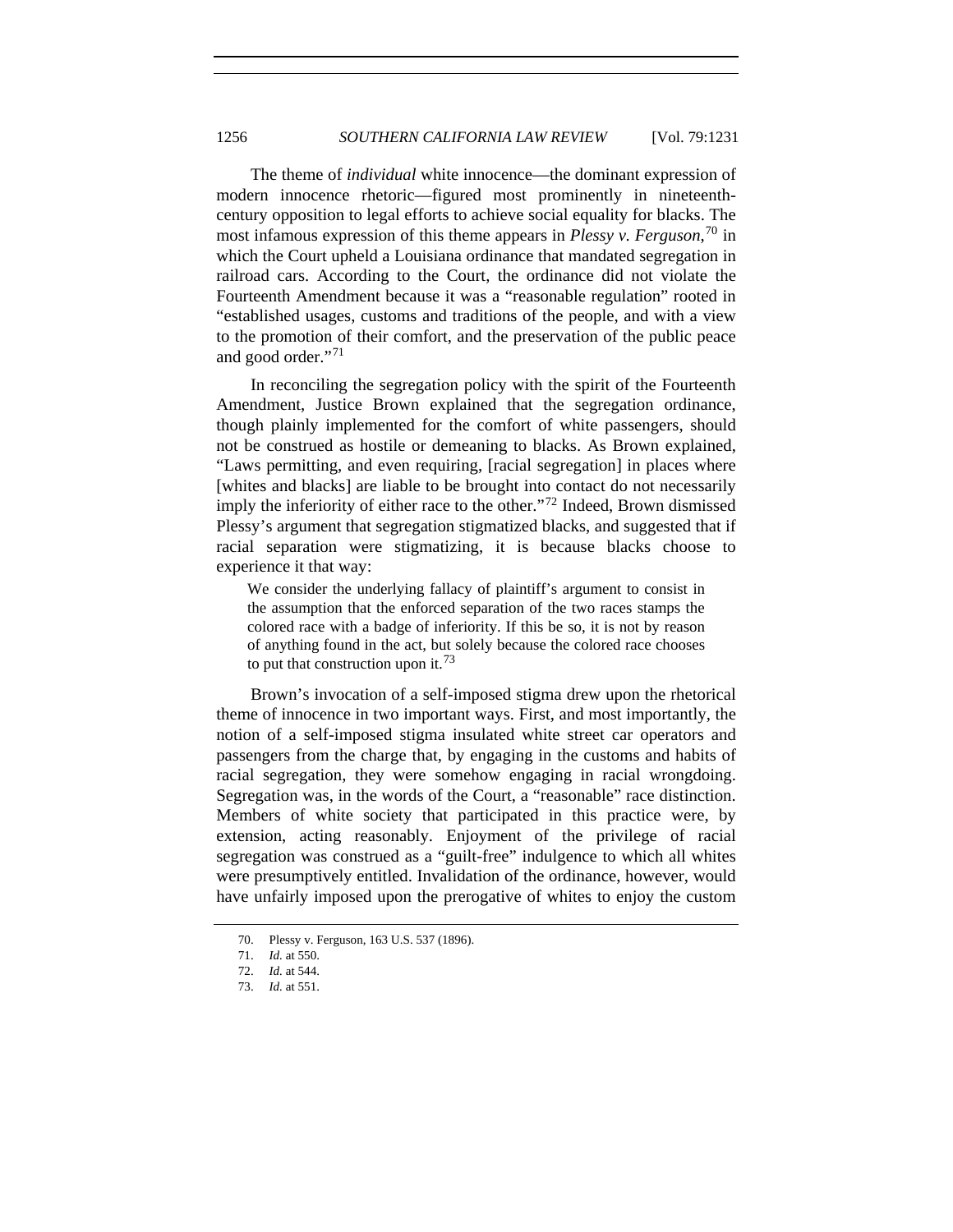and privilege of racial separation. Implicit in the Court's position is the notion that the integration of railroad cars privileged blacks to the detriment of innocent white passengers. Second, the suggestion that any stigma imposed by segregation was self-imposed allowed Brown to evade the argument that he was guilty of perpetuating notions of white supremacy. In other words, the Justices themselves were innocent of any racial wrongdoing. The racial injury, if sustained at all, was self-inflicted.

This theme of white racial innocence in *Plessy*—that government policy designed to elevate the social status of blacks equal to whites unjustly burdened the private lives of innocent whites—had been subtly advanced two decades earlier by the Court in the *Civil Rights Cases*, which declared unconstitutional provisions of the Civil Rights Act of 1875 that provided, among other things, equal access for blacks to public accommodations.<sup>[74](#page-26-0)</sup> For Justice Bradley, author of the majority opinion, the Act presented an unwarranted intrusion in the private lives of individuals. He conceded that Congress may act to protect blacks from state-sponsored acts of racial subordination, but maintained that individual acts of discrimination by private persons were an entirely different matter:

[U]ntil some state law has been passed, or some state action through its officers or agents has been taken, adverse to the rights of citizens sought to be protected by the Fourteenth Amendment, no legislation of the United States under said Amendment . . . can be called into activity . . . . [To allow regulation absent state action] would be to establish a code of municipal law regulative of all the private rights between man and man in society.<sup>[75](#page-26-1)</sup>

According to Bradley, the act of a "mere individual, the owner of the inn, the public conveyance, or place of amusement, refusing the accommodation"[76](#page-26-2) was a "private wrong" that did not rise to the level of a constitutional rights deprivation. Where a private right has been infringed, Bradley argued that "redress is to be sought under the laws of the State" first, and through legislation only to the extent that those laws fail to

<span id="page-26-0"></span><sup>74.</sup> The Civil Rights Cases, 109 U.S. 3 (1883). For a fuller discussion of "An act to protect all citizens in their civil and legal rights," ch. 114, 18 Stat. 335 (1875), better known as the Civil Rights Act of 1875, see ERIC FONER, A SHORT HISTORY OF RECONSTRUCTION 226 (1990); JAMES M. MCPHERSON, THE ABOLITIONIST LEGACY: FROM RECONSTRUCTION TO THE NAACP 16–19 (2d ed. 1995); Alfred Avins, *The Civil Rights Act of 1875: Some Reflected Light on the Fourteenth Amendment and Public Accommodations*, 66 COLUM. L. REV. 873, 875 (1966); JOHN HOPE FRANKLIN, *The Enforcement of the Civil Rights Act of 1875*, *in* RACE AND HISTORY: SELECTED ESSAYS, 1938–1988, at 116 (1989). For an analysis of the legislative history leading up to the enactment of the Civil Rights Act of 1875, see WILLIAM GILLETTE, RETREAT FROM RECONSTRUCTION 1869–1879, at 186–279 (1979).

<span id="page-26-1"></span><sup>75.</sup> *Civil Rights Cases*, 109 U.S. at 13.

<span id="page-26-2"></span><sup>76.</sup> *Id.* at 24.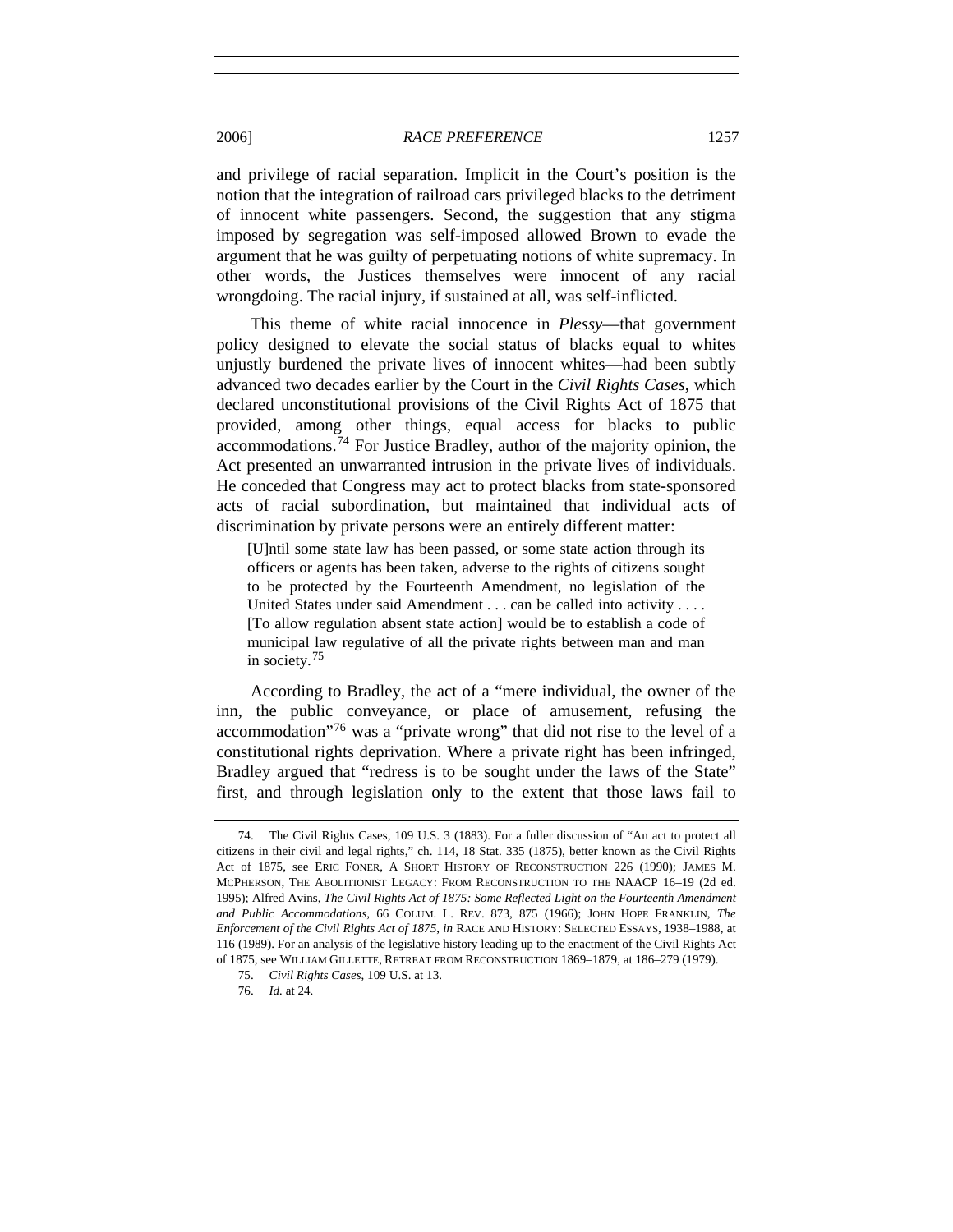provide adequate protection.<sup>[77](#page-27-0)</sup> In the meantime, private individuals should remain free to engage in "every act of discrimination which a person may see fit to make as to the guests he will entertain, or as to the people he will take into his coach or cab or car, or admit to his concert or theater, or deal with in other matters of intercourse or business."<sup>[78](#page-27-1)</sup>

Like Justice Brown in *Plessy*, Justice Bradley, in *The Civil Rights Cases*, situated himself as defender of the innocent white victims against state intrusion in their private affairs. For dissenting Justice Harlan, this claim of innocence rang hollow. In Harlan's view, Bradley himself was guilty of using the rhetoric of innocence to distort the meaning of the protections provided by the Reconstruction Amendments. As Harlan lamented,

[t]he substance and spirit of the recent amendments of the Constitution have been sacrificed by a subtle and ingenious verbal criticism. 'It is not the words of the law but the internal sense of it that makes the law: the letter of the law is the body; the sense and reason of the law is the soul.'[79](#page-27-2)

Bradley, of course, had his own understanding of the "sense and reason" of the Reconstruction Amendments—to abolish the institution of slavery and invest blacks with minimal rights of citizenship. Anything beyond this, according to Bradley, amounted to unwarranted "special" treatment. As Bradley explained:

When a man has emerged from slavery, and by the aid of beneficent legislation has shaken off the inseparable concomitants of that state, there must be some stage in the progress of his elevation when he takes the rank of mere citizen, and ceases to be the special favorite of the laws, and when his rights as a citizen, or a man, are to be protected in the ordinary modes by which other men's rights are protected.<sup>[80](#page-27-3)</sup>

In making the "special favorites" argument, Bradley implicitly suggested that this Act was necessarily an imposition on innocent whites because they presumably were not "special favorites." But as Harlan explained, blacks had been anything but the special favorites of the law:

It is, I submit, scarcely just to say that the colored race has been the special favorite of the laws . . . . What the nation through Congress, has sought to accomplish in reference to that race, is—what had already been done in every State of the Union for the white race—to secure and

<span id="page-27-0"></span><sup>77.</sup> *Id.*

<span id="page-27-2"></span><span id="page-27-1"></span><sup>78.</sup> *Id.* at 24–25.

<sup>79.</sup> *Id.* at 26 (Harlan, J., dissenting).

<span id="page-27-3"></span><sup>80.</sup> *Id.* at 25.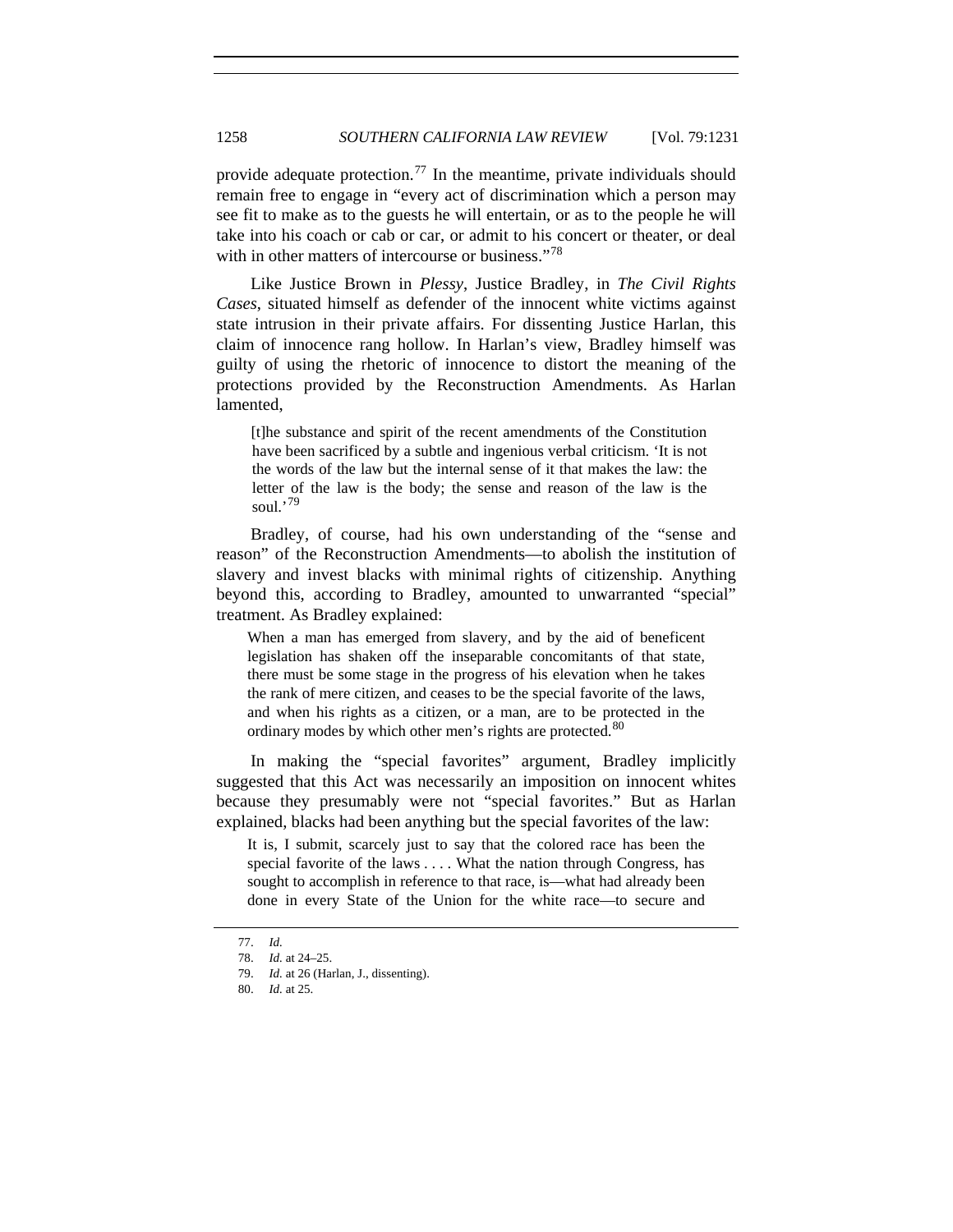protect the rights belonging to them as freemen and citizens; nothing more . . . . The one underlying purpose of congressional legislation has been to enable the black race to take the rank of mere citizens.<sup>[81](#page-28-0)</sup>

In the final analysis, however, it was Bradley's position of white citizens as innocent victims of state policy designed to provide "special treatment" to blacks that ultimately prevailed.

Although nineteenth-century actors relied upon innocence rhetoric when opposing race preference policies of that era, it is important to note a key feature that distinguishes this rhetoric from contemporary deployment of this pedigreed theme. Unlike modern opponents, who draw heavily upon *individual* white innocence rhetoric, nineteenth-century racial opponents relied more heavily upon the notion of *collective* white innocence, in large part because (1) race preferences were historically framed in terms of providing relief to all blacks as opposed to some limited set of black beneficiaries, and (2) the "burden" of such policies was thought to be borne by all members of white society. The earliest expression of white collective innocence appears in the Supreme Court's infamous decision in *Dred Scott v. Sandford*, which has been universally condemned for its audacious assertion that blacks were not citizens of the United States.<sup>[82](#page-28-1)</sup> Chief Justice Roger Taney, the author of the majority opinion, was subsequently vilified and ostracized for orchestrating this most odious event in American legal history.<sup>[83](#page-28-2)</sup> Few, if any, opponents today champion the virtues of Taney's opinion. Indeed, most view Taney's opinion in the *Dred Scott* case as a stain on our national honor.<sup>[84](#page-28-3)</sup>

<sup>81.</sup> *Id.* at 61.

<span id="page-28-1"></span><span id="page-28-0"></span><sup>82.</sup> Dred Scott v. Sandford, 60 U.S. (19 How.) 393, 407 (1856) (declaring that blacks could not be citizens because they were inferior and possessed "no rights which the white man was bound to respect," and that blacks were justifiably reduced to slavery).

<span id="page-28-2"></span><sup>83. 5</sup> CARL B. SWISHER, HISTORY OF THE SUPREME COURT OF THE UNITED STATES: THE TANEY PERIOD, 1836–64, at 631 (Paul A. Freund ed., 1974) (concluding that *Dred Scott* "has gone down in history as a major disaster, degrading the Court and the Constitution and precipitating the Civil War"); Michael J. Gerhardt, *The Lives of John Marshall*, 43 WM. & MARY L. REV. 1399, 1408 (2002) (remarking that Chief Justice Taney's reputation never recovered, though he remained on the Court for almost another decade, and quoting Taney's biographer as conceding that Taney "died in virtual public disgrace"); Cass R. Sunstein, *Foreword: Leaving Things Undecided*, 110 HARV. L. REV. 4, 48 (1996) (describing the *Dred Scott* case as a one of the "most vilified cases in the Court's history").

<span id="page-28-3"></span><sup>84.</sup> Of particular concern to both liberals and conservatives was Taney's flagrant abuse of the Court's authority. As Mark Graber explains:

Taney's claims about black citizenship and slavery in the territories have been criticized for three distinct and inconsistent failings. One line of criticism claims that Dred Scott rests on a mistaken theory of the proper role of judicial institutions in a democratic society. Robert McCloskey, Alexander Bickel, Lino Graglia, Cass Sunstein and other proponents of judicial restraint maintain that the Supreme Court should not have made any authoritative attempt, even one based on the constitution, to resolve the constitutional controversy over the status of slavery in the territories. The other two criticisms claim that Dred Scott rests on a mistaken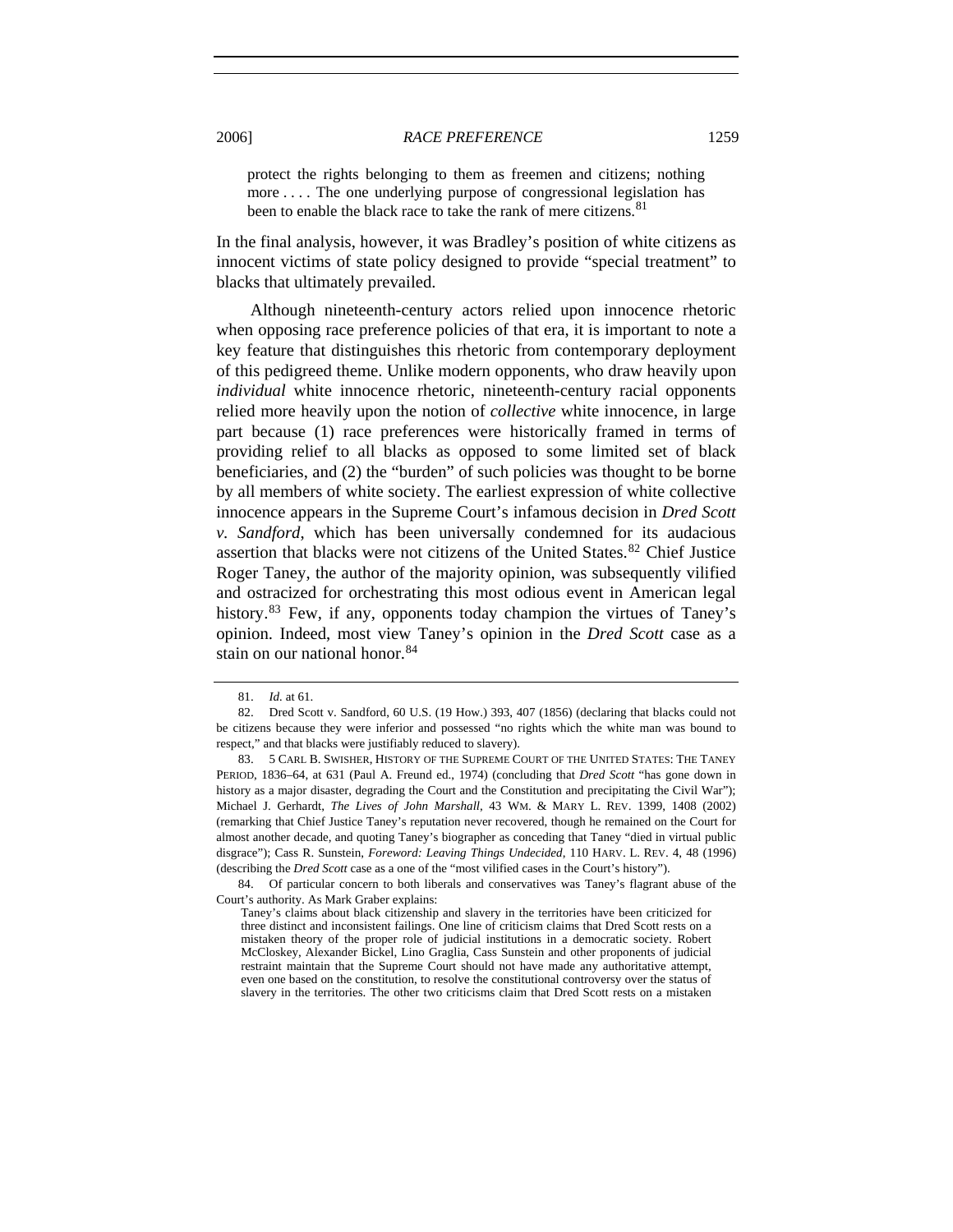Yet it is Taney's compelling use of *collective* white innocence rhetoric to conclude that Negroes were not citizens of the United States that, in some ways, prefigured the way in which future opponents of race preferences would deploy this style of argument. Much of the cultural authority of the *Dred Scott* decision was drawn from the way in which Taney framed the case as one that pitted white society as the innocent holder of citizenship and civility, and Negroes such as Dred Scott as "defiled takers" of the virtues of citizenship and political inclusion. Taney accomplished this task by appealing to the prevailing view of blacks as intellectual and cultural inferiors who posed a serious threat to white civil society. As Taney famously argued, black Americans

had for more than a century before been regarded as beings of an inferior order, and altogether unfit to associate with the white race, either in social or political relations; and so far inferior, that they had no rights which the white man was bound to respect; and that the negro might justly and lawfully be reduced to slavery for his benefit.<sup>[85](#page-29-0)</sup>

According to Taney, the Framers viewed blacks as "so far below them in the scale of created beings, that intermarriages between white persons and negroes or mulattos were regarded as unnatural and immoral, and punished as crimes."[86](#page-29-1) Importantly, Taney pointed out that beliefs in Negro inferiority were "fixed and universal in the civilized portion of the white race [and] regarded as an axiom in morals as well as in politics, which no one thought of disputing."[87](#page-29-2)

In this way, Taney situated himself as defender of innocent whites *as a collective* against the corrosive effects produced by the inclusion of blacks in the political community. Taney's rhetorical strategy effectively projected an image of race politics in which gains for blacks could only be had at the expense of whites. Black citizenship threatened to strip innocent whites of their superior status in the racial hierarchy and destroy the prevailing conception of the American national identity. The price of

theory of constitutional interpretation. Robert Bork, David Currie, Don Fehrenbacher and other historicists condemn the Taney opinion for relying on personal notions of justice instead of on the specific norms set down by the constitutional framers and previous judicial precedents. Thurgood Marshall, Sotirios Barber, Christopher Eisgruber and other aspirationalists, in contrast, condemn the Taney opinion for not tempering the specific policies set out by the constitutional framers and past judicial precedents with more general notions of constitutional and human right.

<span id="page-29-2"></span><span id="page-29-1"></span><span id="page-29-0"></span>Mark A. Graber, *Desperately Ducking Slavery:* Dred Scott *and Contemporary Constitutional Theory*, 14 CONST. COMMENT. 271, 276–77 (1997).

<sup>85.</sup> *Dred Scott*, 60 U.S. (19 How.) at 407.

<sup>86.</sup> *Id.* at 409.

<sup>87.</sup> *Id.* at 407.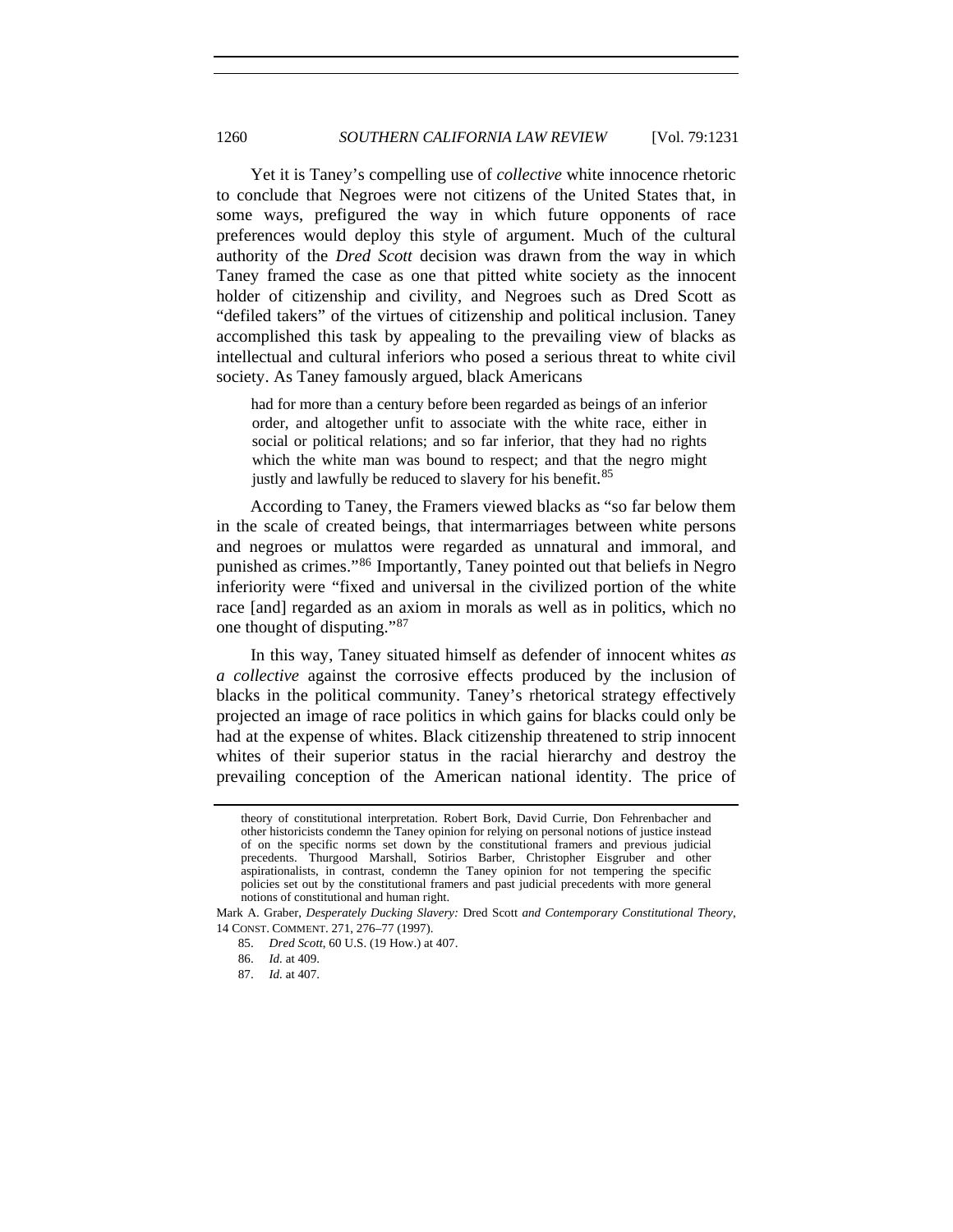inclusion of blacks in civil society was, in short, the end of white civilization as they knew it. The decision to deny U.S. citizenship to blacks was not simply an episode of brute racism—it could also be understood on a deeper level as an act of protectionism to safeguard innocent whites from the inherently destructive nature of black inclusion in civil society.

Interestingly, Justice Taney secondarily engaged the rhetoric of individual white innocence—as Justice Brown would later do in *Plessy*[88](#page-30-0) as a means of personally shielding himself from criticism that he was acting as an autonomous decisionmaker. His startling declaration that blacks were not citizens of the United States was plainly rooted in notions of white supremacy. Yet Taney made clear that he was innocent of the charge of racism. For Taney, the issue had already been decided by the Constitution. He was simply the innocent bearer of the volatile message. He was not entirely unlike Judge Ruffin, who declared in *State v. Mann*<sup>[89](#page-30-1)</sup> twenty-five years earlier that a white man could not be criminally charged with assaulting a slave because "[t]he slave, to remain a slave, must be made sensible, that there is no appeal from his master."<sup>[90](#page-30-2)</sup> "The power of the master must be absolute to render the submission of the slave perfect," explained Ruffin.<sup>[91](#page-30-3)</sup> But Ruffin was clear to point out that "[t]his discipline belongs to the state of slavery," and "I most freely confess my sense of the harshness of this proposition; I feel it as deeply as any man can."  $92$ 

In both *Dred Scott* and *State v. Mann*, the judges were able to disavow the racist implications of their decisions. But unlike Judge Ruffin, who rested his decision on the customs and conventions of slave society, Taney accomplishes his feat of disavowal by situating his arguments in the interpretive theory of original intent. As Thomas Ross points out, "the original intent interpretive theory is not unique to the *Dred Scott* case, its use did permit Taney to push away responsibility for his choice."<sup>[93](#page-30-5)</sup> Thus, much of Taney's argument relied upon the interpretation of the Framers' intentions. According to Taney, the Framers were

[G]reat men—high in literary acquirements—high in their sense of honor, and incapable of asserting principles inconsistent with those on which they were acting. They perfectly understood the meaning of the language they used, and how it would be understood by others; and they

 <sup>88.</sup> *See supra* notes 70–73 and accompanying text.

<sup>89.</sup> State v. Mann, 13 N.C. (2 Dev.) 263 (1829).

<sup>90.</sup> *Id.* at 267.

 <sup>91.</sup> *Id*. at 266.

<sup>92.</sup> *Id*.

<span id="page-30-5"></span><span id="page-30-4"></span><span id="page-30-3"></span><span id="page-30-2"></span><span id="page-30-1"></span><span id="page-30-0"></span><sup>93.</sup> Thomas Ross, *The Rhetorical Tapestry of Race: White Innocence and Black Abstraction*, 32 WM. & MARY L. REV. 1, 11 (1990).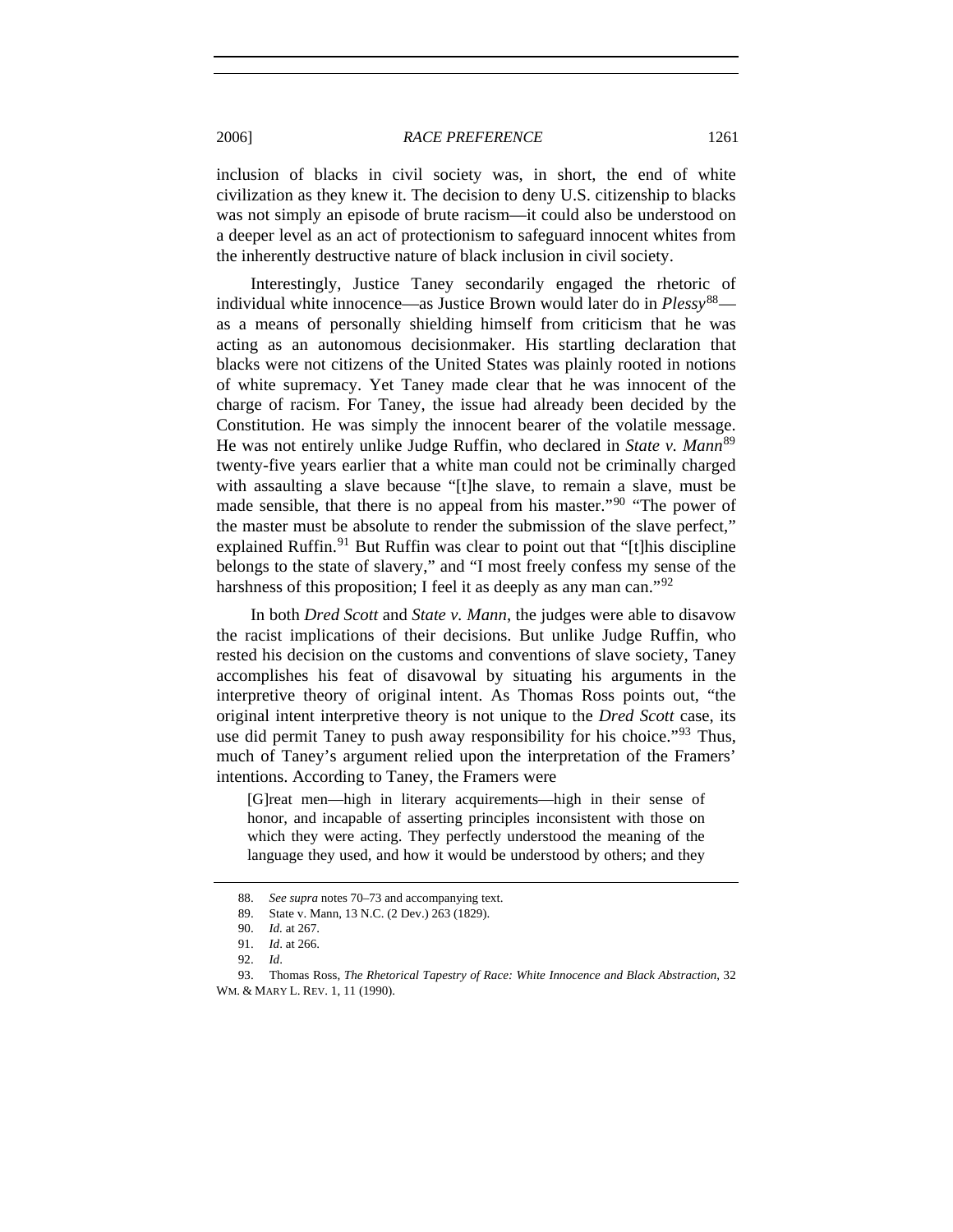knew that it would not in any part of the civilized world be supposed to embrace the negro race, which, by common consent, had been excluded from civilized Governments and the family of nations, and doomed to slavery. They spoke and acted according to the then established doctrines and principles, and in the ordinary language of the day, and no one misunderstood them. The unhappy black race were separated from the white by indelible marks, and laws long before established, and were never thought of or spoken of except as property, and when the claims of the owner or the profit of the trader were supposed to need protection.<sup>[94](#page-31-0)</sup>

By relying upon original intent, Taney accomplished an important task in the maintenance of white racial innocence—he was able to disaggregate individual racist acts (attitudinal racism) from racism that was endemic to the framing of the constitutional order (structural racism). As Ross explains, "his originalism theory permitted him to pretend he was not saying blacks ought not be deemed citizens. He merely was saying that the Constitution, properly interpreted, did not include them."[95](#page-31-1) Thus, Taney, innocent of any overtly racist act of his own, could evade responsibility for structural harm produced by the Court's decision in this case.

The themes of collective white innocence would become a staple of opponents of a host of legal reform measures designed to improve upon the dire social, political, and economic plight of newly emancipated blacks. As the benefits and beneficiaries became more crisply defined, so too did the harms and identities of purportedly innocent whites "victimized" by such policies. One of the earliest instances involved Congressional efforts to resist the passage of the Freedmen's Bureau Bill.<sup>[96](#page-31-2)</sup> In a report submitted by the Minority of the Select Committee on Emancipation to accompany the

<sup>94.</sup> *Dred Scott*, 60 U.S. (19 How.) at 410.

<sup>95.</sup> Ross, *supra* note 93, at 11.

<span id="page-31-2"></span><span id="page-31-1"></span><span id="page-31-0"></span><sup>96.</sup> The Bureau of Refugees, Freedmen, and Abandoned Lands, commonly referred to as the Freedmen's Bureau, was established in March 1865 and commenced work shortly thereafter. According to historian John Hope Franklin, the Bureau "aided refugees and freedmen by furnishing supplies and medical services, establishing schools, supervising contracts between freedmen and their employers, and managing confiscated or abandoned lands, leasing and selling some of them to freedmen." JOHN HOPE FRANKLIN, FROM SLAVERY TO FREEDOM: A HISTORY OF NEGRO AMERICANS 306–07 (3d ed. 1967). Most commentators agree that the Bureau's success was modest at best. *See* W.E.B. DU BOIS, BLACK RECONSTRUCTION IN AMERICA 188, 227–28 (1935) (describing the Bureau's refusal to deliver land to slaves as one of its greatest failings); ERIC FONER, RECONSTRUCTION: AMERICA'S UNFINISHED REVOLUTION 1863–1877, at 70–71, 258–59 (1988) (discussing the 1865 Freedmen's Bureau Act and the failure of the federal government to fulfill its promise of transferring forty acres of land and a mule to freed African Americans to compensate for past wrongs done to them); Thomas W. Mitchell, *From Reconstruction to Deconstruction: Undermining Black Landownership, Political Independence, and Community Through Partition Sales of Tenancies in Common*, 95 NW. U. L. REV. 505, 525–26 (2001) ("Although the Freedmen's Bureau had 850,000 acres of land under its control in 1865, half of the land was returned to the former white owners by mid-1866.").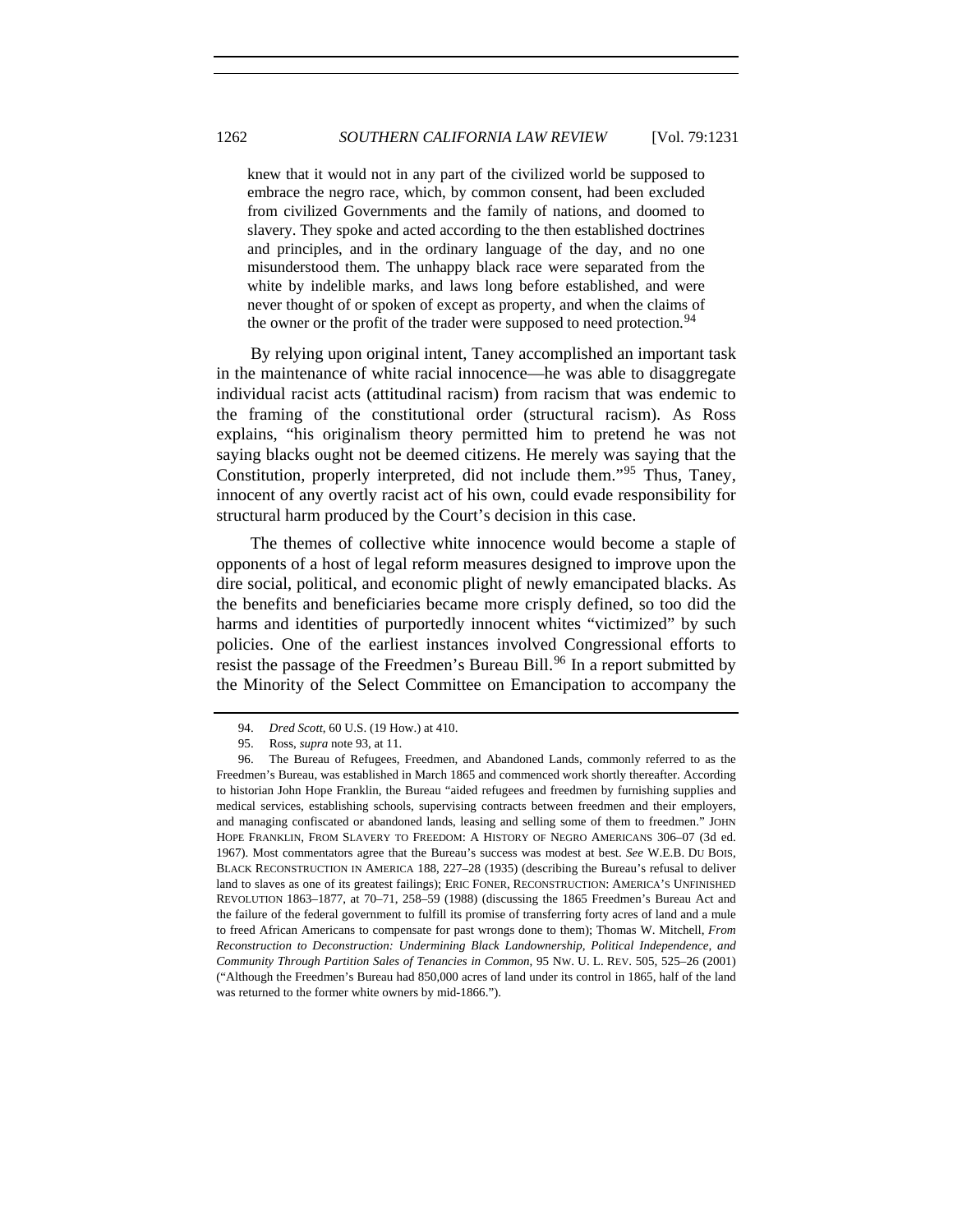Bill to Establish a Bureau of Freedman's Affairs, members expressed outrage at the idea that innocent whites might bear the burden of racial progress for blacks. Members derided the proposed Bureau as "a grand almshouse department, whereby the labor and property of the white population of this country is to be taxed to support the pauper labor of the freedmen and mendicant officials of the country."[97](#page-32-0) "Its operations," according to the Report, "cannot be too closely scrutinized."[98](#page-32-1) One aspect of the program that was subject to particularly close scrutiny was the setting aside of portions of former plantations for farming by newly emancipated blacks. Members argued that black recipients of Bureau's administered lands enjoyed an unjust windfall at the expense of hard working whites. According to the Report,

Your committee cannot conceive of any reason why this vast domain [of Southern lands], paid for by the blood of white men, should be set apart for the sole benefit of the freedmen of African descent, to the exclusion of all others, and leased for an unlimited time, thereby preventing its occupation, except by them, at least for a long time to come. It seems to ... [this] committee incomprehensible, nay extremely unjust.<sup>[99](#page-32-2)</sup>

Here members of the committee invoked the idea of innocence to suggest that blacks did not deserve access to Southern lands, despite having worked those lands as slaves for countless generations. According to the Committee, the disputed acreage was "paid for by the blood of white men," and thus it should remain in deserving white hands. The newly emancipated, by contrast, paid nothing and deserved the same.

President Andrew Johnson's Message to Congress in opposition to the Civil Rights Act of 1866 echoed many of these sentiments. The 1866 Act was designed to bestow full citizenship upon free and newly emancipated blacks and establish civic equality among all American citizens. The Act specifically sought to eliminate the pervasive use of Black Codes, which were enacted following the ratification of the Thirteenth Amendment in order to regulate the free and newly emancipated black population in a manner that perpetuated patterns of subjugation as the slavery regime had done previously.[100](#page-32-3)The Act summarily declared that all citizens of the United States:

<sup>97.</sup> H.R. REP. NO. 2, at 4 (1864).

<sup>98.</sup> *Id.*

<sup>99.</sup> *Id.* at 3.

<span id="page-32-3"></span><span id="page-32-2"></span><span id="page-32-1"></span><span id="page-32-0"></span><sup>100.</sup> As subsequently described by the Supreme Court in the *Slaughterhouse Cases*, 83 U.S. (16 Wall.) 36, 70 (1872), "laws which imposed upon the colored race onerous disabilities and burdens, and curtailed their rights in the pursuit of life, liberty, and property to such an extent that their freedom was of little value . . . ." Against this backdrop, Congress established the Joint Committee on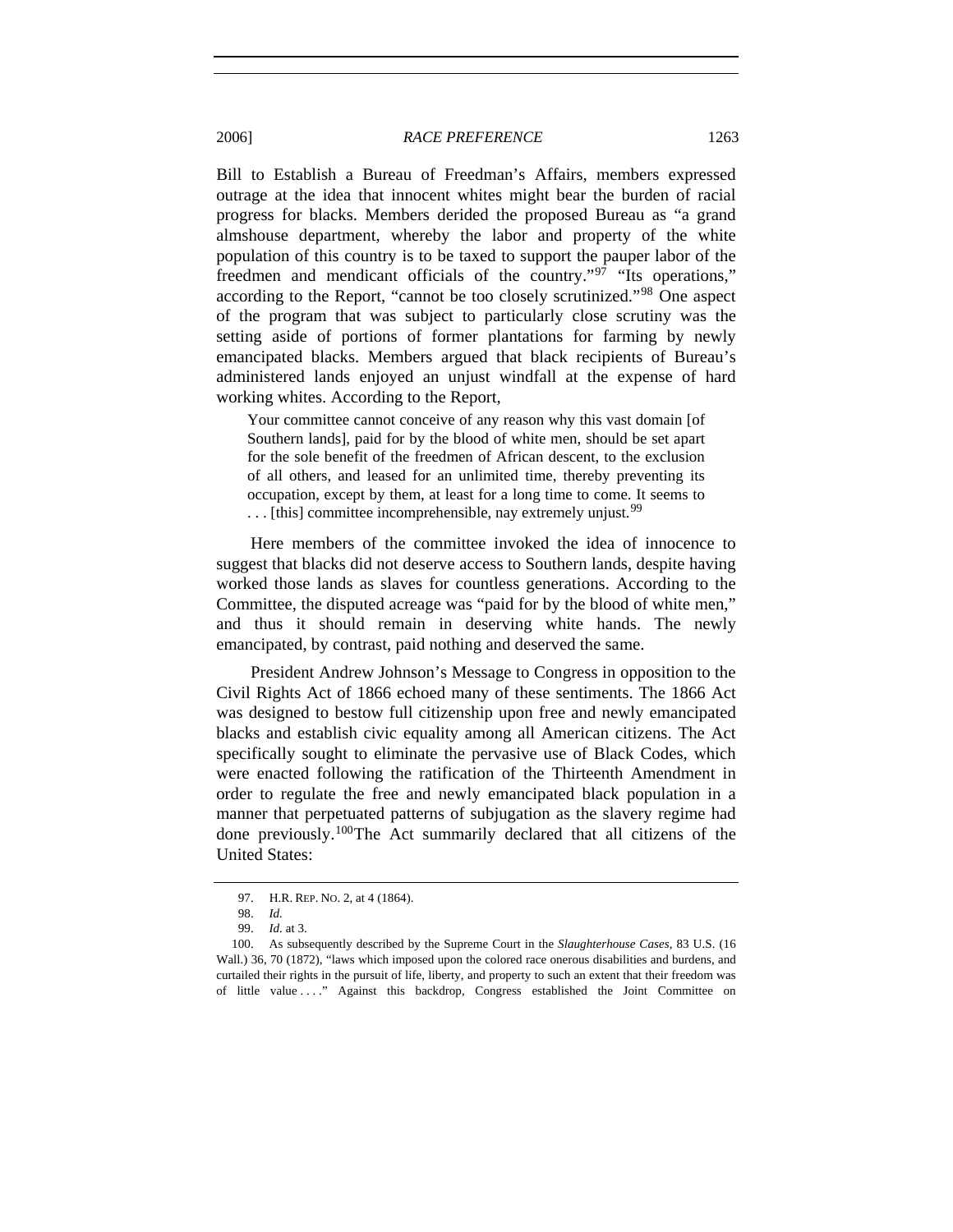shall have the same right, in every State and Territory in the United States, to make and enforce contracts, to sue, be parties, and give evidence, to inherit, purchase, lease, sell, hold, and convey real and personal property, and to full and equal benefit of all laws and proceedings for the security of person and property, as is enjoyed by white citizens, and shall be subject to like punishment, pains, and penalties, and to none other, any law, statute, ordinance, regulation, or custom to the contrary notwithstanding.<sup>[101](#page-33-0)</sup>

Under the Act, citizenship was defined with remarkable specificity. To be an American citizen meant that one possesses certain specific rights, such as the right to make and enforce contracts, the right to file lawsuits and participate in lawsuits as parties or witnesses, and the right to inherit, purchase, lease, sell, hold and convey real property. In defining citizenship in this manner, the Act effectively overruled state-sponsored Black Codes. At the same time, the Act's delineation of certain rights as "civil rights" provided the first clear indication that, in the context of race relations, there were tiers of rights at stake. Civil rights at this time were understood in terms of property rights, contract rights, and equal protection of the laws.<sup>[102](#page-33-1)</sup> These rights were distinctive from "political rights," which involved the right to vote, hold public office, and "social rights," which related to access to public accommodations and the like. The bestowal of civil rights in the 1866 Act would be followed by a grant of political rights, with social rights bringing up the rear.  $103$ 

In his veto message, President Johnson made generous use of the innocence rhetoric. According to Johnson, "[t]he Bill in effect proposes a discrimination against large numbers of intelligent, worthy, and patriotic foreigners, and in favor of the negro, to whom, after long years of bondage, the avenues of freedom and intelligence have just now been suddenly opened."[104](#page-33-3) Indeed, Johnson perceived a fundamental defect of this act to be that it establishes "for the security of the colored race safeguards which go infinitely beyond any that the General Government has ever provided to

Reconstruction, which grappled with "the question of how the liberties of the black race were to be made secure." 6 CHARLES FAIRMAN, HISTORY OF THE SUPREME COURT OF THE UNITED STATES: RECONSTRUCTION AND REUNION, 1864–88 PART ONE 117 (Paul A. Freund ed., 1971).

<sup>101.</sup> Civil Rights Act of 1866, ch. 31, 14 Stat. 27 (1866).

<sup>102.</sup> *Id.*

<span id="page-33-2"></span><span id="page-33-1"></span><span id="page-33-0"></span><sup>103.</sup> U.S. CONST. amend. XIV (granting citizenship and a basic set of civil rights to all Americans); U.S. CONST. amend XV (confirming the right to vote for all U.S. citizens); Civil Rights Act of 1875, ch. 114, 18 Stat. 335 (1875) (prohibiting racial discrimination in public accommodations).

<span id="page-33-3"></span><sup>104. 8</sup> MESSAGES AND PAPERS OF THE PRESIDENTS 3604 (1914) [hereinafter MESSAGES AND PAPERS].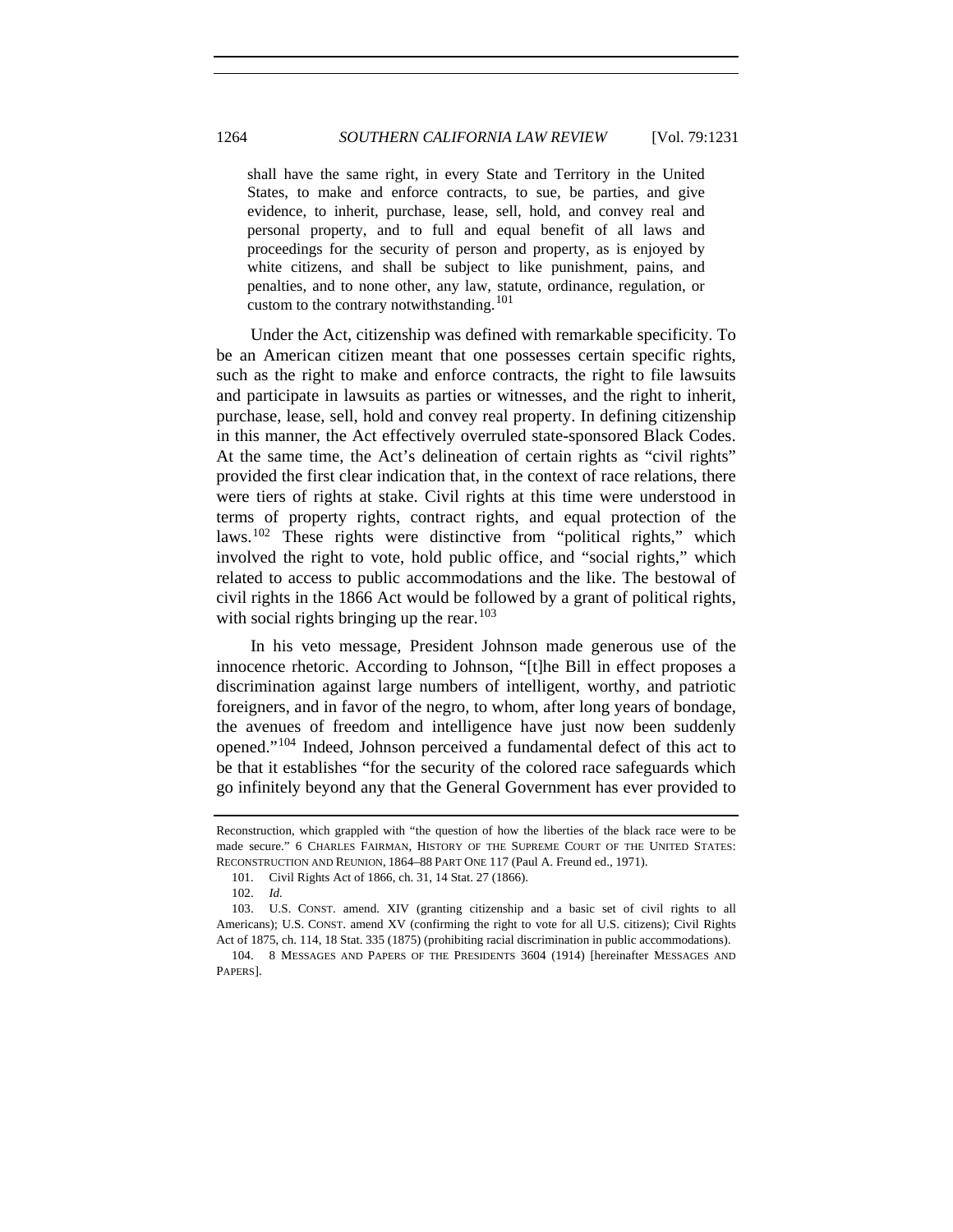the white race. *In fact, the distinction of race and color is by the bill made to operate in favor of the colored and against the white race.*"[105](#page-34-1)

For Johnson, the elevation of blacks to equal citizens necessarily produced a concomitant loss of status traditionally enjoyed by whites seeking to naturalize. From Johnson's perspective, these would-be white citizens were innocent victims of race preferences in citizenship. But his argument went beyond mere assertion of victim status—Johnson's implication was that, when it came to state beneficence, blacks were also distinctly lacking in merit and thus were comparatively undeserving of such treatment.

#### B. MERIT

The concept of merit, like the idea of innocence, is deeply rooted in American culture. Indeed, the belief in individual merit and the corresponding denunciation of unearned privilege has been mythologized throughout American literature.<sup>[106](#page-34-2)</sup> The idea of merit permeates nearly every aspect of American life, from club memberships to education to employment.<sup>[107](#page-34-3)</sup> Although we often contest the criteria used to determine

<span id="page-34-0"></span>

<sup>105.</sup> *Id.* at 3611 (emphasis added).

<span id="page-34-2"></span><span id="page-34-1"></span><sup>106.</sup> For examples of this belief in fictional works, see HORATIO ALGER, JR., RAGGED DICK, OR STREET LIFE IN NEW YORK, *reprinted in* RAGGED DICK AND STRUGGLING UPWARD (Penguin 1868); EDNA FERBER, EMMA MCCHESNEY & CO. (1915); F. SCOTT FITZGERALD, THE GREAT GATSBY (1925). For nonfictional works, see ANDREW CARNEGIE, THE EMPIRE OF BUSINESS (1902); BENJAMIN FRANKLIN, AUTOBIOGRAPHY (Modern Library 1950) (1790); BOOKER T. WASHINGTON, UP FROM SLAVERY (1901). For an excellent discussion of the salience of merit and hard work in the American consciousness portrayed through fiction, see AYN RAND, ATLAS SHRUGGED (1957). According to Rand:

To the glory of mankind, there was, for the first and only time in history, a country of money—and I have no higher, more reverent tribute to pay to America, for this means: a country of reason, justice, freedom, production, achievement. For the first time, man's mind and money were set free, and there were no fortunes-by-conquest, but only fortunes-by-work, and instead of swordsmen and slaves, there appeared the real maker of wealth, the greatest worker, the highest type of human being—the self-made man—the American industrialist.

If you ask me to name the proudest distinction of Americans, I would choose—because it contains all the others—the fact that they were the people who created the phrase "to make money." No other language or nation had ever used these words before; men had always thought of wealth as a static quantity—to be seized, begged, inherited, shared, looted or obtained as a favor. Americans were the first to understand that wealth has to be created. The words "to make money" hold the essence of human morality.

*Id*. at 414.

<span id="page-34-3"></span><sup>107.</sup> Epstein, *supra* note 5, at 2053–54 (noting that the original rhetoric in support of the 1964 Civil Rights Act was grounded in a sincere belief that "disembodied merit should be the exclusive criterion on which employment (and similar decisions) were made"); Mark R. Killenbeck, *Pushing Things up to Their First Principles: Reflections on the Values of Affirmative Action*, 87 CAL. L. REV. 1299, 1307 (1999) ("Much of the growth and prestige of post-World War II American higher education was a direct consequence of the ability of colleges and universities to characterize themselves as institutions open to all, where individual merit and personal determination were the criteria for success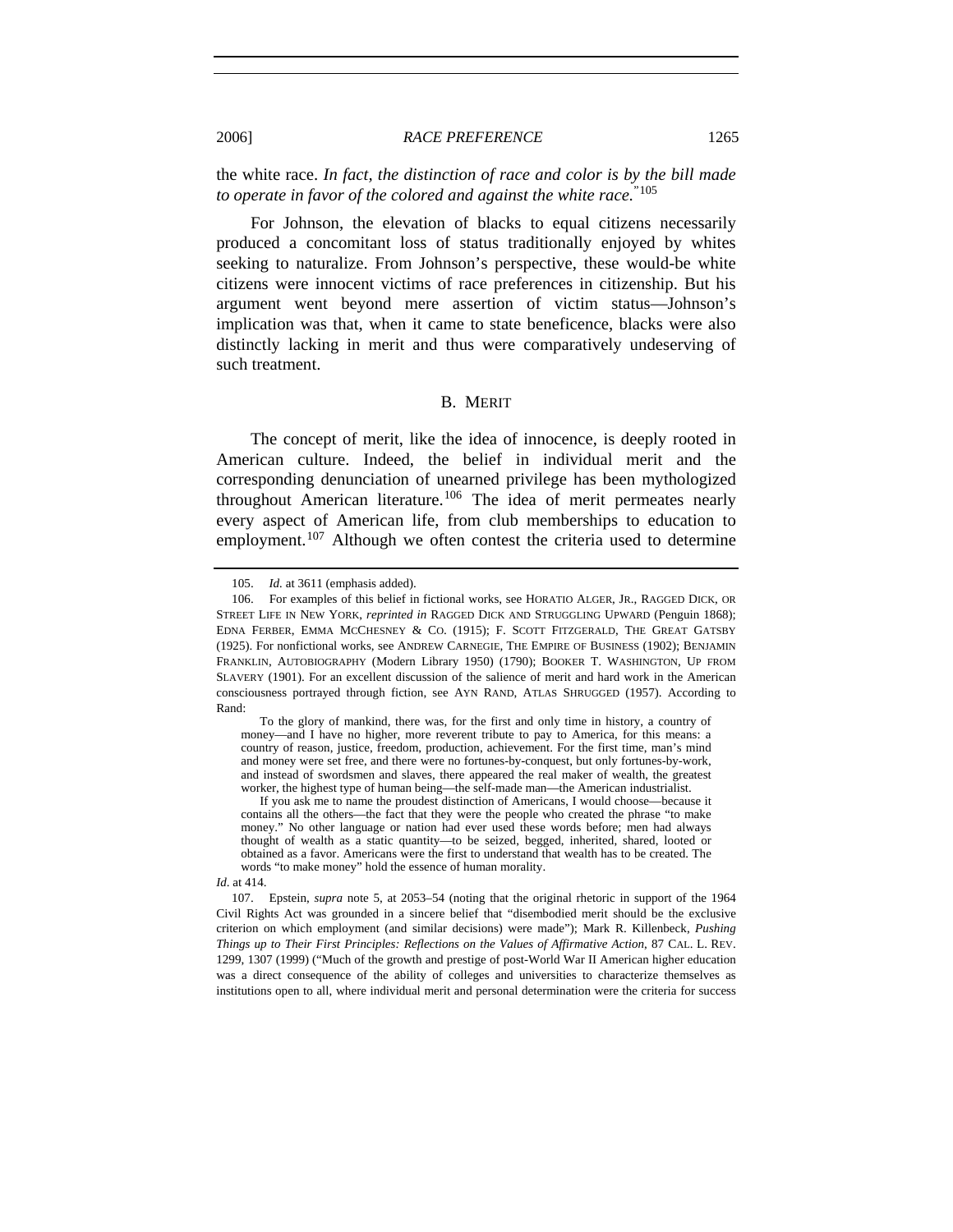merit, the notion of individual merit itself has remained largely free from criticism. The promise of meritocracy is reflected in what Jennifer Hochschild describes as the fundamental tenets of the American Dream. According to Hochschild, the American Dream (1) is available to everyone, regardless of background or origin; (2) consists of a reasonable anticipation or hopefulness of success; (3) is produced by actions under one's individual control; and (4) is inextricably linked to virtue insofar as "virtue leads to success, success makes a person virtuous, success indicates virtue, or apparent success is not real success unless one is also virtuous."[108](#page-35-0)

or failure."). *See also* HUGH DAVIS GRAHAM, THE CIVIL RIGHTS ERA: ORIGINS AND DEVELOPMENT OF NATIONAL POLICY, 1960–72 (1990) (describing the prevailing view among race commentators that merit is, and should be, the determining factor in employment and academic selections, and noting that critics consider antidiscrimination legislation and affirmative action to be deviations from a merit-based system). For an interesting account of gender distinctions in merit-based hierarchical arrangements, see DONALD E. BROWN, HUMAN UNIVERSALS 110, 137 (1991) (observing that men serve as military leaders and hold leadership roles in religious, social, and cultural institutions more often than women); Felicia Pratto et al., *Social Dominance Orientation: A Personality Variable Predicting Social and Political Attitudes*, 67 J. PERSONALITY & SOC. PSYCHOL. 741, 742 (1994) (citing studies demonstrating that "men hold more hierarchy-enhancing attitudes, such as support for ethnic prejudice, racism, capitalism, and right-wing political parties, than do women").

<span id="page-35-0"></span><sup>108.</sup> JENNIFER L. HOCHSCHILD, FACING UP TO THE AMERICAN DREAM: RACE, CLASS, AND THE SOUL OF THE NATION 18–23 (1995). Merit has proven a particularly divisive concept in race relations, yielding heated debate over the following: (1) the relevant criteria of merit; (2) the starting assumption that all candidates compete on a level playing field; (3) the hyper subjectivity of a metric for measuring merit; and (4) the circumstances in which merit-based decisionmaking is appropriate (and where it is not). *See, e.g.*, CHARLES LAWRENCE III & MARI J. MATSUDA, WE WON'T GO BACK: MAKING THE CASE FOR AFFIRMATIVE ACTION 91–111 (1997) (stating that the current meritocratic system employs rhetoric that masks the reality of unfair privilege, measurements that are highly imprecise or simply subjective, and subjective value choices about what factors constitute merit). *See also* NICHOLAS LEMANN, THE BIG TEST: THE SECRET HISTORY OF THE AMERICAN MERITOCRACY 342–51 (1st rev. paperback ed. 2000) (observing that meritocracy in America operates on an uneven playing field, presenting subjectively chosen criteria of what constitutes merit as if these criteria were objective); John E. Roemer, *Equality of Opportunity*, *in* MERITOCRACY AND ECONOMIC INEQUALITY 17 (Kenneth Arrow et al. eds., 2000) (proposing a way to purportedly "level the playing field"); Susan Sturm & Lani Guinier, *The Future of Affirmative Action*, *in* WHO'S QUALIFIED? 3–5 (Susan Sturm & Lani Guinier eds., 2001) (stating that a meritocracy based on standardized tests does not begin with a level playing field, make truly objective measurements, or accurately measure merit, unless merit is redefined strictly as the ability to do well on standardized tests); Mary C. Waters & Carolyn Boyes-Watson, *The Promise of Diversity*, *in* WHO'S QUALIFIED, *supra*, at 55 (agreeing with Sturm and Guinier that a meritocracy based on standardized tests is "neither functional nor fair"); Robert Paul Wolff & Tobias Barrington Wolff, *The Pimple on Adonis's Nose: A Dialogue on the Concept of Merit in the Affirmative Action Debate*, 56 HASTINGS L.J. 379, 385–92 (2005) (arguing, in the education admissions context, that the criteria constituting merit vary depending upon the goals of the admitting institution); Leon Botstein, *The Merit Myth*, N.Y. TIMES, Jan. 14, 2003, at A27 ("[U]niversities have for too long maintained a lie about how subjective and imprecise the assessment of merit actually is. . . . Motivation, ambition, curiosity, originality and the capacity to endure risk and think independently are essential components of merit."). For examples of arguments that certain circumstances do or should involve nonmeritocratic decisions in traditionally meritocratic contexts, see Richard A. Epstein, *The Status-Production Sideshow: Why the Antidiscrimination Laws Are Still a Mistake*, 108 HARV. L. REV. 1085, 1097–98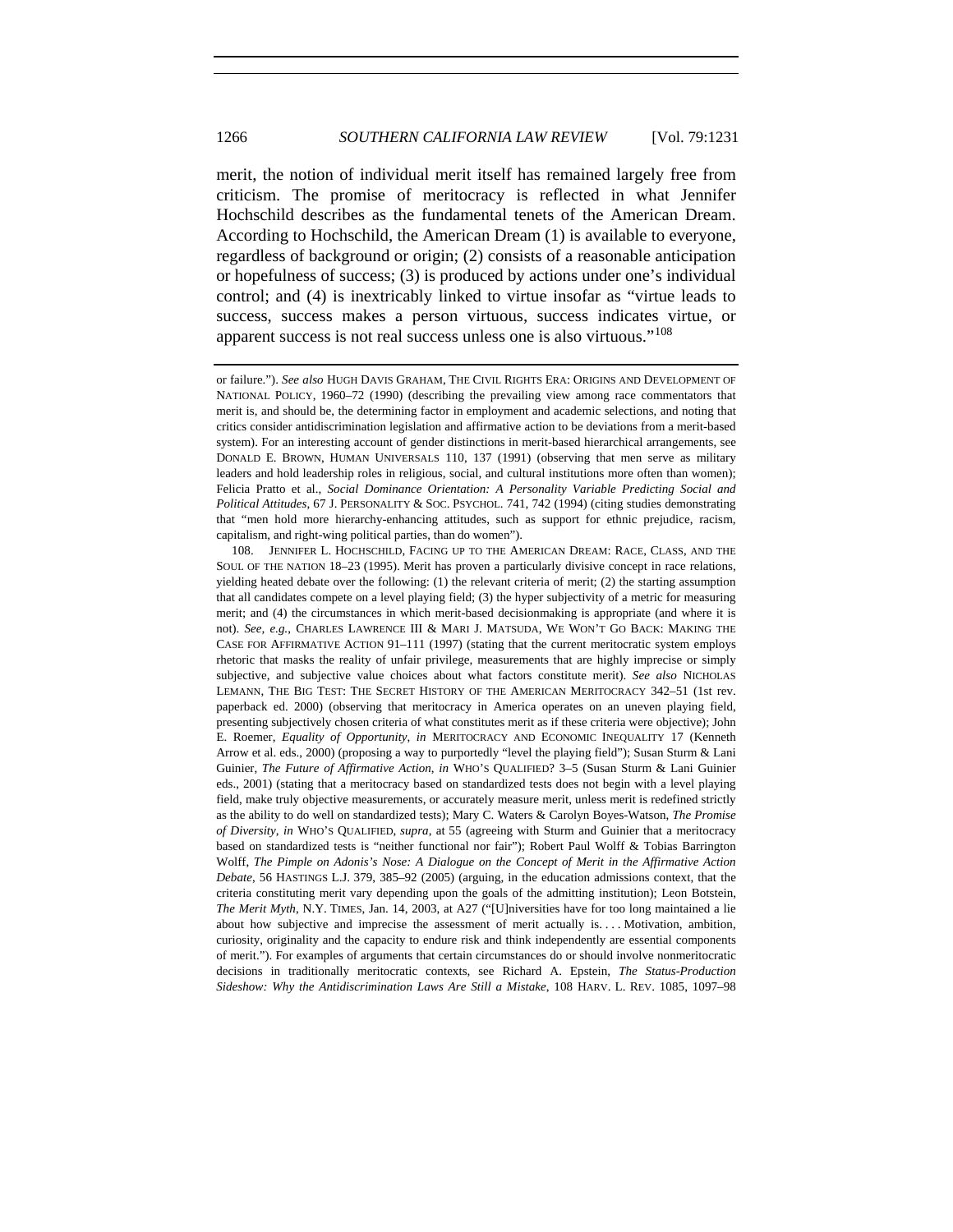It is therefore unsurprising that opponents of race preferences have seized upon the mythology of merit throughout the ages, often in close connection with innocence rhetoric. Merit rhetoric is similar to innocence rhetoric insofar as both accept as a fundamental operating premise the zerosum conceptualization of racial progress. The rhetoric of merit, however, is distinctive insofar as it places particular emphasis on the *comparative deservedness* of the recipients of state beneficence. The thrust of the racial innocence argument is that measures designed to benefit minorities unfairly burden innocent nonminorities. By contrast, the thrust of the racial meritocracy argument is that minorities are *comparatively undeserving* of state beneficence, which arguably should be bestowed upon other, more deserving recipients. Moreover, merit rhetoric is powerfully linked to stigma rhetoric insofar as recipients of benefits dispersed in a manner that is inconsistent with the meritocracy myth are understood as distinctly lacking in virtue.

<sup>(1995) (</sup>asserting that, in circumstances where employee satisfaction with the work environment strongly influences efficiency and there is no overriding customer preference for diversity, homogeneity (rather than merit) should be the basis of employment decisions). *See also* Grutter v. Bollinger, 539 U.S. 306, 367 (2003) (Thomas, J., concurring in part and dissenting in part) (stating that the college admissions process "is poisoned by numerous exceptions to 'merit,'" including "legacy preferences"); JAMES L. SHULMAN & WILLIAM G. BOWEN, THE GAME OF LIFE: COLLEGE SPORTS AND EDUCATIONAL VALUES (2001) (detailing the effects of admissions preferences for athletes); Jody David Armour, *Hype and Reality in Affirmative Action*, 68 U. COLO. L. REV. 1173, 1195–99 (1997) (observing that, in circumstances of legacy admissions in education and the "old boy network" in employment, non-meritbased decisions prevail); Debra Lyn Bassett, *Ruralism*, 88 IOWA L. REV. 273, 311 n.177 (2003) (observing that legacy admissions "circumvent" meritocratic "qualifications"); Richard A. Epstein, *The Subtle Vices of the Employment Discrimination Laws*, 29 J. MARSHALL L. REV. 575, 580 (1996) [hereinafter Epstein, *Subtle Vices*] (reiterating the argument in *The Status-Production Sideshow*, *supra*); Robert Laurence, *Symmetry and Asymmetry in Federal Indian Law*, 42 ARIZ. L. REV. 861, 925–26 (2000) (observing that, due to their small size, modern tribal governments must accept nepotism); L. Darnell Weeden, *Employing Race-Neutral Affirmative Action to Create Educational Diversity While Attacking Socio-Economic Status Discrimination*, 19 ST. JOHN'S J. LEGAL COMMENT. 297, 319 (arguing that law schools should "consider granting a multicultural race-neutral diversity preference admission to qualified former athletes who have less than excellent grades and lower standardized test scores"); Kimberly A. Yuracko, *One for You and One for Me: Is Title IX's Sex-Based Proportionality Requirement for College Varsity Athletic Positions Defensible?*, 97 NW. U. L. REV. 731, 757 (2003) (noting that the application of a "sex-integrated meritocracy" would most likely "lead to an almost total absence of women from the formally coed varsity athletic squads"). *But see* Daniel A. Farber & Suzanna Sherry, *Is the Radical Critique of Merit Anti-Semitic?*, 83 CAL. L. REV. 853 (1995) (asserting that the successes of Jews, Japanese Americans, and Chinese Americans, surpassing those white gentile males on the whole, can only be explained by conceding that the current meritocratic system really does reward actual merit to some degree).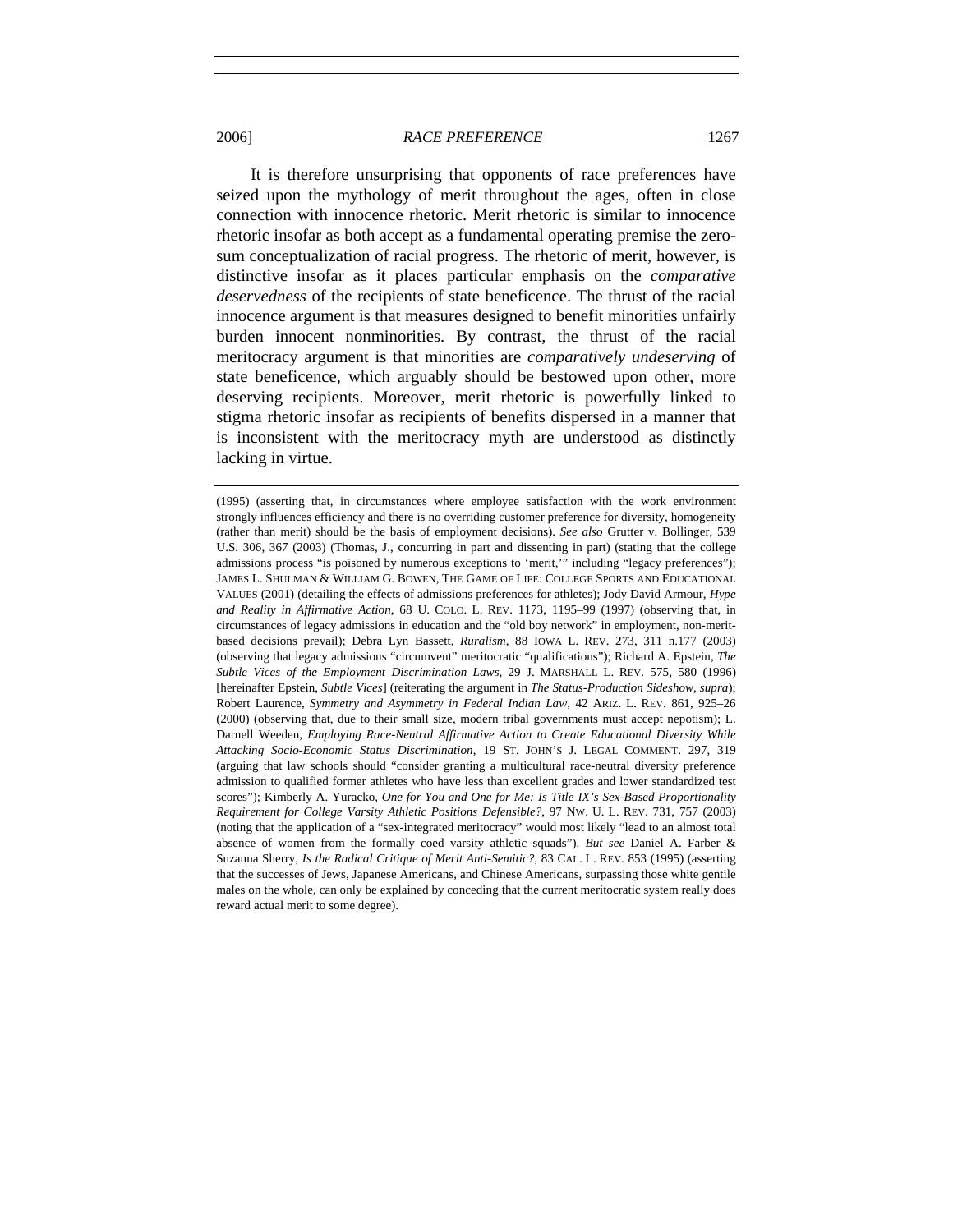#### 1. Merit Rhetoric in Modern Legal Discourse

Modern opponents have consistently used merit rhetoric as a means of openly questioning the standing of beneficiaries of race preferences—that is, whether racial minorities are truly aggrieved, and thus deserving of the preference under consideration. The debate of the comparative deservedness of designated recipients of race preferences figured prominently in the exchange between Justice Stewart and Justice Stevens in *Fullilove v. Klutznick*. According to Stewart, disadvantages rooted in a history of racial oppression did not necessarily make African Americans worthy beneficiaries of special consideration in federally funded public works projects. "No race," according to Stewart, "has a monopoly on social, educational, or economic disadvantage, and any law that indulges in such a presumption clearly violates the constitutional guarantee of equal protection."[109](#page-37-0) Even if minorities were deserving on this score, a race preference based upon membership in a minority group still would not suffice because "the guarantee of equal protection immunizes from capricious governmental treatment 'persons'—not 'races'—[and] it can never countenance laws that seek racial balance as a goal in and of itself."<sup>[110](#page-37-1)</sup>

Stevens disagreed with Stewart's suggestion that history of oppression was insufficient to justify a race preference. The problem, in Stevens's view, was that Congress had not provided sufficient evidence to explain why the program was limited to certain groups and why it defined the preference the way it had. "[I]f Congress is to authorize a recovery for a class of similarly situated victims of a past wrong," wrote Stevens, "it has an obligation to distribute that recovery among the members of the injured class in an even-handed way." [111](#page-37-2) Stevens continued, "in such a case the amount of the award should bear some rational relationship to the extent of the harm it is intended to cure." $112$ 

<sup>109.</sup> Fullilove v. Klutznick, 448 U.S. 448, 529–30 (1980) (Stewart, J., dissenting).

<sup>110.</sup> *Id.* at 529.

<sup>111.</sup> *Id.* at 537.

<span id="page-37-3"></span><span id="page-37-2"></span><span id="page-37-1"></span><span id="page-37-0"></span><sup>112.</sup> *Id.* Stevens criticized the plan for failing to explain, among other things, why certain racial and ethnic groups were being treated similarly, despite differing histories of racial subordination. As Stevens explained:

Quite obviously, the history of discrimination against black citizens in America cannot justify a grant of privileges to Eskimos or Indians.

Even if we assume that each of the six racial subclasses has suffered its own special injury at some time in our history, surely it does not necessarily follow that each of those subclasses suffered harm of identical magnitude. Although "the Negro was dragged to this country in chains to be sold in slavery," the "Spanish-speaking" subclass came voluntarily, frequently without invitation, and the Indians, the Eskimos and the Aleuts had an opportunity to exploit America's resources before the ancestors of most American citizens arrived. There is no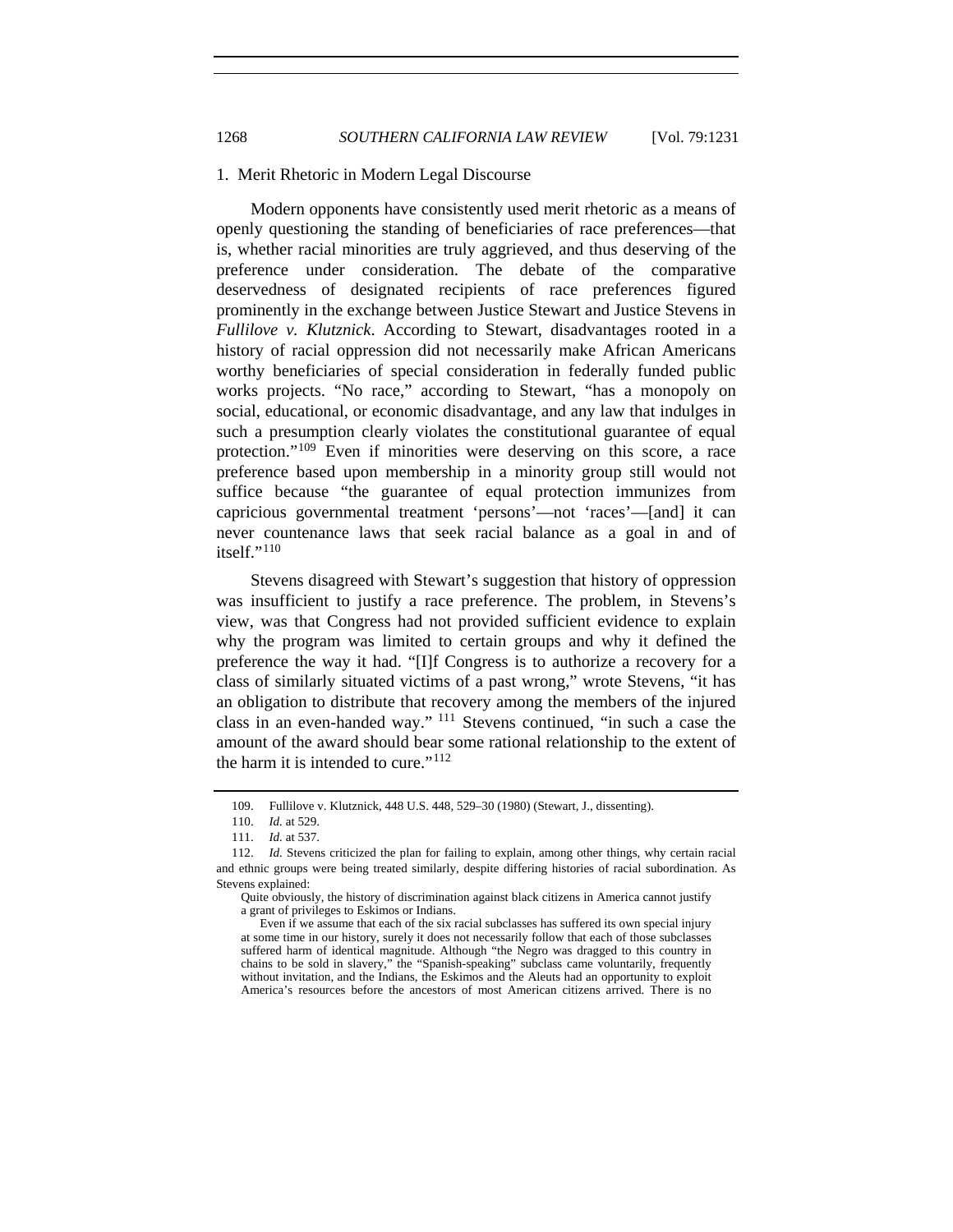Stevens also questioned whether the program actually benefits those who were aggrieved and thus most deserving of the race preference. For instance, Stevens argued that this limited race preference did not do enough to uproot the layers of racial oppression because members of a minority who are most disadvantaged are least likely to get the benefit but most likely to be still suffering the consequences of the past wrong. According to Stevens, "[a] random distribution to a favored few is a poor form of compensation for an injury shared by many."[113](#page-38-0) At the same time, Stevens suggested that the remedy was too broad, including firms that did not deserve a preference. According to Stevens, a race preference is not narrowly tailored as long as it includes minority firms that were not hurt by discrimination—for instance, firms that were formed after the statute was passed to take advantage of the grant, firms that could not compete due to reasons unrelated to race, or firms that had competed successfully before the statute.<sup>[114](#page-38-1)</sup>

In addition, Justice Stevens suggested that some of the obstacles faced by minority firms were not unique to minorities. According to Stevens, some of the difficulties cited in the legislative history—"unfamiliarity with bidding procedures followed by procurement officers" and "difficulties in obtaining financing"[115](#page-38-2)—were hurdles that all new firms faced. For Stevens, it was "essential to draw a distinction between obstacles placed in the path of minority business enterprises by others and characteristics of those firms that may impair their ability to compete."<sup>[116](#page-38-3)</sup>

In *City of Richmond v. J.A. Croson Co.*, Justice O'Connor focused on the actual ability of minority contractors to avail themselves of the preference. According to O'Connor, Richmond's argument for the plan would have been strengthened if it could prove that there was a "significant statistical disparity between the number of qualified minority contractors willing and able to perform a particular service and the number of such contractors actually engaged by the locality or the locality's prime contractors."[117](#page-38-4) As O'Connor noted, one cannot look to general population for evidence of discrimination:

<span id="page-38-2"></span><span id="page-38-1"></span><span id="page-38-0"></span>reason to assume, and nothing in the legislative history suggests, much less demonstrates, that each of these subclasses is equally entitled to reparations from the United States Government. *Id.* at 537–38 (Stevens, J., dissenting).

<sup>113.</sup> *Id*. at 538–39. 114. *Id.* at 540–41.

<sup>115.</sup> *Id.* at 543.

<span id="page-38-3"></span><sup>116.</sup> *Id.* at 544.

<span id="page-38-4"></span><sup>117.</sup> City of Richmond v. J.A. Croson Co., 488 U.S. 469, 509 (1989) (plurality opinion).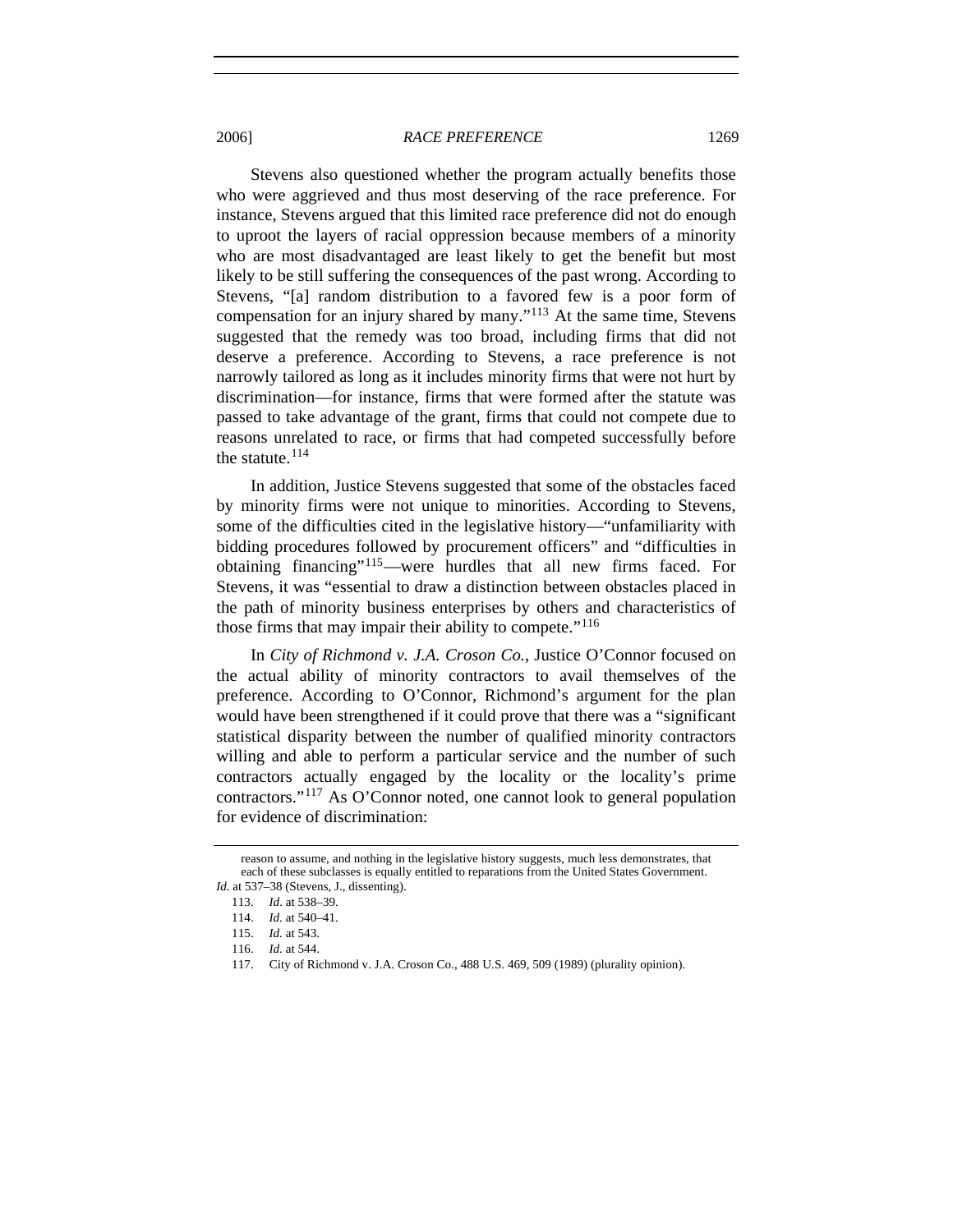When special qualifications are required to fill particular jobs, comparisons to the general population (rather than to the smaller group of individuals who possess the necessary qualifications) may have little probative value . . . . [It is a] 'completely unrealistic' assumption that minorities will choose a particular trade in lockstep proportion to their representation in the local population.<sup>[118](#page-39-0)</sup>

Absent such findings, there is a danger that a racial classification is merely the product of unthinking stereotypes or a form of racial politics.

Stevens likewise criticized the City of Richmond for engaging in "the type of stereotypical analysis that is a hallmark of violations of the Equal Protection Clause."[119](#page-39-1) And just as he had argued in *Fullilove*, Stevens suggested that a set-aside only served to benefit the least deserving individuals. As Stevens wrote, it is "minority firms that have survived in the competitive struggle, rather than those that have perished, [that] are most likely to benefit from an ordinance of this kind."[120](#page-39-2)

In *Metro Broadcasting, Inc. v. FCC*, Justice O'Connor employed the same analysis that she undertook in *Croson*, questioning whether the beneficiaries of race preferences in the sale and distribution of broadcast licenses actually deserved the benefits of such policies. Much of O'Connor's discussion of deservedness is tied to her critique of diversity in broadcast viewpoints. O'Connor rejected the idea that diversity in viewpoint was a compelling interest, arguing that "[i]t is simply too amorphous, too insubstantial, and too unrelated to any legitimate basis for employing racial classifications."<sup>[121](#page-39-3)</sup> But even if it were, O'Connor expressed doubts as to whether the stations identified as beneficiaries of the policy were truly deserving:

The FCC justifies its conclusion that insufficiently diverse viewpoints are broadcast by reference to the percentage of minority-owned stations. This assumption is correct only to the extent that minority-owned stations provide the desired additional views, and that stations owned by individuals not favored by the preferences cannot, or at least do not, broadcast underrepresented programming.[122](#page-39-4)

In O'Connor's view, minority-owned stations were in no better position to advance diversity of viewpoints than nonminority owned ones.

<sup>118.</sup> *Id*. at 501, 507.

<sup>119.</sup> *Id.* at 515.

<sup>120.</sup> *Id*.

<span id="page-39-4"></span><span id="page-39-3"></span><span id="page-39-2"></span><span id="page-39-1"></span><span id="page-39-0"></span><sup>121.</sup> Metro Broad., Inc. v. FCC, 497 U.S. 547, 612 (1990), *overruled by* Adarand Constructors, Inc. v. Peña, 515 U.S. 200 (1995).

<sup>122.</sup> *Id.* at 618–19.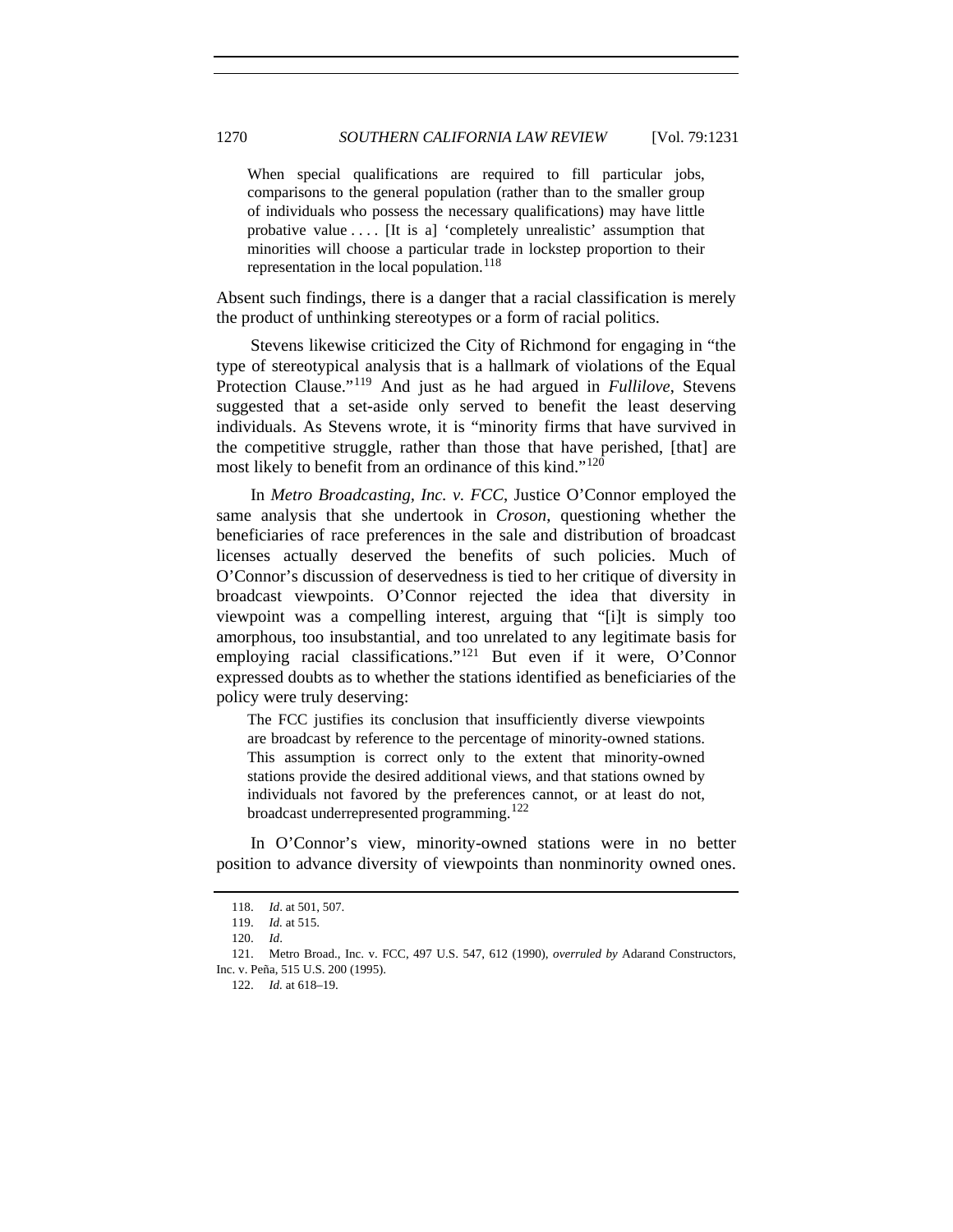O'Connor believed that all firms were essentially driven by market concerns, and thus each would approach the issue of diverse programming in the same way. According to this view, there is no reason to prefer minority ownership because it rests on the dubious assumption that "preferences linked to race are so strong that they will dictate the owner's behavior in operating the station, overcoming the owner's personal inclinations and regard for the market."<sup>[123](#page-40-0)</sup>

The struggle over the link between diversity and deservedness of a race preference also figured prominently in university admissions. In *Hopwood v. Texas*, [124](#page-40-1) the United States Court of Appeals for the Fifth Circuit rejected the link between race and diversity. According to the *Hopwood* court, "[t]he use of race, in and of itself, to choose students simply achieves a student body that looks different." <sup>[125](#page-40-2)</sup> The court continued, "[s]uch a criterion is no more rational on its own terms than would be choices based upon the physical size or blood type of applicants."[126](#page-40-3)

In the court's view, diversity takes many forms. "To foster such diversity," the court maintained, "state universities and law schools and other governmental entities must scrutinize applicants individually, rather than resorting to the dangerous proxy of race." $127$  Furthermore, to the extent that the university wished to make use of the proxy, the court warned that the use should be extremely modest—that it must carefully limit the "plus" given to applicants to remedy that harm.<sup>[128](#page-40-5)</sup>

Judge Daniel Boggs's lower court opinion in the *Grutter v. Bollinger* case echoed many of these sentiments. Boggs chastised the Michigan Law School's consideration of race as a criteria of merit, arguing that this practice was fundamentally violative of the principle of merit. As Boggs explained:

Mentioning status as an under-represented minority in the same breath, the Law School generalizes, in the abstract, that it would also give a preference to an applicant with "an Olympic gold medal, a Ph.D in physics, the attainment of age 50 in a class otherwise lacking anyone over 30, or the experience of having been a Vietnam boat person." *Yet to equate bare racial status with the experiential gains of these generally* 

<span id="page-40-0"></span><sup>123.</sup> *Id*. at 619.

<span id="page-40-1"></span><sup>124.</sup> Hopwood v. Texas, 78 F.3d 932 (5th Cir. 1996).

<span id="page-40-2"></span><sup>125.</sup> *Id.* at 945.

<span id="page-40-3"></span><sup>126.</sup> *Id.*

<span id="page-40-4"></span><sup>127.</sup> *Id.* at 947.

<span id="page-40-5"></span><sup>128.</sup> *Id.* at 950.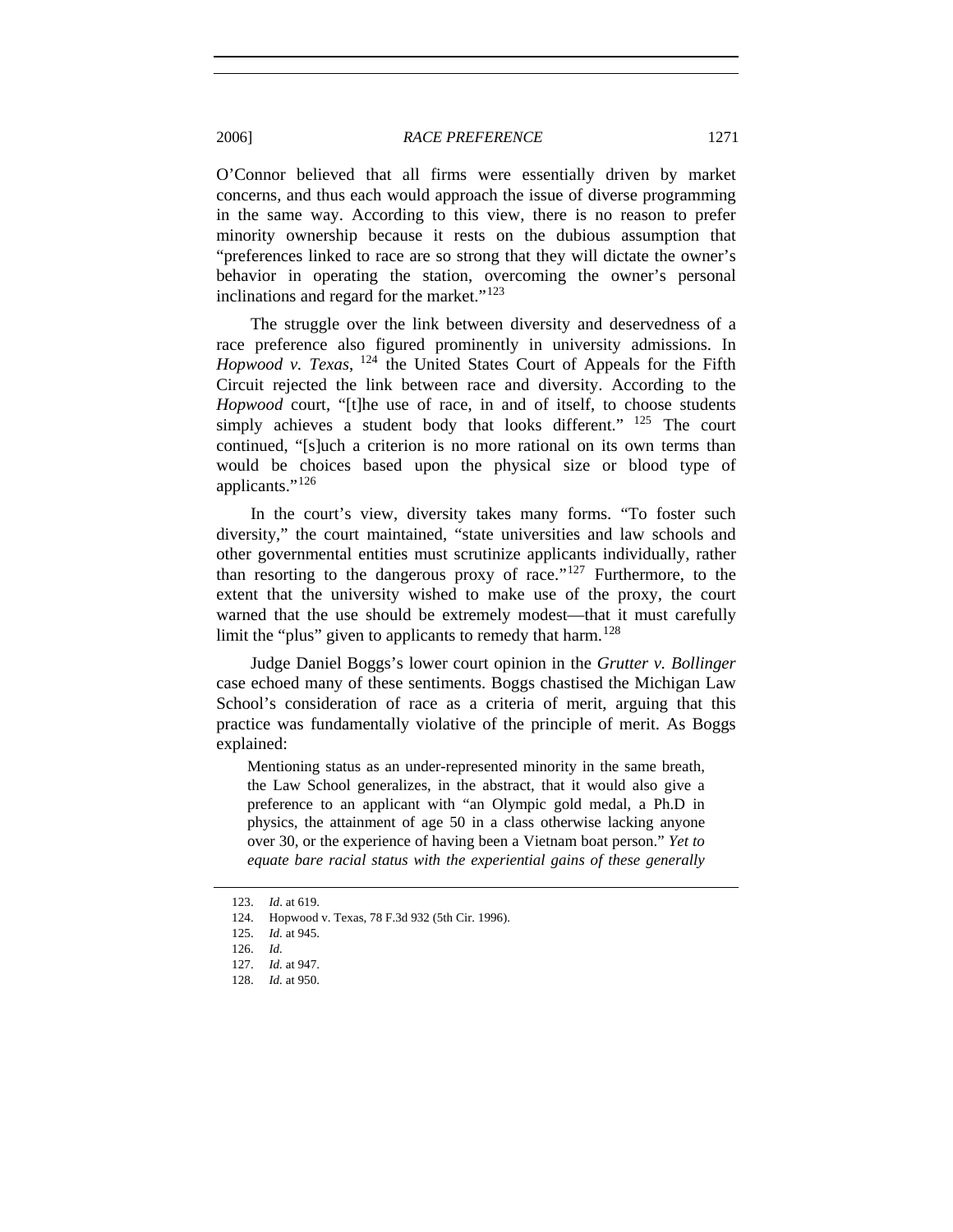*remarkable (and exceedingly rare) achievements demonstrates that the Law School's desired diversity is unrelated to the experiences of its applicants.*[129](#page-41-0)

For Boggs, using race as a criteria of merit produced glaring absurdities. "When it comes to a choice between admitting a conventionally liberal (or conventionally conservative) black student who is the child of lawyer parents living in Grosse Pointe, [Michigan] just like the previous ten white admittees," lamented Boggs, "the black student will be given a diversity preference that would not be given to a white or Asian student, her unique experience notwithstanding."<sup>[130](#page-41-1)</sup>

### 2. The Pedigree of Merit Rhetoric

Merit rhetoric in the modern race preference context has a strong intuitive appeal because such preferences are commonly understood as "special" consideration above and beyond a perceived baseline of equal treatment. Not surprisingly, the appeal of merit rhetoric strengthens as society distances itself from the brute racism of the past, and the demonstrable impact of historic racial oppression becomes increasingly difficult to discern with acute specificity. Yet, merit rhetoric enjoyed strong appeal in the nineteenth century, despite the existence of rampant structural inequality. But whereas "special" consideration is measured against baseline *equality* in the modern era, the label "special" consideration in the nineteenth century attached to any consideration received by blacks that could be construed as having the effect of upsetting or undermining *status quo inequality*. Thus, efforts to achieve baseline equal treatment for blacks were viewed as "special" consideration that implicated the merit principle.

Opposition to the creation of the Freedmen's Bureau provides a striking example of pedigreed merit rhetoric. In a report submitted by the Minority of the Select Committee on Emancipation to accompany the Bill to Establish a Bureau of Freedman's Affairs, members questioned whether newly emancipated blacks were worthy of legislation designed to ease the transition of blacks into white civil society. As the members explained:

A proposition to establish a bureau of Irishmen's affairs, a bureau of Dutchmen's affairs, or one for the affairs of those of Caucasian descent generally, who are incapable of properly managing or taking care of their own interests by reason of neglected or deficient education, would, in the opinion of your committee, be looked upon as a vagary of a diseased

<span id="page-41-1"></span><span id="page-41-0"></span><sup>129.</sup> Grutter v. Bollinger, 288 F.3d 732, 790 (6th Cir. 2002) (citation omitted) (emphasis added). 130. *Id.* at 790–91.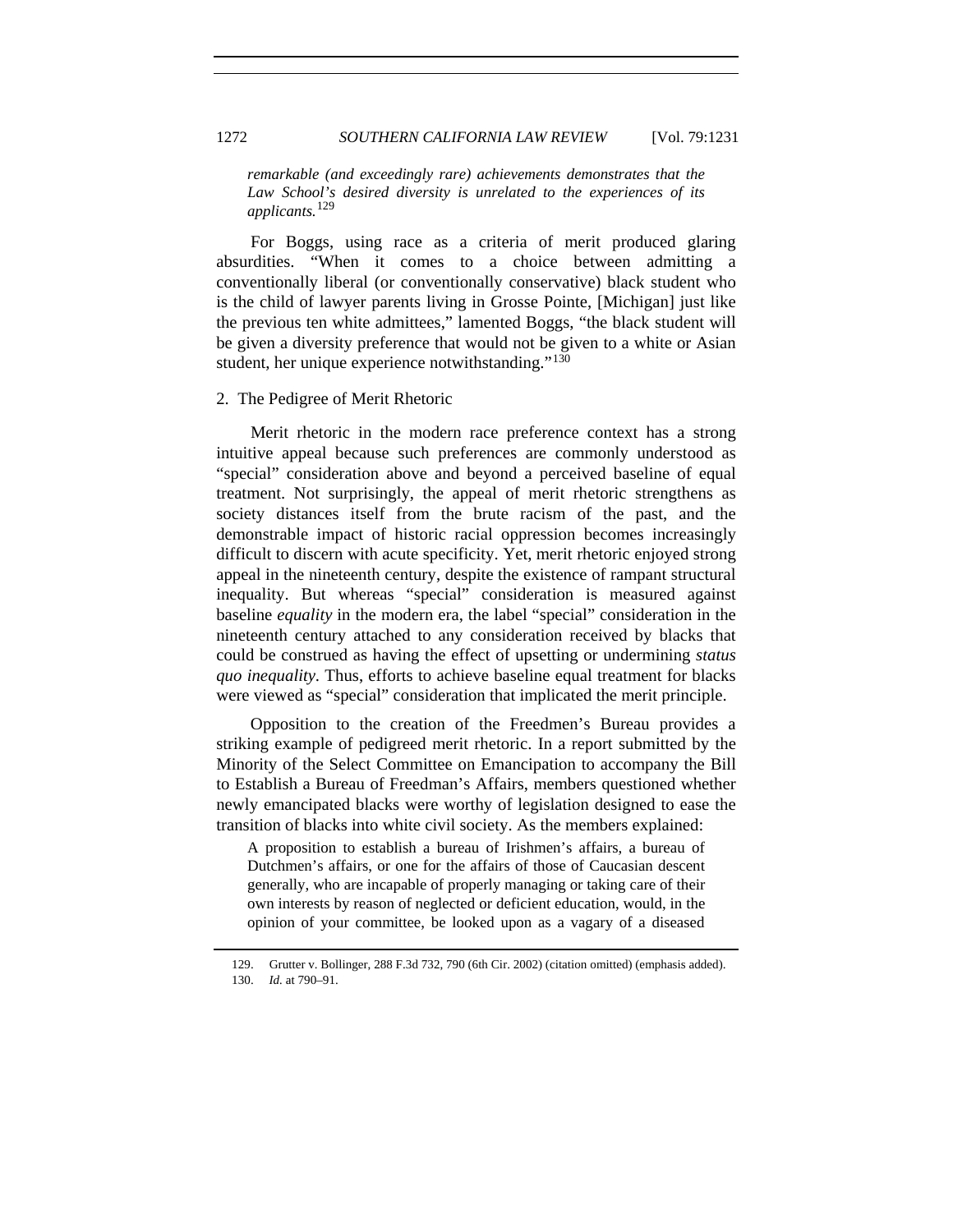brain. No one would, for a moment, suppose that it would receive serious consideration of any Congress; yet, equally strong claims, upon the score of humanity and philanthropy, might be urged with great force in their behalf. Why the freedmen of African descent should become these marked objects of special legislation, to the detriment of the unfortunate whites, your committee fails to comprehend.... The propriety of . . . laying a tax upon the labor of the poor and, perhaps, less favored white men to defray it, is very questionable, and, in the opinion of ... [this] committee, unwise and unjust, even admitting it to be lawful.<sup>[131](#page-42-0)</sup>

Note that the report, which distinguished freedmen from their Irish, Dutch, and Caucasian counterparts, made no mention of the legacy of African slavery. The strategic evasion of the slavery issue enabled the Committee members to argue that whites who were "incapable of properly managing or taking care of their own interests by reason of neglected or deficient education" were equally worthy of special dispensation as newly emancipated blacks, who had been systematically deprived of developmental opportunities by law up to this point. Although the reasons for special dispensation to freedmen were perhaps too obvious to mention for most members of Congress at the time, the report clearly established that certain members held fast to the belief that the distinguishing features of Negro oppression did not warrant unique consideration.

President Johnson exuded the same willful blindness to the historical legacy of black suffering when explaining his opposition to the Freedmen's Bureau Bill. As Johnson argued, Congress

has never founded schools for any class of our own people, not even for the orphans of those who have fallen in the defense of the Union, but has left the care of education to the much more competent and efficient control of the States, of communities, of private associations, and of individuals. It has never deemed itself authorized to expend the public money for the rent or purchase of homes for the thousands, not to say millions, of the white race who are honestly toiling from day to day for their subsistence. A system for the support of indigent persons in the United States was never contemplated by the authors of the Constitution; nor can any good reason be advanced why, as a permanent establishment, it should be founded for one class or color of our people more than another.<sup>[132](#page-42-1)</sup>

<span id="page-42-1"></span><span id="page-42-0"></span>Johnson would later explicitly rely upon merit rhetoric questioning whether newly emancipated blacks were qualified to become U.S. citizens.

<sup>131.</sup> H.R. REP. NO. 2, at 2 (1864).

<sup>132.</sup> MESSAGES AND PAPERS, *supra* note 104, at 3599.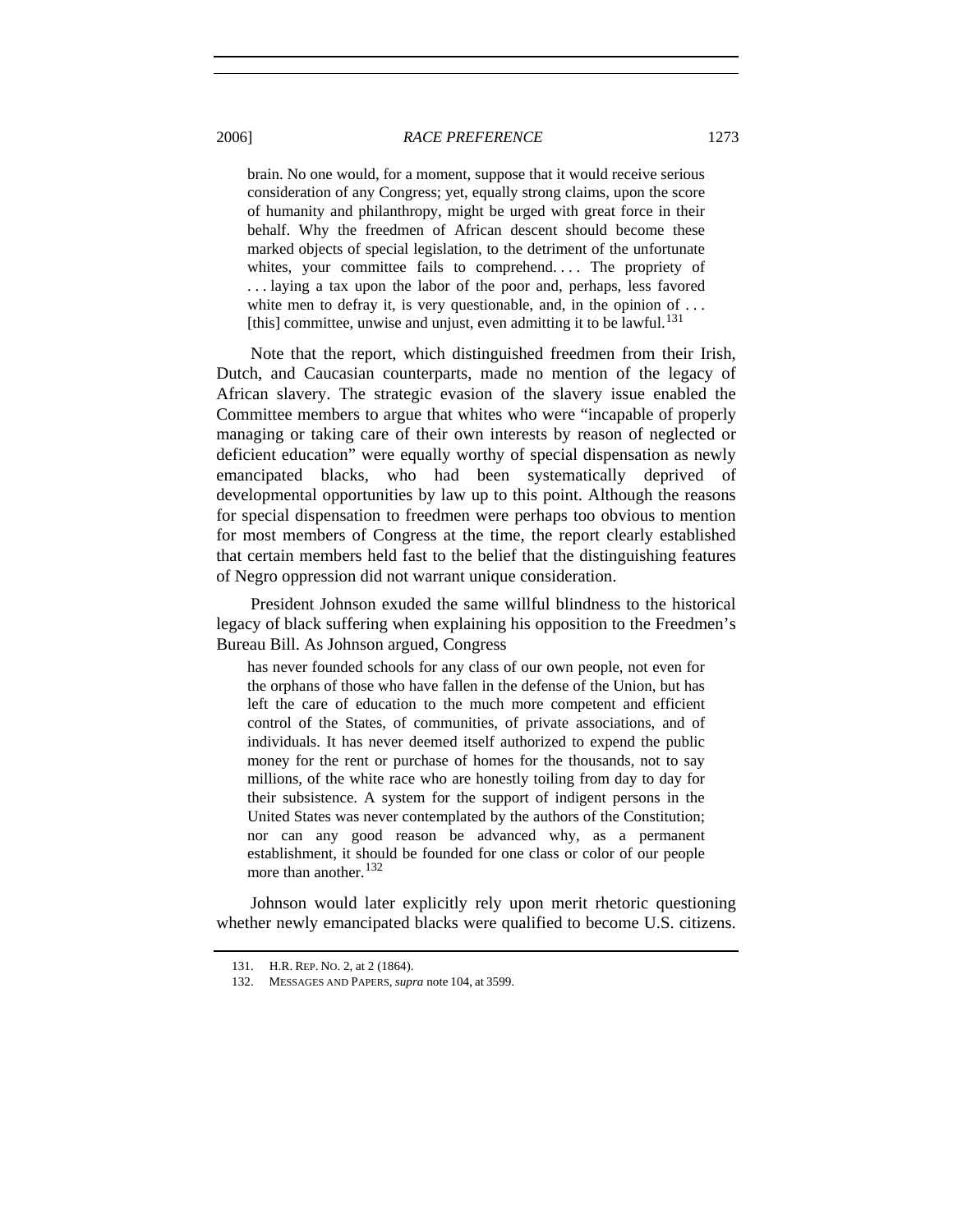In his veto message to Congress opposing the Civil Rights Act of 1866, Johnson proclaimed:

Four millions of them have just emerged from slavery into freedom. Can it be reasonably supposed that they possess the requisite *qualifications* to entitle them to all the privileges and immunities of citizens of the United States?<sup>[133](#page-43-0)</sup>

One of Johnson's main objections to granting civic equality to blacks was that blacks were not well schooled in liberal democratic ideas. According to Johnson,

He must of necessity, from his previous unfortunate condition of servitude, be less informed as to the nature and character of our institutions than he who, coming from abroad has, to some extent, at least, familiarized himself with the principles of a Government to which he voluntarily intrusts "life, liberty, and the pursuit of happiness."<sup>[134](#page-43-1)</sup>

In this way, Johnson revealed that beneath his procedural objection was a deeper cause for concern: blacks are undeserving of citizenship, and that other (presumably white) candidates are more deserving recipients of any state-sponsored preference. Johnson said:

[I]t is now proposed, by a single legislative enactment, to confer the rights of citizens upon all persons of African descent born within the extended limits of the United States, while persons of foreign birth who make our land their home must undergo a probation of five years, and can only then become citizens upon proof that they are 'of good moral character.'[135](#page-43-2)

The ratification of the Fourteenth Amendment laid to rest arguments questioning the freedmen's deservedness of the basic rights of citizenship. Social equality was an entirely separate matter, however. Not surprisingly, opponents of policies designed to promote greater social inclusion for blacks relied upon merit rhetoric when arguing that blacks were undeserving of equal social status.

Justice Bradley's arguments against the 1875 Act further exemplified this approach. For Bradley, access to public accommodations was a social privilege enjoyed by whites unrelated to the core privileges of citizenship. Bradley acknowledged that the Thirteenth and Fourteenth Amendments were enacted to abolish slavery and protect the civil rights of freedmen from abrogation by the State and conceded that the freedmen deserved

<span id="page-43-0"></span><sup>133.</sup> *Id.* at 3604 (emphasis added).

<span id="page-43-1"></span><sup>134.</sup> *Id.*

<span id="page-43-2"></span><sup>135.</sup> *Id.* at 3604–05.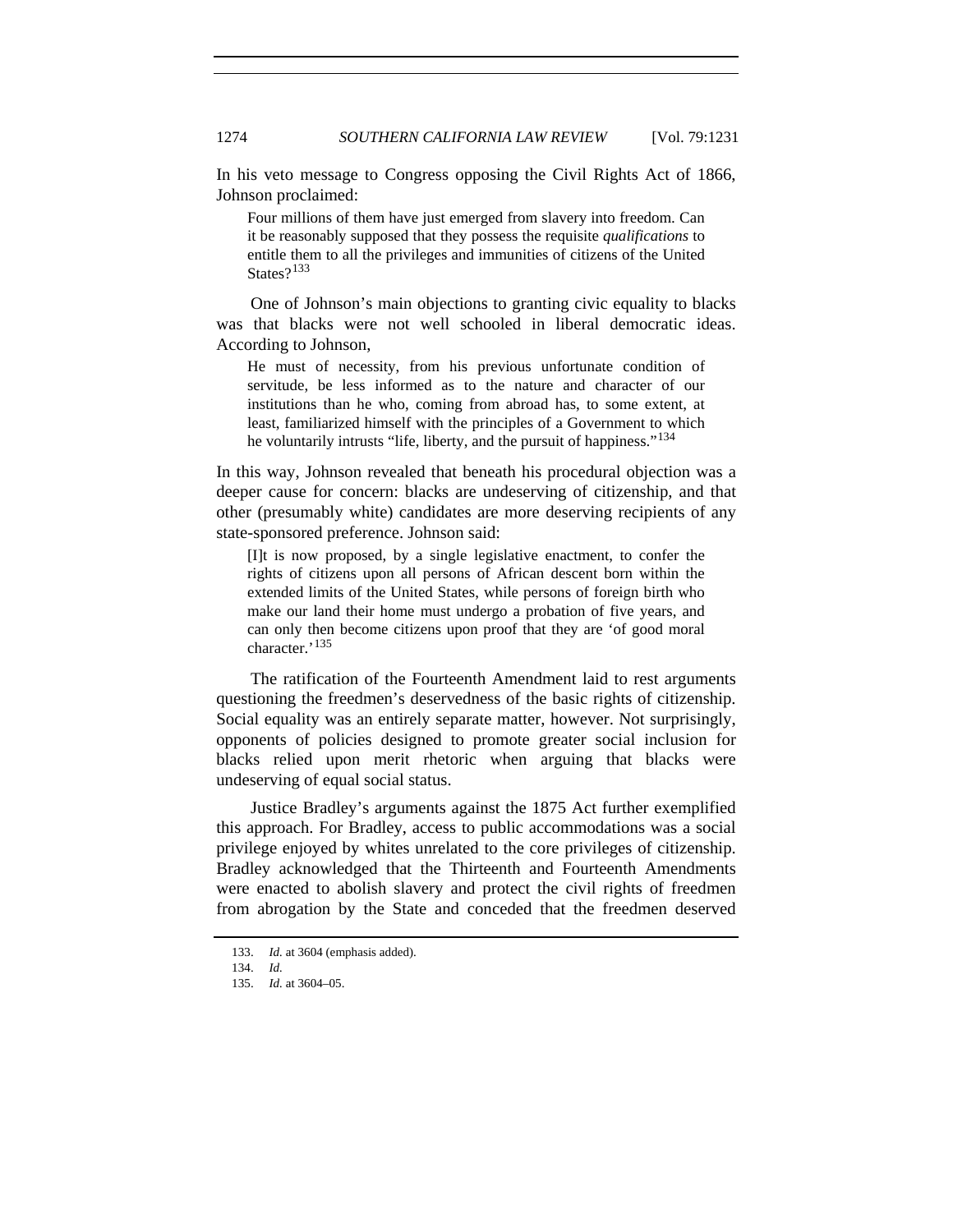protections of this sort. But such protections did not entitle freemen to free and open access "to *all* the privileges enjoyed by white citizens."[136](#page-44-0) For Bradley, blacks had not yet earned the privilege of social interaction with whites, and neither Amendment empowered Congress to legislate social equality.

In this way, fidelity to the merit principle had the effect of reinforcing status quo inequality in the nineteenth century—an effect not altogether different from that produced by staunch adherence to the merit principle in the modern era. Moreover, in both the nineteenth century and the modern era, racial policy that appeared to violate the merit principle could be further attacked on the ground that the policy stigmatized members of groups identified as would-be beneficiaries.

#### C. STIGMA OF DEPENDENCE

Stigma associated with dependence on government has proven particularly useful for opponents of race preferences. The extensive literature that speaks of race relations as "the Negro problem" or "Indian problem" or "the White Man's Burden" revel in the twin images of white benefactor (or savior) and the dark-hued suppliant.<sup>[137](#page-44-1)</sup> At the same time, however, dependence upon the State is routinely viewed as degrading and stigmatizing. In the nineteenth century, stigma rhetoric was used to oppose race preference programs such as the Freedmen's Bureau, which opponents derided as "a new system of vassalage" that "revive[s] the most odious features of slavery without its name."[138](#page-44-2) Modern race preference programs, such as minority set-aside contracts and affirmative action in admissions to institutions of higher education, are similarly opposed on the ground that such programs stigmatize purported minority beneficiaries.<sup>[139](#page-44-3)</sup>

<sup>136.</sup> The Civil Rights Cases, 109 U.S. 3, 25 (1883) (emphasis added).

<span id="page-44-1"></span><span id="page-44-0"></span><sup>137.</sup> *See, e.g.*, 1 GUNNAR MYRDAL, AN AMERICAN DILEMMA: THE NEGRO PROBLEM AND MODERN DEMOCRACY 215 (1944) (describing issues in American race relations as "the Negro problem" and noting the prevailing view among intellectuals that "Negroes are the wards of the white people"). *See also* MICHAEL K. BROWN, RACE, MONEY, AND THE AMERICAN WELFARE STATE 3 (1999) ("Many, perhaps most, whites believe blacks are the authors, defenders, and prime beneficiaries of wasteful, feckless social policies that do more harm than good.").

<span id="page-44-2"></span><sup>138.</sup> H.R. REP. NO. 2, at 2, 3 (1864).

<span id="page-44-3"></span><sup>139.</sup> *See infra* notes 183–91 and accompanying text.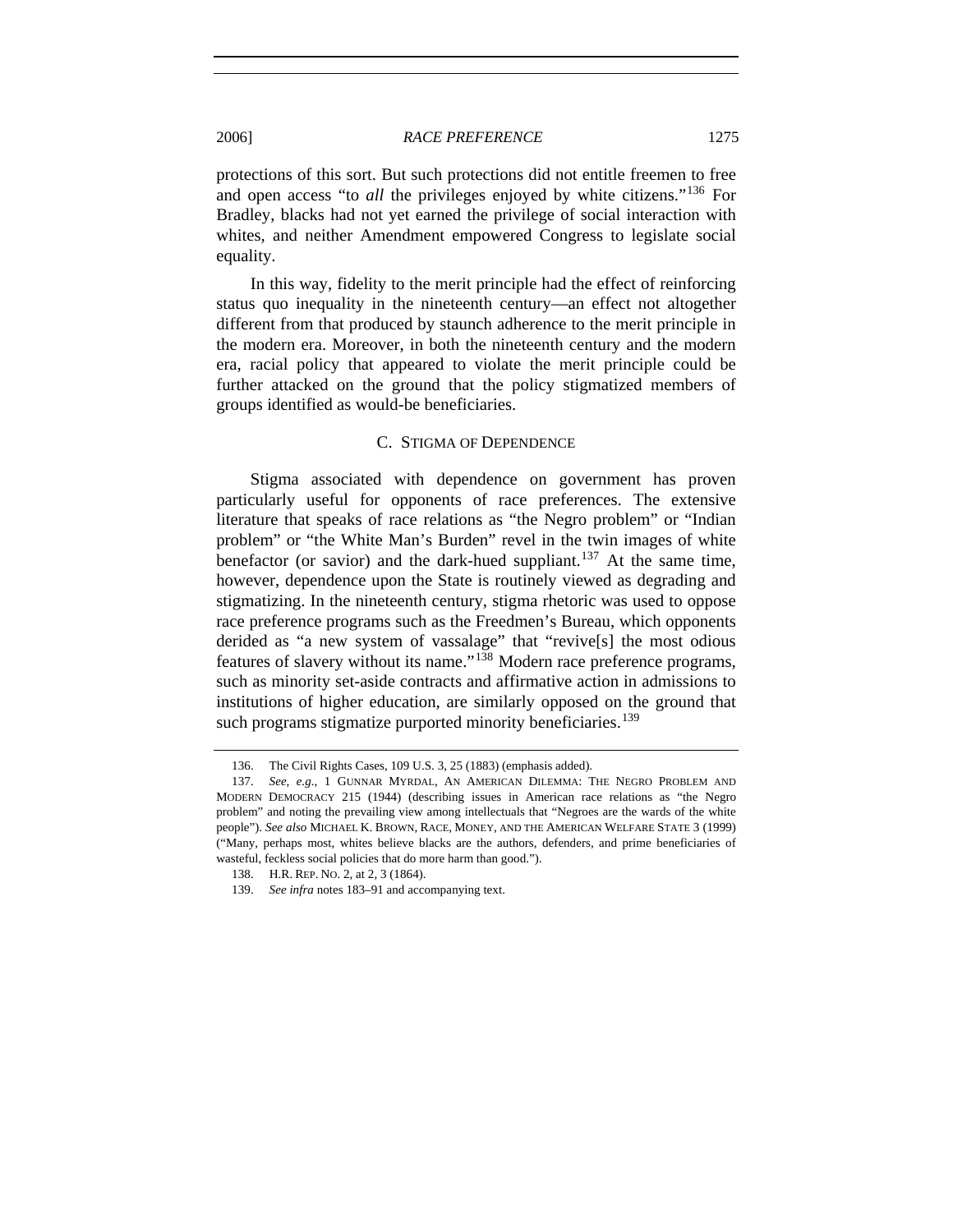Opponents generally believe that policies that denote racial minorities as beneficiaries are stigmatic in at least two important ways. First, they argue that such policies are harmful because they threaten to undermine the beneficiary's sense of pride in personal accomplishment. As American poet and essayist Ralph Waldo Emerson once observed, "[e]very body likes to know that his advantages cannot be attributed to air, soil, sea, or to local wealth, as mines and quarries, nor to laws and traditions, nor to fortune, but to superior brain, as it makes the praise more personal to him."<sup>[140](#page-45-0)</sup> As Emerson's comment suggests, personal accomplishment figures prominently in the American cultural consciousness. Opponents seize upon this idea and denounce race preference policies as fundamentally violative of this hallowed principle.<sup>[141](#page-45-1)</sup>

Second, such programs are stigmatizing to the extent that they invoke or reinforce existing racial stereotypes. Erving Goffman's pioneering work on the nature of stigma proves particularly illuminating on this point. According to Goffman, a stigmatized individual "possess[es] an attribute that makes him different from others in the category of persons available for him to be, and of less desirable kind—in the extreme, a person who is quite thoroughly bad, or dangerous, or weak."<sup>[142](#page-45-2)</sup> Among the criteria for

<span id="page-45-2"></span>142. ERVING GOFFMAN, STIGMA: NOTES ON THE MANAGEMENT OF SPOILED IDENTITY 3 (1963).

<span id="page-45-0"></span><sup>140.</sup> Ralph W. Emerson, *English Traits* (1856), *in* 5 THE COMPLETE WORKS OF RALPH WALDO EMERSON 46 (Houghton Mifflin Co. 1903).

<span id="page-45-1"></span><sup>141.</sup> This general approach is exemplified in traditional opposition to progressive welfare policy. *See* Martha A. Fineman, *The Inevitability of Dependency and the Politics of Subsidy*, 9 STAN. L. & POL'Y REV. 89, 90 (1998) (noting that the pejorative use of the term "dependency" in welfare debate "justifies, even compels, negative judgments of individuals"); Robert Moffitt, *An Economic Model of Welfare Stigma*, 73 AM. ECON. REV. 1023, 1033–34 (1983) (modeling the decision to participate in welfare programs and concluding that stigma of participation arises "mainly from the act of welfare recipiency per se"); Charles A. Reich, *Social Welfare in the Public-Private State*, 114 U. PA. L. REV. 487, 491 (1966) (observing that "[r]eceipt of government aid by the poor has carried stigma whereas receipt of government aid by the rest of the economy has almost been made into a virtue"); Paul M. Sniderman & Edward G. Carmines, *The Moral Basis of a Color-blind Politics*, *in* THE AFRICAN AMERICAN PREDICAMENT 175, 183 (Christopher H. Foreman, Jr. ed., 1999) ("When a group like blacks is perceived to benefit disproportionately from a program of government assistance *and* simultaneously is seen as not having tried to be self-reliant, there is a risk of being stigmatized."); Lucie E. White, *No Exit: Rethinking "Welfare Dependency"from a Different Ground*, 81 GEO. L.J. 1961, 1989 (1993) (observing that women "face shame if they stay on welfare" and noting that "the 'exits' they are offered are really traps"). *See also* BROWN, *supra* note 137, at 3 (observing that "[m]any, perhaps most, whites believe blacks are the authors, defenders and prime beneficiaries of wasteful, feckless, social policies that do more harm than good" and that "blacks . . . are lazy, do not try hard enough to overcome economic liabilities, and are overly 'dependent' on welfare"); PAUL M. SNIDERMAN & THOMAS PIAZZA, THE SCAR OF RACE 97 (1993) (noting that the stigma of dependence provokes opposition to additional welfare spending); DONALD R. KINDER & LYNN M. SANDERS, DIVIDED BY COLOR: RACIAL POLITICS AND DEMOCRATIC IDEALS 121–22 (1996) (same).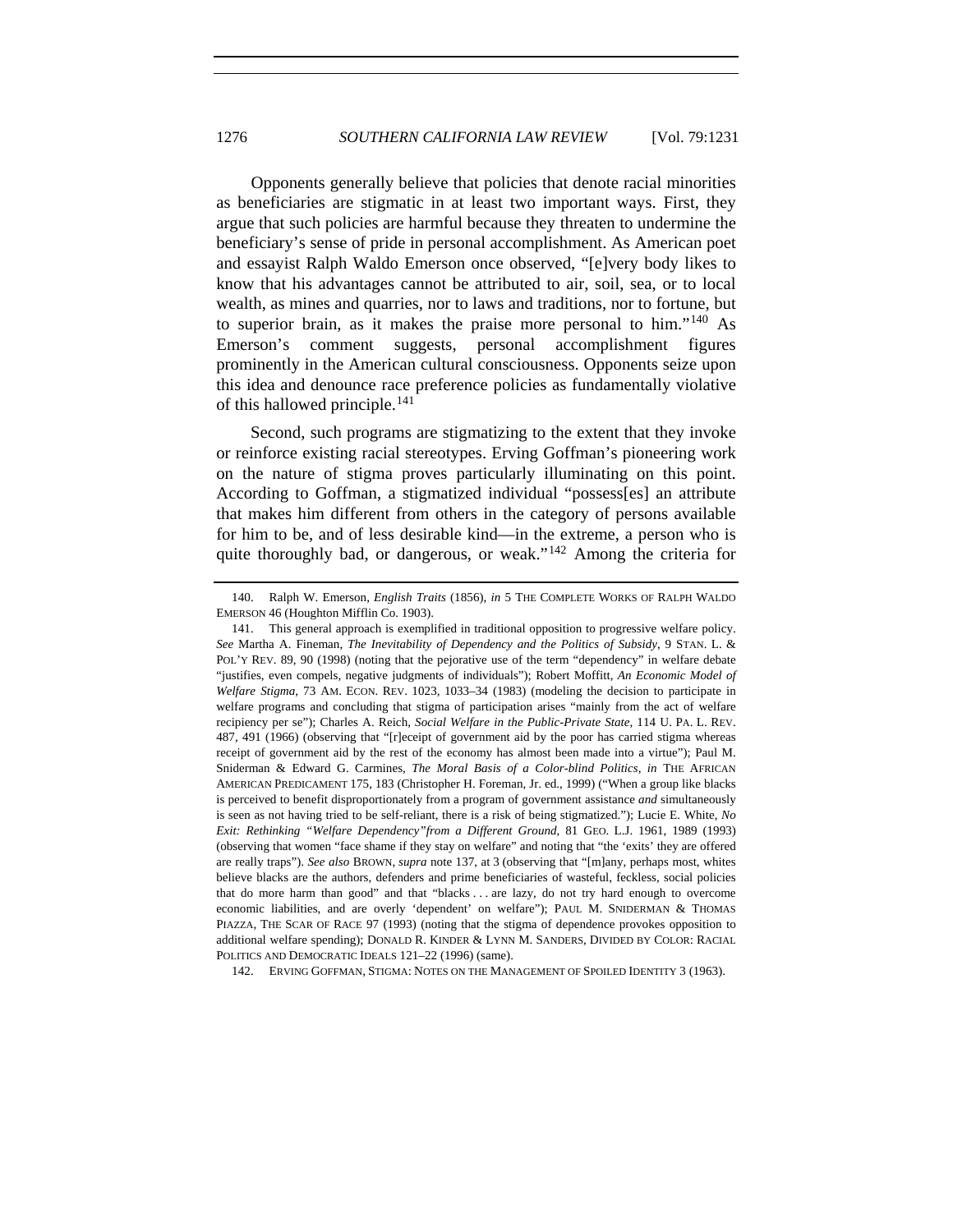delineating individuals worthy of stigma are "race, nation, and religion."<sup>[143](#page-46-0)</sup> Individuals who are not different—who do not depart from preexisting expectations—are viewed as "normal." By contrast, those who do depart from preexisting expectations are stigmatized, viewed as either "discredited" or "discreditable," and presumptively excluded from the community.[144](#page-46-1)

Under this view, members of social groups denoted as beneficiaries of race preference policies are stigmatized simply by virtue of having been singled out for differential treatment. Differential treatment—especially when that treatment is viewed as preferential—becomes the source of deep suspicion. This alone is sufficient to generate the sort of stigma described by Goffman. However, the stigmatic harm is only heightened when differential treatment is placed against the backdrop of prevailing perceptions of racial minorities as educationally deficient or culturally inferior. Importantly, the stigma attaches whether one conforms to or deviates from prevailing perceptions. Conformity renders the individual, in Goffman's words, "discredited," while the absence of conformity places the individual into the category of persons who are potentially "discreditable."<sup>[145](#page-46-2)</sup> Thus, it matters not whether the individual actually receives differential treatment. In either case, stigma is thought to attach.

#### 1. Stigma of Dependence Rhetoric in Modern Legal Discourse

Stigma rhetoric remains a feature of modern legal discourse on race preferences. Beginning in *Fullilove v. Klutznick*, Justice Stevens warned that race-based preferences rooted in a history of oppression pose an inherent stigma because that history can be used "as a permanent source of justification for grants of special privileges."<sup>[146](#page-46-3)</sup> For Stevens, such preferences posed a threat of dependence and fostered the assumption that minorities are less qualified solely because of race. His view that race preferences may impose a greater stigma on its supposed beneficiaries

<sup>143.</sup> *Id.* at 4.

<span id="page-46-2"></span><span id="page-46-1"></span><span id="page-46-0"></span><sup>144.</sup> *Id.* For a deeper discussion of the harm produced by racial stigma and legal approaches to remedy that harm, see R.A. Lenhardt, *Understanding the Mark: Race, Stigma, and Equality in Context*, 79 N.Y.U. L. REV. 803 (2004).

<sup>145.</sup> As Goffman writes:

<sup>[</sup>D]oes the stigmatized individual assume his differentness is known about already or is evident on the spot, or does he assume it is neither known about by those present nor immediately perceivable by them? In the first case, one deals with the plight of the *discredited*, in the second with that of the *discreditable*.

<span id="page-46-3"></span>GOFFMAN, *supra* note 142, at 4.

<sup>146.</sup> Fullilove v. Klutznick, 448 U.S. 448, 539 (1980) (Stevens, J., dissenting).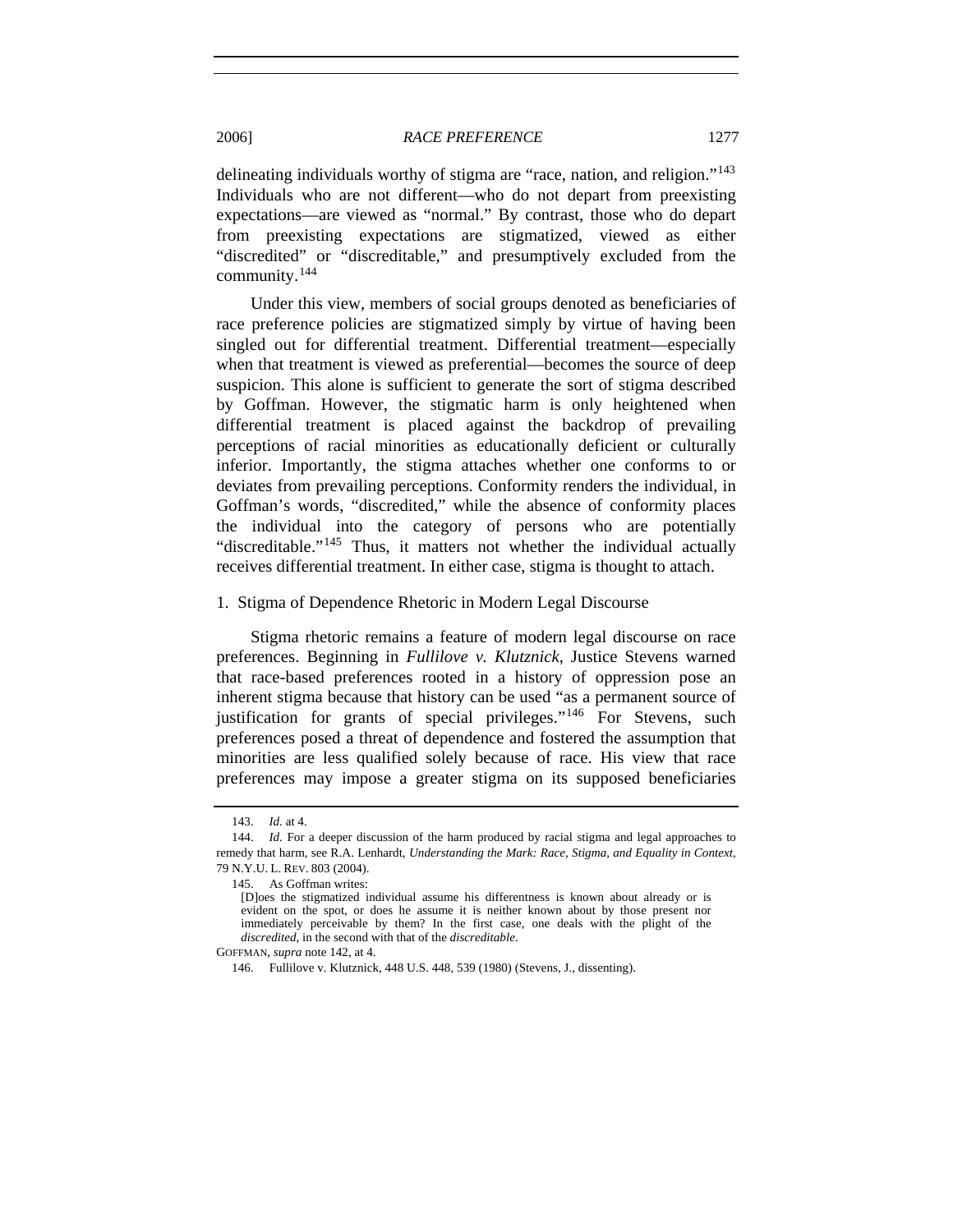would later resurface in his concurring opinion in *City of Richmond v. J.A. Croson Co*. [147](#page-47-0)

But it is Justice O'Connor who made the point most explicitly in *Croson*, where she proclaimed "[c]lassifications based on race carry a danger of stigmatic harm. Unless they are strictly reserved for remedial settings, they may in fact promote notions of racial inferiority and lead to a politics of racial hostility."[148](#page-47-1) O'Connor returned to this theme in *Metro Broadcasting, Inc. v. FCC*, where she argued that "[r]acial classifications, whether providing benefits to or burdening particular racial or ethnic groups, may stigmatize those groups singled out for different treatment and may create considerable tension with the Nation's widely shared commitment to evaluating individuals upon their individual merit."<sup>[149](#page-47-2)</sup>

Justice Thomas would later echo this sentiment in *Adarand Constructors, Inc. v. Peña.* According to Thomas, "there can be no doubt that racial paternalism and its unintended consequences can be as poisonous and pernicious as any other form of discrimination."[150](#page-47-3) Thomas continued:

So-called "benign" discrimination teaches many that because of chronic and apparently immutable handicaps, minorities cannot compete with them without their patronizing indulgence. Inevitably, such programs engender attitudes of superiority or, alternatively, provoke resentment among those who believe that they have been wronged by the government's use of race.[151](#page-47-4)

But it is Thomas's dissenting opinion in *Grutter v. Bollinger* that invokes the idea of stigma most forcefully. As Thomas wrote,

The majority of blacks are admitted to the Law School because of discrimination, and because of this policy all are tarred as undeserving. This problem of stigma does not depend on determinacy as to whether those stigmatized are actually the "beneficiaries" of racial discrimination. When blacks take positions in the highest places of government, industry, or academia, it is an open question today whether their skin color played a part in their advancement. The question itself is the stigma—because either racial discrimination did play a role, in which case the person may be deemed "otherwise unqualified," or it did not, in

- 150. *Adarand*, 515 U.S. at 241 (Thomas, J., concurring).
- 151. *Id.*

<sup>147.</sup> City of Richmond v. J.A. Croson Co., 488 U.S. 469, 516–17 (1989) (plurality opinion).

<sup>148.</sup> *Id*. at 493.

<span id="page-47-4"></span><span id="page-47-3"></span><span id="page-47-2"></span><span id="page-47-1"></span><span id="page-47-0"></span><sup>149.</sup> Metro Broad., Inc. v. FCC, 497 U.S. 547, 604 (1990), *overruled by* Adarand Constructors, Inc. v. Peña, 515 U.S. 200 (1995).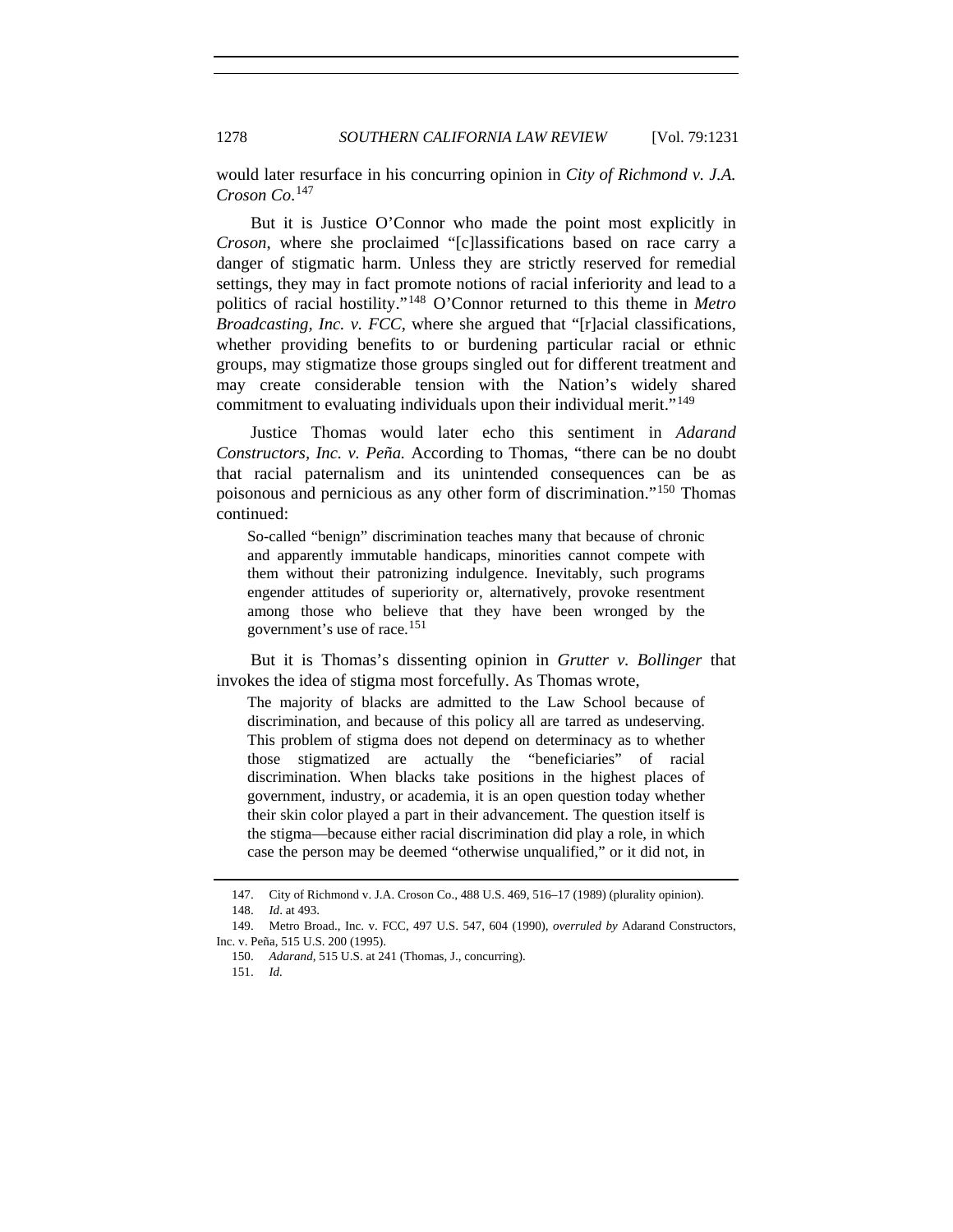which case asking the question itself unfairly marks those blacks who would succeed without discrimination.<sup>[152](#page-48-0)</sup>

O'Connor undoubtedly shared Thomas's concern regarding the stigma of dependence. Although she found diversity a compelling interest that warranted limited race preferences, her suggestion that "[we can] expect that 25 years from now, the use of racial preferences will no longer be necessary to further the interests approved today" evinced a concern about the stigmatizing effect of long-standing reliance upon race preferences.<sup>[153](#page-48-1)</sup> In any event, it is clear that the theme of stigmatic harm continues to resonate among modern opponents of race preferences.

#### 2. The Pedigree of Stigma of Dependence Rhetoric

If modern fascination with the purportedly stigmatizing effects of being denoted a beneficiary of a race preference is rooted in a deep disdain for racial paternalism, the same can be said about opponents of race preferences in the nineteenth century. Indeed, one of the central objections to legal efforts that assisted newly emancipated blacks in adjusting to freedom was that such efforts were unduly paternalistic and stigmatic.

Consider the debate over the establishment of the Freedmen's Bureau. In addition to concerns about whether newly emancipated blacks were worthy of the bestowals offered by the Freedmen's Bureau, opponents criticized the proposal on the ground that it would only serve to reinforce Negro dependence on the State. In a report submitted by the Minority of the Select Committee on Emancipation to accompany the Bill to Establish a Bureau of Freedman's Affairs, Congressmen Martin Kalbfleisch and Anthony Knapp condemned the bill for creating "a new system of vassalage" reminiscent of slavery.<sup>[154](#page-48-2)</sup> According to the Minority Committee, the Bureau administrators would simply step into the shoes of the former master. "[T]he number of . . . [bureau administrators] shall equal or exceed the number of overseers formerly in use upon slave plantations," and the organizing and coordination of freedman labor and land issues only "revives[s] most of the odious features of slavery without its name."<sup>[155](#page-48-3)</sup> Under the bill,

<span id="page-48-0"></span><sup>152.</sup> Grutter v. Bollinger, 539 U.S. 306, 373 (2003) (Thomas, J., concurring in part and dissenting in part).

<span id="page-48-3"></span><span id="page-48-2"></span><span id="page-48-1"></span><sup>153.</sup> *Id.* at 343. However, to the extent that Justice O'Connor found the program objectionable at all, one might imagine that she would necessarily want to limit the program's duration.

<sup>154.</sup> H.R. REP. NO. 2, at 2 (1864).

<sup>155.</sup> *Id.* at 3.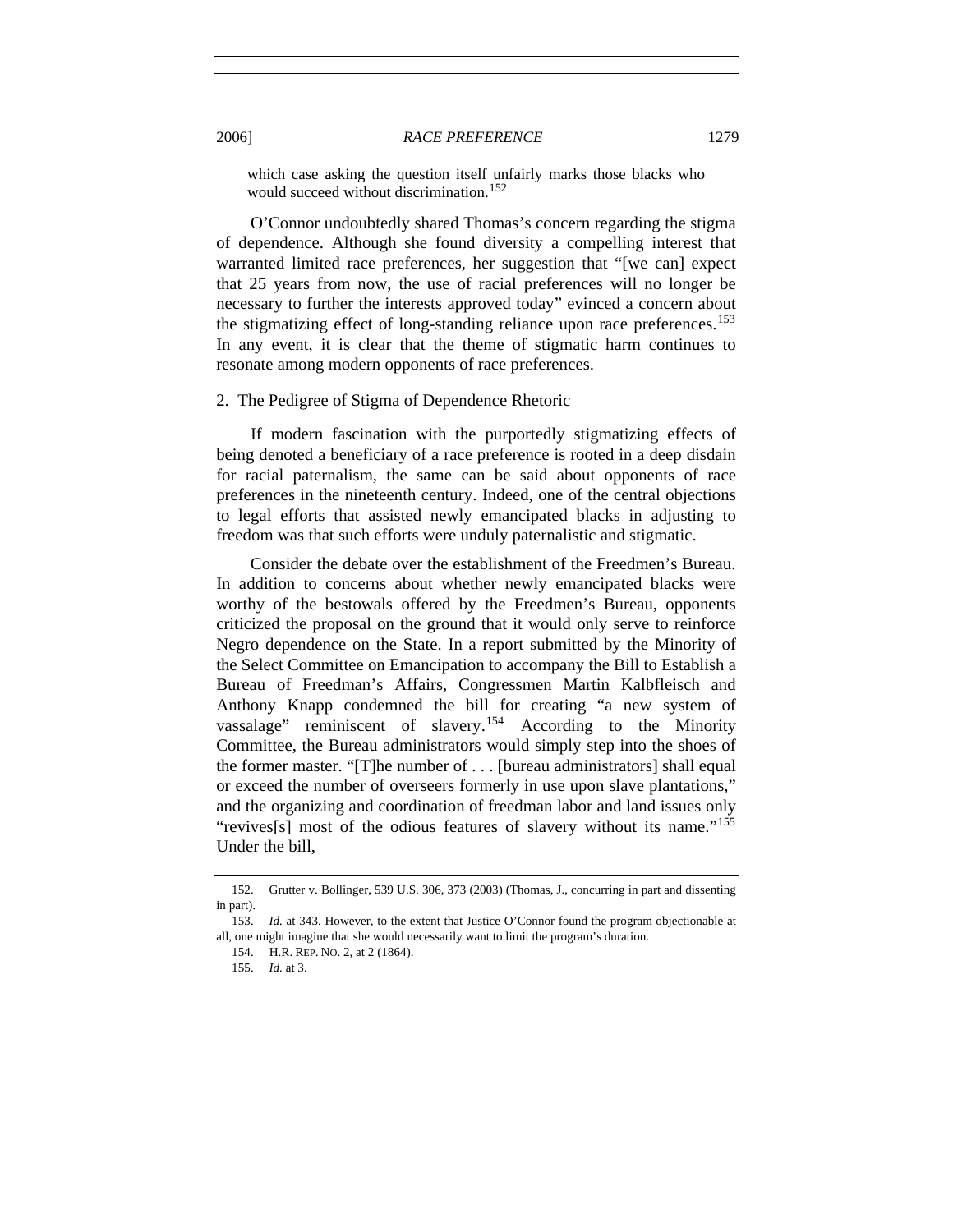[T]he freedman may be as effectively stripped of the proceeds of his labor to build up the fortunes of an avaricious [Bureau] superintendent, as though he were under the control of a master, without enjoying the benefits of the protection and support the system of slavery affords.<sup>[156](#page-49-0)</sup>

For members of the Committee, bureaucratic oversight not only produced stigmatic harm on par with slavery, but also created a regime that was potentially more oppressive than slavery.

Not surprisingly, President Andrew Johnson advanced the notion that newly emancipated blacks would be stigmatized by dependence upon Freedmen's Bureau largesse in his veto message to Congress. Johnson argued that one of the principal failings of the Freedmen's Bureau bill was that it gave insufficient consideration "to the ability of the freedmen to protect and take care of themselves."[157](#page-49-1) According to Johnson,

It is no more than justice to them to believe that as they have received their freedom with moderation and forbearance, so they will distinguish themselves by their industry and thrift, and soon show the world that in a condition of freedom they are self-sustaining, capable of selecting their own employment and their own places of abode, of insisting, for themselves, on a proper remuneration, and of establishing and maintaining their own asylums and schools.<sup>[158](#page-49-2)</sup>

Concerns about special treatment for blacks would crescendo in Justice Bradley's majority opinion in the *Civil Rights Cases*. In striking down portions of the Act, Bradley criticized the Act on the ground that it afforded privileged status to newly emancipated blacks. According to Bradley, blacks must "cease[] to be the special favorite of the laws" and "take the rank of mere citizen" whose rights are protected "in the ordinary modes by which other men's rights are protected."<sup>[159](#page-49-3)</sup> The effect of denoting blacks as "special favorites of the law" was two-fold. Not only did it suggest that innocent whites would suffer insofar as they were not denoted "special" and thus treated unequally, but it also suggested that there was something unseemly about blacks receiving special treatment, despite an historical legacy of oppression. In juxtaposing black "special favorite" and white "ordinary citizenship," and indicating that blacks should endeavor to assume the rank of "mere citizen," the Court effectively reimagines laws designed to promote greater equality as stigmatizing the purported beneficiaries.

<span id="page-49-0"></span><sup>156.</sup> *Id.*

<span id="page-49-1"></span><sup>157.</sup> CONG. GLOBE, 39th Cong., 1st Sess. 917 (1866).

<span id="page-49-2"></span><sup>158.</sup> *Id.* at 917.

<span id="page-49-3"></span><sup>159.</sup> The Civil Rights Cases, 109 U.S. 3, 25 (1883).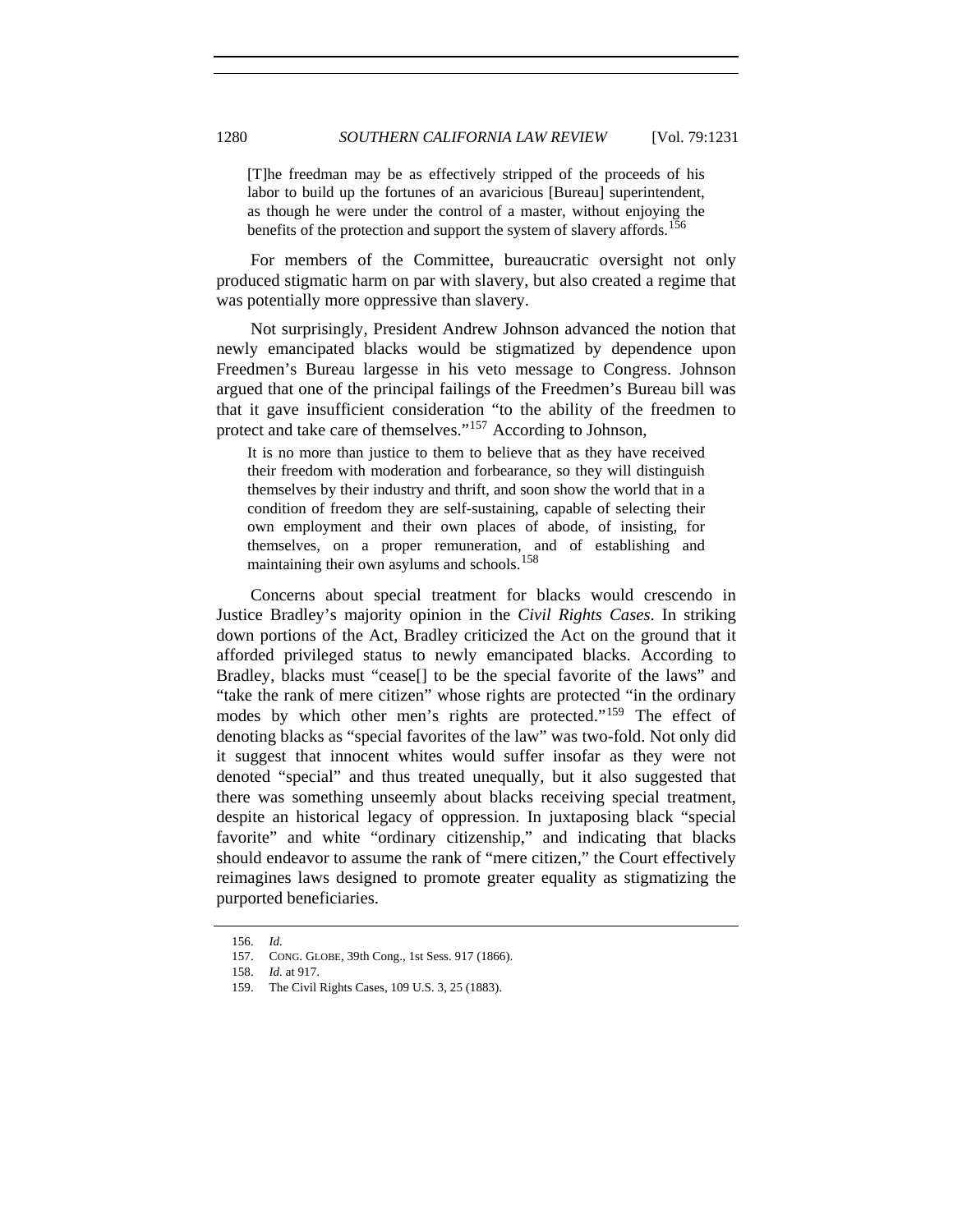The significance of this point was not lost on Justice Harlan. In his dissenting opinion, Harlan attempted to persuade his colleagues of the folly of their reasoning. For Harlan, the 1875 Act was not a shameful measure that stigmatized newly emancipated blacks. To the contrary, it was necessary in order to overcome the inertia of white privilege that worked to reinforce racial oppression in its absence.<sup>[160](#page-50-0)</sup> The 1875 Act was fundamentally protective in Harlan's view and no more or less stigmatic than the Bill of Rights. Nevertheless, the view that progressive racial policy posed a significant stigmatic threat would soon dominate nineteenthcentury racial jurisprudence, and continue to thrive in the modern era as well.

#### D. DOMESTIC TRANQUILITY

The rhetoric of domestic tranquility is rooted in the idea that changes in society are best when undertaken slowly and deliberately. Because they place a premium on social stability, progressive racial measures are presumptively suspect in that they threaten the upheaval of prevailing norms and practices. The focus is shifted away from the conditions of racial subordination experienced by minorities, and onto the burden of change imposed upon whites.

Three strands emerge in the rhetoric of domestic tranquility. The first and mildest of these strands is a claim of discomfort associated with the upheaval of established social norms and customs privileging whites. The threat of erosion of naturalized white privilege has fueled opposition to a host of reform measures, including, but not limited to, efforts to desegregate public conveyances and accommodations, initiatives to strike down antimiscegenation laws, and policies designed to promote equal opportunity and diversity in education and employment.

The second strand is an expression of anxiety about escalating racial tension and, in particular, encouraging white racial hostility. White hostility, like minority reprisal for past injustices, poses a substantial threat to the peaceful ordering of society. According to this view, progressive racial measures may benefit minorities in the short term, but they also serve to engender longstanding resentment among whites. Historically, opponents of progressive measures suggested that such measures could incite outright violence. According to the modern restatement of this view,

<span id="page-50-0"></span><sup>160.</sup> *Id.* at 61–62.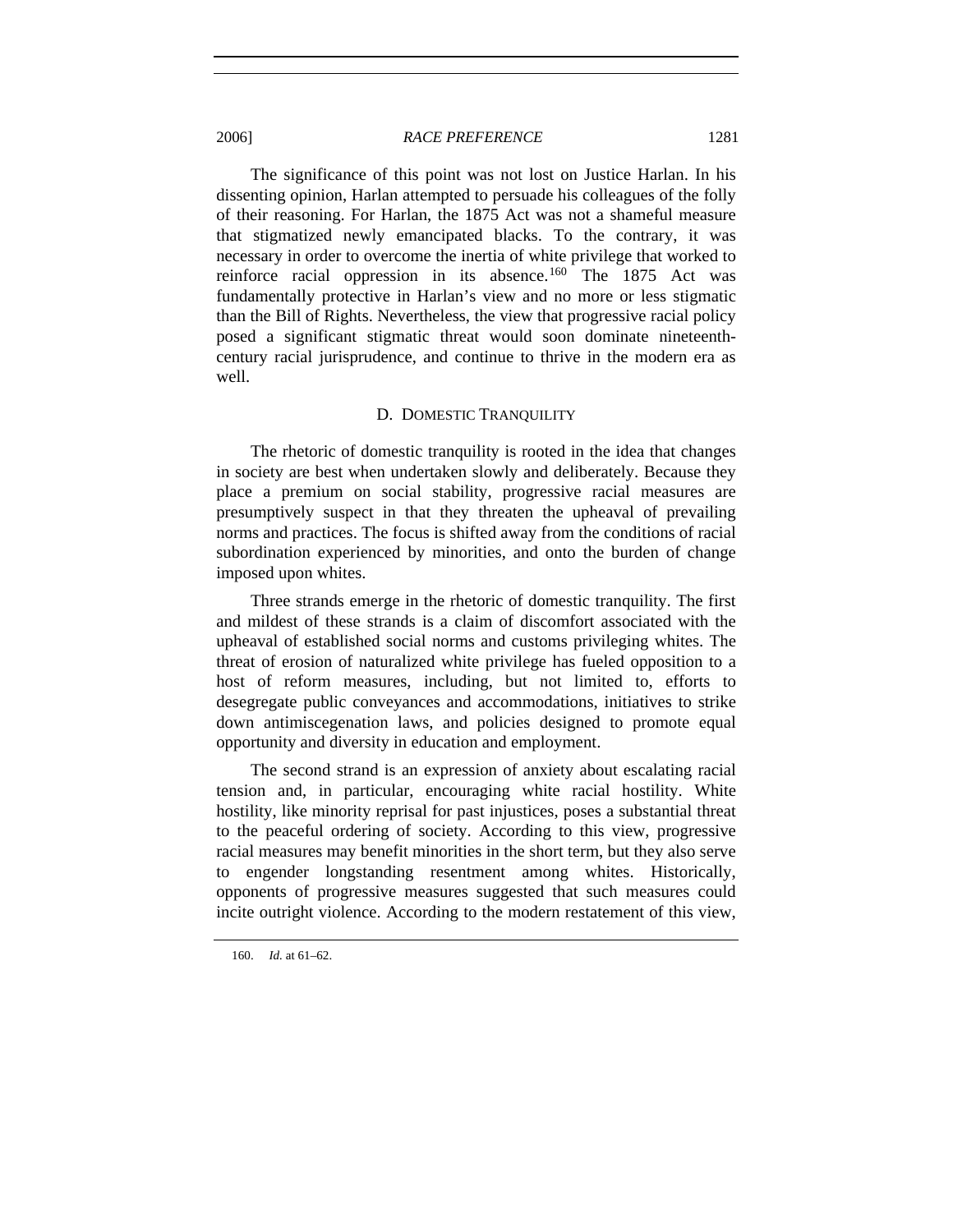progressive racial measures not only risk exacerbating racial tensions, but also engender underground acts of racial retaliation.<sup>[161](#page-51-0)</sup>

The third and most fervent strand of domestic tranquility rhetoric is an expression of fear or apprehension regarding the exercise of black human agency and, in particular, black political power. Unlike innocence rhetoric, which seeks to avoid confronting the extended legacy of public and private acts of racial terror, violence, and humiliation, the rhetoric of domestic tranquility embraces this legacy as a justification for opposing progressive racial measures that would empower the "embittered masses" of minorities. Fear of retaliation figured prominently in post-Reconstruction efforts to restrict access of blacks to public office, where rhetoric reached the height of paranoia. Consider the following report that appeared in *The Nation* in opposition to voting rights for freemen:

[T]he well known love of the Negro for tender meat . . . is capable, under certain social and political conditions, of being developed into a craving for white babies and, that craving he would, if once in possession of the franchise, embody in legislation in those States where his race was in the majority, by exacting tithes of their offspring from white mothers.<sup>[162](#page-51-1)</sup>

Although the *Nation* report is a parodic response to the authentic accusation that newly emancipated blacks would all become Mormons and use newfound political power to legislate polygamy, it nevertheless reveals something about the depravity of *nonparody* discourse of many nineteenthcentury public intellectuals who endorsed a grossly exaggerated image of

<span id="page-51-0"></span><sup>161.</sup> *See* RICHARD A. EPSTEIN, FORBIDDEN GROUNDS: THE CASE AGAINST EMPLOYMENT DISCRIMINATION LAWS 28–30 (1992) (arguing that employment discrimination laws actually serve to exacerbate discrimination in private transactions by reducing the flow of permissible information to employers, causing employers to resort to "crude proxies" in assessing employees). As Epstein explains, "To the extent, therefore, that the present antidiscrimination law imposes enormous restrictions on the use of testing, interviews, and indeed any information that does not *perfectly* individuate workers, then by indirection it encourages the very sorts of discrimination that the law seeks to oppose." *Id.* at 40.

Antidiscrimination law, according to Epstein, should also be rejected on efficiency grounds. Epstein states:

To the extent . . . that individual tastes are grouped by race, by sex, by age, by national origin—and to some extent they are—then there is a necessary conflict between the commands of any antidiscrimination law and the smooth operation of the firm. Firms whose members have diverse and clashing views may well find it more difficult to make collective decisions than firms with a closer agreement over tastes.

*Id.* at 66–67. Richard Posner shares this view. *See* Richard A. Posner, *The Efficiency and the Efficacy of Title VII*, 136 U. PA. L. REV. 513, 530 (1987) (observing that "Title VII makes it more costly to employ black workers . . . [and] to fire them because the firm may have to incur the expense of defending a Title VII disparate-treatment suit when a black employee is discharged," and concluding that "[t]hese costs operate as a tax on employing black workers and give firms an incentive to locate in areas with few blacks").

<span id="page-51-1"></span><sup>162.</sup> *A New Danger to the South*, NATION, Oct. 19, 1865.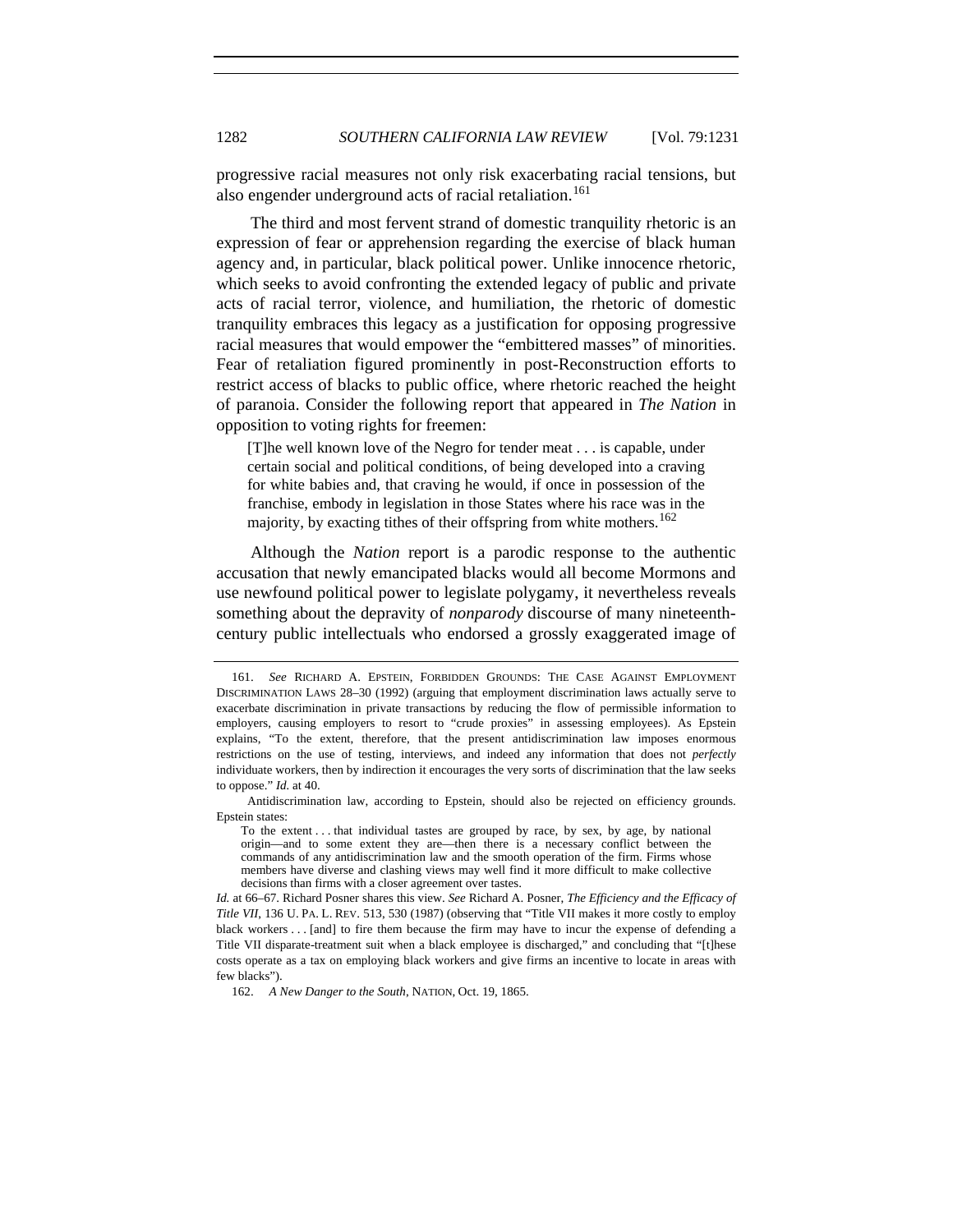Negro savagery to stoke white fears of racial retaliation.<sup>[163](#page-52-0)</sup> The image of racial retaliation was similarly, albeit less fantastically, invoked by Justice Scalia in *City of Richmond v. J.A. Croson Co.*, when he questioned the intent of the majority-black Richmond City Council's program that gave preference to minority contractors. Characterizing the Richmond plan as a form of racial payback, Scalia remarked "[w]here injustice is the game, . . . turnabout is not fair play."[164](#page-52-1)

#### 1. Domestic Tranquility Rhetoric in Modern Legal Discourse

The three strands of domestic tranquility rhetoric remain indispensable elements of modern opposition to race preferences. Consider the mildest strand of this rhetoric—the claim that racially progressive measures engender discomfort among whites who are called upon to endure radically destabilizing changes in prevailing modes of social interaction. As Justice Rehnquist noted in *United Steelworkers v. Weber*, fear of rapidly changing conventional practices that preserved the racial status quo in employment figured prominently in the minds of opponents to Title VII.<sup>[165](#page-52-2)</sup> According to Rehnquist, opponents were assured that:

It is likewise not true that the Equal Employment Opportunity Commission would have power to rectify existing "racial or religious imbalance" in employment by requiring the hiring of certain people without regard to their qualifications simply because they are of a given race or religion. [It was generally understood that] [o]nly actual discrimination could be stopped. . . . [and that] [q]uotas are themselves discriminatory.<sup>[166](#page-52-3)</sup>

<span id="page-52-0"></span><sup>163.</sup> *See, e.g.*, J.H. VAN EVRIE, WHITE SUPREMACY AND NEGRO SUBORDINATION 312 (Negro Universities Press 1868) (describing free blacks of Maryland and Virginia as "vicious as well as idle and non-productive, and every one of them a disturbing force—a dangerous element—which, in conjunction with those hideous wretches maddened with a monstrous theory like those miscreants at Harpers Ferry, are always liable to be made instruments of fearful mischief"). *See also* GEORGE FITZHUGH, SOCIOLOGY FOR THE SOUTH; OR THE FAILURE OF FREE SOCIETY 84 (A. Morris 1854) (arguing that slavery is a civilizing institution for Negroes, without which the Negro "would become idolatrous, savage and cannibal"); THOMAS NELSON PAGE, THE NEGRO: THE SOUTHERNER'S PROBLEM 112–14 (1904) (arguing that social equality has been understood by "the ignorant and brutal young Negro" to signify "the opportunity to enjoy, equally with white men, the privilege of cohabitating with white women," and that the lynching of blacks was done largely to stall the "ravishing and tearing to pieces of white women and children").

<sup>164.</sup> City of Richmond v. J.A. Croson Co., 488 U.S. 469, 524 (1989) (Scalia, J., concurring).

<sup>165. 42</sup> U.S.C. § 2000e (2000).

<span id="page-52-3"></span><span id="page-52-2"></span><span id="page-52-1"></span><sup>166.</sup> United Steelworkers v. Weber, 443 U.S. 193, 233, 241 (1979) (Rehnquist, J., dissenting) (quoting the Congressional Record and a Senate Report).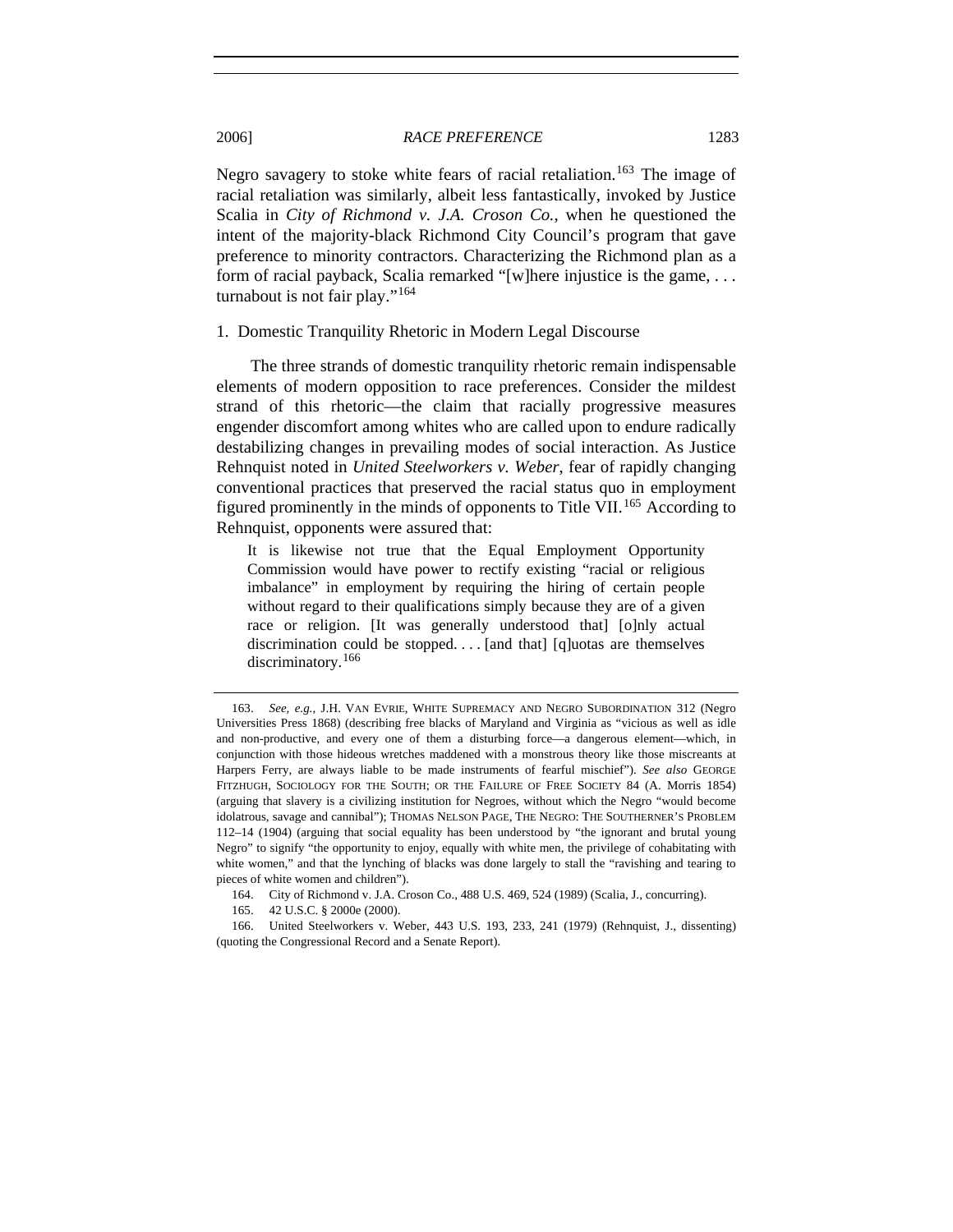Although Kaiser and the Steelworkers voluntarily adopted a quota system, Rehnquist explained the sense of betrayal felt by opponents of Title VII:

Kaiser and the Steelworkers acted under pressure from an agency ... which found that minorities were being 'underutilized' at Kaiser's plants. . . . Bowing to that pressure, Kaiser instituted an admissions quota preferring blacks over whites, thus confirming that the fears of Title VII's opponents were well founded. Today, §703(j), adopted to allay those fears, is invoked by the Court to uphold imposition of a racial quota under the very circumstances that the section was intended to prevent.<sup>[167](#page-53-0)</sup>

Justice Rehnquist is not alone in his views. Like Justice Stevens in *Fulliove v. Klutznick*, who saw farreaching harms associated with the endorsement of a race preference in hiring, Justice O'Connor viewed the effects of race preference in the sale of broadcast licenses in *Metro Broadcasting, Inc. v. FCC*, as "trivializ[ing] . . . the constitutional command to guard against such discrimination and . . . [advancing] a potentially farreaching principle disturbingly at odds with our traditional equal protection doctrine."[168](#page-53-1) Court endorsement of race preferences, in O'Connor's view, threatened domestic tranquility insofar as it advanced social norms in tension with status quo equal protection jurisprudence.

The United States Court of Appeals for the Fifth Circuit in *Hopwood v. Texas* amplified the Court's concerns in the educational context, invoking the specter of never-ending race preferences in its opinion. As the court observed, "[i]f a state can 'remedy' the present effects of past discrimination in its primary and secondary schools, it also would be allowed to award broad-based preferences in hiring, government contracts, licensing, and any other state activity that in some way is affected by the educational attainment of the applicants."<sup>[169](#page-53-2)</sup>

This argument is not unlike the one advanced by the Supreme Court in Washington v. Davis,<sup>[170](#page-53-3)</sup> in which the Court refused to allow a litigant to use disparate impact theory to advance an equal protection challenge.<sup>[171](#page-53-4)</sup> The sheer breadth of transformative possibilities presented by the

<sup>167.</sup> *Id.* at 246.

<span id="page-53-4"></span><span id="page-53-3"></span><span id="page-53-2"></span><span id="page-53-1"></span><span id="page-53-0"></span><sup>168.</sup> Metro Broad., Inc. v. FCC, 497 U.S. 547, 613 (1990) (O'Connor, J., dissenting), *overruled by* Adarand Constructors, Inc. v. Peña, 515 U.S. 200 (1995).

<sup>169.</sup> Hopwood v. Texas, 78 F.3d 932, 950 (5th Cir. 1996).

<sup>170.</sup> Washington v. Davis, 426 U.S. 229 (1976).

<sup>171.</sup> *Id.* at 239.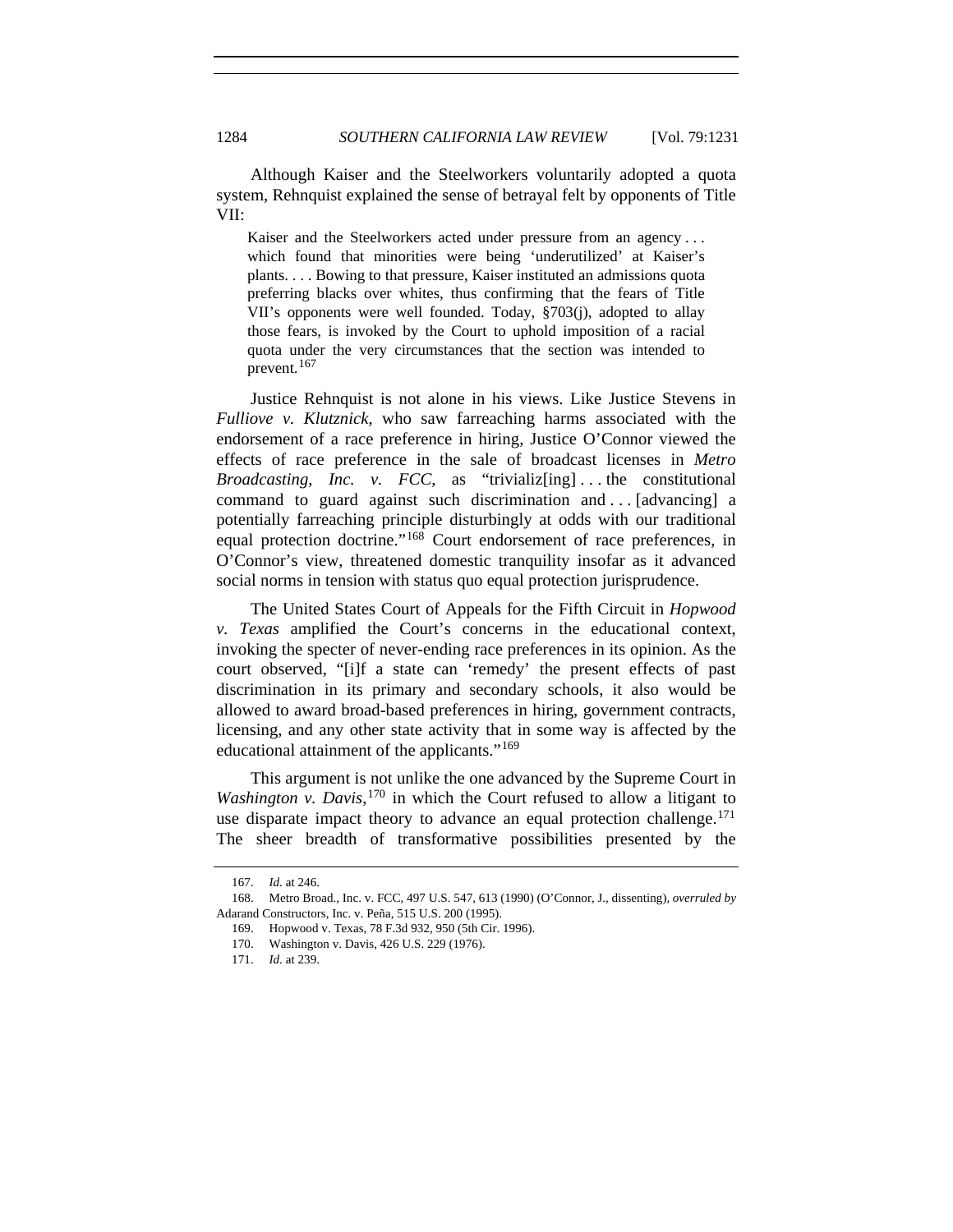constitutionalization of this more thoroughgoing racial remedial scheme gave the Court substantial pause. As Justice White explained,

A rule that a statute designed to serve neutral ends is nevertheless invalid, absent compelling justification, if in practice it benefits or burdens one race more than another would be farreaching and would raise serious questions about, and perhaps invalidate, a whole range of tax, welfare, public service, regulatory, and licensing statutes that may be more burdensome to the poor and to the average black than to the more affluent white."<sup>[172](#page-54-0)</sup>

In addition to expressing discomfort regarding changes in social norms, modern opponents of race preferences tend to express deep concern that racially progressive policy might exacerbate racial tension and provoke white hostility. One of the most poignant expressions of these sentiments was advanced by Justice Stewart, who likened the federal codification of a race preference challenged in *Fullilove* to the passage of odious Jim Crow legislation half a decade earlier. According to Stewart, "[O]ur statute books will once again have to contain laws that reflect the odious practice of delineating the qualities that make one person a Negro and make another white."<sup>[173](#page-54-1)</sup> Race preferences would not only reinforce the salience of the colorline, but also sanction racial animus and fuel the prospects of white retaliation:

Most importantly, by making race a relevant criterion once again in its own affairs the Government implicitly teaches the public that the apportionment of rewards and penalties can legitimately be made according to race—rather than according to merit or ability—and that people can, and perhaps should, view themselves and others in terms of their racial characteristics. Notions of 'racial entitlement' will be fostered, and private discrimination will necessarily be encouraged.<sup>[174](#page-54-2)</sup>

Stevens likewise expressed concern over the threat to domestic tranquility posed by race preferences. According to Stevens, a race preference "creates monopoly privileges . . . for a class of investors defined solely by racial characteristics. . . . [Monopolies often lead to] high prices and shoddy workmanship . . . [and] engender animosity and discontent as well."<sup>[175](#page-54-3)</sup> Not only would this race preference fail to remedy current racial discrimination, but it would also likely "engender resentment . . . [from

<span id="page-54-0"></span><sup>172.</sup> *Id.* at 248.

<span id="page-54-1"></span><sup>173.</sup> Fullilove v. Klutznick, 448 U.S. 448, 531 (1980) (Stewart, J., dissenting).

<span id="page-54-2"></span><sup>174.</sup> *Id.* at 532.

<span id="page-54-3"></span><sup>175.</sup> *Id.* at 532–33 (Stevens, J., dissenting).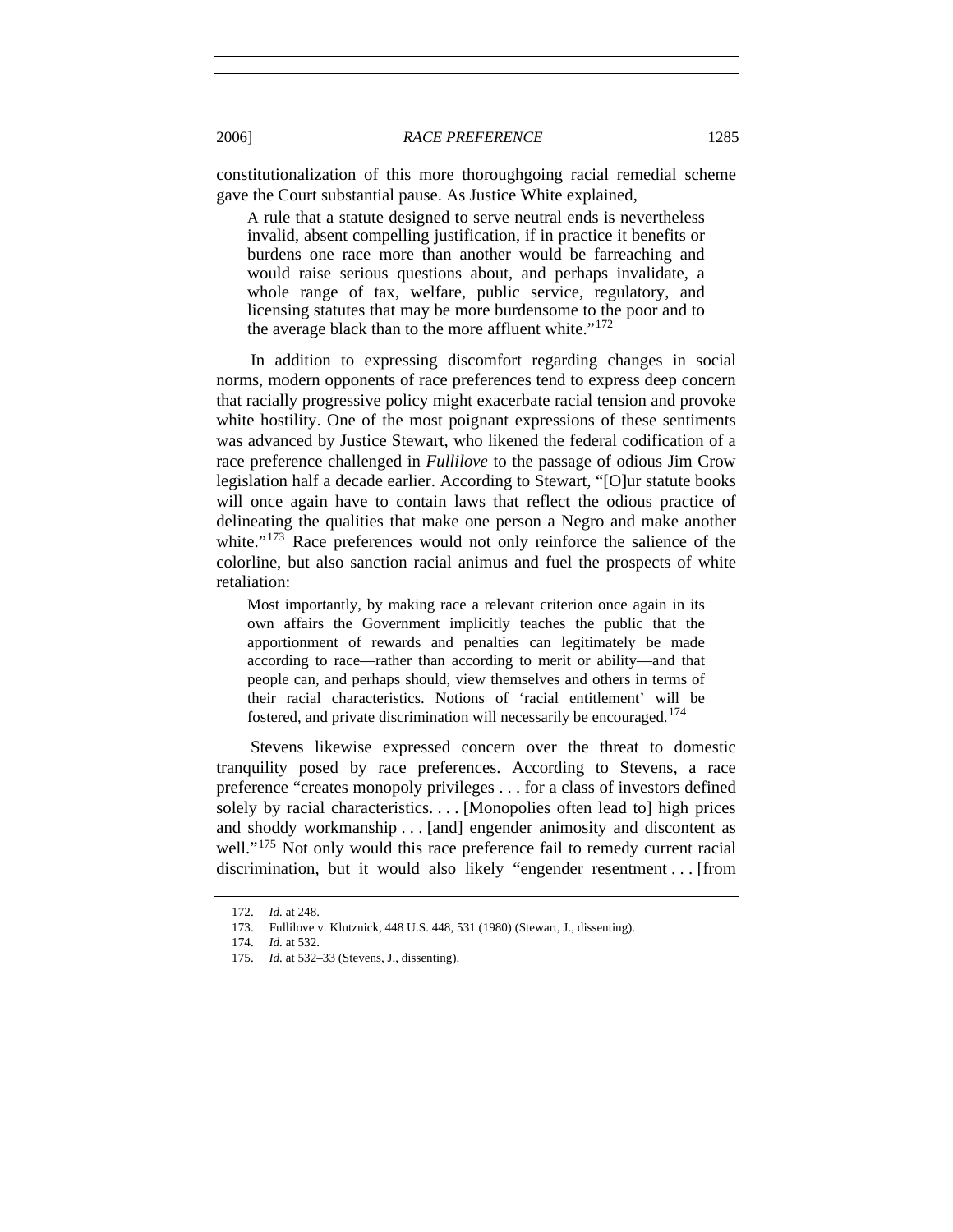competitor firms] and skepticism on the part of customers and suppliers aware of the statutory classification."<sup>[176](#page-55-0)</sup>

The fear of stoking white hostility figured prominently in the Court's rhetoric in *City of Richmond v. J.A. Croson Co*. According to Justice O'Connor, "[c]lassifications based on race carry a danger of stigmatic harm."<sup>[177](#page-55-1)</sup> "Unless they are strictly reserved for remedial settings," she continued, "they may in fact promote notions of racial inferiority and lead to a politics of racial hostility."[178](#page-55-2) The fear that attention to race—even for purportedly benign purposes—would result in racial balkanization also figured prominently in O'Connor's rejection of the FCC's race preference program in *Metro Broadcasting*. According to O'Connor, "[t]he dangers of such classifications . . . clear[ly] endorse race-based reasoning and the conception of a Nation divided into racial blocs, thus contributing to an escalation of racial hostility and conflict."<sup>[179](#page-55-3)</sup> For O'Connor, some of this hostility stems from staunch adherence to the concept of merit. "Racial classifications," she argued, "whether providing benefits to or burdening particular racial or ethnic groups, may stigmatize those groups singled out for different treatment and may create considerable tension with the Nation's widely shared commitment to evaluating individuals upon their individual merit."<sup>[180](#page-55-4)</sup>

Concerns about exacerbating racial tensions frequently appear in arguments against race preferences in the education setting as well. Justice Powell, in *Regents of the University of California v. Bakke*, remarked that "[d]isparate constitutional tolerance of such classifications well may serve to exacerbate racial and ethnic antagonisms rather than alleviate them."<sup>[181](#page-55-5)</sup> This theme is developed more fully in *Hopwood*, where the court proclaimed that "[d]iversity fosters, rather than minimizes, the use of race."[182](#page-55-6) According to the *Hopwood* court, such a policy "treats minorities as a group, rather than as individuals" and while this "may further remedial purposes [it is] just as likely [to] promote improper racial stereotypes, thus fueling racial hostility."<sup>[183](#page-55-7)</sup> The court also noted "one cannot conclude that a hostile environment is the present effect of past discrimination. Any

<sup>176.</sup> *Id.* at 545.

<sup>177.</sup> City of Richmond v. J.A. Croson Co., 488 U.S. 469, 493 (1989) (plurality opinion).

<sup>178.</sup> *Id.*

<span id="page-55-7"></span><span id="page-55-6"></span><span id="page-55-5"></span><span id="page-55-4"></span><span id="page-55-3"></span><span id="page-55-2"></span><span id="page-55-1"></span><span id="page-55-0"></span><sup>179.</sup> Metro Broad., Inc. v. FCC, 497 U.S. 547, 603 (1990) (O'Connor, J., dissenting), *overruled by* Adarand Constructors, Inc. v. Peña, 515 U.S. 200 (1995).

<sup>180.</sup> *Id.* at 604.

<sup>181.</sup> Regents of the Univ. of Cal. v. Bakke, 438 U.S. 265, 298–99 (1978) (plurality opinion).

<sup>182.</sup> Hopwood v. Texas, 78 F.3d 932, 945 (5th Cir. 1996).

<sup>183.</sup> *Id.*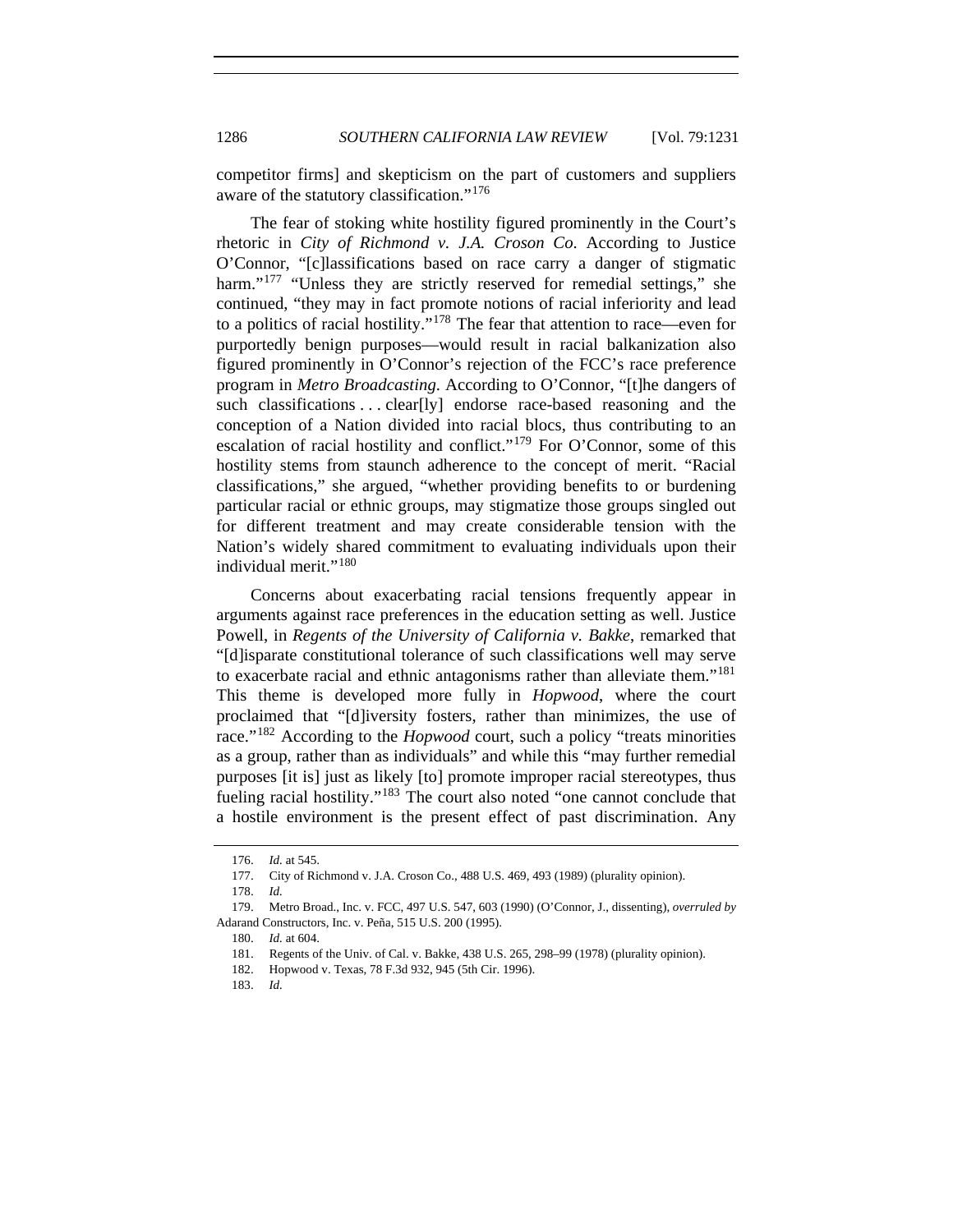racial tension at the law school is most certainly the result of present societal discrimination and, if anything, is contributed to, rather than alleviated by, the overt and prevalent consideration of race in admissions."[184](#page-56-0)

The dissenting Justices in *Grutter v. Bollinger* were likewise concerned about the threat that diversity-based admissions policies posed to domestic tranquility. For instance, Justice Scalia presented a "parade of horribles," outlining the multitude of lawsuits that the Court's decision would likely produce. He referred to many aspects of the decision as "tempting targets" for challenges, noting that he "[did] not look forward to any of these cases."[185](#page-56-1) Justice Thomas decried the law school's use of race preferences as "demean[ing to] us all," and suggested that endorsement of such policies help to "fulfill the bigot's prophecy about black underperformance—just as it confirms the conspiracy theorist's belief that 'institutional racism' is at fault for every racial disparity in our society."[186](#page-56-2) Justice Kennedy similarly lamented that, in the wake of *Grutter*, universities "will have few incentives to make the existing minority admissions schemes transparent and protective of individual review."[187](#page-56-3) "The unhappy consequence," Kennedy concluded, "will be to perpetuate the hostilities that proper consideration of race is designed to avoid."[188](#page-56-4)

Beyond the anxiety regarding the escalation of racial tension and white hostilities, modern opponents express deep reservation regarding any progressive racial measure that purports to empower blacks to take action that might be adverse to perceived white interests. For instance, in *Croson*, it was suggested that the Richmond Plan could be viewed as an attempt at racial retaliation to punish whites for past racial wrongs. As Justice O'Connor explained:

In this case, blacks constitute approximately 50% of the population of the city of Richmond. Five of the nine seats on the city council are held by blacks. The concern that a political majority will more easily act to the disadvantage of a minority based on unwarranted assumptions or incomplete facts would seem to militate for, not against, the application of heightened judicial scrutiny in this case.<sup>[189](#page-56-5)</sup>

<sup>184.</sup> *Id.* at 953.

<span id="page-56-5"></span><span id="page-56-4"></span><span id="page-56-3"></span><span id="page-56-2"></span><span id="page-56-1"></span><span id="page-56-0"></span> <sup>185.</sup> Grutter v. Bollinger, 539 U.S. 306, 349 (2003) (Scalia, J., concurring in part and dissenting in part).

 <sup>186.</sup> *Id*. at 354, 377 (Thomas, J., concurring in part and dissenting in part).

<sup>187.</sup> *Id.* at 394 (Kennedy, J., dissenting).

<sup>188.</sup> *Id.*

<sup>189.</sup> City of Richmond v. J.A. Croson Co., 488 U.S. 469, 495–96 (1989) (plurality opinion).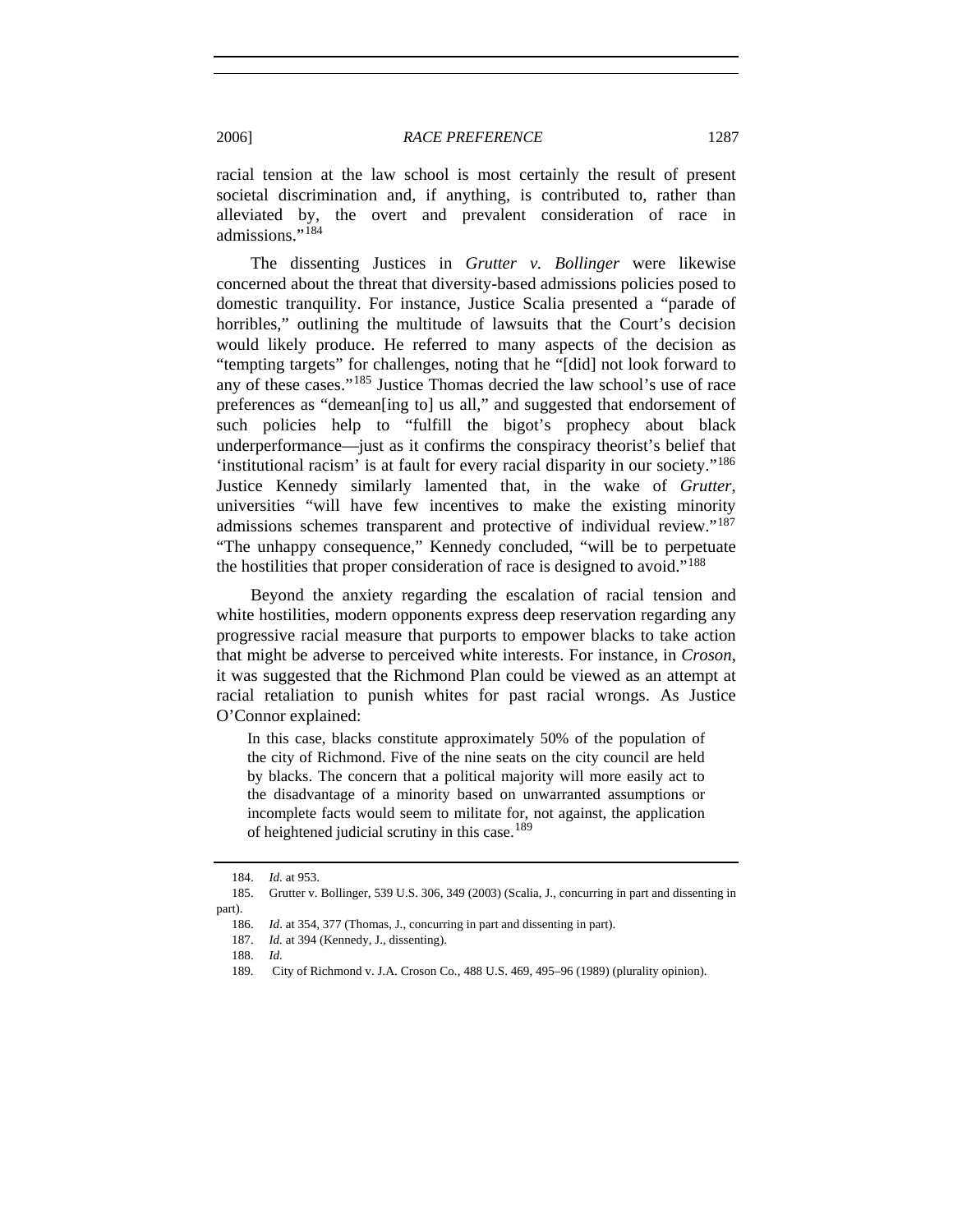Justice Scalia reinforced this claim. He too observed that it was a majority black city council that was advancing a race preference for minorities. Invoking fears of minority retaliation, Scalia noted: "Where injustice is the game, however, turnabout is not fair play."[190](#page-57-0) Scalia maintained that, under the circumstances, the Richmond Legislature simply could not be trusted to advance a fair policy. He offered a formal justification for this position, remarking that Congress can legislate remedial actions because of explicit power granted in the Fourteenth Amendment, not granted to the states.<sup>[191](#page-57-1)</sup> In making this argument, however, Scalia suggested Congress possessed "dispassionate objectivity" to mold race-conscious remedies that, in his view, the Richmond City Council lacked. [192](#page-57-2)

Nevertheless, Scalia went on to argue that race preferences, whether advanced by Congress or a local legislature, threaten domestic tranquility because they only serve to draw attention to race distinctions. According to Scalia,

[r]acial preferences appear to 'even the score' (in some small degree) only if one embraces the proposition that our society is appropriately viewed as divided into races, making it right that an injustice rendered in the past to a black man should be compensated for by discriminating against a white. [193](#page-57-3)

"Nothing," he argued, "is worth that embrace."<sup>[194](#page-57-4)</sup> Or as Justice Kennedy put it in his concurring opinion,

[w]e are left with an ordinance and a legislative record open to the fair charge that it is not a remedy but is itself a preference which will cause the same corrosive animosities that the Constitution forbids in the whole sphere of government and that our national policy condemns in the rest of society as well. [195](#page-57-5)

2. The Pedigree of Domestic Tranquility Rhetoric

The fact that modern opponents, in the face of persistent racial disparities in health, wealth, and society, continue to highlight the possibility that race preferences engender white discomfort, fuel white resistance, and spark black reprisal, serves as an important reminder that a

<span id="page-57-0"></span><sup>190.</sup> *Id*. at 524.

<span id="page-57-1"></span><sup>191.</sup> *Id.* at 521–22.

 <sup>192.</sup> *Id.* at 522.

<span id="page-57-4"></span><span id="page-57-3"></span><span id="page-57-2"></span><sup>193.</sup> *Id.* at 528.

<sup>194.</sup> *Id.*

<span id="page-57-5"></span><sup>195.</sup> *Id.* at 519–20.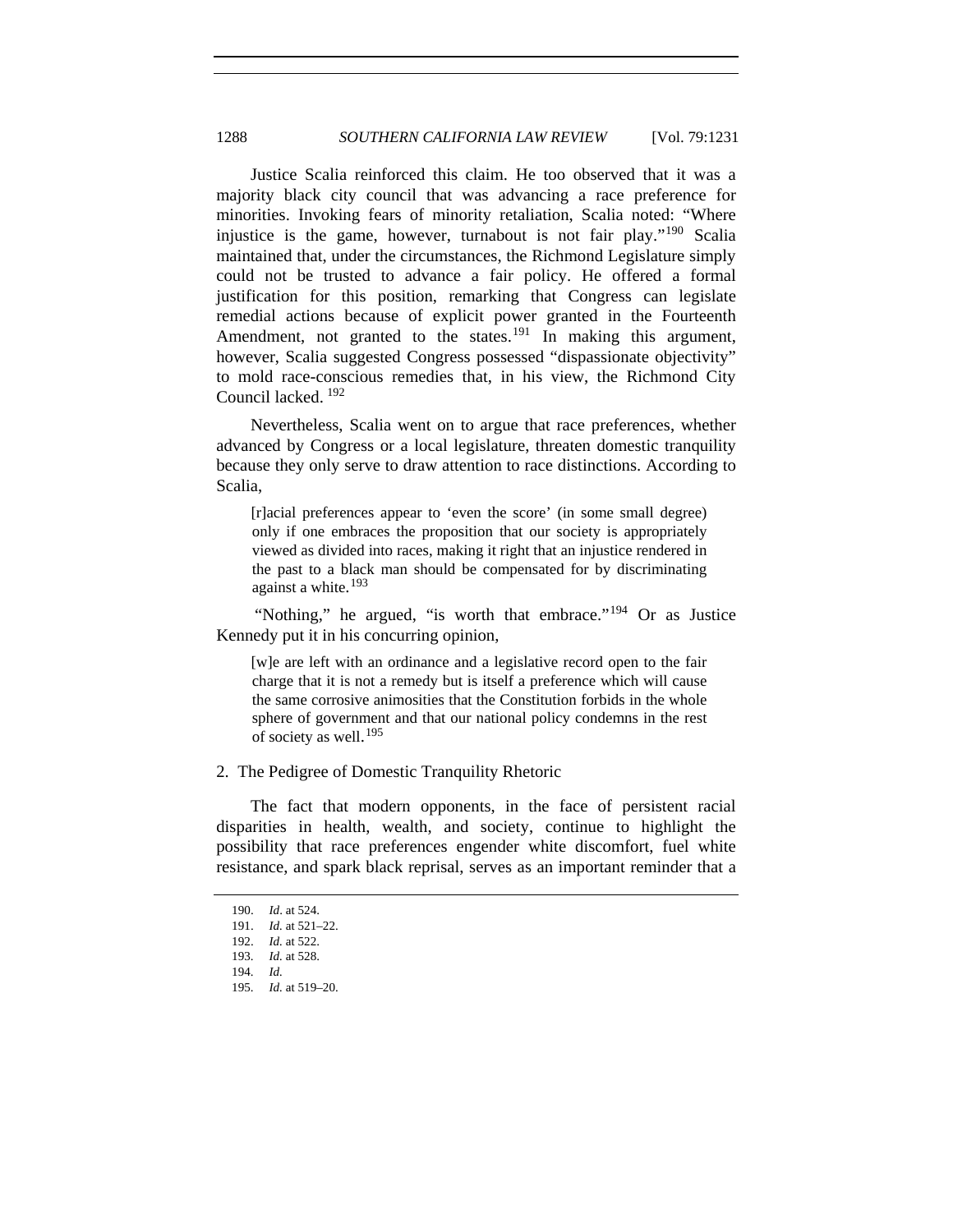great deal of racial tension within American society remains fundamentally unresolved. Given the historic origins of this tension, it is perhaps unsurprising that nineteenth-century legal actors, acutely aware of the transformative possibilities presented by Reconstruction era racial reform, viewed race preferences of that era as a supreme threat to white domestic tranquility. Much like their modern counterparts, early opponents of race preferences articulated fears ranging from psychic discomfort caused by mundane intrusions into everyday life to deep concerns about the threat posed by the free exercise of black human agency and political power.

Concern that policy specifically designed to benefit blacks would upset the prevailing order of white privilege figured prominently among opponents of post-Reconstruction civil rights legislation. Consider the comments of Illinois Congressman Anthony Thornton, in response to the proposed Civil Rights Act of 1866:

I insist, sir, that the construction given to the [Thirteenth] constitutional amendment by gentlemen who advocate this bill is too broad, too latitudinarian. The sole object of that amendment was to change the *status* of the slave to that of a freeman; and the only power conferred upon Congress by the second section of that amendment is the power to enforce the freedom of those who have been thus emancipated. Is it necessary to constitute a man a freeman that he should have conferred upon him all the civil rights and immunities provided for in this bill?

. . . Look at the conditions of those whom this bill is most to affect. Reflect upon the relations between the late master and his late slave. These relations have been such for long series of years as to engender a state of feeling which will prevent the Negro from being impartial and unbiased witness in controversies between white men.

. . . I cannot consent to force upon the people of the Southern states, or of any of the States, the provisions of this bill.<sup>[196](#page-58-0)</sup>

Similar fears were expressed by the Delaware Legislature, which issued the following formal statement in opposition to the Act:

That the immutable laws of God have affixed upon the brow of the white races the ineffaceable stamp of superiority, and that all attempt to elevate the negro to a social or political equality with the white man is futile and subversive to the ends and aims for which the American Government was established, and contrary to the doctrines and teachings of the Father of the Republic.<sup>[197](#page-58-1)</sup>

 <sup>196.</sup> CONG. GLOBE, 39th Cong., 1st Sess. 1156–57 (1866).

<span id="page-58-1"></span><span id="page-58-0"></span> <sup>197.</sup> Delaware Laws 13:86–88, *reprinted in* RADICALISM, RACISM, AND PARTY REALIGNMENT: THE BORDER STATES DURING RECONSTRUCTION 197 (Richard O. Curry ed., 1969).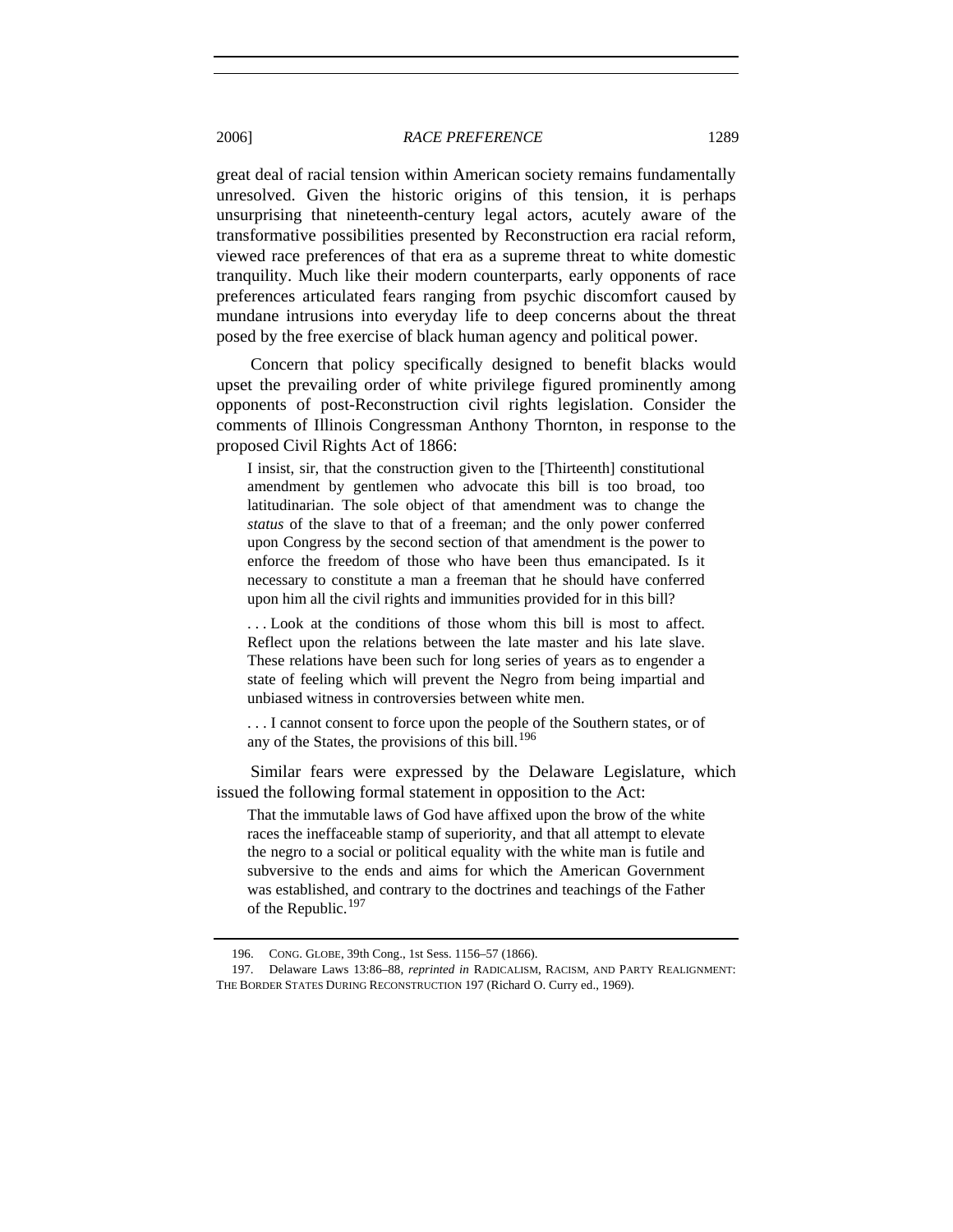Domestic tranquility concerns similarly animated President Johnson's explicit federalism objection to the Act. Johnson criticized the Act as an attempt to achieve "perfect equality of the white and colored races . . . fixed by Federal law in every State of the Union," which, in Johnson's mind, unduly imposed on state sovereignty.<sup>[198](#page-59-0)</sup> According to Johnson, "In the exercise of State policy over matters exclusively affecting the people of each State it has frequently been thought expedient to discriminate between the two races."[199](#page-59-1) As an example of a State's power to regulate its own citizenry, Johnson invokes the lightning rod of interracial intimacy:

By the statutes of some of the States, Northern as well as Southern, it is enacted, for instance, that no white person shall intermarry with a negro or mulatto. . . . I do not say this bill repeals State laws on the subject of marriage between the two races . . . . I cite this discrimination, however, as an instance of the State policy as to discrimination, and to inquire whether if Congress can abrogate all State laws of discrimination between the two races in matters of real estate, of suits, and of contracts generally. Congress may not also repeal State laws as to the contract of marriage between the two races.<sup>[200](#page-59-2)</sup>

Beneath Johnson's federalism objection, then, lies a deeper concern that the race preferences contemplated by the Act pose a viable threat to establish social hierarchy between the races.

Domestic tranquility rhetoric fueled opposition to the Civil Rights Act of 1875 as well. Consider the Virginia Legislature's Resolution opposing the Civil Rights Act of 1875. The Virginia Legislature maintained that provisions of the 1875 Act that provided for greater social equality between whites and blacks posed a serious threat to domestic tranquility. According to the Legislature:

[T]he bill now before Congress . . . [is] injurious alike to the white and colored population of the Southern States, and that its enforced application . . . will prove destructive of their systems of education; . . . produce continual irritation between the races, counteract the pacification and development now happily progressing, . . . re-open wounds now almost healed, . . . and paralyze the power and influence of the State government for duly controlling and promoting domestic interests and preserving internal harmony.[201](#page-59-3)

<span id="page-59-0"></span> <sup>198.</sup> MESSAGES AND PAPERS, *supra* note 104, at 3605.

<span id="page-59-1"></span><sup>199.</sup> *Id.*

<span id="page-59-3"></span><span id="page-59-2"></span><sup>200.</sup> *Id.*

 <sup>201.</sup> H.R. DOC. NO. 60, at 2 (Va. 1874).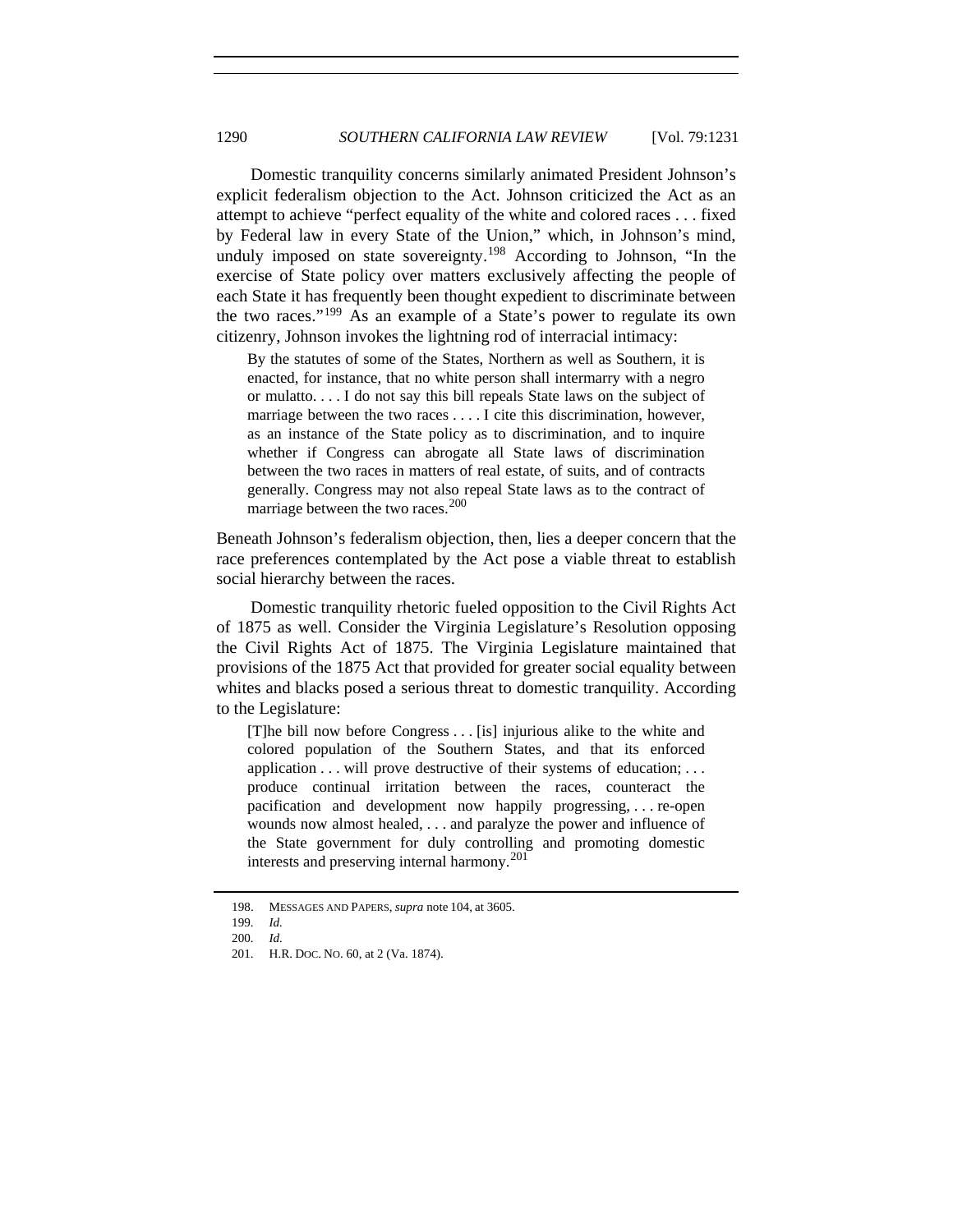In a similar spirit, Representative William Robbins of North Carolina offered the following comments during spirited debate over the 1875 Act:

I lay down a true doctrine—that every man has the right, and is bound by duty, to fill the sphere and move in the orbit to which God and nature have assigned him, as indicated by his peculiar natural endowments, which, being different in each individual and in each race, point out for each a different party to perform. If we could change this, and compel all to revolve in one and the same orbit, we should overthrow the eternal laws and reduce the world back to chaos.<sup>[202](#page-60-0)</sup>

Representative Robbins was not alone in these debates. Kentucky Congressman Milton Durham's opposition to the 1875 Act was likewise rooted in white supremacy. According to Durham, even "[t]he poorest and humblest white person in my district feels and knows that he or she belongs to a superior race morally and intellectually and nothing is so revolting to them as social equality with this inferior race."<sup>[203](#page-60-1)</sup>

Interestingly, not all former slave states viewed the 1875 Act as a threat to domestic tranquility. In a similar resolution offered by the South Carolina Legislature, local politicians supported the Act based upon the belief that "it will remove real grievances, will secure rights now denied, and will tend to promote peace and harmony among all our citizens."[204](#page-60-2) Remarking upon the fear that the Act creates a new form of "social equality," the South Carolina Legislature stated:

Social equality is said to be the result of the passage of the bill. Such a claim is a shallow pretense. The broad doctrine that every right or occupation dependent upon our public laws should be exercised for the benefit of all, without regard to the accident of race or color, is fundamental and irrefragable. The public schools, the public conveyances, the public cemeteries, the public inns, are all alike within this principle.<sup>[205](#page-60-3)</sup>

Nevertheless, the opponents to the 1875 Act held fast to the argument that such a progressive measure posed a threat to domestic tranquility.

The wholesale acceptance of this strand of domestic tranquility rhetoric by the end of the nineteenth century is perhaps best exemplified by Justice Brown's opinion in *Plessy v. Ferguson*, which summarily declared that racial separation was both desirable and comfortable for whites and blacks alike. The Louisiana ordinance mandating segregation in railroad

<span id="page-60-1"></span><span id="page-60-0"></span> <sup>202. 2</sup> CONG. REC. 897, 898 (1874) (statement of Rep. Robbins).

 <sup>203. 2</sup> CONG. REC. 405, 406 (1874) (statement of Rep. Durham).

 <sup>204.</sup> H.R. DOC. NO. 111, at 1 (S.C. 1874).

<span id="page-60-3"></span><span id="page-60-2"></span><sup>205.</sup> *Id.*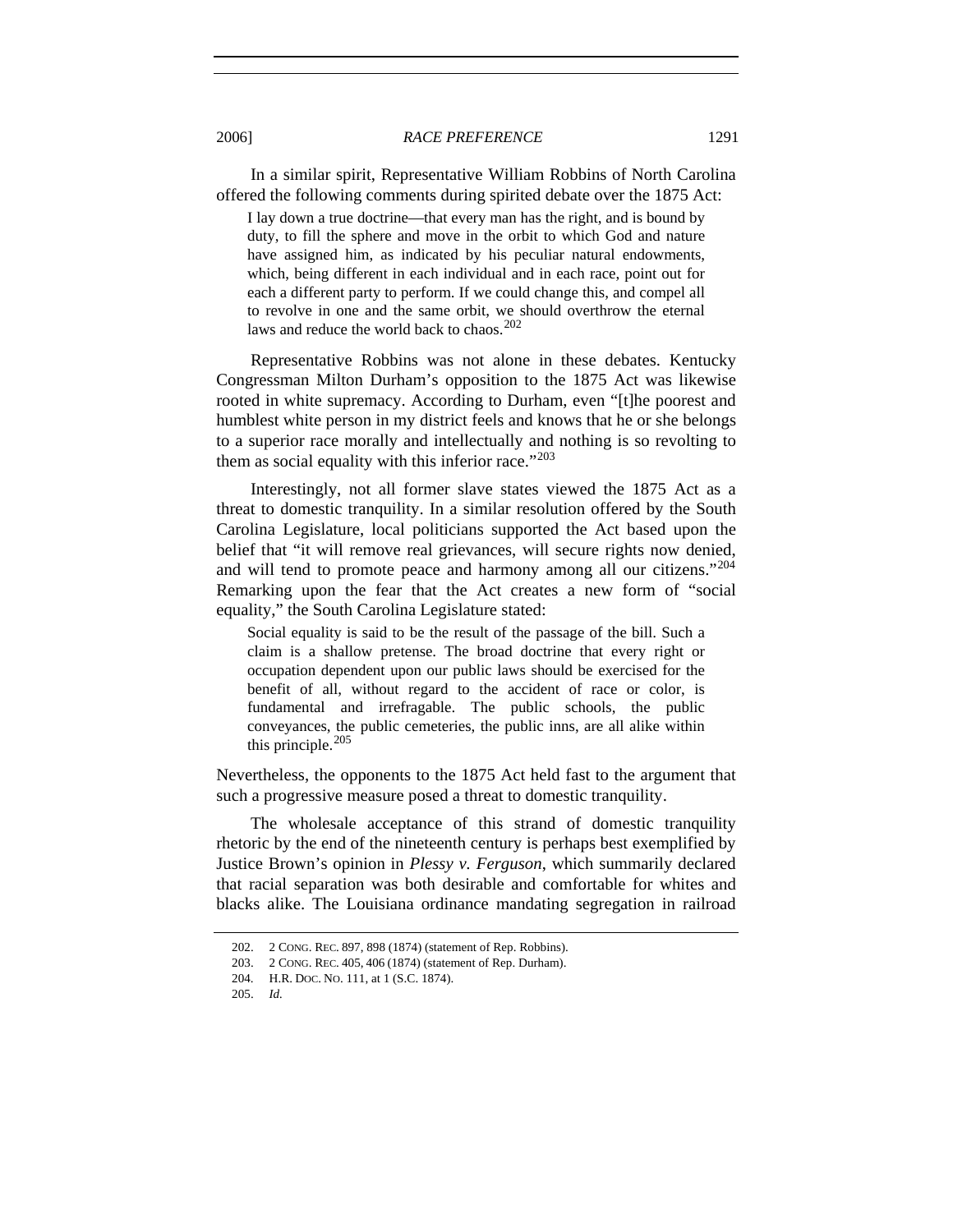cars, according to Brown, was a "reasonable" race regulation that had been enacted "with a view to the promotion of . . . comfort, and the preservation of the public peace and good order."[206](#page-61-0) The Court's explicit endorsement of the comforts of white supremacy signaled the radical expansion of Jim Crow legislation, much of which was justified on similar grounds of domestic tranquility.[207](#page-61-1)

Nineteenth-century opponents of race preferences also expressed deep reservations about the efficacy of empowering blacks as full citizens. Indeed, in his opposition to the 1866 Act, President Johnson speculated on just how far the Act might go in terms of upsetting domestic tranquility:

If it be granted that Congress can repeal all State laws discriminating between whites and blacks . . . why, it may be asked, may not Congress repeal in the same way all State laws discriminating between the two races on the subjects of suffrage and office?... [Under the Act], Congress can by law also declare who, without regard to color or race, shall have the right to sit as a juror or as a judge, to hold office, and, finally, to vote, "in every State and Territory of the United States."<sup>[208](#page-61-2)</sup>

Congressional opposition to the 1866 Act further exemplified this most fervent strand of domestic tranquility rhetoric. Members of Congress sought to characterize the debate over Negro citizenship as one that threatened the sanctity of foundational American precepts. Consider the position of New Jersey Representative A.J. Rogers:

I would not go for an amendment to the Constitution to give [the power of citizenship] so dangerous, so likely to degrade the white men and women of this country, which would put it in the power of the fanaticism of the times of excitement and civil war to allow the people of any State to mingle and mix themselves by marriage with Negroes so as to ruin the pure white blood of the Anglo-Saxon people of this country into the black blood of the Negro or the copper blood of the Indian.<sup>[209](#page-61-3)</sup>

During a spirited debate, Rogers elaborated on his position:

Mr. Rogers: . . . [I]f you pass this bill, you will allow the negroes of this country to compete for the high office of President of the United States. Because if they are citizens at all, they come within the meaning and letter of the Constitution of the United States, which allows all natural

 <sup>206.</sup> Plessy v. Ferguson, 163 U.S. 537, 550 (1896).

<span id="page-61-3"></span><span id="page-61-2"></span><span id="page-61-1"></span><span id="page-61-0"></span> <sup>207.</sup> For a discussion of the explosion in segregation laws across the country following the Court's decision in *Plessy*, see *supra* note 14.

 <sup>208.</sup> MESSAGES AND PAPERS, *supra* note 104, at 3606.

 <sup>209.</sup> CONG. GLOBE, 39th Cong., 1st Sess. 134 (1866).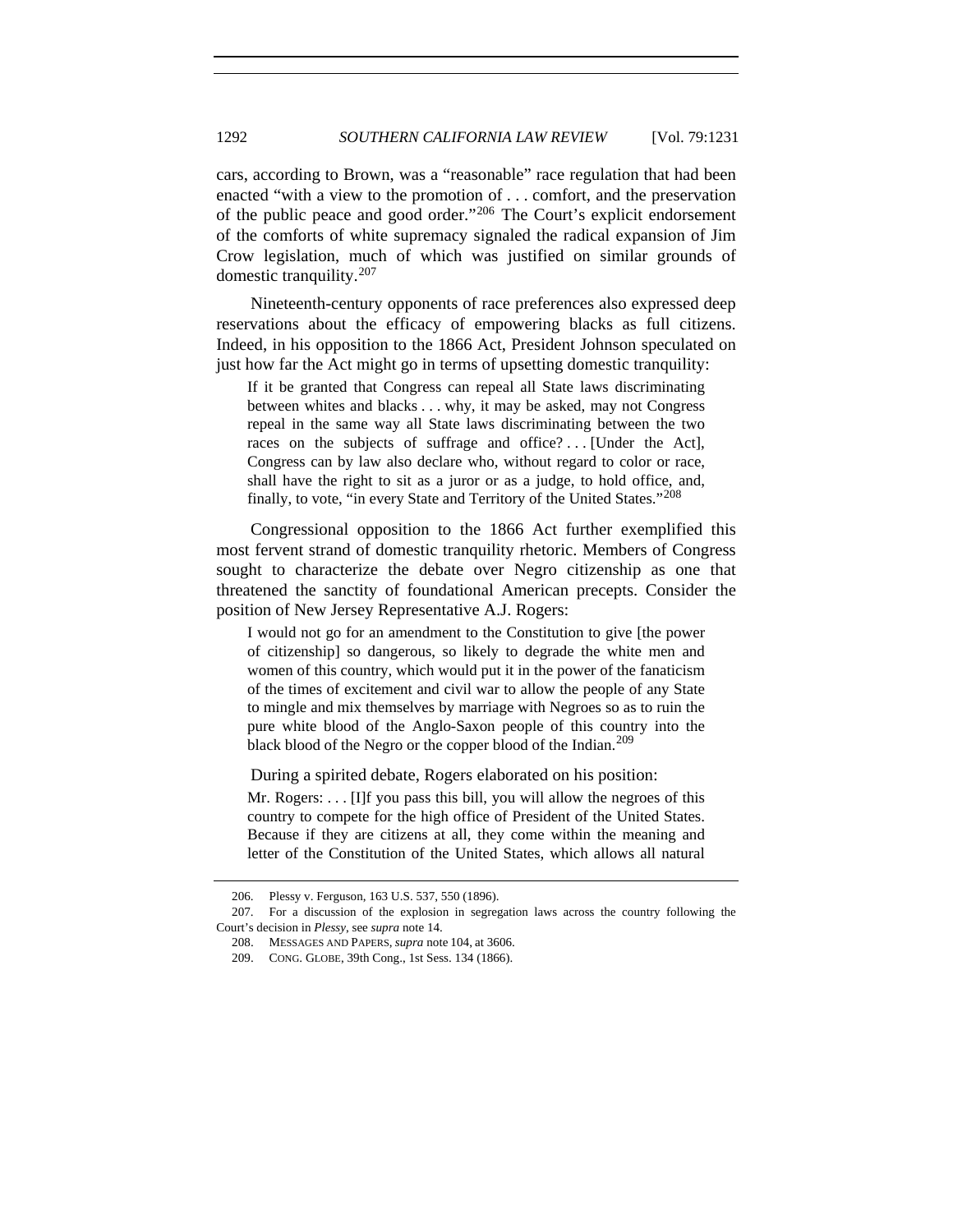born citizens to become candidates for the Presidency, and to exercise the duties of that office if elected.

Member: Are you afraid of that?

Mr. Rogers: I am afraid of degrading this Government. I am afraid of danger to constitutional liberty. I am alarmed at the stupendous strides which this Congress is trying to initiate. And I appeal in behalf of my country, in behalf of those that are to come after us, of generations yet unborn, as well as those now living, that conservative men on the other side should rally to the standard of sovereign and independent States, and blot out this idea which is inculcating itself here. $210$ 

Congressman Rogers's fearful articulation exemplifies the palpable insecurities of defeated white southerners only decades removed from the Civil War. Yet his views would soon be shared by nineteenth-century white northerners and southerners alike, and remain an integral feature of American race relations for a century and beyond.

#### III. THE SIGNALING EFFECTS OF PEDIGREED RHETORIC

Sir Frances Bacon famously quipped: "The duty and office of Rhetoric is to *apply Reason to Imagination* for the better moving of the will."<sup>[211](#page-62-1)</sup> If Bacon is correct, then an examination of how and why particular words are used, and with what effects, illuminates substantial areas in the political and legal culture.

The manner in which we choose to talk about issues shapes the character and health of community and culture. The rhetorical strategies we employ can and often do lead to a greater constructive unity. In the nineteenth century, the rhetoric of respect, dignity, and inclusion advanced by noted abolitionists, such as Frederick Douglass<sup>[212](#page-62-2)</sup> and William Lloyd Garrison,  $2^{13}$  exemplified the best of inclusionary racial politics of that era.

 <sup>210.</sup> CONG. GLOBE, 39th Cong., 1st Sess., H.P. 1122 (1866).

 <sup>211.</sup> FRANCIS BACON, SELECTED WRITINGS OF FRANCIS BACON 309 (Hugh G. Dick ed., 1955).

<span id="page-62-2"></span><span id="page-62-1"></span><span id="page-62-0"></span><sup>212.</sup> *See* Frederick Douglass, What to the Slave is the Fourth of July?: An Address Delivered in Rochester, New York (July 5, 1852), *in* 2 THE FREDERICK DOUGLASS PAPERS 359 (John W. Blassingame ed., 1982). According to Douglass:

You are all on fire at the mention of liberty for France or for Ireland; but are as cold as an iceberg at the thought of liberty for the enslaved of America. . . . You profess to believe "that, of one blood, God made all nations of men to dwell on the face of all the earth," and hath commanded all men, everywhere to love one another; yet you notoriously hate, (and glory in your hatred), all men whose skins are not colored like your own.

*Id*. at 383.

<span id="page-62-3"></span><sup>213.</sup> *See* William Lloyd Garrison, Abolitionist William Lloyd Garrison Admits of No Compromise With the Evils of Slavery (1854), *in* LEND ME YOUR EARS: GREAT SPEECHES IN HISTORY 628 (William Safire ed., 1997). According to Garrison: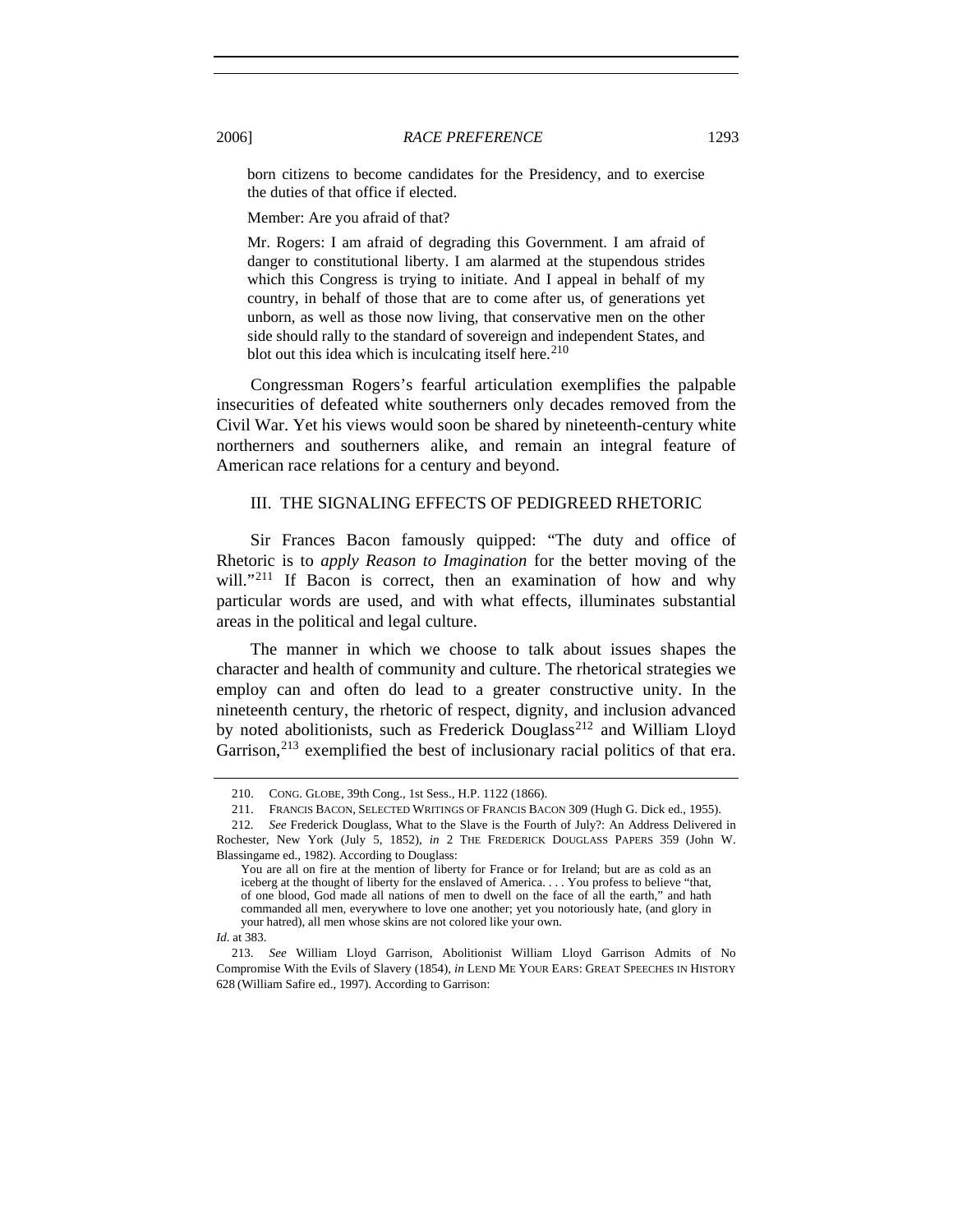Similarly, the civil rights rhetoric of Martin Luther King, Jr. exemplified the best of twentieth-century American discourse on racial unity.<sup>[214](#page-63-0)</sup> Following the attacks of September 11, 2001, we witnessed an outpouring of rhetoric imploring Americans of all persuasions to unite against the threat of terrorism.<sup>[215](#page-63-1)</sup> More recently, political discourse of the Democratic

<span id="page-63-0"></span>*Id*.

214. Racial unity rhetoric figured prominently in King's "I Have a Dream Speech":

And when we allow freedom to ring, when we let it ring from every village and hamlet, from every state and city, we will be able to speed up the day when all of God's children black men and white men, Jews and Gentiles, Catholics and Protestants—will be able to join hands and to sing the words of the old Negro spiritual, "Free at last, free at last; thank God Almighty, we are free at last."

Martin Luther King, Jr., I Have a Dream Speech (Aug. 28, 1963), *in* A TESTAMENT OF HOPE: THE ESSENTIAL WRITINGS AND SPEECHES OF MARTIN LUTHER KING, JR. 217, 220 (James M. Washington ed., 1986) [hereinafter A TESTAMENT OF HOPE]. Racial unity rhetoric was also of primary importance in King's other speeches and writings, see, for example, Martin Luther King, Jr., *Negroes Are Not Moving Too Fast*, *in* A TESTAMENT OF HOPE, *supra*, at 176, 180 ("The best course for the Negro happens to be the best course for whites as well and for the nation as a whole."), and proved central to his belief that "community" lies at the heart of civilization:

At the heart of all that civilization has meant and developed is "community"—the mutually cooperative and voluntary venture of man to assume a semblance of responsibility for his brother. What began as the closest answer to a desperate need for survival . . . was the basis of present-day cities and nations. Man could not have survived without the impulse which makes him the societal creature he is.

Martin Luther King, Jr., The Ethical Demands for Integration (Dec. 27, 1962), *in* A TESTAMENT OF HOPE, *supra*, at 117, 122.

<span id="page-63-1"></span>215. Consider President George W. Bush's public remarks immediately following the tragedy of September 11th:

Both Americans and Muslim friends and citizens, tax-paying citizens, and Muslims in nations were just appalled and could not believe what we saw on our TV screens . . . . And that's made brothers and sisters out of every race—out of every race . . . . Muslims are doctors, lawyers, law professors, members of the military, entrepreneurs, shopkeepers, moms and dads. And they need to be treated with respect. In our anger and emotion, our fellow Americans must treat each other with respect.

George W. Bush, U.S. President, Remarks at the Islamic Center of Washington, D.C. (Sept. 17, 2001). The President reiterated this theme in a subsequent public address to Congress:

In the normal course of events, Presidents come to this chamber to report on the state of the Union. Tonight no such report is needed. It has already been delivered by the American people . . . . We have seen the state of our Union in the endurance of rescuers, working past exhaustion. We have seen the unfurling of flags, the lighting of candles, the giving of blood, the saying of prayers—in English, Hebrew, and Arabic.

George W. Bush, U.S. President, Address to a Joint Session of Congress and the American People (Sept. 20, 2001), http://www.whitehouse.gov/news/releases/2001/09/20010920-8.html. In an address

I am a believer in that portion of the Declaration of Independence in which it is set forth, as among self-evident truths, "that all men are created equal; that they are endowed by their Creator with certain inalienable rights; that among these are life, liberty, and the pursuit of happiness." Hence, I am an abolitionist. Hence, I cannot but regard oppression in every form—and most of all, that which turns a man into a thing—with indignation and abhorrence. . . . Convince me that one man may rightfully make another man his slave, and I will no longer subscribe to the Declaration of Independence . . . . I do not know how to espouse freedom and slavery together.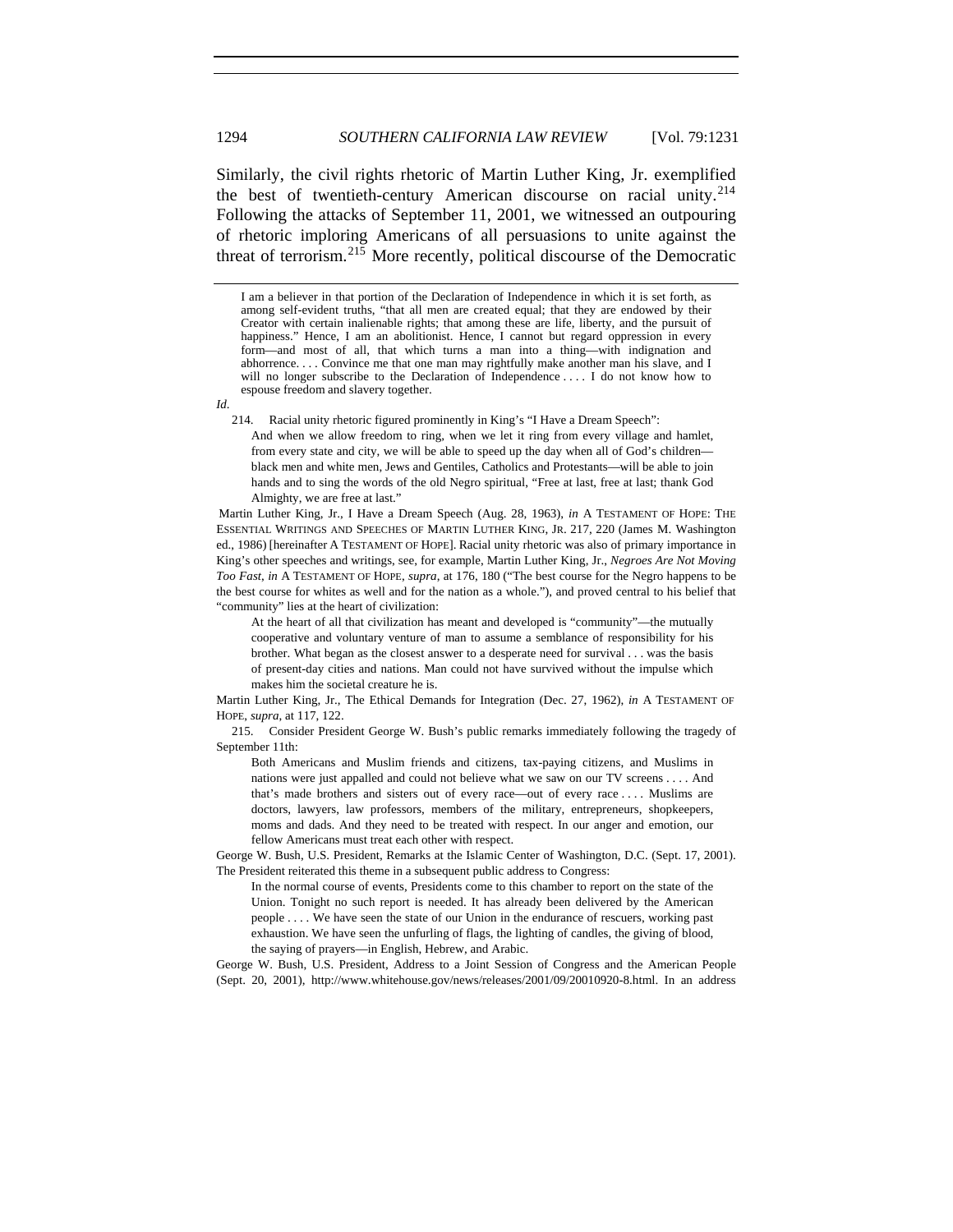Party has reflected a dramatic embrace of rhetorical strategies designed to evoke a greater constructive unity.<sup>[216](#page-64-0)</sup>

Rhetorical strategies can also exacerbate community divisions. The ideology of white supremacy, which animated much of American political discourse from the founding of this Nation well into the twentieth century, the legacy of hostility toward non-European immigrants, the rhetoric of separatist black nationalism, $2^{17}$  and the more recent vilification of Japanese

Rudolph Giuliani, N.Y. Mayor, Opening Remarks to the United Nations General Assembly Special Session on Terrorism (Oct. 1, 2001), http://www.un.org/terrorism/statements/giuliani.html.

<span id="page-64-0"></span>216. Barak Obama's speech during the 2004 Democratic Convention provides a particularly compelling example of this approach:

Yet even as we speak, there are those of us who are preparing to divide us, the spin masters and negative ad peddlers who embrace the politics of anything goes. Well, I say to them tonight, there is not a liberal America and a conservative America—there's the United States of America. There's not a black America and a white America and a Latino America and an Asian America; there's the United States of America.

Barak Obama, candidate for U.S. Senate, Keynote Address at the Democratic National Convention: Out of this Long Political Darkness a Brighter Day Will Come (July 27, 2004). Other speakers built upon this immediate theme throughout the Convention, see, for example, John Edwards, Keynote Address, Democratic National Convention (July 28, 2004) ("And the heart of this campaign—your campaign—is to make sure that everyone has those same opportunities that I had growing up—no matter where you live, who your family is, or what the color of your skin is. This is the America we believe in.").

<span id="page-64-1"></span>217. *See, e.g.*, Minister Louis Farrakhan of the Nation of Islam, Challenge to Black Men Delivered at the Million Man March (Oct. 17, 1995) ("There's still two Americas, one Black, one White, separate and unequal." Also, "[t]here's a new Black man in America today . . . . [W]henever you return to your cities and you see a Black man, a Black woman, don't ask him what is your social, political or religious affiliation, or what is your status? Know that he is your brother."). Stokely Carmichael, a seminal figure in the mid-century Black Power Movement, sounded similar themes in his seminal 1966 speech at the campus of UC Berkeley:

We cannot have white people working in the black community—on psychological grounds. The fact is that all back people question whether or not they are equal to whites, since every time they start to do something, white people are around showing them how to do it. If we are going to eliminate that for the generation that comes after us, then black people must be in positions of power, doing and articulating for themselves. That's not reverse racism; it is moving onto healthy ground; it is becoming what the philosopher Satre says, an "antiracist racist."

Stokely Carmichael, Remarks in Berkeley, California: Black Power (Oct. 1966).

before the United Nations, Mayor Giuliani employed community rhetoric in an effort to unite the world against the growing threat of terrorism:

We are defined as Americans by our beliefs—not by our ethnic origins, our race or our religion. Our beliefs in religious freedom, political freedom, and economic freedom—that's what makes an American. Our belief in democracy, the rule of law and respect for human life—that's how you become an American . . . . [The war on terrorism] is not a dispute between religions or ethnic groups. All religions, all decent people, are united in their desire to achieve peace, and understand that we have to eliminate terrorism. We're not divided about this.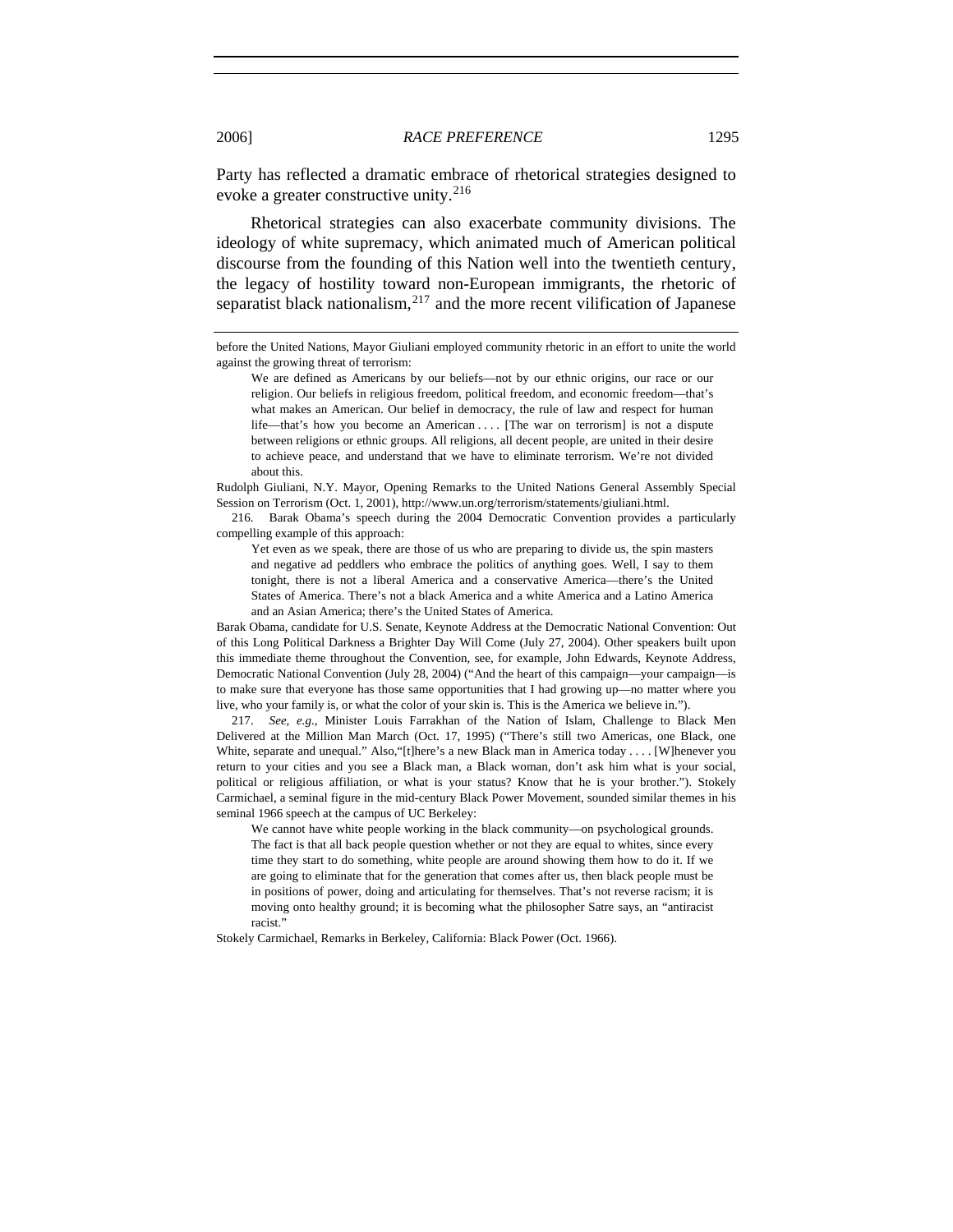Americans,<sup>[218](#page-65-0)</sup> Muslims, and Americans of Arab ancestry in times of national crisis<sup>[219](#page-65-1)</sup> are but a few examples.

In addition to shaping individual and community identity, rhetoric plays a crucial role in the articulation and maintenance of ideology, including racial ideology. It is easy to forget that racial ideology, at bottom, is political imagination naturalized through conversation. The content of racial ideology itself is sourced from a multitude of conflicting and often confrontational principles, beliefs, and impulses.<sup>[220](#page-65-2)</sup> But every racial

None of the interned Japanese was ever charged with, much less convicted of, espionage, sabotage, or treason. But the absence of evidence did not stop the demands for internment. Instead, . . . government officials argued that the very fact that Japanese aliens and citizens living among us had *not* taken any subversive action only underscored how dangerous they really were.

*Id*. at 97.

<span id="page-65-1"></span>219. *See* COLE, *supra* note 218, at 47 ("By January 2002 . . . the Council on American-Islamic Relations had already received 1,658 reports of discrimination, profiling, harassment, and physical assaults against persons appearing Arab or Muslim, a three-fold increase over the prior year. The reports included beatings, death threats, abusive police practices, and employment and airline-related discrimination."); Eric K. Yamamoto, Susan K. Serrano & Michelle Natividad Rodriguez, *American Racial Justice On Trial*—*Again: African American Reparations, Human Rights, and the War on Terror*, 101 MICH. L. REV. 1269, 1278 (2003) ("Peter Kirsanow, a controversial Bush appointee to the Commission on Civil Rights, predicted the broad-scale internment of Arab Americans if another terrorist attack occurs in the United States."). For a detailed account of the negative portrayal of Arabs in entertainment and news media, see JACK G. SHAHEEN, REEL BAD ARABS: HOW HOLLYWOOD VILIFIES A PEOPLE (2001) (chronicling over 1000 movies which portray Arabs as villains); JACK G. SHAHEEN, THE TV ARAB (1984) (describing the villainization of Arabs in television and news media sources).

<span id="page-65-2"></span>220. *Compare* DAVID M. CHALMERS, HOODED AMERICANISM: THE FIRST CENTURY OF THE KU KLUX KLAN 1865–1965 (1965) (describing the Klan's white supremacy ideology), *with* MILTON FRIEDMAN, CAPITALISM AND FREEDOM 108–15 (1962) (advocating a free market approach to regulating and remedying racial discrimination), *and* ANDREW KULL, THE COLOR-BLIND CONSTITUTION 8–21, 222 (1992) (advocating colorblindness based upon perceived fidelity to the Framer's intentions and belief in colorblind governmental decisionmaking while endorsing race-neutral approaches to remedying past discrimination), *and* STOKELY CARMICHAEL & CHARLES V. HAMILTON, BLACK POWER: THE POLITICS OF LIBERATION IN AMERICA 3–5 (1967) (advocating black nationalism in response to "the active and pervasive operation of anti-black attitudes and practices"), *and* IRIS MARION YOUNG, JUSTICE AND THE POLITICS OF DIFFERENCE 9 (1990) (advocating group identity politics in response to perceived group politics and "real" group-based inequalities), *and* T. Alexander Aleinikoff, *A Case for Race-Consciousness*, 91 COLUM. L. REV. 1060, 1065–66 (1991) (advocating race conscious identity politics grounded in a theory of racial justice), *and* Paul Brest, *The Supreme Court, 1975 Term*—*Foreword: In Defense of the Antidiscrimination Principle*, 90 HARV. L. REV. 1 (1976) (advocating a regime of positive antidiscrimination law grounded in the antidiscrimination principle).

<span id="page-65-0"></span><sup>218.</sup> *See* Korematsu v. United States, 323 U.S. 214 (1944) (upholding internment of Americans of Japanese ancestry on grounds of military necessity). For a legal history of the internment of American citizens of Japanese descent, see generally JACOBUS TENBROEK, EDWARD N. BARNHART & FLOYD W. MATSON, PREJUDICE, WAR, AND THE CONSTITUTION (1968). For a documentary history, see ERIC K. YAMAMOTO ET AL., RACE RIGHTS AND REPARATION: LAW AND THE JAPANESE AMERICAN INTERNMENT (2001). For a critique of internment policy, see DAVID COLE, ENEMY ALIENS: DOUBLE STANDARDS AND CONSTITUTIONAL FREEDOMS IN THE WAR ON TERRORISM 96–100 (2003). According to Cole: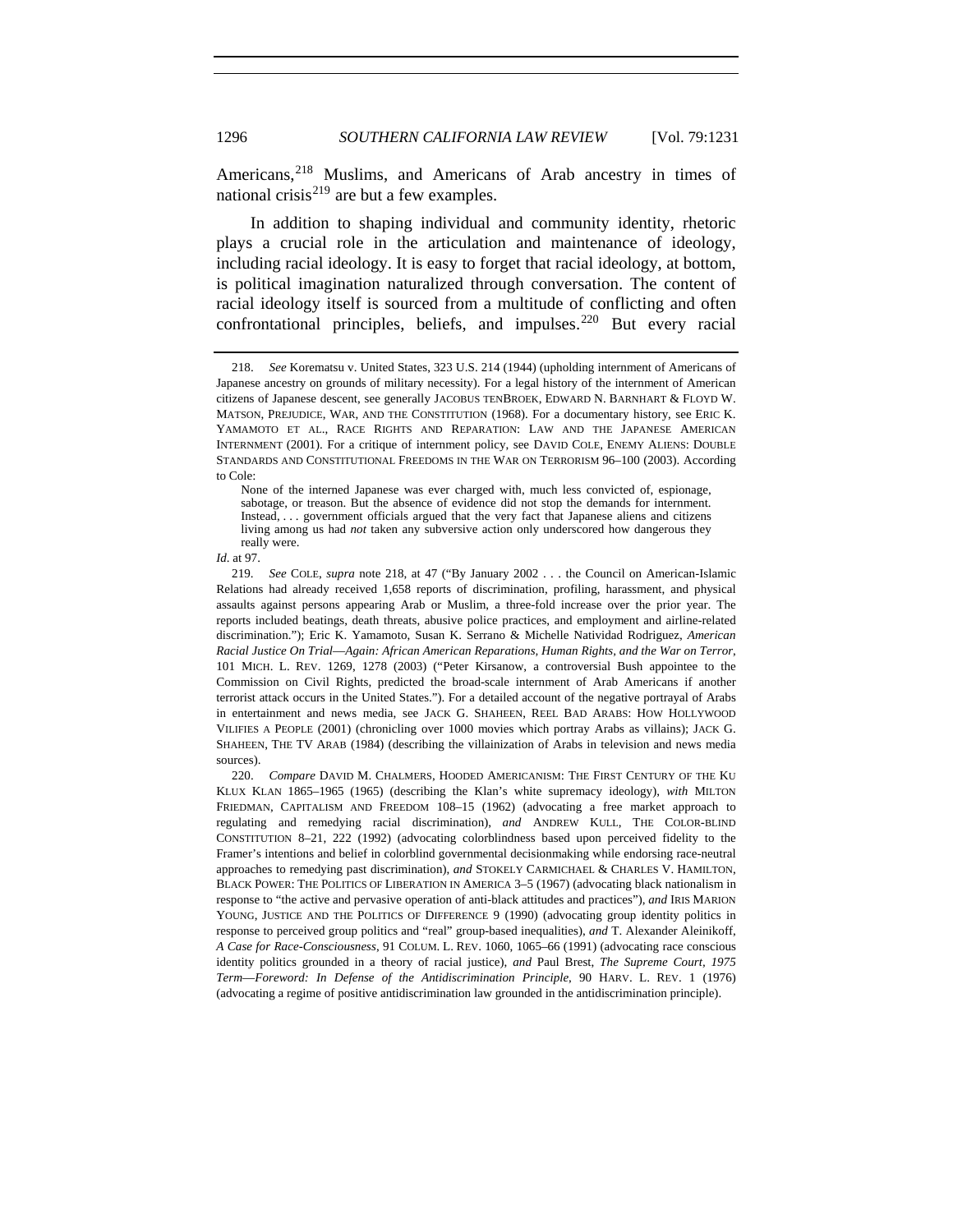ideology—from white supremacy to colorblindness to identity politics—is an expression of political imagination insofar as it projects upon the world a vision of racial ordering to explain how the world is or ought to be. Racial ideology is not content with mere expression, however. It is a *political instrument* designed to protect or advance the interests of those who wield it. The utility of racial ideology is a function of its social and institutional acceptance. The end-game for all racial ideology is naturalization—the total absorption and marbling of policies and moral imperatives into the flesh of society, instantiation into individuals and institutions to the point that the form of racial ordering appears as an inevitable, mundane, and ordinary feature of everyday life.

Rhetoric and conversation are the principal but surely not the sole means through which we eventually subscribe to a racial ideology and come to believe that a particular form of racial ordering is correct or just. This is especially true of racially subordinating ideologies. In the realm of racial subordination, rhetoric has always been accompanied by violence or elements of coercion. An account of white supremacist ideology of the late nineteenth and early twentieth century is incomplete without reference to private and public acts of racial terror.<sup>[221](#page-66-0)</sup> Separatist ideology underlying expansive segregation policies that defined much of the twentieth century cannot be properly understood unless one also takes into account the concomitant enforcement strategies of violence, humiliation, and indignity.<sup>[222](#page-66-1)</sup> Likewise, the subordinating ideology of colorblindness, rhetorically grounded in the discourse of individualism, equality, and

*Id*.

<span id="page-66-0"></span><sup>221.</sup> *See, e.g.*, PHILIP DRAY, AT THE HANDS OF PERSONS UNKNOWN: THE LYNCHING OF BLACK AMERICA 23, 27 (2002). Dray gives an account of the 1935 lynching of dozens of slaves and their alleged white conspirators who were suspected of plotting an insurrection, and describing the South's use of armed patrollers "whose purpose was to restrict slave movement . . . inhibit slaves from congregating or visiting, and intimidate any who had designs on running away . . . . Whippings and other punishments were common. The system intensified in brutality and paranoia as abolitionist sentiment increased in the 1850s." *Id. See also* KENNETH M. STAMPP, THE PECULIAR INSTITUTION: SLAVERY IN THE ANTE-BELLUM SOUTH 190–200 (1956) (observing that following Nat Turner's rebellion, lynchings as deterrence for insurrections increased throughout the South).

<span id="page-66-1"></span><sup>222.</sup> *See, e.g.*, JERROLD M. PACKARD, AMERICAN NIGHTMARE: THE HISTORY OF JIM CROW 132 (2002) (noting that, during the Jim Crow era, "the racial atmosphere . . . was so warped that murdering blacks became almost a socially acceptable tool for embedding white supremacy in the region's social fabric"); STEWART E. TOLNAY & E. M. BECK, A FESTIVAL OF VIOLENCE: AN ANALYSIS OF SOUTHERN LYNCHINGS 55–82, 131 (1995). According to Tolnay and Beck:

Eventually these brutal acts [of lynching] degenerated simply into a method to keep African-Americans in their "place," even to the extent of picking out the occasional sacrificial lamb whose killing, racists knew, would terrify other blacks and tend to even further docilize them. . . . [P]ressure exerted by the Klan and other white supremacists kept all but a relative handful of opponents from challenging these tactics.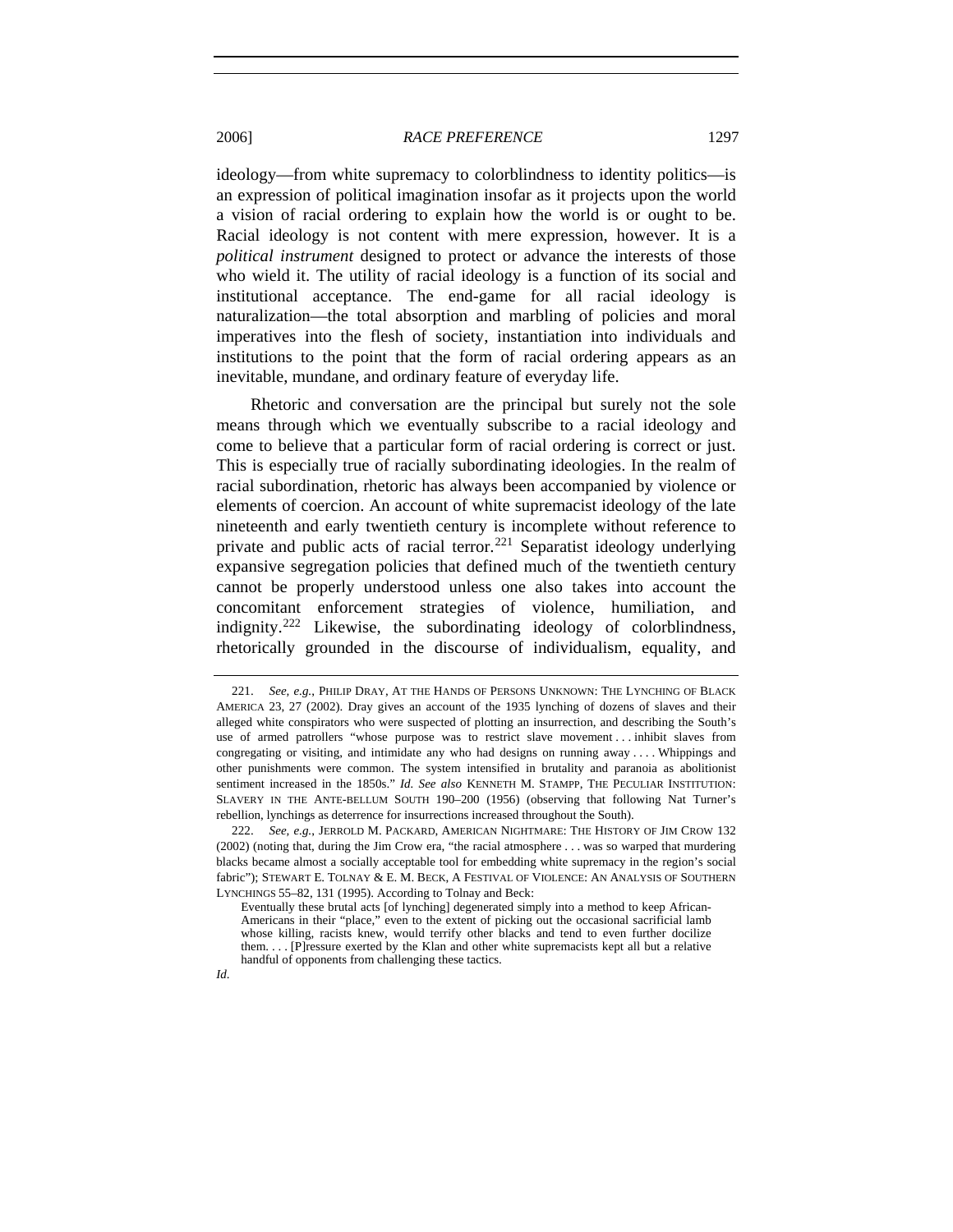neutrality, is only fully revealed when one appreciates the manner in which it neglects structural racism and material conditions of oppression so as to simultaneously lock in current racial inequalities and fortify structural barriers to racial progress in health, wealth, and society.<sup>[223](#page-67-0)</sup>

We can understand the relationship between rhetoric, ideology, and racial policy as a dialectic in which each mutually reinforce, nurture, and sustain one another. As Americans, we are a nation of people who selfconsciously chose to adopt a vision of society that embraced lofty ideals of individual freedom and democracy along with powerful mechanisms for devastating racial oppression.[224](#page-67-1) Our history is replete with instances of differential treatment on account of race—slavery being only the most egregious example<sup>[225](#page-67-2)</sup>—that achieved the desired effect of generating remarkable disparities in socioeconomic well-being among individuals and

<span id="page-67-0"></span><sup>223.</sup> *See, e.g.*, Jerome McCristal Culp, Jr., *Colorblind Remedies and the Intersectionality of Oppression: Policy Arguments Masquerading as Moral Claims*, 69 N.Y.U. L. REV. 162 (1994) (arguing that colorblindness is a myth which we construct in order to deal with the moral dilemma of a racially stratified society); Neil Gotanda, *A Critique of "Our Constitution is Color-Blind*," 44 STAN. L. REV. 1 (1991) (arguing that the metaphor of "Our Constitution is Color-Blind" fosters racial domination).

<span id="page-67-1"></span> <sup>224.</sup> Western-style racism and race consciousness are truly distinctive when viewed against the backdrop of the global history of racism, precisely because each developed within an overarching cultural mindset premised upon human equality. *See* GEORGE M. FREDRICKSON, RACISM: A SHORT HISTORY 12 (2002) ("It is uniquely in the West that we find the dialectical interaction between a premise of equality and an intense prejudice toward certain groups that would seem to be a precondition for the full flowering of racism as an ideology or worldview."). The U.S. Constitution itself embodies a powerful contradiction—a guarantee of individual freedom for all, and an explicit endorsement of Negro slavery. *Compare* U.S. CONST. pmbl. ("We the people of the United States, in Order to . . . secure the Blessings of Liberty to ourselves and our Posterity, do ordain and establish this Constitution . . . ."), *with* U.S. CONST. art. I, § 2, cl. 3 (counting Negro slaves as three-fifths of one person for political representation purposes), *and* U.S. CONST. art I, § 9, cl. 1 (allowing for the importation and federal taxing of slave labor until 1808), *and* U.S. CONST. art. IV, § 2, cl. 3 (creating a constitutional right to the return of fugitive slaves), *and* U.S. CONST. art. V (prohibiting amendment of the slave importation and taxation provision of the Constitution prior to 1808). Although the words slave and slavery are studiously excluded from the Constitution, former president John Quincy Adams put it best when he remarked that "[c]ircumlocutions are the fig-leaves under which these parts of the body politic are decently concealed." JOHN QUINCY ADAMS, ARGUMENT OF JOHN QUINCY ADAMS, BEFORE THE SUPREME COURT OF THE UNITED STATES, IN THE CASE OF THE UNITED STATES, APPELLANTS, VS. CINQUE, AND OTHERS, AFRICANS, CAPTURED IN THE SCHOONER AMISTAD 39 (reprinted ed. 1969).

<span id="page-67-2"></span> <sup>225.</sup> Other historic examples illustrate this contradiction. On the topic of federal Indian removal policy, see Indian Removal Act of 1830, ch. 148, 4 Stat. 411 (1830). On the topic of prohibitions on the naturalization of nonwhites, see Uniform Naturalization Act of 1790, ch. 3, 1 Stat. 103 (1790) (restricting naturalization to "free white person[s]"). On the topic of the curtailment of rights of Asian immigrants, see Chinese Exclusion Act of 1882, ch. 220, 23 Stat. 115 (1884) (amending the 1882 act and barring entry of Chinese laborers into the United States for ten years); Scott Act of 1888, ch. 1064, 25 Stat. 504 (1888) (prohibiting Chinese resident aliens who traveled between China and the United States from reentering the United States). On the topic of Japanese American internment during World War II, see generally YAMAMOTO ET AL., *supra* note 218.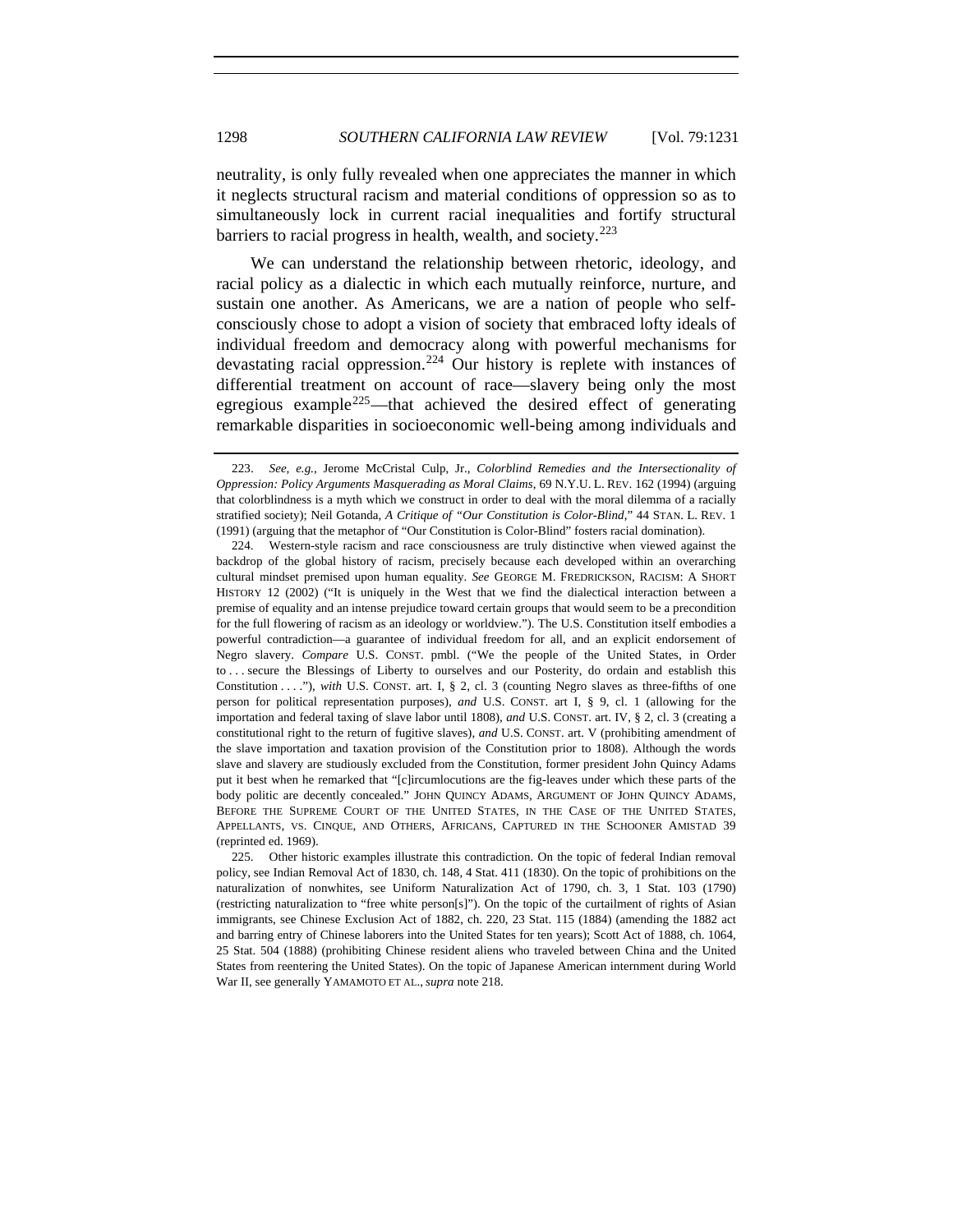between different racial groups.<sup>[226](#page-68-0)</sup> Such disparities are not simply historical artifacts. They are facts of the contemporary American racial landscape as well.<sup>[227](#page-68-1)</sup> Racial disparity in socioeconomic well-being has always been, and continues to be, a central feature of American life.

At bottom, however, the life cycle of any single racial ideology and the longevity of its manifold expressions are contingent upon social acceptance, and that acceptance is achieved through persuasion. As society transforms and evolves, each succeeding generation chooses how to interact and respond to the racial world we inhabit. It is thus critical that we understand the intellectual history of ideas and arguments that animate our policy positions on race.

But if rhetoric is the primary means through which we signal our normative and ideological commitments, then the contemporary reliance

For a discussion of empirical studies documenting the persistence of racial discrimination in education, employment, retail purchases, law enforcement, and housing, see discussion *infra* text accompanying notes 249–56.

<span id="page-68-0"></span> <sup>226.</sup> Human relations always take place against the backdrop of the relative power possessed by each person. *See* MAX WEBER, BASIC CONCEPTS IN SOCIOLOGY 117 (H.P. Secher trans., 1962) (describing "power" in social settings as "that opportunity existing within a social relationship which permits one to carry out one's own will even against resistance and regardless of the basis on which this opportunity rests"). Slavery represents the ultimate expression of such power—absolute power for the master and absolute powerlessness for the slave—and a most obvious means of imposing social, economic, and cultural isolation. *See* ORLANDO PATTERSON, SLAVERY AND SOCIAL DEATH: A COMPARATIVE STUDY 182, 183 (1982).

<span id="page-68-1"></span> <sup>227.</sup> Recent data confirms these disparities. African Americans with the same level of education as whites continue to earn substantially less. *See* U.S. CENSUS BUREAU, MONEY INCOME IN THE UNITED STATES: 1999, CURRENT POPULATION REPORTS (2000). Blacks continue to occupy proportionally fewer managerial positions and proportionally greater service and unskilled labor positions. *See* U.S. BUREAU OF LABOR STATISTICS, LABOR FORCE STATISTICS FROM THE CURRENT POPULATION SURVEY, ftp://ftp.bls.gov/pub/special.requests/lf/aat10.txt (last visited Sept. 18, 2006). Median family income for African Americans is roughly two-thirds that of whites. *See* U.S. CENSUS BUREAU, HISTORICAL INCOME TABLES—HOUSEHOLDS, http://www.census.gov/income/ (last visited Sept. 18, 2006). Black youth continue to lag behind whites in performance on standardized tests for mathematics and reading comprehension. *See* J.R. Campbell, Catherine M. Hombo & John Mazzeo, *Three Decades of Student Performance*, *in* U.S. Dep't of Educ., Office of Educational Research and Improvement, National Center for Statistics, tbl. B.8, B.9, and 17–18 (1999). The percentage of African American children under the age of eighteen who live in poverty is almost double that of whites. *See* Joseph Dalaker & Bernadette D. Proctor, *Poverty in the United States: 1999*, *in* U.S. Census Bureau, Current Population Reports (2000). The same is true for the number of births to unwed mothers. *See* Stephanie J. Ventura & Christine A. Bachrach, *Nonmarital Childbearing in the United States, 1940–99*, National Vital Statistics Report (2000). Homicide victimization rates for blacks are more than six times the rates for whites. *See* James A. Fox & Marianne W. Zawitz, *Homicide Trends in the United States*, *in* U.S. Dep't. of Justice, Bureau of Statistics (2002). Incarceration rates for black men are seven times those of white men. *See* BUREAU OF JUSTICE STATISTICS, CORRECTIONAL POPULATIONS IN THE UNITED STATES, 1997 (2000). African American adult men and women have a shorter life expectancy than their white counterparts, with black infant mortality rates approximately double those for whites. *See* Sherry L. Murphy, *Deaths: Final Data for 1998*, *in* National Vital Statistics Reports (2000).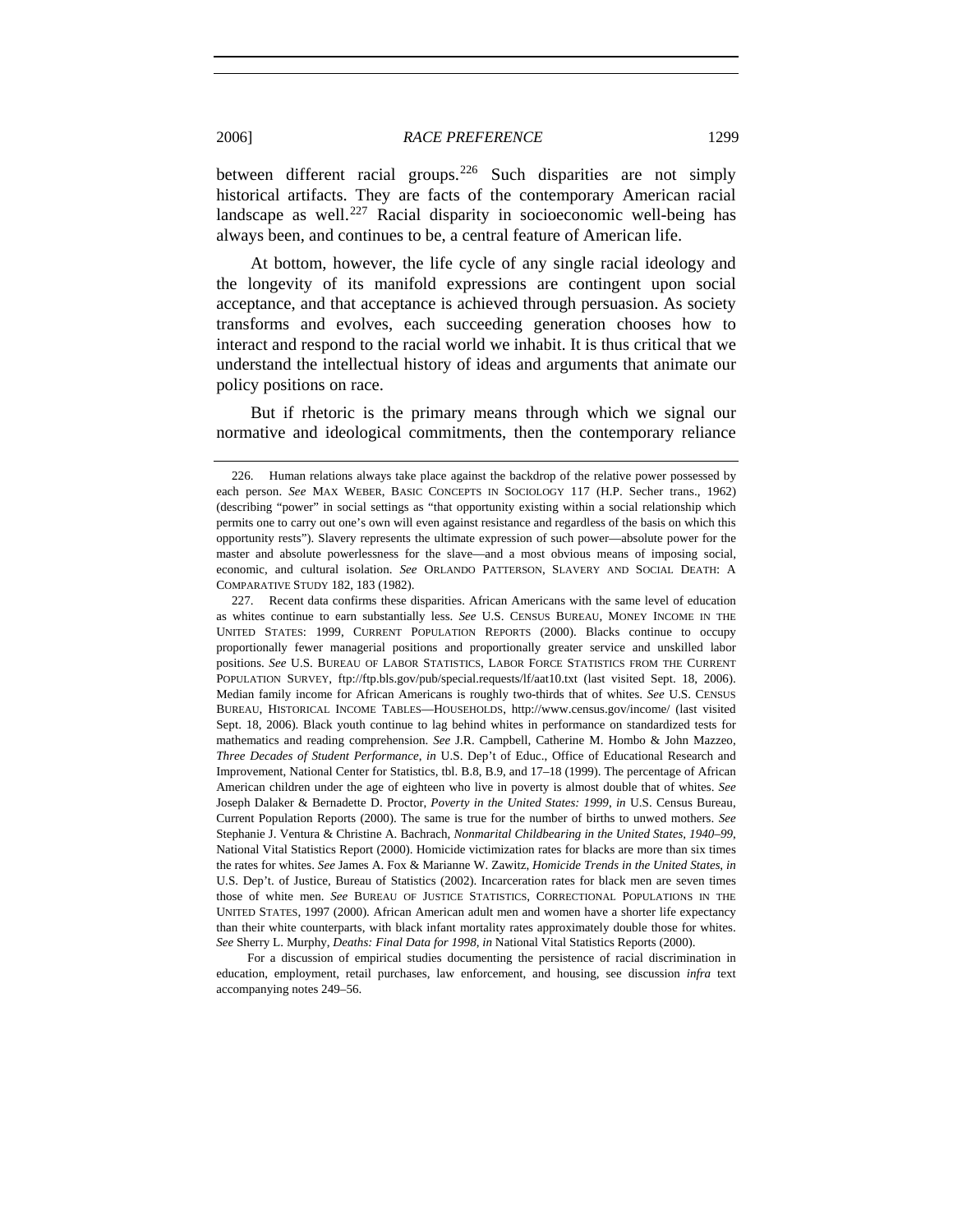upon pedigreed rhetoric opposing race preferences may prove particularly troubling. As demonstrated above, the dominant themes employed by opponents of race preferences have evolved little over the past 150 years. Their resilience presents a remarkable curiosity, especially given the radical societal transformation that occurred during this same period. American society has rejected explicit white supremacy in favor of the principle of colorblindness. The race preference debate has shifted from emancipation to citizenship to political rights to social quality to economic and educational opportunity. Yet the essential manner in which these issues are engaged remains fundamentally unchanged despite the benefit of historical hindsight—hindsight that exposes the absurdity of previous opposition to such measures and a pedigree rooted in the demonstrably retrograde racial climate of the nineteenth century.

Reliance upon these themes poses a substantial threat to contemporary public discourse on race preference. This is because these rhetorical themes, though deployed in the modern era, retain this odious nineteenthcentury pedigree. They are "normatively loaded," so to speak, and presumptively signal a subtext of racial hostility that proponents find exceedingly difficult to disaggregate from the substantive arguments themselves. This difficulty is only further compounded by the failure of opponents to adequately explain how these themes, when advanced in the modern era, promote a vision of society that is not consistent with the retrograde past from which they are drawn. Public conversation devolves into ideological trench warfare in large part because of an overarching skepticism about the underlying normative commitments of opponents of race preferences.

Indeed, in the absence of a credible attempt by opponents of race preferences to disentangle these pedigreed themes from their retrograde normative and ideological moorings invites speculation as to what the opponents "true" normative and ideological commitments might be. What follows is a brief discussion of the kind of normative and ideological commitments signaled by opponents who fail to disentangle these pedigreed themes from the racial climate from which they are sourced.

## A. WHITE PRIVILEGE

In the absence of some alternative explanation, proponents may view the continued reliance upon pedigreed rhetorical themes as signaling an underlying normative commitment to preserve white privilege. Although rigid notions of white supremacy in this country, instantiated in nearly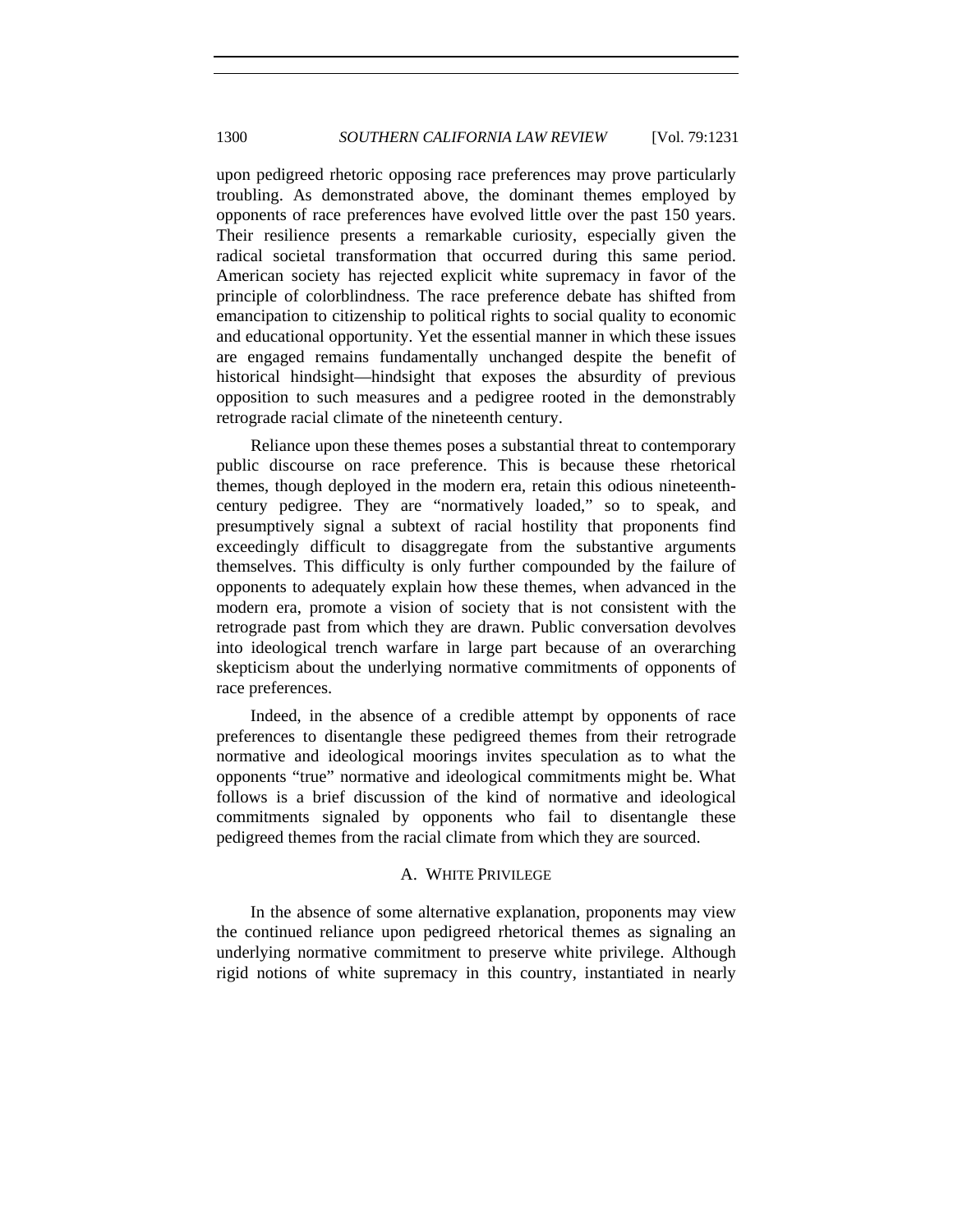every facet of intellectual, cultural, and political life, have been largely eradicated, gauzy notions of exalted status possessed by virtue of being white or associated with whiteness linger and often crystallize into concrete and meaningful racial disparities. White privilege lives on in public education, reflected in entrenched segregation of schools and dramatic disparities in the quality of teachers and educational facilities.<sup>[228](#page-70-0)</sup> It persists in law enforcement, evidenced by ongoing disparities in automobile stops and searches and how whites interpret strategies of disparate law enforcement.<sup>[229](#page-70-1)</sup> It affects our perceptions of who is presumptively employable, and who should be denied a job opportunity.<sup>[230](#page-70-2)</sup> It shapes our

<span id="page-70-2"></span> 230. Recent empirical studies demonstrate the benefits that whites receive in the employment context. In a recent study, researchers found that job candidates with "black sounding" names were significantly less likely to receive callback interviews. *See* Marianne Bertrand & Sendhil Mullainathan, *Are Emily and Greg More Employable than Lakisha and Jamal? A Field Experiment on Labor Market Discrimination* (July 2003), http://nber.org/papers/w9873. The authors sent resumes in response to

<span id="page-70-0"></span><sup>228.</sup> *See* Erica Frankenberg et al., *A Multiracial Society with Segregated Schools: Are We Losing the Dream?* (Jan. 2003), http://www.civilrightsproject.harvard.edu/research/reseg03/finalexec.pdf (discussing patterns of racial enrollment and segregation in American public schools at the national, regional, state, and district levels for students of all racial groups); Gary Orfield, Schools More Separate: Consequences of a Decade of Resegregation (July 2001), http://www.civilrightsproject. harvard.edu/research/deseg/Schools\_More\_Separate.pdf (presenting new statistics showing that racial and ethnic segregation continued to intensify throughout the 1990s). *See also* JONATHAN KOZOL, SAVAGE INEQUALITIES: CHILDREN IN AMERICA'S SCHOOLS (1991) (documenting inequality in school conditions between 1988 and 1990); STEPHEN J. MCNAMEE & ROBERT K. MILLER, JR., THE MERITOCRACY MYTH 164 (2004) ("Schools with high minority enrollments are more likely to be older or run down; have inadequate facilities, programs, and technology; be overcrowded; have larger classes; have less experienced and qualified teachers; [and] have student bodies that are disproportionately lower in socioeconomic status . . . ."); Richard Thompson Ford, Brown*'s Ghost*, 117 HARV. L. REV. 1305 (2004) (presenting proposals to promote integration of public schools and housing).

<span id="page-70-1"></span><sup>229.</sup> *See, e.g*, DAVID A. HARRIS, PROFILES IN INJUSTICE: WHY RACIAL PROFILING CANNOT WORK 79–80 (2002) (noting that hit rates, defined at "the rates at which police actually find contraband . . . when they perform stops and searches," for African Americans and Latinos is the same or lower than the rate for whites); Samuel R. Gross & Katherine Y. Barnes, *Road Work: Racial Profiling and Drug Interdiction on the Highway*, 101 MICH. L. REV. 651, 655 (2002) (noting that, in the period from 1997 to 2000, African Americans were seventeen percent of the drivers on a highway near Baltimore but twenty-eight percent of those stopped were black and fifty-one percent of those searched were black). White privilege also affects community perceptions of racial disparities in law enforcement. As Donna Coker explains:

Whites seldom think of themselves through the lens of race; whiteness is invisible to most whites. Rather, whites see themselves and other whites as individuals. Because they cannot see the privilege that protects them from police maltreatment and suspicion, they have difficulty believing that such treatment is not in some way invited or provoked when it happens to others.

Donna Coker, *Foreword: Addressing the Real World of Racial Injustice in the Criminal Justice System*, 93 J. CRIM. L. & CRIMINOLOGY 827, 870 (2003). Not surprisingly, studies show that the majority of whites, when asked, expressed confidence in the ability of local police to treat blacks and whites equally and generally do not believe that blacks are treated more harshly by the criminal justice system. *See* Ronald Weitzer & Steven A. Tuch, *Race, Class, and Perceptions of Discrimination by the Police*, 45 CRIME & DELINQ. 494, 498 (1999).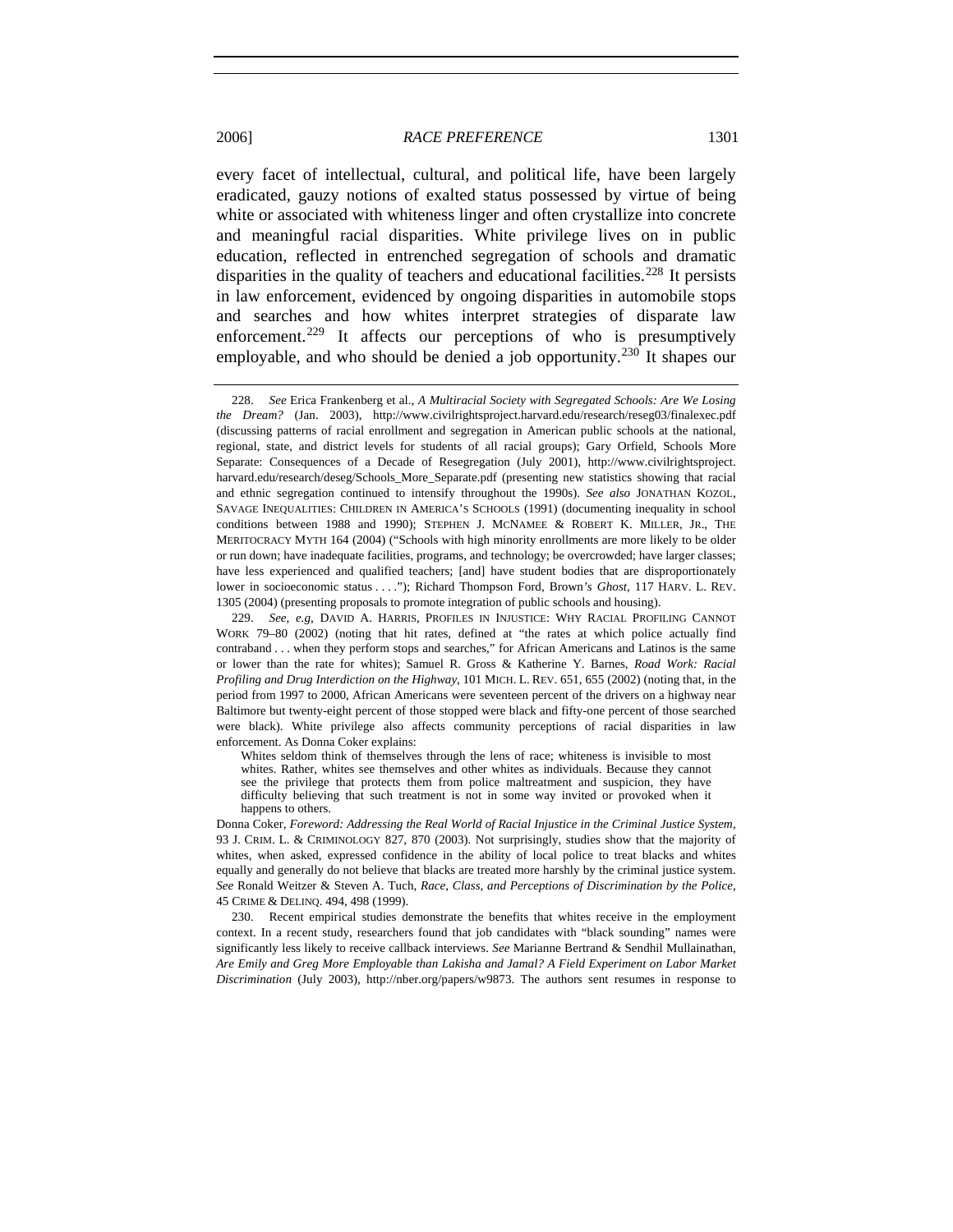retail purchasing experiences.<sup>[231](#page-71-0)</sup> It colors our perceptions of minority creditworthiness.<sup>[232](#page-71-1)</sup> It reinforces patterns of housing segregation<sup>[233](#page-71-2)</sup> and, by extension, exacerbates racial disparities in real estate valuation and net wealth calculation.<sup>[234](#page-71-3)</sup> The presumption of entitlement and bestowal of credibility are but a few of the ways in which white privilege continues to shape our lives and institutions.

help-wanted ads in Chicago and Boston newspapers, randomly assigning "very white sounding names (such as Emily Walsh or Greg Baker) to half the resumes," and "very African American sounding names (such as Lakisha Washington or Jamal Jones) to the other half." *Id.* at 2. The researchers discovered a fifty percent variance in callback rates. According to the authors of the study, "a White name yields as many more callbacks as an additional eight years of experience." *Id*. at 3. Interestingly, the researchers found that firms listed as "equal opportunity employers" discriminate as much as other employers. *See id*. at 17. These findings are similar to those of a 1990 study conducted by the Urban Institute. *See* MARGERY AUSTIN TURNER, MICHAEL FIX & RAYMOND J. STRUYK, OPPORTUNITIES DENIED, OPPORTUNITIES DIMINISHED: RACIAL DISCRIMINATION IN HIRING (1991) (using pairs of trained auditors, one black, one white, to respond to newspaper advertisements for jobs in the Chicago and Washington D.C. areas, and finding that the white auditors both advanced further in the hiring process and received job offers at a significantly higher rate than black auditors). However, some commentators maintain that class is more significant than race in shaping the employment opportunities of Blacks in postindustrial markets. *See* CHUCK COLLINS & FELICE YESKEL, ECONOMIC APARTHEID IN AMERICA: A PRIMER ON ECONOMIC INEQUALITY AND INSECURITY 43 (2005); Arthur Sakamoto & Jessie Tzeng, *A Fifty-Year Perspective on the Declining Significance of Race in the Occupational Attainment of White and Black Men*, 42 SOC. PERSP. 157, 170–74 (1999).

<span id="page-71-0"></span> 231. For a discussion of discrimination in retail purchases, see Ian Ayres, *Further Evidence of Discrimination in New Car Negotiations and Estimates of Its Cause*, 94 MICH. L. REV. 109, 116 (1995) (finding that black males received final offers that were, on average, \$1,132 higher than those offered to white males); Ian Ayres, *Fair Driving: Gender and Race Discrimination in Retail Car Negotiations*, 104 HARV. L. REV. 817 (1991) (reporting similar results using a smaller sample of testers).

<span id="page-71-1"></span> 232. For a discussion of mortgage credit discrimination or "redlining," see MASSEY & DENTON, *supra* note 13, at 50–57, 105–09; Keith N. Hylton & Vincent D. Rougeau, *Lending Discrimination: Economic Theory, Econometric Evidence, and the Community Reinvestment Act*, 85 GEO. L.J. 237, 241 (1996) (citing GEORGE J. BENSTON ET AL., AN EMPIRICAL STUDY OF MORTGAGE REDLINING 1–33 (1978) (summarizing a number of empirical studies confirming the existence of redlining in various communities)). *See also* MCNAMEE & MILLER, *supra* note 228, at 167 ("Studies have also revealed that, although it is illegal, banks, mortgage companies, and insurance companies discriminate, as indicated by black-white differences in loan approval rates, mortgage interest rates, and insurance rates that cannot be accounted for by black-white differences in income and other relevant characteristics.").

<span id="page-71-2"></span> 233. JOE R. FEAGIN & MELVIN P. SIKES, LIVING WITH RACISM: THE BLACK MIDDLE-CLASS EXPERIENCE 226–28 (1994) (observing that racial discrimination is a primary cause of racial segregation and noting a federal survey in which black homeseekers reportedly faced discriminatory treatment in their house searches fifity-nine percent of the time). *See also* LAWRENCE MISHEL ET AL., THE STATE OF WORKING AMERICA: 2002/2003, at 283, 292 (2003) (observing racial disparities in home ownership, and the effect of diminished home value on overall net wealth of racial minorities).

<span id="page-71-3"></span>234. *See* MELVIN L. OLIVER & THOMAS M. SHAPIRO, BLACK WEALTH/WHITE WEALTH: A NEW PERSPECTIVE ON RACIAL INEQUALITY 147–51 (1995) (observing that the rate of appreciation in property values for whites was roughly double that for blacks); Margalynne Armstrong, *Race and Property Values in Entrenched Segregation*, 52 U. MIAMI L. REV. 1051, 1059 (1998) (observing that "white refusal to purchase property in locations where there are significant numbers of African-Americans means that the pool of potential buyers decreases, cutting the number of potential competing bidders for the property, resulting in lower purchase prices for black-owned property").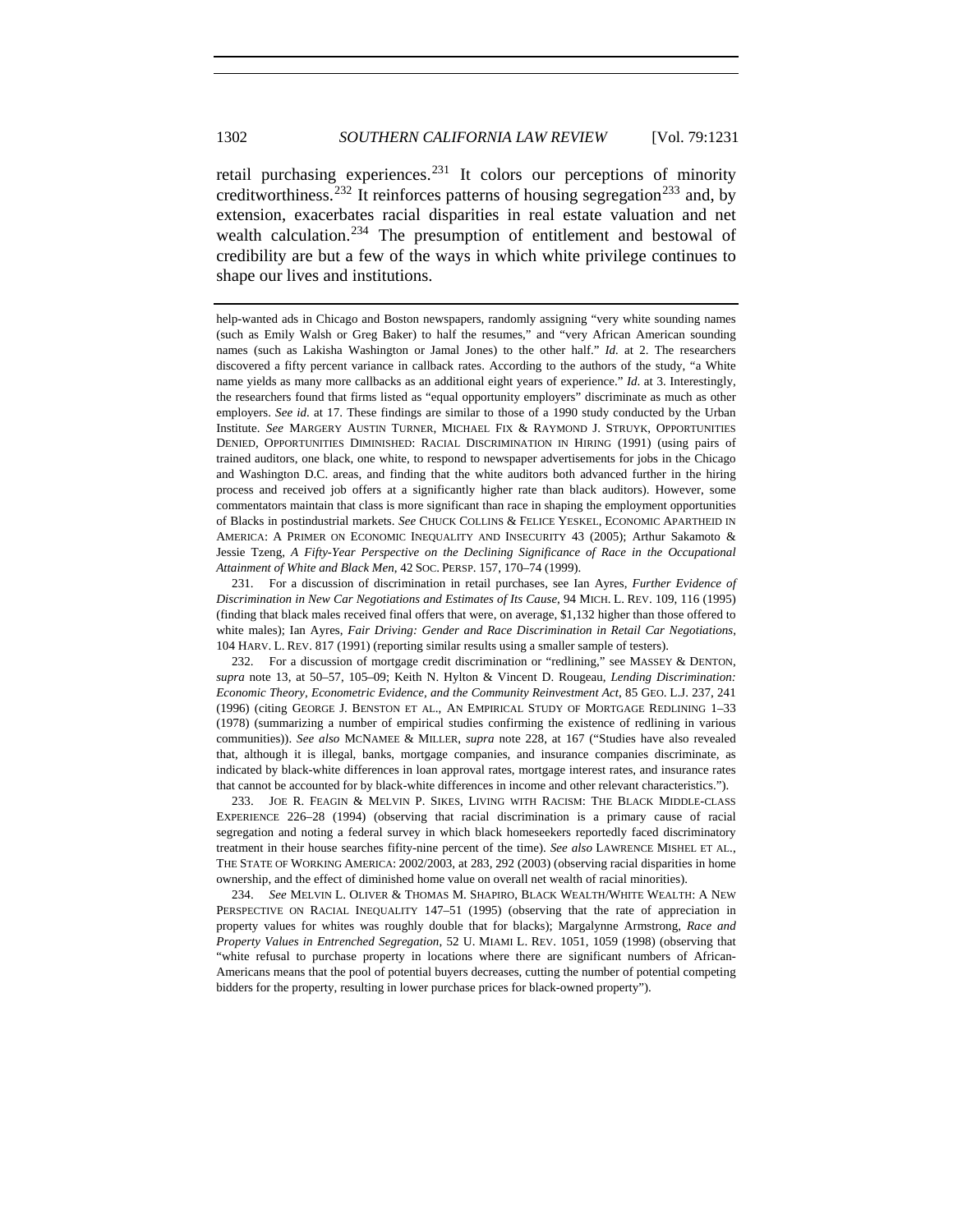Some have argued that the longevity of white privilege is the natural consequence of fixation upon race because status differentiation is marbled into the concept of race as we know it. Proponents of this view maintain that the only way to deprivilege whiteness is to eradicate the concept of race from our discourse. As William Van Alstyne famously proclaimed, "[o]ne gets beyond racism by getting beyond it now: by a complete, resolute and credible commitment *never* to tolerate in one's own life—or in the life or practices of one's government—the differential treatment of other human beings by race."[235](#page-72-0)

Critics point out, however, that eliminating consideration of race from our discourse leads to the opposite result of further entrenching racial disparities and solidifying core notions of white privilege. As Neil Gotanda explained, "Nonrecognition [of race] fosters the systematic denial of racial subordination and the psychological repression of an individual's recognition of that subordination, thereby allowing such subordination to continue."[236](#page-72-1) As Justice Blackmun argued in *Regents of the University of California v. Bakke*,

In order to get beyond racism, we must first take account of race. There is no other way. And in order to treat some persons equally, we must treat them differently. We cannot – we dare not – let the Equal Protection Clause perpetuate racial supremacy.<sup>[237](#page-72-2)</sup>

What is missing from this debate, however, is a sincere discussion about the nature of privilege. Privileges, which are commonly understood as special benefits, advantages, or claims to preferential treatment,  $238$  are both desirable and highly coveted. The pursuit of preferred treatment is a natural occurrence. As Alexis de Toqueville famously quipped, "whatever may be the general endeavor of a community to render its members equal and alike, the personal pride of individuals will always seek to rise above

<span id="page-72-0"></span> <sup>235.</sup> William Van Alstyne, *Rites of Passage: Race, the Supreme Court, and the Constitution*, 46 U. CHI. L. REV. 775, 809–10 (1979).

 <sup>236.</sup> Gotanda, *supra* note 223, at 16.

<span id="page-72-2"></span><span id="page-72-1"></span> <sup>237.</sup> Regents of the Univ. of Cal. v. Bakke, 438 U.S. 265, 407 (1978) (Blackmun, J., concurring in part and dissenting in part).

<span id="page-72-3"></span><sup>238.</sup> *See e.g.*, THE AMERICAN HERITAGE DICTIONARY OF THE ENGLISH LANGUAGE (4th ed. 2000) (defining "privilege" as "a special advantage, immunity, permission, right, or benefit granted to or enjoyed by an individual, class, or caste"); WEBSTER'S REVISED UNABRIDGED DICTIONARY (1998) (defining "privilege" as "a peculiar benefit, advantage, or favor; a right or immunity not enjoyed by others or by all; special enjoyment of a good, or exemption from an evil or burden; a prerogative; advantage; franchise"); BLACK'S LAW DICTIONARY 1197 (6th ed. 1990) (defining "privilege" as "[a] particular or peculiar benefit or advantage enjoyed by a person, company, or class, beyond the common advantages of other citizens").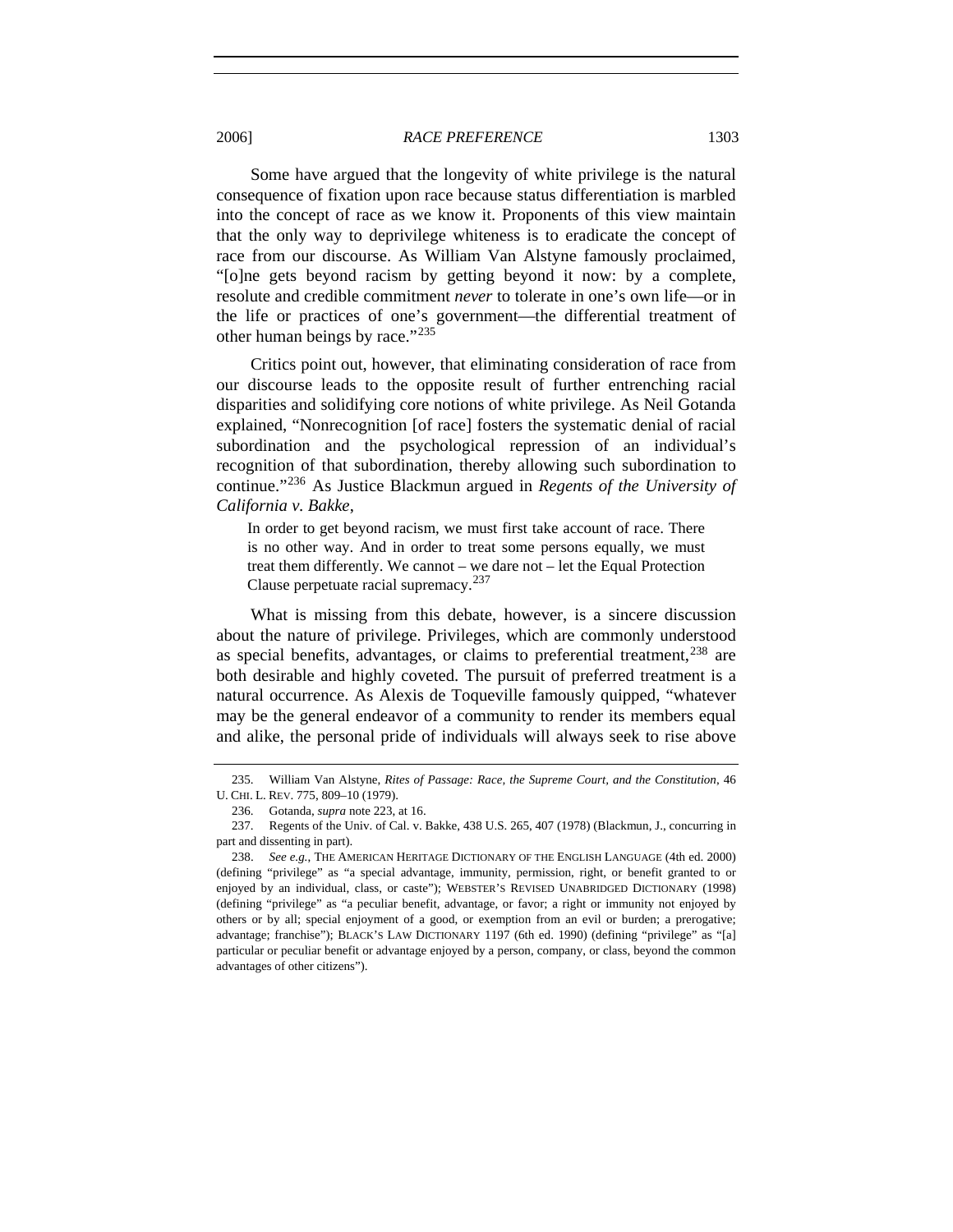the line and to form somewhere an inequality to their own advantage."<sup>[239](#page-73-0)</sup> Not surprisingly, a great deal of American popular culture is dedicated to both the pursuit and demystification of privileged status.<sup>[240](#page-73-1)</sup> For better or worse, we all aspire to be privileged in some way and, once obtained, privilege proves notoriously difficult to relinquish. This is especially true in the American racial context where white skin privilege has thrived unabated for nearly four centuries.<sup>[241](#page-73-2)</sup>

Pedigreed rhetoric, as deployed by opponents of race preferences, may prove transhistorically seductive because it appeals to and reinforces core aspects of white privilege. When legal actors invoke these pedigreed themes, they in effect declare whites innocent of racial wrongdoing while simultaneously casting proponents of racially progressive measures as political insurgents (or worse yet, "reverse racists") who seek to upset the natural order of American life. Furthermore, by affirming the status quo, opponents would appear to support individual and institutional practices that explicitly and implicitly promote white privilege and affirm the exalted status of whites. In short, one might reasonably conclude that opponents

<span id="page-73-2"></span>241. *See* Martha Mahoney, *Class and Status in American Law: Race, Interest, and the Anti-Transformation Cases*, 76 S. CAL. L. REV. 799, 826 (2003) (observing that "protecting white privilege appears to be a natural economic and social interest for white people, regardless of their wealth or class position"). Barbara Flagg eloquently described the challenge of renouncing white privilege as follows:

<span id="page-73-0"></span> <sup>239. 2</sup> ALEXIS DE TOCQUEVILLE, DEMOCRACY IN AMERICA 216 (Alfred A. Knopf, Inc. 1994) (1835).

<span id="page-73-1"></span> <sup>240.</sup> America's longstanding obsession with celebrity status and "VIP treatment" is most powerfully reflected in today's television offerings directed at America's youth audience. Reality television series such as Fox's *American Idol,* CBS's *Survivor* and *Big Brother*, and NBC's *The Apprentice* offer the promise of instant celebrity and presumptive privileged status. Other examples include: HBO's new dramatic series *Entourage*, which chronicles the fictional lives of the friends and groupies of a new Hollywood star; VH1's documentary series *The Fabulous Life of . . .* which offers viewers a " fast-paced, first class joy ride of lavish living, as we check out the fortune building careers and businesses of the extremely rich and famous and the incredible indulgences that come with it," VH1, http://www.vh1.com/shows/dyn/fabulous\_life\_of/series.jhtml (last visited Sept. 18, 2006); and MTV's *Newlyweds* reality series, which attempts to demystify the celebrity lifestyle by offering a "realistic" glimpse into the lives of recording artist Nick Lachey and pop icon Jessica Simpson.

White people must make concrete efforts to renounce white privilege and to foster racial redistribution. We must find ways to share wealth, power, and prestige with nonwhites. The place to begin constructing a genuinely nonracist white identity is at the point where whites really give up something.

BARBARA J. FLAGG, WAS BLIND, BUT NOW I SEE: WHITE RACE CONSCIOUSNESS AND THE LAW 146 (1998). *See also* J.M. Balkin, *The Constitution of Status*, 106 YALE L.J. 2313, 2329 (1997) ("[I]n a system of white supremacy, whites gain positive associations of honesty, reliability, industry, intelligence, and morality in comparison to blacks. To increase the status of blacks in society means that these positive associations must be weakened or eliminated."). For a fuller discussion of white privilege, see STEPHANIE M. WILDMAN ET AL., PRIVILEGE REVEALED: HOW INVISIBLE PREFERENCE UNDERMINES AMERICA (1996).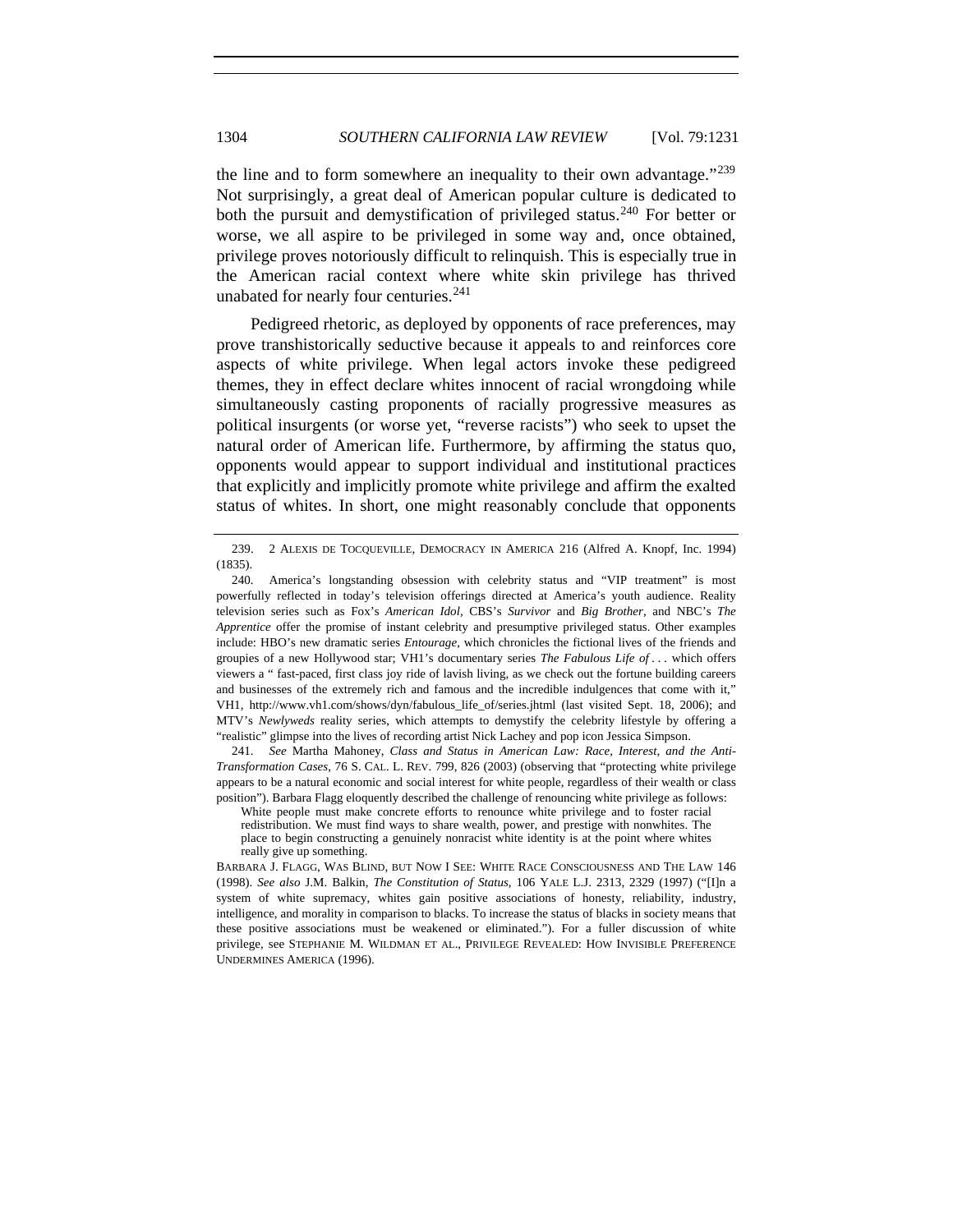who rely upon these pedigreed rhetorical themes seek to promote a vision of America that is a racially hierarchical society.

#### B. PSYCHIC COMFORT

Proponents of race preferences might also conclude that the reliance upon pedigreed rhetorical themes by opponents of race preferences evinces a normative commitment that privileges psychic comfort at the expense of racial justice. Consider the rhetoric of racial innocence. Innocence rhetoric promotes psychic comfort of those who oppose race preferences because it rejects structural accounts of racism and racial subordination in favor of a purely attitudinal model of racism that focuses exclusively upon bad racial actors. It absolves those whites who implicitly benefit from racial privilege of any responsibility for the sorry state of race relations and any duty to undertake efforts to ameliorate racial disparities in the material conditions of racial minorities.

In this way, innocence rhetoric enables whites to enjoy the comforts of status inequality because it removes, albeit superficially, the troubling notion of racial inheritance. Again, most people are not terribly eager to be equal. To the contrary, most like to think of themselves as better than average<sup>[242](#page-74-0)</sup> and vigorously pursue credentials and symbols that project an image of success.<sup>[243](#page-74-1)</sup> We do not aspire to mediocrity but superiority in virtually all matters of health, wealth, and society. At the same time, few of us are eager to attribute our successes to racial inheritance, or use racial inheritance explicitly to improve our lot. Race invariably plays a part in the creation of our life chances, but few whites wish to be known either as racists or racial beneficiaries. Thus, innocence rhetoric proves comforting to whites in search of an explanation for racial disparities that does not question the legitimacy of their own individual success.

<span id="page-74-0"></span><sup>242.</sup> *See* REEVE VANNEMAN & LYNN WEBER CANNON, THE AMERICAN PERCEPTION OF CLASS 47–48 (1987) (observing that Americans routinely overestimate their relative class status).

<span id="page-74-1"></span> <sup>243.</sup> For an analysis of the quest for educational and occupational credentials in American society, see DAVID K. BROWN, DEGREES OF CONTROL: A SOCIOLOGY OF EDUCATIONAL EXPANSION AND OCCUPATIONAL CREDENTIALISM (1995); Randall Collins, *Functional and Conflict Theories of Educational Stratification*, 36 AM. SOC. REV. 1002–119 (1971). For an analysis of social climbing and the pursuit of social capital in the employment context, see MCNAMEE & MILLER, *supra* note 228, at 71–94. For an interesting economic analysis of the "snob" effect and efforts to achieve social status through acquisition of fashion accessories, see Philip R.P. Coelho and James E. McClure, *Toward an Economic Theory of Fashion*, 31 ECON. INQUIRY 595, 600 (1993) (noting that "fashion goods signal status" and that fashionable clothing must change because "[t]o be an effective signal, the fashion good must be more costly to obtain for those who do *not* possess the status than for those who do").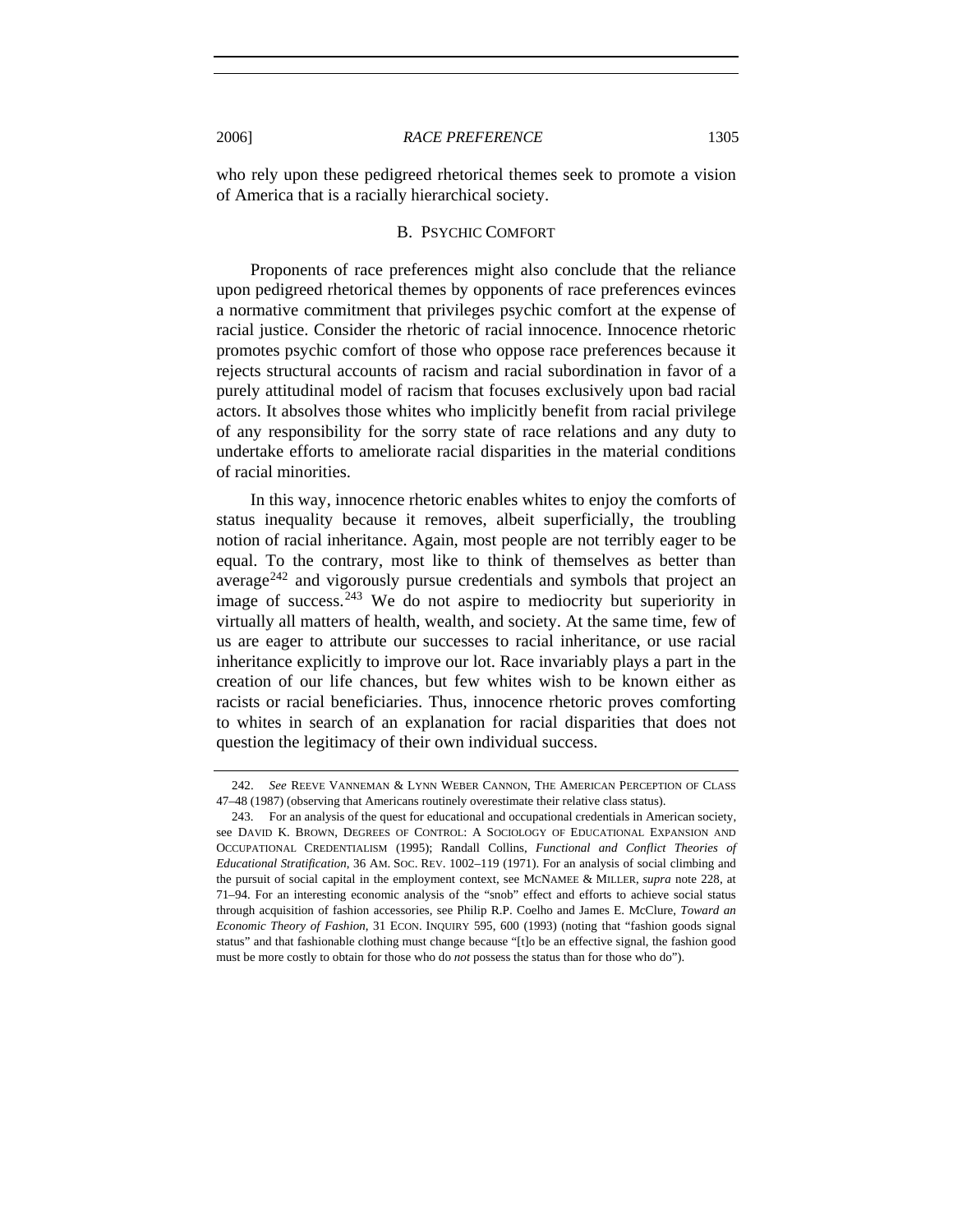Merit rhetoric induces comfort in a similar fashion. The idea of merit has always been situated as an ideal against the prevailing backdrop of privilege and inheritance. In the modern era, the idea of merit is increasingly exposed as largely illusory. As Fred Schauer explains, "[w]e are rapidly in the process of burying the myth of Horatio Alger [because it is becoming increasingly apparent that] [y]ou cannot get rich (or even not poor) in contemporary America just by working hard."[244](#page-75-0) But much of that mythology still remains and continues to serve an important role in the shaping of our American identity.

Merit rhetoric engenders psychic comfort because it explains and ameliorates suspicion triggered by demonstrable racial disparity. Race preferences pose a direct challenge to illegitimate racial hierarchy by calling attention to inequalities among groups and highlighting the social and cultural insecurities of those with whom they interact. By contrast, merit rhetoric reduces the shock value of racial disparities because it not only justifies inequality, but also envelopes inequality within an aura of naturalness. It seduces whites into attributing social rank to efforts of the individual and evading contemplation of exogenous explanations for natural hierarchy. This evasion of structural accounts of racial subordination has led some commentators to question whether whites continue to believe that racism affects the life chances of minorities.<sup>[245](#page-75-1)</sup> Thus, proponents may very well conclude that opponents who deploy pedigreed rhetorical themes when opposing race preferences are motivated by the desire to remain comfortably ensconced in the pleasures of the racial status quo.

### C. ADMINISTRATIVE EASE

In the absence of some alternative explanation, proponents may attribute sustained reliance upon these pedigreed themes as evidence of their opponents' fetish for administrative ease and the illusion of analytic elegance—again, at the expense of racial justice. The *Plessy* Court's

<span id="page-75-0"></span> <sup>244.</sup> Frederick Schauer, *Community, Citizenship, and the Search for National Identity*, 84 MICH. L. REV. 1504, 1516 (1986).

<span id="page-75-1"></span><sup>245.</sup> *See* Wards Cove Packing Co. v. Atonio, 490 U.S. 642, 662 (1989) (Blackmun, J., dissenting) ("One wonders whether the majority [of the Supreme Court] still believes that race discrimination—or, more accurately, race discrimination against nonwhites—is a problem in our society, or even remembers that it ever was."); Kimberlé Crenshaw, *Race, Reform, and Retrenchment: Transformation and Legitimation in Antidiscrimination Law*, 101 HARV. L. REV. 1331, 1348 & n.66 (1988) (most white Americans do not believe that racism still denies equal social and economic opportunities to blacks); Mari Matsuda, *Public Response to Racist Speech: Considering the Victim's Story*, 87 MICH. L. REV. 2320, 2327 (1989) (observing that whites tend to deny the reality of racism).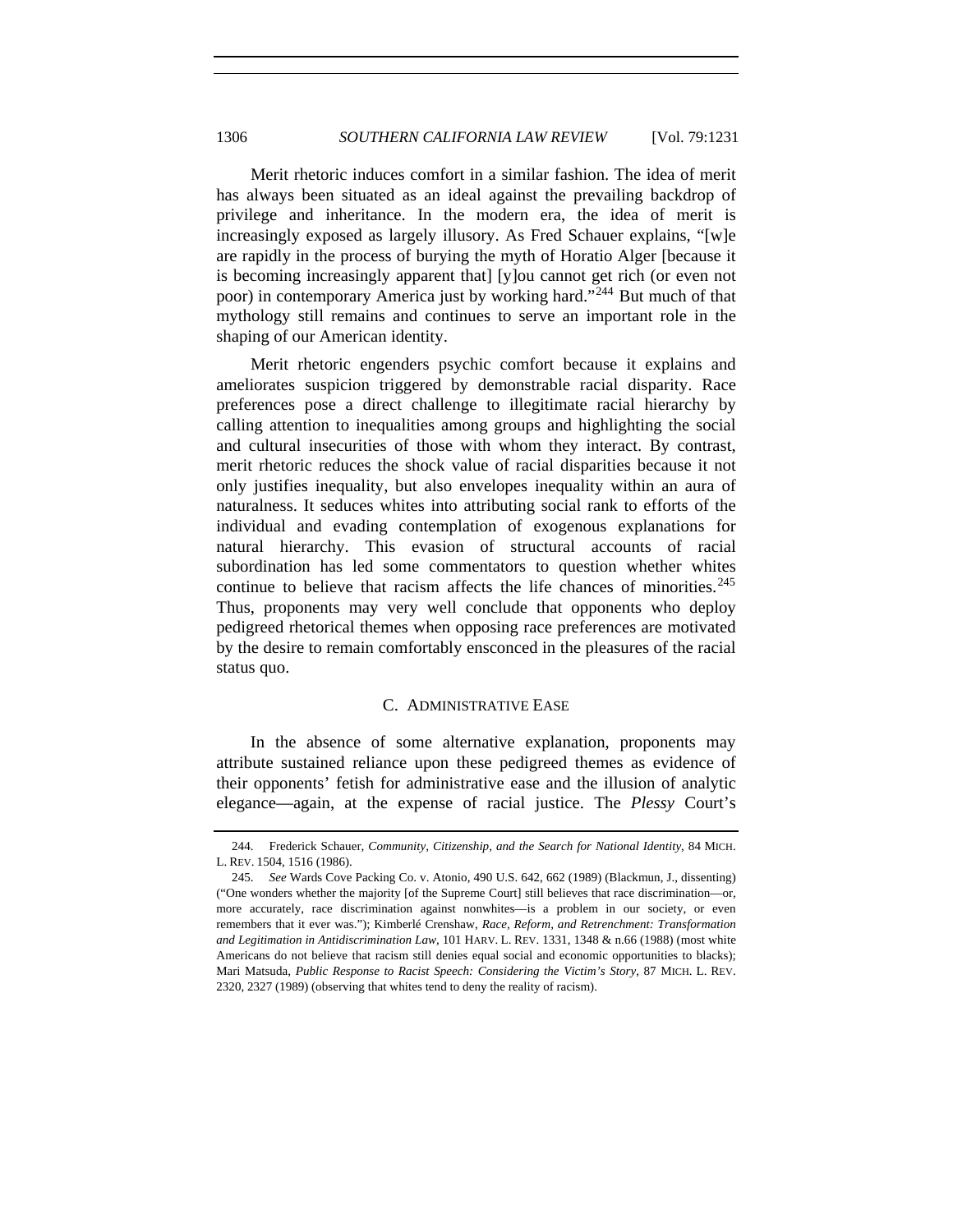suggestion that segregation was simply a "reasonable" race distinction innocently deployed in accordance with established usages and customs provided an elegant resolution to the issue because the habits and customs were well known expressions of white supremacy.<sup>[246](#page-76-0)</sup> The prevailing opposition to race preferences arguably reflects a similar desire to achieve analytic elegance. This position is exemplified by Justice O'Connor's argument in *Adarand Constructors, Inc. v. Peña* that all racial classifications—federal and state, benign and invidious—should be subject to strict scrutiny and tested against the moral imperative of colorblindness.<sup>[247](#page-76-1)</sup> But as a number of commentators point out, the analytic elegance comes at a price. Beneath the veneer of elegance lie a host of critical assumptions about the nature of racism, the kinds of conduct that will be deemed actionable, but most importantly, the appropriate means of engaging matters of race. As Daniel Farber suggests, "a Court obsessed with theoretical consistency might be less able to play a useful role in the practical tasks of democratic government."[248](#page-76-2) One of those practical tasks is to protect the interests of minorities against retrograde political choices of the majority, and this entails consideration of the impact of such policies. The simple elegance of the ideal of colorblindness and deductive logic thwarts this important function.

Formalist deductive logic may prove useful in exploring the relationship between ideas, but it is not particularly useful in exploring the underlying facts. To fully grapple with race issues, one must appreciate the influence of history, sociology, and political and economic theory on the shaping of human behavior. Commitment to the colorblind ideal and antiseptic formalism allows courts to avoid this difficult and unsettling task, to the detriment of a larger aspiration to create a more racially inclusive society.

#### D. INTEREST CONVERGENCE

Proponents might also view opponents' reliance upon pedigreed rhetorical themes as simply more data to support Derrick Bell's theory of interest convergence. Bell developed his theory of interest convergence to reconcile the principled success and practical failure of school desegregation efforts. The Supreme Court's unanimous declaration that segregation in public education was unconstitutional and inherently

 <sup>246.</sup> Plessy v. Ferguson, 163 U.S. 537, 550 (1896).

 <sup>247.</sup> Adarand Constructors, Inc. v. Peña, 515 U.S. 200, 227 (1995).

<span id="page-76-2"></span><span id="page-76-1"></span><span id="page-76-0"></span> <sup>248.</sup> Daniel A. Farber, *Legal Pragmatism and the Constitution*, 72 MINN. L. REV. 1331, 1341 (1988).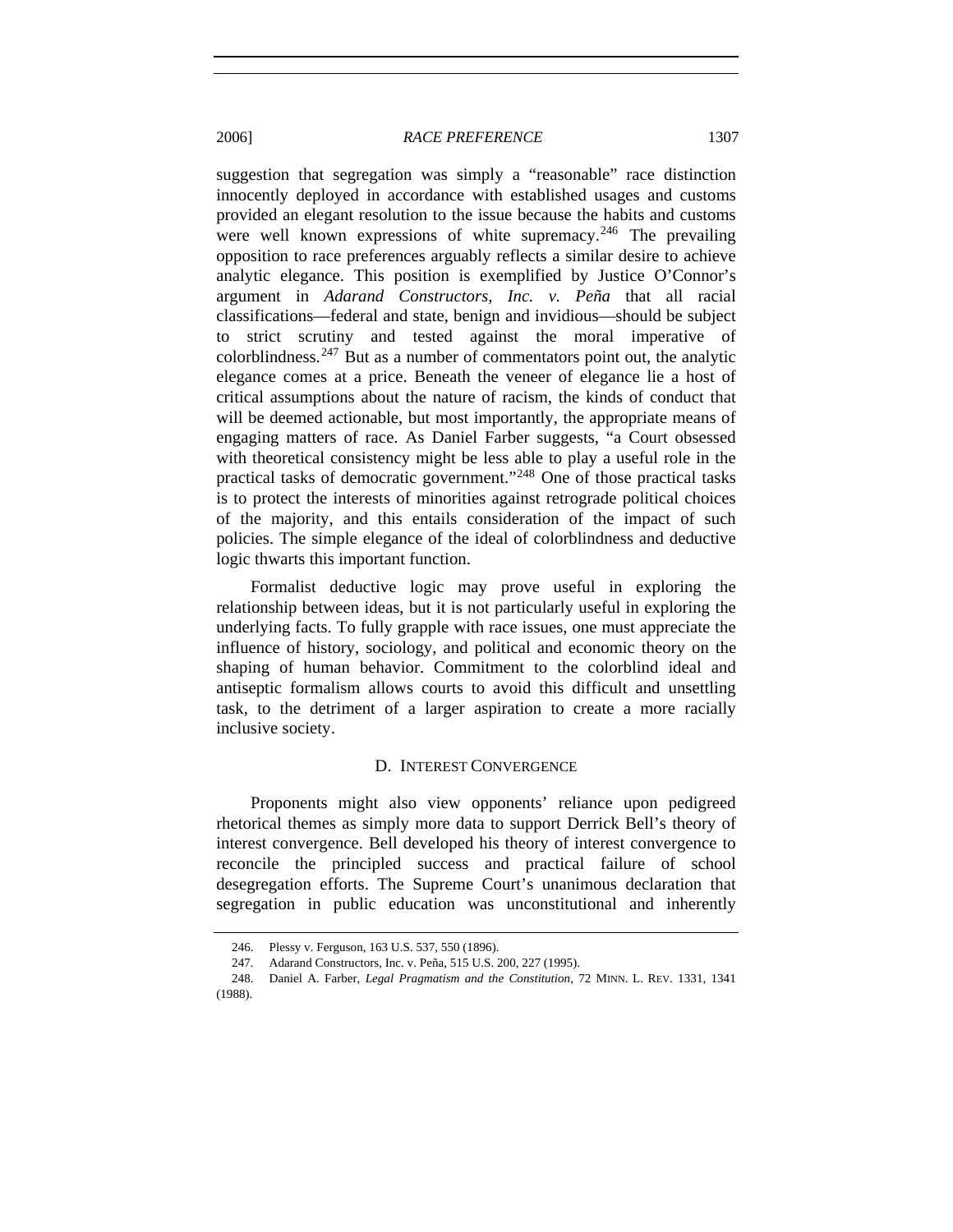unequal was, in the view of many, a milestone achievement in the legal struggle for racial justice. Yet as historians and social scientists point out, desegregation remedies failed to live up to the promise of *Brown v. Board of Education*.

According to Bell, the promise and concomitant failure of *Brown* can be explained in terms of interest convergence. According to Bell, "[t]he interest of blacks in achieving racial equality will be accommodated only when it converges with the interests of whites."<sup>[249](#page-77-0)</sup> "[T]he Fourteenth Amendment, standing alone," Bell wrote, "will not authorize a judicial remedy providing effective racial equality for blacks where the remedy sought threatens the superior society status of middle- and upper-middle class whites."[250](#page-77-1) Bell argued that the interests of whites and blacks were aligned when it came to asserting a principled objection to segregation in public schools. As an initial matter, Bell argued that the *Brown* decision lent credibility to American Cold War efforts to persuade emerging thirdworld countries to reject communism.[251](#page-77-2) Second, Bell observed, "*Brown*  offered much needed reassurance to American blacks that the precepts of equality and freedom so heralded during World War II might yet be given meaning at home."[252](#page-77-3) In this way, *Brown* helped to quell rising anger, resentment, and disillusionment among blacks that posed a threat to national stability. Third, Bell suggested that many whites viewed the presence of segregation, especially in the South, as a threat to further industrialization. As Bell recounted, "there were whites who realized that the South could make the transition from rural plantation society to the sunbelt with all its potential and profit only when it ended its struggle to remain divided by state-sponsored segregation."<sup>[253](#page-77-4)</sup>

By contrast, the interests of whites and blacks diverged when it came to the issue of remedy. This was especially true among poor whites, noted Bell, who stood to lose control over their local school systems.<sup>[254](#page-77-5)</sup> Poor whites experienced a sense of betrayal when it came to the issue of desegregation because, as Bell explained, "[t]hey had relied, as generations before them, on the expectation that white elites would maintain lowerclass whites in a societal status superior to that designated for blacks."[255](#page-77-6)

<span id="page-77-3"></span><span id="page-77-2"></span><span id="page-77-1"></span><span id="page-77-0"></span> <sup>249.</sup> Derrick A. Bell, Jr., Brown v. Board of Education *and the Interest-Convergence Dilemma*, 93 HARV. L. REV. 518, 523 (1980).

<span id="page-77-4"></span><sup>250.</sup> *Id.*

 <sup>251.</sup> *Id.* at 524.

<sup>252.</sup> *Id.*

<sup>253.</sup> *Id.* at 525.

<span id="page-77-5"></span> <sup>254.</sup> *Id.* at 526–27.

<span id="page-77-6"></span><sup>255.</sup> *Id.* at 525–26.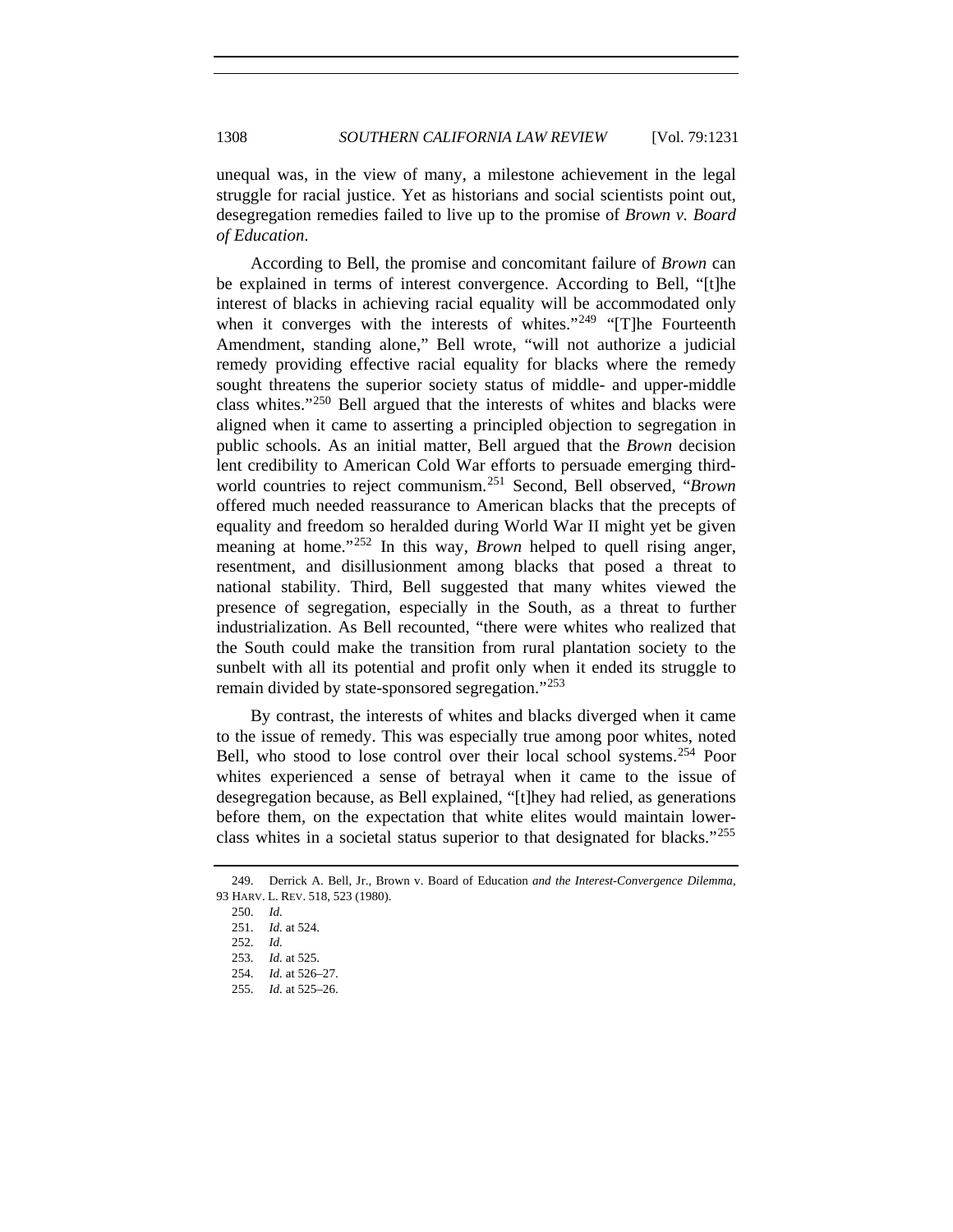Subsequent court decisions that retreated from the bold relief pronounced in *Brown* proved evidence that "the convergence of black and white interests that led to *Brown* in 1954 and influenced the character of its enforcement had begun to fade."<sup>[256](#page-78-0)</sup>

It is arguable, then, that opponents of race preferences rely upon pedigreed rhetorical themes simply because they have proven particularly effective at thwarting racial justice initiatives when political interests diverge. Note that, under this view, one who avails himself of the rhetorical forms need not subscribe fully to the historic or contemporary ideology of racial subordination from which these rhetorical forms emanate. Sincere belief in white innocence or the stigmatizing effects of affirmative action, for instance, typically do not figure into the traditional libertarian approach to affirmative action policy. The objection is grounded typically in a sincere belief that government regulation is usually less efficient than private ordering, that racial discrimination is inefficient, and that marketbased approaches to racial regulation will produce the optimal level of deterrence for bad actors.<sup>[257](#page-78-1)</sup> Yet, to the extent that the interest of

<span id="page-78-0"></span><sup>256.</sup> *Id.* at 527. For a discussion of the possibilities presented by the *Brown* decision, see Mark Tushnet, *The Significance of* Brown v. Board of Education, 80 VA. L. REV. 173, 174–77 (1994) (discussing the role of *Brown* in affecting change in society and law); John Charles Boger, *Mount Laurel at 21 Years: Reflections on the Power of Courts and Legislatures to Shape Social Change*, 27 SETON HALL L. REV. 1450, 1469 (1997) (defending *Brown* as inspiration for civil rights activists, even though it did not result in "the immediate transformation of the racial composition of Southern schoolrooms"); Jerome M. Culp, Jr., *Black People in White Face: Assimilation, Culture, and the* Brown *Case*, 36 WM. & MARY L. REV. 665, 668 (1995) (suggesting that *Brown* "changed how we think about the society we live in," even though it did not achieve its full promise).

For discussion on the limited practical impact of the *Brown* decision on school segregation, see GERALD N. ROSENBERG, THE HOLLOW HOPE: CAN COURTS BRING ABOUT SOCIAL CHANGE? 157 (1991) (concluding that there is "little evidence that the judicial system, from the Supreme Court down, produced much of the massive change in civil rights that swept the United States in the 1960s"); Michael J. Klarman, Brown, *Racial Change, and the Civil Rights Movement*, 80 VA. L. REV. 7, 10, 13 (1994) (using empirical evidence to support an argument that little changed in the South immediately post-*Brown* and noting that *Brown*'s short-term effects were "indirect" and "almost perverse"); Stuart Scheingold, *Constitutional Rights and Social Change: Civil Rights in Perspective*, *in* JUDGING THE CONSTITUTION: CRITICAL ESSAYS ON JUDICIAL LAWMAKING 73, 80 (Michael W. McCann & Gerald L. Houseman eds., 1989) ("[C]ourts have sufficient power to politicize—to provoke a crisis—but not to effect social change on their own.").

For reflections on *Brown* spurred on by the fortieth anniversary of the decision, see DERRICK BELL, SILENT COVENANTS: *BROWN V. BOARD OF EDUCATION* AND THE UNFULFILLED HOPES FOR RACIAL REFORM (2004); CHARLES OGLETREE, JR., ALL DELIBERATE SPEED: REFLECTIONS ON THE FIRST HALF CENTURY OF *BROWN V. BOARD OF EDUCATION* (2004) (arguing that the *Brown* decision was flawed from its inception and deeply susceptible to defiance and circumvention).

<span id="page-78-1"></span> <sup>257.</sup> *See, e.g.*, CHARLES A. MURRAY, WHAT IT MEANS TO BE A LIBERTARIAN: A PERSONAL INTERPRETATION 82–83 (1997) (arguing that the "marketplace" provides a more efficient mechanism to deal with existing forms of racial discrimination); RICHARD A. EPSTEIN, EQUAL OPPORTUNITY OR MORE OPPORTUNITY?: THE GOOD THING ABOUT DISCRIMINATION 16 (2002) (noting that, in addition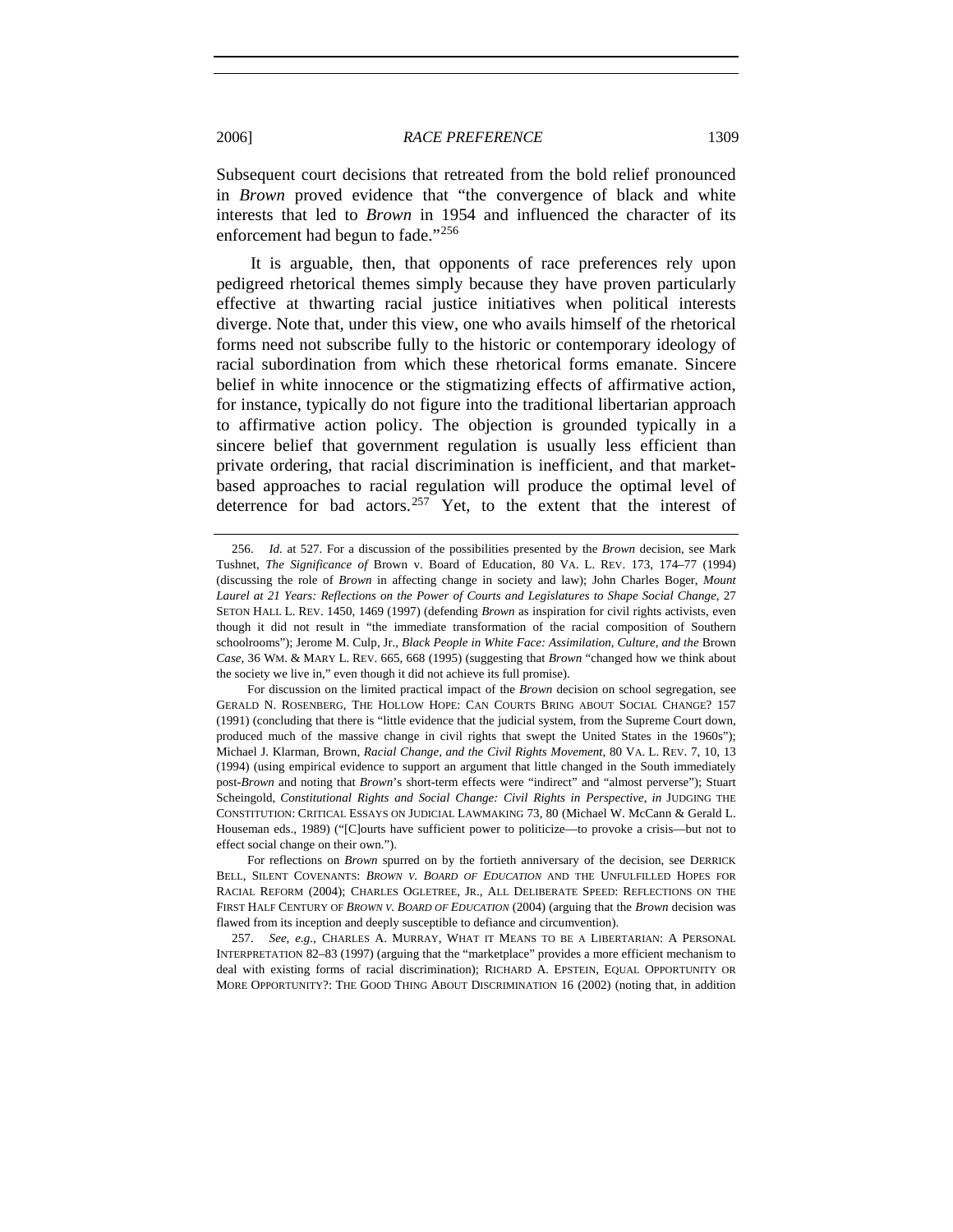#### 1310 *SOUTHERN CALIFORNIA LAW REVIEW* [Vol. 79:1231

libertarians and minorities diverge on the issue of affirmative action, libertarians may choose to deploy pedigreed rhetoric simply to protect their interests. Thus, the rhetorical themes remain a part of the political repertoire mainly due to their efficacy. Furthermore, one can imagine that, should these arguments lose that efficacy, opponents would freely abandon these forms for new ones that more adequately protected their interests.

## E. A DEFICIT OF POLITICAL IMAGINATION

Proponents may also conclude that continued reliance upon the pedigreed rhetorical themes when opposing race preferences evinces a sheer deficit of political imagination. For many Americans, it is impossible to imagine a world in which consideration of race does not present a catastrophic threat to either the lives of whites or minorities. These pedigreed rhetorical themes capitalize on prevailing perceptions that racial progress is a zero-sum affair and that taking race into account necessarily harms whites, minorities, or both. As Justice Thomas declared in the Court's most recent race case, race-based decisionmaking is categorically "demean[ing] [to] us all."<sup>[258](#page-79-0)</sup> Pedigreed rhetorical themes also revel in racial tension, seeking to inflame the passions of whites in order to rally against the perceived racial and cultural insurgency that threatens to undermine the virtues of American society. Continued reliance upon these themes, in other words, reinforces the emaciated view of the world around us.

In a very real sense, the use of pedigreed rhetoric to oppose race preferences not only stifles racial progress, but also stunts the growth of our political imagination. Proponents of race preferences explicitly challenge prevailing notions of political community by brushing aside traditional understandings of equality and inclusion. Race preferences themselves are generally designed to expand opportunities for racial minorities and, in turn, realize the democratic possibilities of American society. Staunch adherence to pedigreed rhetoric opposing race preferences not only signals a commitment to stifle racial progress, but also exudes a nostalgia for the uninspired democracy that defined nineteenth-century racial politics.

The essential task is to persuade Americans to muster the courage to imagine greater possibilities of racial inclusiveness, and to inspire a critical

to undermining basic human liberty, the cost of the administration of the antidiscrimination law is "hundreds of millions of pounds in foregone economic efficiency").

<span id="page-79-0"></span> <sup>258.</sup> Grutter v. Bollinger, 539 U.S. 306, 353 (2003) (Thomas, J., concurring in part and dissenting in part).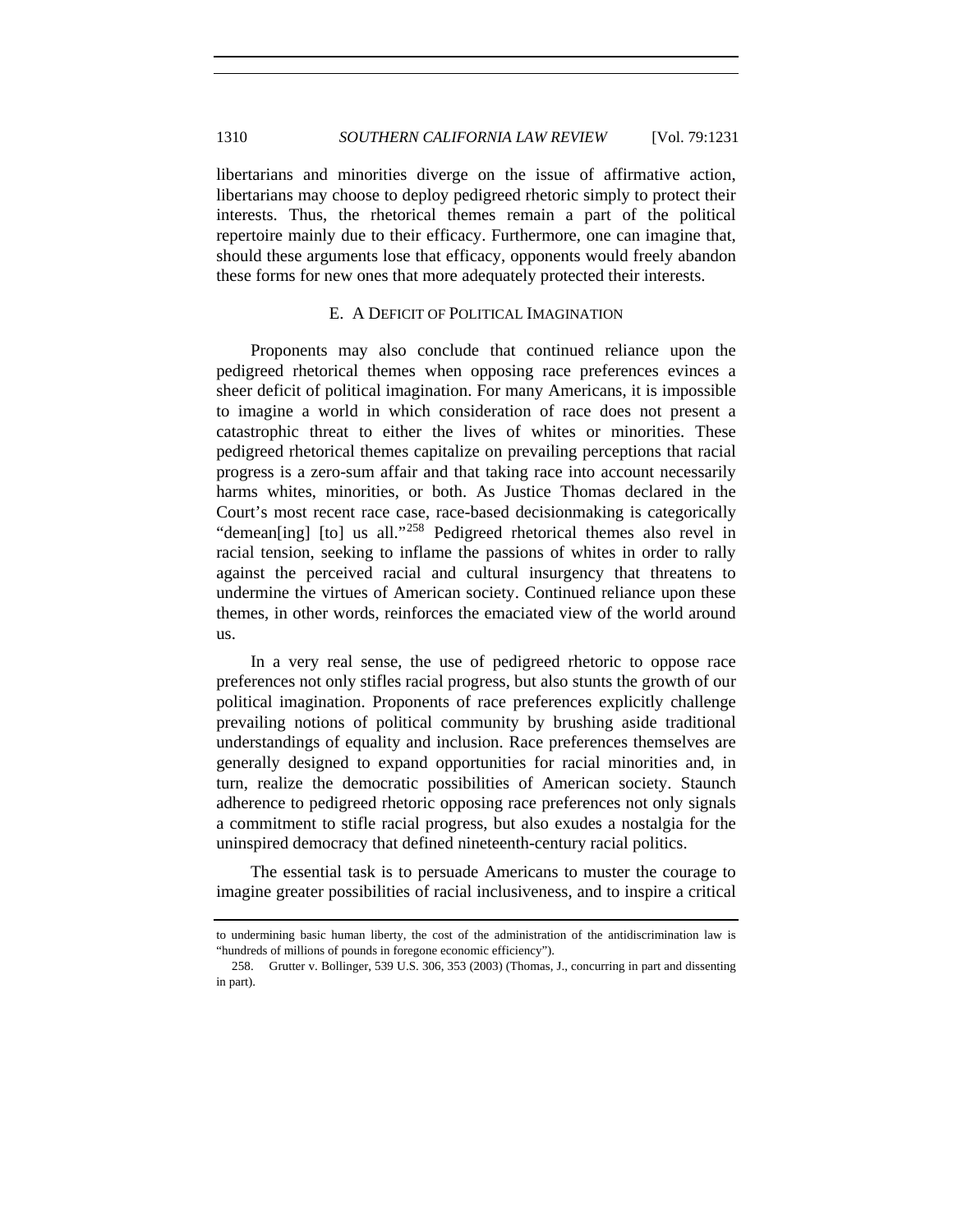intelligence that disciplines the almost reflexive impulse to view racially progressive measures in tragic or catastrophic terms. The genius of our Founding Fathers was that they understood the organic nature of democracy and the vital role of political imagination in maintaining and ensuring national stability and longevity. The race issue has proven particularly divisive throughout history precisely because it calls upon each of us to imagine an American democracy capable of confronting and responding meaningfully to the absurdity of racial injustice.<sup>[259](#page-80-0)</sup> In this way, political imagination serves as both the first and final frontier for conscientious dialogue on the future prospects of racial progress.

### IV. A FOUNDATION FOR RENEWED RACIAL DIALOGUE

A deepened appreciation and open acknowledgment of this pedigree is crucial to restoring public conversation on race preferences. Opponents of race preferences must come to understand that this pedigree, if left unaddressed, tends to overwhelm the underlying merit of arguments against race preferences in the eyes of proponents. At the same time, proponents should understand that the deployment of these pedigreed rhetorical themes does not necessarily signal agreement with the nineteenth-century racial norms from which they are sourced. For both proponents and opponents, the avoidance of a rapid retreat into ideological trench warfare not only preserves space for reasoned, substantive debate regarding race preferences, but also allows for the possibility of overcoming our collective fixation on race preferences as *the* issue in American race relations and advancing the conversation to reach the larger issue of producing a more racially inclusive society.

Our failing public conversation on race matters not only presents a particularly tragic moment in American race relations, but also evinces a greater failure of democracy. Sustained, meaningful dialogue is a critical, if not indispensable feature of our liberal democracy.<sup>[260](#page-80-1)</sup> It is through

<span id="page-80-0"></span> <sup>259.</sup> Operationalizing political imagination undoubtedly carries with it substantial risks. But as Cornel West remarks in his most recent meditation on the future of American democracy, "if we lose our precious democratic experiment, let it be said that we went down swinging like Ella Fitzgerald and Muhammad Ali*—*with style, grace, and a smile that signifies that the seeds of democracy matters will flower and flourish somewhere and somehow remember our gallant efforts." CORNEL WEST, DEMOCRACY MATTERS 218 (2004).

<span id="page-80-1"></span> <sup>260.</sup> Deliberation and dialogue figure prominently in democratic theory. *See* STEPHEN MACEDO, INTRODUCTION TO DELIBERATIVE POLITICS: ESSAYS ON DEMOCRACY AND DISAGREEMENT 1 (Stephen Macedo ed., 1999) (taking note of the surging popularity of the Deliberative Democracy school of thought); David Alan Sklansky, *Police and Democracy*, 103 MICH. L. REV. 1699, 1756–71 (2005) (recounting at length the fall of pluralism and the rise of deliberation as a central feature of democratic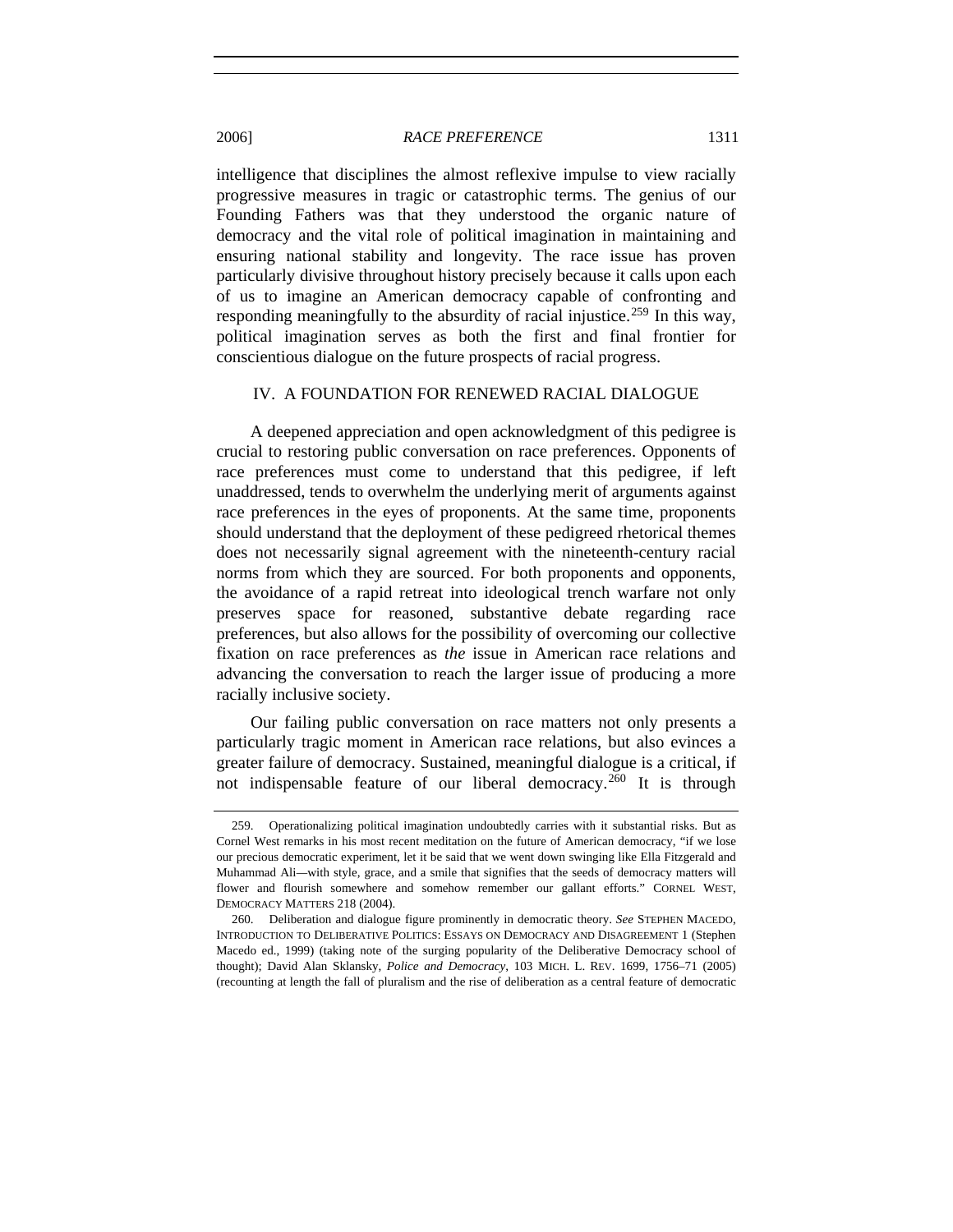meaningful public conversation about what actions government should take (or refrain from taking) that public policy determinations ultimately gain legitimacy. Conversation is particularly important in our democracy, given the profoundly diverse and often contradictory cultural and political traditions that are the sine qua non of American life. Under these particular circumstances, "persons ought to strive to engage in a mutual process of critical interaction, because if they do not, no uncoerced common understanding can possibly be attained."<sup>[261](#page-81-0)</sup> Sincere deliberation, in its broadest idealized form, ensures that a broad array of input is heard and considered, legitimizing the resulting decision. Under this view, "[i]f the preferences that determine the results of democratic procedures are unreflective or ignorant, then they lose their claim to political authority over us."[262](#page-81-1) In the absence of self-conscious, reflective dialogue, "democracy loses its capacity to generate legitimate political power."<sup>[263](#page-81-2)</sup>

In addition to legitimizing the exercise of state authority in a liberal democracy, dialogue works to promote individual freedom. The power to hash over our alternatives is an important exercise of human agency. <sup>[264](#page-81-3)</sup> If democracy is taken to mean rule by the people themselves, then conversation and deliberation are the principal means through which we declare and assert the power to shape our own belief systems. The roots of this idea of dialogue as freedom-promoting are traceable to the Kantian view that individual motivation that is either uncriticized or uncontested can be understood on a deeper level as a mode of subjugation. As Frank Michelman explains, "in Kantian terms we are free only insofar as we are

thought). Civic republican theory also places particular emphasis on dialogue. Lori Ringhand, *Defining Democracy: The Supreme Court's Campaign Finance Dilemma*, 56 HASTINGS L.J. 77, 83 (2004–05) ("Ideal democracy, to the civic republican, consists of deliberative debate about public issues, conducted in the context of political equality and respect."). *See also* Frank Michelman, *Law's Republic*, 97 YALE L.J. 1493 (1988) (explaining the civic republican tradition). By contrast, the liberal democratic tradition views a system of representation (rather than participation) as crucial to democratic functioning. *See* JOSEPH M. BESSETTE, THE MILD VOICE OF REASON: DELIBERATIVE DEMOCRACY AND AMERICAN NATIONAL GOVERNMENT 3 (1994) (stating that deliberation's proper place is in Congress, before going on to chronicle Congress's abysmal failure to engage in meaningful deliberation); GEORGE KATEB, HANNAH ARENDT: POLITICS, CONSCIENCE, EVIL 115 (1984) (criticizing deliberative theory for failing to appreciate the benefits of a representative system).

<span id="page-81-0"></span> <sup>261.</sup> ROBERT C. POST, CONSTITUTIONAL DOMAINS: DEMOCRACY, COMMUNITY, MANAGEMENT 143 (1995).

<span id="page-81-1"></span> <sup>262.</sup> JAMES S. FISHKIN, DEMOCRACY AND DELIBERATION: NEW DIRECTIONS FOR DEMOCRATIC REFORM 29 (1991).

<span id="page-81-2"></span> <sup>263.</sup> JAMES BOHMAN, PUBLIC DELIBERATION: PLURALISM, COMPLEXITY, AND DEMOCRACY 238– 39 (1996).

<span id="page-81-3"></span> <sup>264.</sup> ADOLF GUNDERSEN, THE SOCRATIC CITIZEN: A THEORY OF DELIBERATIVE DEMOCRACY 123–24 (2000) (quoting Robert Lane, *Patterns of Political Belief*, *in* HANDBOOK OF POLITICAL PSYCHOLOGY 115 (Jeanne Knutson ed., 1973)).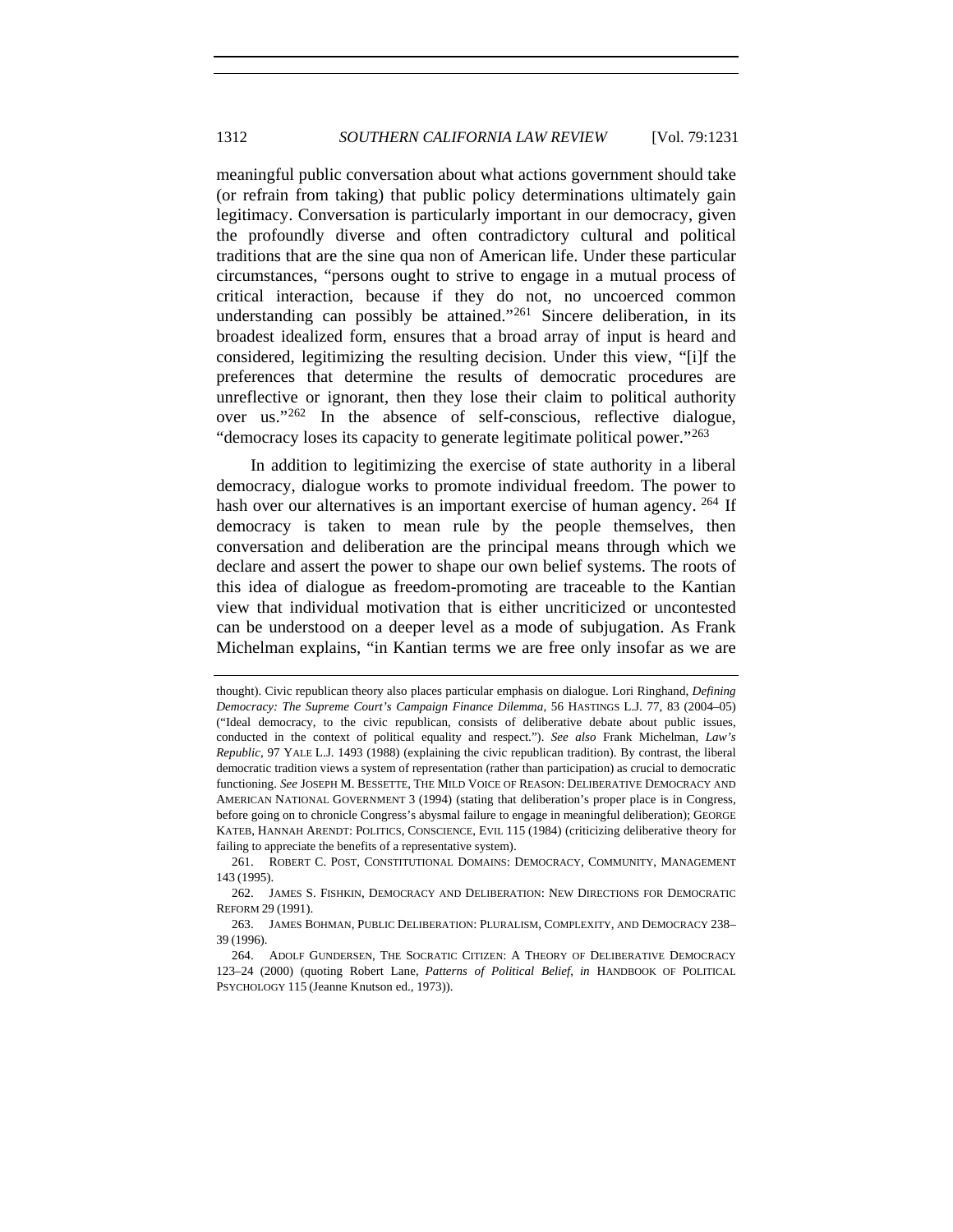self-governing, directing our actions in accordance with law-like reasons that we adopt for ourselves, as proper to ourselves, upon conscious, critical reflection on our identities (or natures) and social situations."[265](#page-82-0) Because "self-cognition and ensuing self-legislation must, to a like extent, be socially situated," Michelman continues, "norms must be formed through public dialogue and expressed as public law."[266](#page-82-1) In this way, dialogue as democratic modus operandi can be understood both as a material expression of freedom and as a mechanism to promote individual freedom.

Robust dialogue on public policy matters also promotes the individual growth of the dialogue participants. Conversation helps people become more knowledgeable and hold better developed opinions because "opinions can be tested and enlarged only where there is a genuine encounter with differing opinions."<sup>[267](#page-82-2)</sup> Moreover, meaningful conversation serves to broaden people's moral perspectives to include matters of public good, because appeals to the public good are often the most persuasive arguments available in public deliberation.<sup>[268](#page-82-3)</sup> Indeed, even if people are thinking selfinterested thoughts while making public good arguments, cognitive dissonance will create an incentive for such individuals to reconcile their self interest with the public good.<sup>[269](#page-82-4)</sup> At the same time, because political dialogue is a material manifestation of democracy in action, it promotes a feeling of democratic community and instills in the people a will for political action to advance reasoned public policy in the spirit of promoting the public good. $270$ 

For these reasons, the collective aspiration of those interested in pursing serious, sustained, and policy-legitimating dialogue on race matters must be to cultivate a reasoned discourse that is relatively free of retrograde ideological baggage that feeds skepticism, engenders distrust, and effectively forecloses constructive conversation on the most corrosive and divisive issue in American history and contemporary life. As the forgoing sections suggest, the continued reliance upon pedigreed rhetorical themes has and continues to poison racial legal discourse. Given the various

 <sup>265.</sup> Frank I. Michelman, *Traces of Self-Government*, 100 HARV. L. REV. 4, 26 (1986).

 <sup>266.</sup> *Id*. at 27.

<span id="page-82-2"></span><span id="page-82-1"></span><span id="page-82-0"></span> <sup>267.</sup> RICHARD BERNSTEIN, BEYOND OBJECTIVISM AND RELATIVISM: SCIENCE, HERMENEUTICS, AND PRAXIS 216 (1983).

<span id="page-82-5"></span><span id="page-82-4"></span><span id="page-82-3"></span> <sup>268.</sup> Jon Elster, *The Market and the Forum: Three Varieties of Political Theory*, *in* DELIBERATIVE DEMOCRACY: ESSAYS ON REASON AND POLITICS 3, 12 (James Bohman & William Rehg eds., 1997). *See* Matthew Festenstein, *Deliberation, Citizenship, and Identity*, *in* DEMOCRACY AS PUBLIC DELIBERATION: NEW PERSPECTIVES 88, 97 (Maurizio Passerin D'Entrèves ed., 2002).

 <sup>269.</sup> *See* Elster, *supra* note 268, at 12–13; Festenstein, *supra* note 268, at 97.

 <sup>270.</sup> GUNDERSEN, *supra* note 264, at 121–22.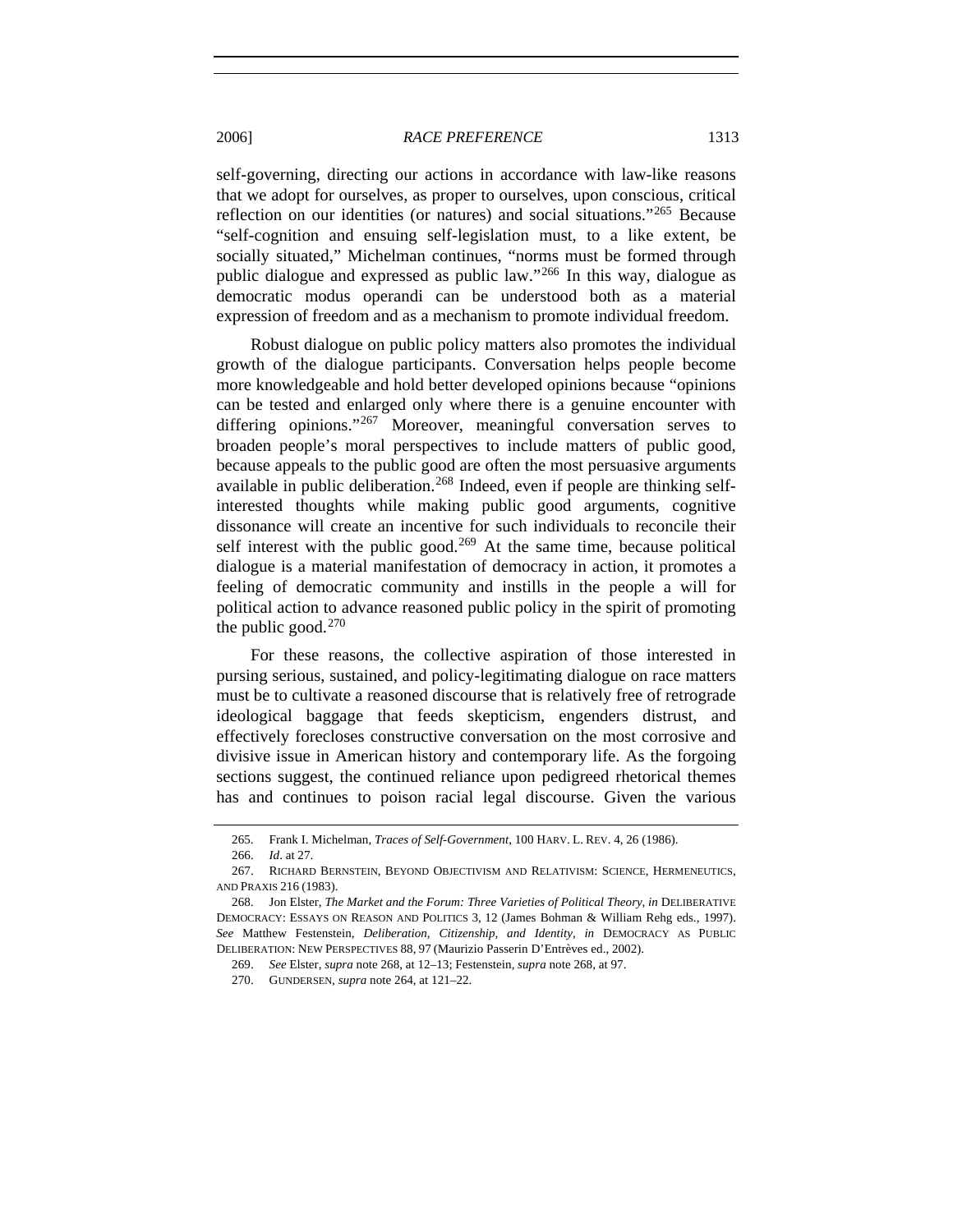normative and ideological commitments that might be ascribed to opponents of race preferences, the question thus becomes, how are we to approach the task of breaking through the conversational impasse and creating intellectual space for meaningful discourse on this issue?

One can imagine at least three responses to this question. As an initial matter, one might subscribe to the view that pedigree is not destiny, and thus conclude that the family resemblance tells us little, if anything, definitive about the normative commitments of today's opponents of race preferences. Consider the argument that the benefits of white privilege do not extend equally among all whites, and that policies that treat all whites as equally guilty of racial subordination advance a theory of undesirable rough justice.<sup>[271](#page-83-0)</sup> Although this argument is a staple of modern opponents of race preferences, it would be a mistake to conclude that it can only be deployed by those persons who normatively oppose race preferences. Indeed, one might very well support race preferences, but believe quite strongly that such programs should be particularly sensitive to individual candidate qualifications.

Similarly, although one might believe that diversity does not comport with merit based decisionmaking in education and employment, it would be incorrect to interpret this belief as necessarily indicative of a greater commitment to preserving status quo racial inequality. One might reject the diversity rational as insufficient to justify a system of race preferences that one strongly believes must be justified. In short, one may be inclined to simply engage the argument and ignore the possibility of retrograde normative underpinnings.

Interestingly, a small cadre of scholars has adopted this approach. Derrick Bok and William Bowen, in *The Shape of the River*, investigated whether racial minorities feel stigmatized or otherwise adversely affected as a result of being denoted beneficiaries of affirmative action policy in college admissions.[272](#page-83-1) Thomas Ross has critically examined claims of collective white innocence.[273](#page-83-2) More recently, Goodwin Lui has researched the scope of the burden that affirmative action in college admissions imposes upon aspiring white students. $274$  In each instance, these scholars chose to place to one side their skepticism about the normative

<span id="page-83-1"></span><span id="page-83-0"></span> <sup>271.</sup> *See supra* notes 21–69 and accompanying text.

<span id="page-83-2"></span> <sup>272.</sup> WILLIAM G. BOWEN & DEREK C. BOK, THE SHAPE OF THE RIVER (1998).

 <sup>273.</sup> Ross, *supra* note 93.

<span id="page-83-3"></span><sup>274.</sup> *See* Lui, *supra* note 29.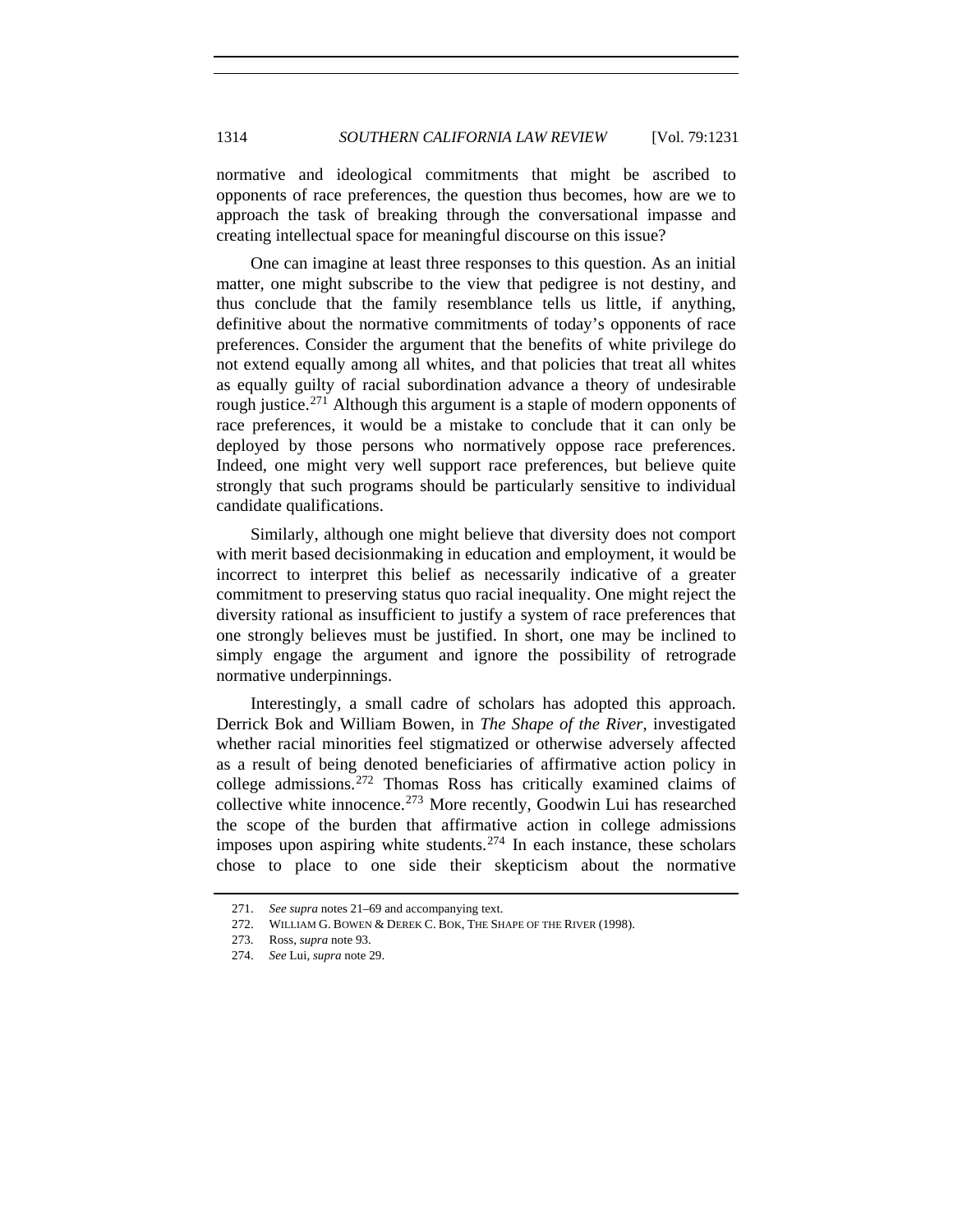commitments of those advancing the viewpoint, and launch directly into substantive critiques of that viewpoint.

This approach, however, may prove unsatisfactory for those more strongly committed to racial justice—those for whom it is not enough to simply challenge ideas in the abstract. As the late Robert Cover famously wrote, "legal interpretation takes place within a field of pain and death."<sup>[275](#page-84-0)</sup> By this, he meant that the stakes of legal discourse are elevated when bodies are on the line. A vigorous critique of the substantive position alone leaves the normative underpinnings—the motivational force behind the proposal—dangerously intact. It may stymie the particular vehicle that attempts to reinforce racial subordination, but it leaves unaddressed the fundamental motive driving policy positions that seek to undermine racial minorities in the first place.

At the other end of the responsive spectrum is wholesale rejection. One might view the pedigree as providing good reason to dismiss opponents of race entirely. Proponents of this view may choose to indulge fully this liberal skepticism and simply reject the message along with the messenger.<sup>[276](#page-84-1)</sup> The tradition of legal discourse on American race relations

 <sup>275.</sup> Robert M. Cover, *Violence and the Word*, 95 YALE L.J. 1601, 1601 (1986).

<span id="page-84-1"></span><span id="page-84-0"></span><sup>276.</sup> *See* NORMAN C. AMAKER, CIVIL RIGHTS AND THE REAGAN ADMINISTRATION (1988) (strongly implying that the Reagan administration was thoroughly racist); ANDREW HACKER, TWO NATIONS: BLACK AND WHITE, SEPARATE, HOSTILE, UNEQUAL 201 (1992) ("One of the two major parties—the Republicans—has all but explicitly stated that it is willing to have itself regarded as a white party, prepared to represent white Americans and defend their interests."); GIRARDEAU A. SPANN, RACE AGAINST THE COURT: THE SUPREME COURT AND MINORITIES IN CONTEMPORARY AMERICA 161–71 (1993) (arguing that the Supreme Court functions to perpetuate the subordination of racial minorities in the United States); Michael Berube, *Extreme Prejudice*, 69 TRANSITION 90, 90 (1996) (reviewing D'SOUZA, *supra* note 16) ("Do I really have any obligation to keep plowing through the bookshelves of the Right, demonstrating again and again that there's no one there?"); Crenshaw, *supra* note 245, at 1338 (hinting that, despite its protestations, "the Reagan Administration was anti-Black and ideologically opposed to civil rights"); Richard Delgado, *Rodrigo's Bookbag: Brimelow, Bork, Herrnstein, Murray, and D'Souza—Recent Conservative Thought and the End of Equality*, 50 STAN. L. REV. 1929 (1998) (reviewing multiple books and implying that recent conservative scholarship has been simply racist); Barry C. Feld, *Race, Politics, and Juvenile Justice: The Warren Court and the Conservative "Backlash"*, 87 MINN. L. REV. 1447 (2003) (noting that the Republican party's "war on crime" is nothing but coded racism); Paul Finkelman, *The Rise of the New Racism*, 15 YALE L. & POL'Y REV. 245, 282 (1996) (reviewing D'SOUZA, *supra* note 16) ("D'Souza's book stands as a heavily footnoted manifesto for [a] 'new racism.'"); Cheryl Harris, *Equal Treatment and the Reproduction of Inequality*, 69 FORDHAM L. REV. 1753, 1756 (2001) ("While I do not hold the view that there is something inherent in the Constitution that inevitably and fatally constricts the possibilities of . . . equal citizenship, it is certainly the case that the current interpretive approaches now prevalent in the Supreme Court[] . . . lead to precisely such limitations."); Sidney Willhelm, *The Supreme Court: A Citadel for White Supremacy*, 79 MICH. L. REV. 847 (1981) (reviewing DERRICK BELL, RACE, RACISM AND AMERICAN LAW (2d ed. 1980)) (asserting that Bell does not go far enough in his criticisms and that the Supreme Court is a citadel for white supremacy). *See generally* DERRICK BELL, FACES AT THE BOTTOM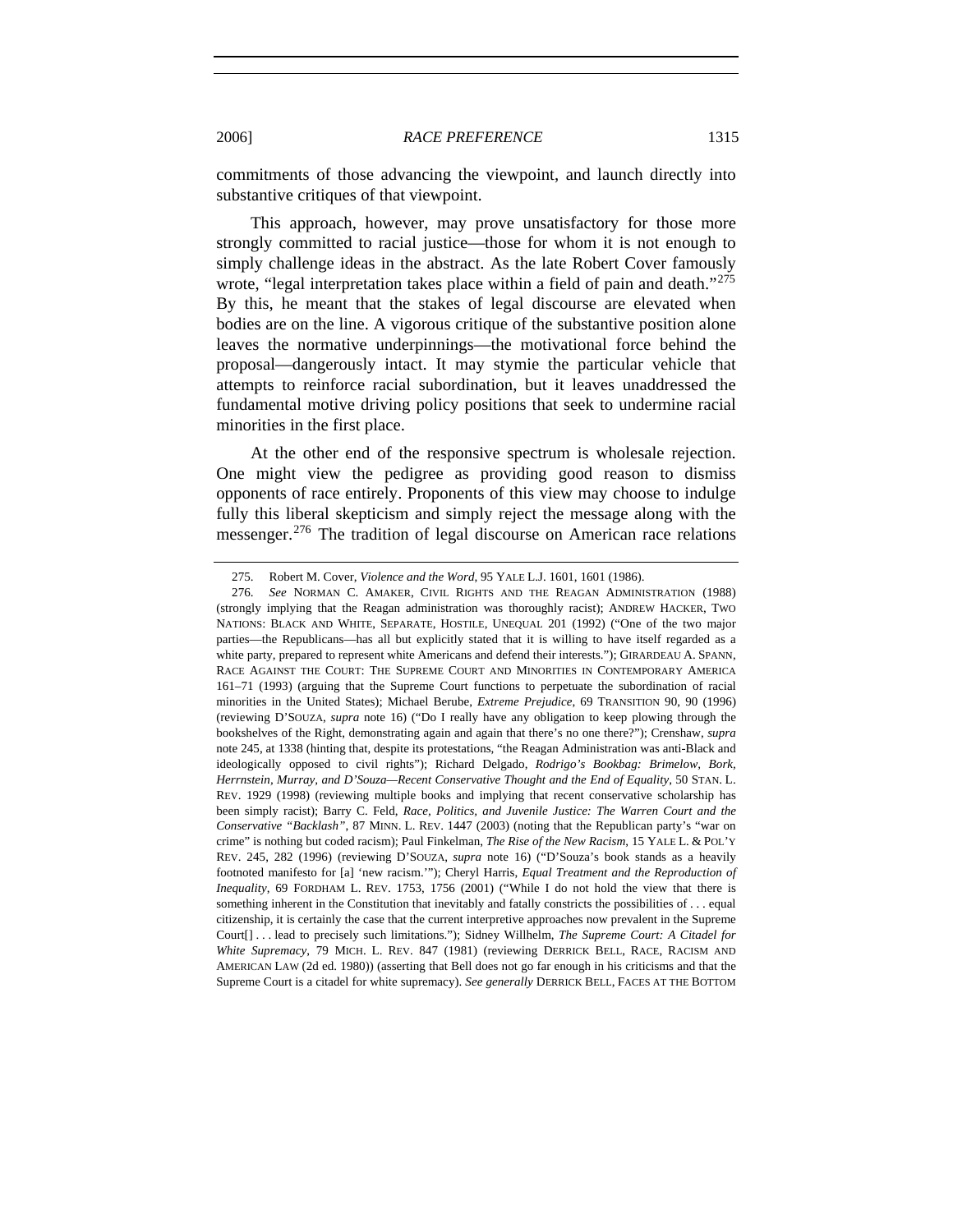has been one steeped in racial animus and characterized by circumlocution, evasiveness, reluctance and denial. When opponents avail themselves of rhetorical strategies used by nineteenth-century legal elites, they necessarily invoke the specter of this tragic racial past. Moreover, their continued reliance upon pedigreed rhetoric to justify a system that only modestly responds to persistent racial disparities in the material lives of racial minorities suggests a deep, unarticulated normative commitment to preserving the racial status quo in which whites remain comfortably above blacks. The steadfast reliance upon pedigreed rhetoric, coupled with the apparent disconnect between claims of racial egalitarianism and material conditions of racial subordination as a result of persistent racial disparities, spoils the credibility of modern opponents of race preferences and creates an incentive for proponents to dismiss them without serious interrogation, consideration, and weighing of the arguments they advance.

The principal deficit of this approach is that it would serve only to concretize the existing conversational impasse and subvert the larger aspiration of seeking constructive solutions to pressing racial issues. It creates an incentive to view race matters in purely ideological terms and further subverts the possibility of reasoned policy debate. Speaking of race matters in purely ideological terms poses a serious impediment to racial

OF THE WELL: THE PERMANENCE OF RACISM (1992) (discussing race and racial assumptions). *See also* T. Alexander Aleinikoff, *The Constitution in Context: The Continuing Significance of Racism*, 63 U. COLO. L. REV. 325 (1992) ("Acts of bigotry are not isolated fires caused by unpredictable lightning strikes, but rather the manifestations of the racist fires that continue to burn deep within American culture."); Regina Austin, *Back to Basics: Returning to the Matter of Black Inferiority and White Supremacy in the Post-*Brown *Era*, 6 J. APP. PRAC. & PROCESS 79 (2004) (observing that "at the root of [public schools' failing of black youths] lies the pervasive ideological insistence on the inevitability of black inferiority and white supremacy and the naturalness of the unequal distribution of resources and opportunities that they justify," and that "such core beliefs die hard"); John C. Brittain, *Is Racism Permanent? A Symposium*, POVERTY & RACE, Nov./Dec. 1993, *reprinted in* DOUBLE EXPOSURE: POVERTY AND RACE IN AMERICA 22 (Chester Hartman, 1997) (agreeing with Bell's thesis that racism is a permanent feature of America); Robert S. Chang & Jerome M. Culp, Jr., *Business as Usual?* Brown *and the Continuing Conundrum of Race in America*, 2004 U. ILL. L. REV. 1181 (2004) (explaining why, despite promises of formal equality, America is stuck in a racial "inequality cycle"); Jerome M. Culp, Jr., *Neutrality, the Race Question, and the 1991 Civil Rights Act: The "Impossibility" of Permanent Reform*, 45 RUTGERS L. REV. 965 (1993) (agreeing with Bell's thesis that racism is a permanent feature of America); Bernardine Dohrn, *Is Racism Permanent? A Symposium*, POVERTY & RACE, Nov./Dec. 1993, *reprinted in* DOUBLE EXPOSURE, *supra*, at 35 (same); Daniel Levitas, *Is Racism Permanent? A Symposium*, POVERTY & RACE, Nov./Dec. 1993, *reprinted in* DOUBLE EXPOSURE, *supra*, at 30 (same); José Padilla, *Is Racism Permanent? A Symposium*, POVERTY & RACE, Jan./Feb. 1994, *reprinted in* DOUBLE EXPOSURE, *supra*, at 31 (same); Daria Roithmayr, *Barriers to Entry: A Market Lock-in Model of Discrimination*, 86 VA. L. REV. 727 (2000) (comparing white dominance of law school admissions to a self-reinforcing monopoly and explaining the durability of such monopolies); George H. Taylor, *Racism as "the Nation's Crucial Sin": Theology and Derrick Bell*, 9 MICH. J. RACE & L. 269 (2004) (implicitly accepting Bell's thesis that racism is a permanent feature of America).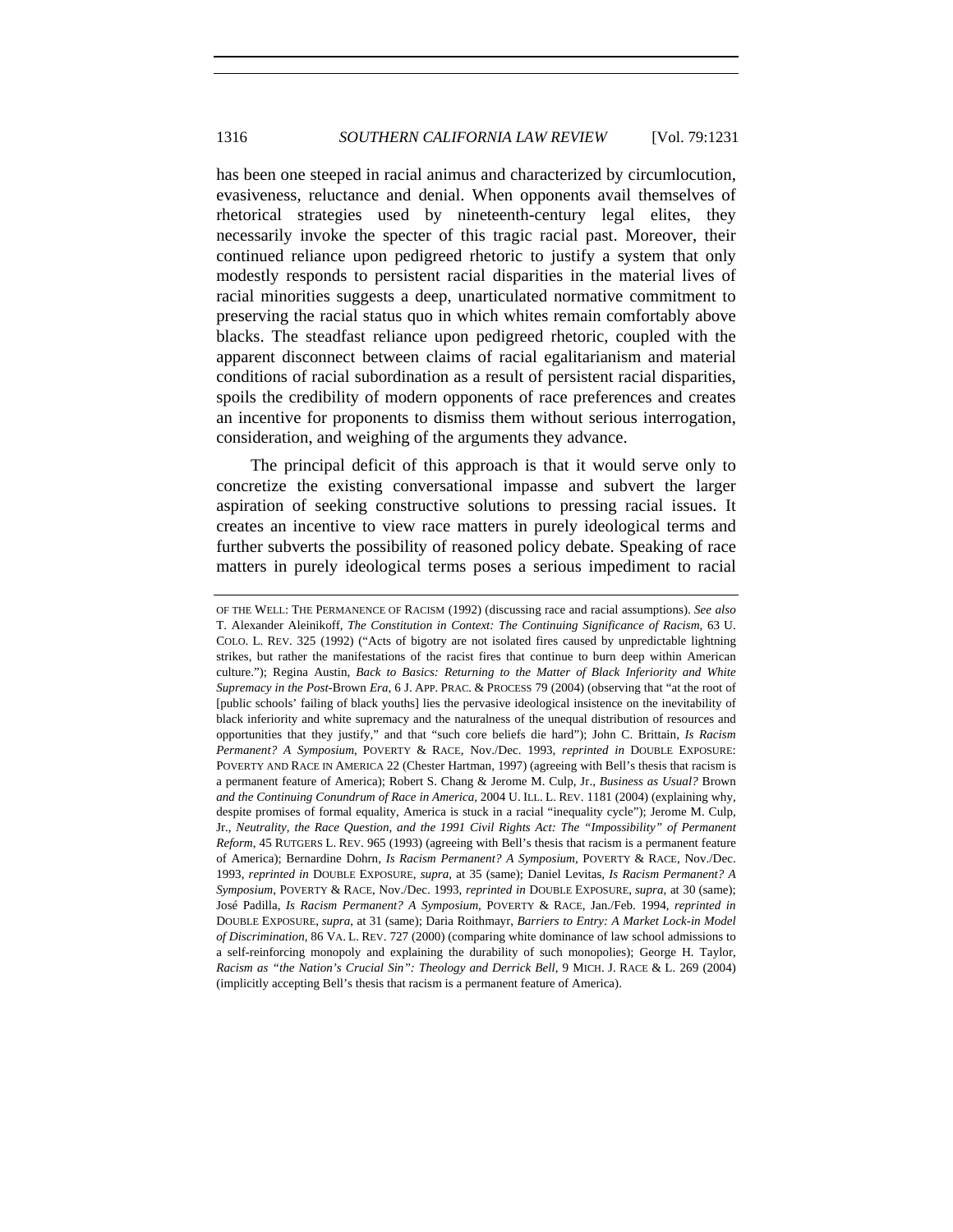conversation because, in advancing one's position, one essentially argues that a particular set of circumstances demands a particular outcome. In this way, purely ideological race rhetoric functions much like philosopher Immanuel Kant described in the *Groundwork of the Metaphysics of Morals*. [277](#page-86-0) According to Kant, a moral imperative is categorical insofar as it is presented as objectively necessary, without reference to some purpose or outcome. The imperative is the end in and of itself. As Kant explained, the moral imperative "has to do not with the matter of the action and what is to result from it, but with the form and the principle from which the action itself follows; and the essentially [sic] good in the action consists in the disposition, let the result be what it may." $278$  Because the moral imperative embodies that which is morally good, it necessarily makes a claim about justice. In short, an act is deemed morally just to the extent that it retains fidelity to the moral imperative.

By contrast, a policy argument reflects a set of choices or priorities and asserts a claim about the impact of a particular set of decisions upon the world.[279](#page-86-2) A policy argument does not embody a claim to justice. Indeed, the correctness of a policy choice is often tested against the backdrop of some agreed upon conception of justice. As the late Jerome Culp, Jr. explained:

Neither side of a moral debate is likely to be persuaded by proof that the policy claims support or discredit their moral positions. Policy arguments can be disproved by empirical evidence and challenged by showing in some situations the policy does not work or has contrary results. To refute a moral claim, however, first requires some agreement on the moral framework. Only then can one discuss whether the moral policy advocated conforms to the agreed-upon framework.<sup>[280](#page-86-3)</sup>

Speaking about race matters in purely ideological or moral terms creates the impression that a particular racial policy is rooted in some theory of what is morally just. In this way, opposition to race preferences is made to appear "above the fray" of politics and less susceptible to public

<span id="page-86-0"></span><sup>277.</sup> IMMANUEL KANT, GROUNDWORK OF THE METAPHYSICS OF MORALS (Mary Gregor trans. & ed., Cambridge Univ. Press 1997).

<sup>278.</sup> *Id.* at 27.

<span id="page-86-2"></span><span id="page-86-1"></span> <sup>279.</sup> Culp, *supra* note 223, at 170. *See also* Linda H. Edwards, *The Convergence of Analogical and Dialectical Imaginations in Legal Discourse*, 20 LEGAL STUD. F. 7, 10 (1996) (describing policy arguments as arguments about the way the world works, or arguments that a proposed rule will benefit society by serving a particular social function); Wilson R. Huhn, *Teaching Legal Analysis Using a Pluralistic Model of Law*, 36 GONZ. L. REV. 433, 485 (2001) (noting that "[t]he distinctive feature of policy arguments is that they are consequentialist in nature").

<span id="page-86-3"></span><sup>280.</sup> Culp, *supra* note 223, at 170.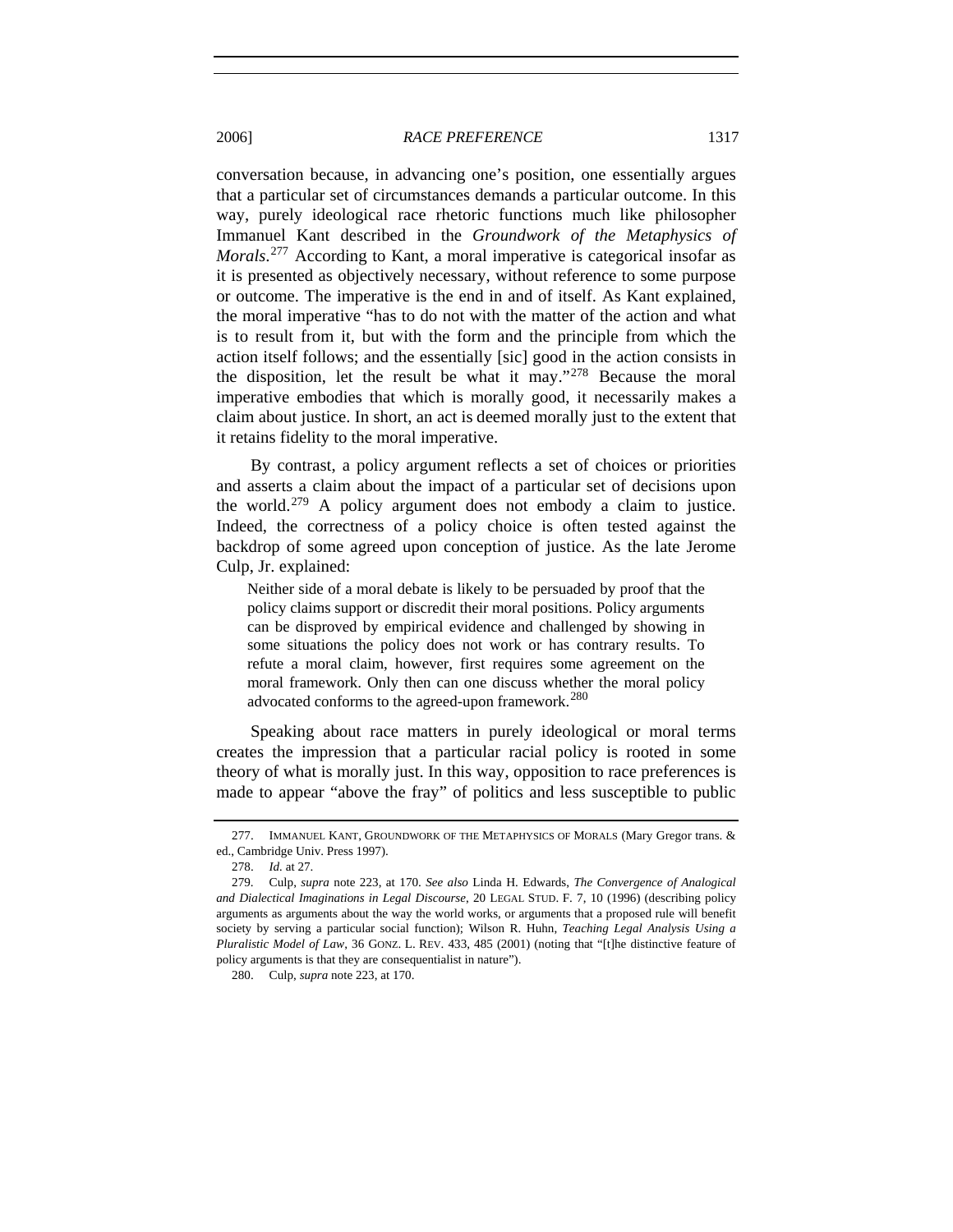choice debate. In addition, it enables opponents to claim that race preferences merely reflect the political whims of its proponents, unanchored by principle or a coherent theory of social justice.

Second, reducing conversation on race matters to an ideological contest allows opponents to elide inquiry into whether the *results* of a particular preference policy are desirable. Policy positions masquerading as principled ideological stances create the impression that a racial policy is not simply a choice among available alternatives, but the embodiment of some higher moral principle. Thus, the "principle" becomes an end in itself, without reference to outcomes. Consider the prevailing view of colorblindness in constitutional discourse. Colorblindness has come to be understood as the embodiment of what is morally just, independent of its actual effect upon the lives of racial minorities. This explains Justice Thomas's belief in the "moral and constitutional equivalence" between Jim Crow laws and race preferences, and his tragic assertion that "Government cannot make us equal [but] can only recognize, respect, and protect us as equal before the law."[281](#page-87-0) For Thomas, there is no meaningful difference between laws designed to entrench racial subordination and those designed to alleviate conditions of oppression. Critics may point out that colorblindness in practice has the effect of entrenching existing racial disparities in health, wealth, and society. But in framing the debate in purely ideological terms, opponents are able to avoid the contentious issue of outcomes and make viability determinations based exclusively on whether racially progressive measures exude fidelity to the ideological principle of colorblindness. Meaningful policy debate is replaced by ideological exchange, which further exacerbates hostilities and deepens the cycle of resentment.<sup>[282](#page-87-1)</sup>

A third, and perhaps more promising path, involves a partial embrace of normative skepticism with a view toward stimulating improved dialogue and the transparent, healthy exchange of ideas. Under this view, opponents who traffic in nineteenth-century rhetorical styles and argument trigger a strong, but rebuttable presumption that they harbor normative and ideological commitments fundamentally at odds with the shared aspiration of creating a more racial inclusive and egalitarian society. But rather than reject opponents categorically, one may call upon opponents to rebut this presumption by articulating their normative commitments and subject those normative commitments to closer scrutiny. Rebutting this presumption

 <sup>281.</sup> Adarand Constructors, Inc. v. Peña, 515 U.S. 200, 240 (1995) (Thomas, J., concurring).

<span id="page-87-1"></span><span id="page-87-0"></span><sup>282.</sup> *See supra* text accompanying note 5 (describing the prevailing view that current racial legal discourse is plagued by bitterness and resentment).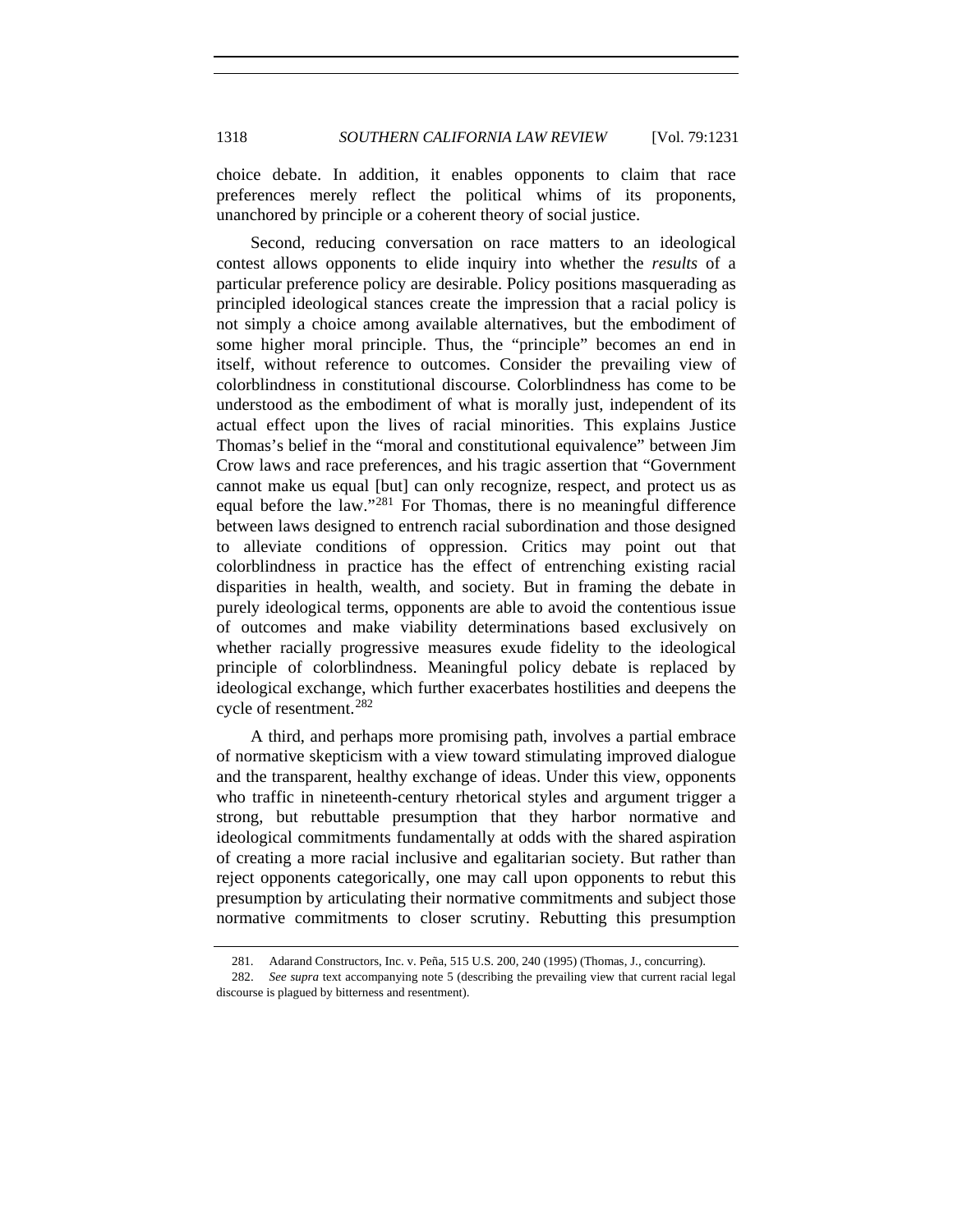would require opponents to acknowledge the devastating effects of their pedigreed arguments in the past, and offer a convincing explanation of how the deployment of these themes in the modern era does something other

The rebuttable presumption framework proves particularly useful in situations like this because it facilitates deep interrogation of motives for conduct that often appears superficially free of bias, but where there is strong reason to believe otherwise.<sup>[283](#page-88-0)</sup> For instance, in the antidiscrimination law context, an individual who claims to have been racially discriminated against by a would-be employer carries the initial burden of establishing a prima facie case of racial discrimination by showing that he or she (1) belongs to a racial minority; (2) applied for a job for which the employer was seeking applications; (3) was rejected despite being qualified for the position; and (4) that after the complainant's rejection, the employer continued to seek applications. Once the complainant establishes these facts, the burden shifts to the employer to show some legitimate, nondiscriminatory reason for the employer's adverse decision to the complainant. Then, the complainant must be given the

than perpetuate status quo inequality.

<span id="page-88-0"></span> <sup>283.</sup> For examples of the traditional burden shifting framework applied in connection with federal nondiscrimination statutes, see Raytheon Co. v. Hernandez, 540 U.S. 44 (2003) (applying the McDonnell Douglas burden shifting framework to an ADA claim); Ross v. Campbell Soup Co., 237 F.3d 701 (6th Cir. 2001) (same); Gallups v. City of Alexander City, 287 F. Supp. 2d 1286 (M.D. Ala. 2003) (same); Reeves v. Sanderson Plumbing Prods., Inc., 530 U.S. 133 (2000) (assuming arguendo, where the parties did not dispute the issue, that the McDonnell Douglas burden shifting framework applies to ADEA claims, based on numerous circuit court decisions); Albemarle Paper Co. v. Moody, 422 U.S. 405 (1975) (applying the McDonnell Douglas burden shifting framework to an EEOA claim); Corning Glass Works v. Brennan, 417 U.S. 188 (1974) (applying a framework analogous to the McDonnell Douglas burden shifting framework to an EPA claim); Fallon v. Illinois, 882 F.2d 1206 (7th Cir. 1989) (distinguishing the EPA burden shifting framework from the traditional McDonnell Douglas burden shifting framework in that both the burden of production and the burden of persuasion shifts to the defendant upon the showing of a prima facie case); Gavalik v. Cont'l Can Co., 812 F.2d 834 (3d Cir. 1987), *cert. denied*, 484 U.S. 979 (1987) (applying the McDonnell Douglas burden shifting framework to an ERISA claim); Cichon v. Exelon Generation Co., 401 F.3d 803 (7th Cir. 2005) (applying the McDonnell Douglas burden shifting framework to an FLSA claim); Grey v. City of Oak Grove, Mo., 396 F.3d 1031 (8th Cir. 2005) (same); Buie v. Quad/Graphics, Inc., 366 F.3d 496 (7th Cir. 2004) (applying the McDonnell Douglas burden shifting framework to an FMLA claim); Potenza v. City of New York, 365 F.3d 165 (2d Cir. 2004) (same); Smith v. BellSouth Telecomms., Inc., 273 F.3d 1303 (11th Cir. 2001) (same); Clean Harbors Envtl. Servs., Inc. v. Herman, 146 F.3d 12 (1st Cir. 1998) (applying the McDonnell Douglas burden shifting framework to an STAA claim); Gagnon v. Sprint Corp., 284 F.3d 839 (8th Cir. 2002), *cert. denied*, 537 U.S. 1014 (2002) (distinguishing the USERRA burden shifting framework from the traditional McDonnell Douglas burden shifting framework in that both the burden of production and the burden of persuasion shift to the defendant upon the showing of a prima facie case); Sheehan v. Dep't of Navy, 240 F.3d 1009 (Fed. Cir. 2001) (same).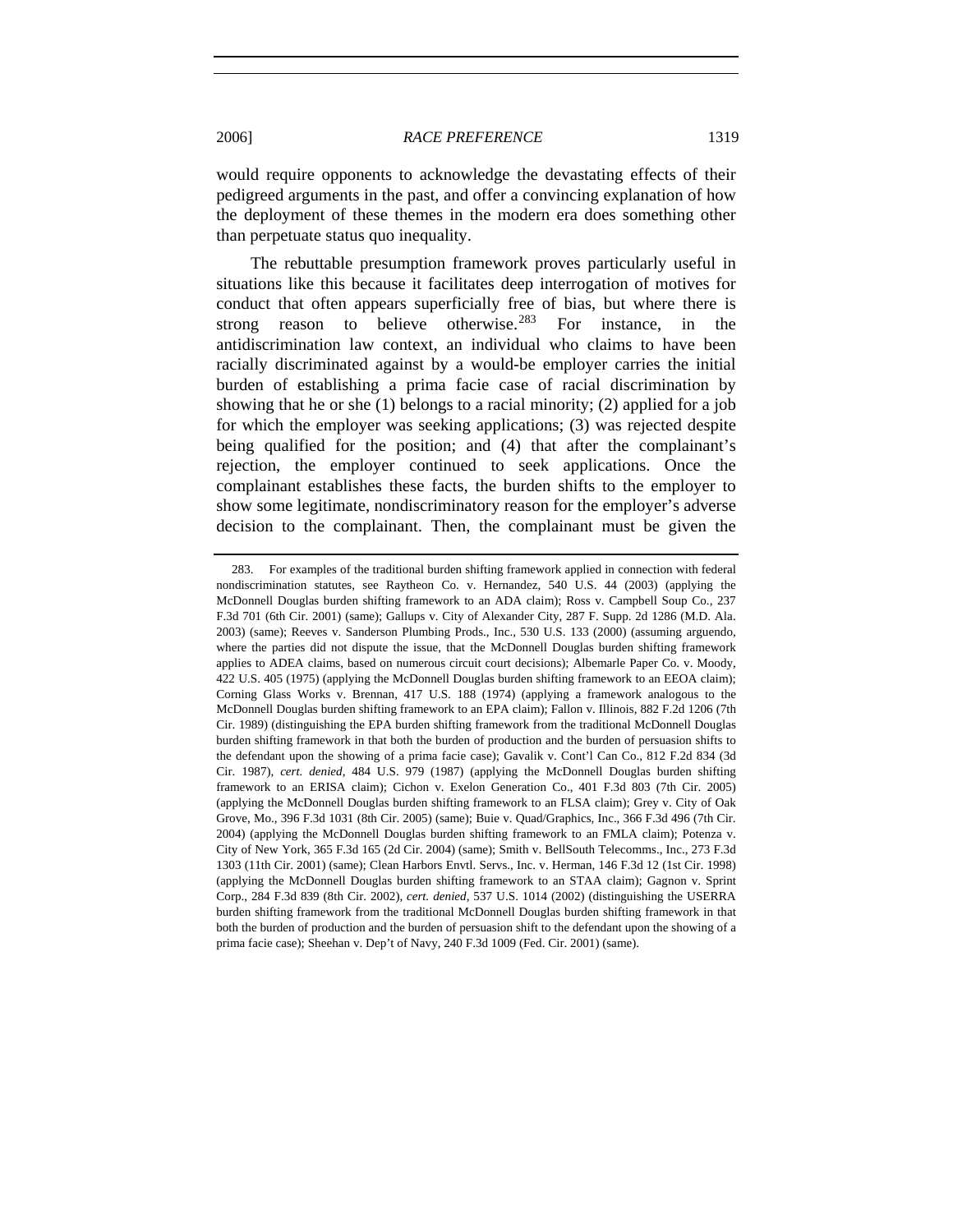opportunity to show that the employer's purported decision is a pretext for a racially discriminatory decision.<sup>[284](#page-89-0)</sup>

Courts employ a similar framework to interrogate lawyers' motives in striking jurors from cases. In addition to challenges for cause—in which a juror may be eliminated for a specific, articulated reason—a lawyer may also use a limited number of peremptory strikes to eliminate potential jurors without providing an explicit reason for doing so. If, however, it appears that a potential juror was eliminated on the basis of race or gender, the lawyer may be called upon to explain the race-neural or gender-neutral motivation for striking that particular juror. The lawyer's strike, however, may still be overturned if the complaining party can convince the court that the explanation offered is a mere pretext.<sup>[285](#page-89-1)</sup>

In each instance, the burden shifting framework is deployed to smoke out discriminatory motive were there is a strong basis for skepticism. In both the employment and criminal justice context, this skepticism is derived from the immediate facts at issue in the case when situated against the backdrop of America's extended history of institutionalized racial and gender bias. When the decision to deny employment or strike a juror looks and feels like the sort of racial and gender discrimination that we know has taken place in the past, we are rightly skeptical and demand that individuals who engage in such conduct "hum a few more bars" in order to push the conversation beyond suspicion and toward a more fruitful, transparent dialogue on the merits.

Ideally, the burden shifting framework provides a mechanism through which we gain a deeper understanding both of the conduct at issue and the underlying motives and normative commitments of those who engage in such conduct. However, this ideal proves far more elusive in practice. As scholars have pointed out over the years, lower courts often reduce the "burden" on those accused of discrimination in jury selection through noncritical acceptance of a host of race- and gender-neutral explanations for

 <sup>284.</sup> McDonnell Douglas Corp. v. Green, 411 U.S. 792, 802 (1973).

<span id="page-89-1"></span><span id="page-89-0"></span><sup>285.</sup> *See* J.E.B. v. Alabama ex rel. T.B., 511 U.S. 127 (1994); Batson v. Kentucky, 476 U.S. 79 (1986). *See also* John J. Francis, *Preemptory Challenges,* Grutter*, and Critical Mass: A Means of Reclaiming the Promise of* Batson, 29 VT. L. REV. 297 (2005) (charting the judicial missteps since *Batson* and noting several proposed solutions); Geoffrey A. Gannaway, *Texas Independence: The Lone Star State Serves as an Example to Other Jurisdictions as It Rejects Mixed-Motive Defenses to* Batson *Challenges*, 21 REV. LITIG. 375 (2002) (holding up Texas as the model of a jurisdiction faithful to *Batson*'s purpose and spirit); Robert William Rodriguez, Batson v. Kentucky*: Equal Protection, the Fair Cross-Section Requirement, and the Discriminatory Use of Preemptory Challenges*, 37 EMORY L.J. 755 (1988) (chronicling the history of discrimination and the preemptory challenge and finding *Batson* to be a right headed but vague solution).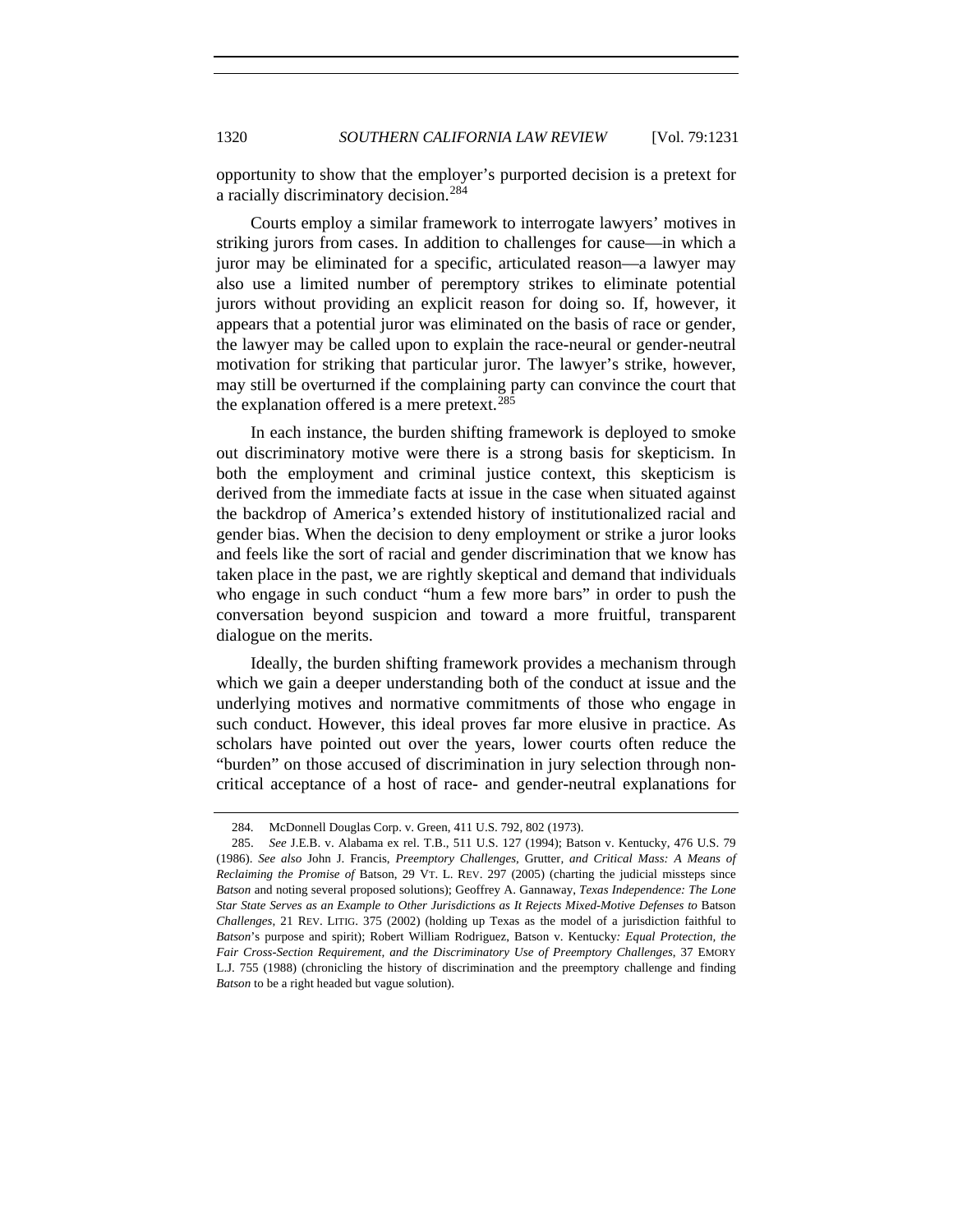peremptory strikes.[286](#page-90-0) Moreover, racial discrimination in the employment context is particular difficult to discern. For instance, an interviewing panel might claim that the job applicant did not interview particularly well—a claim that is incredibly difficult to refute. The same is likely true of the contention that the applicant did not demonstrate strong "people skills" during the interview process. Moreover, it would be equally difficult to argue that these proffered explanations are a mere pretext.

Despite these shortcomings, the presumption framework provides the most compelling prospect for achieving robust, constructive dialogue on race matters. As an initial matter, it avoids the destructive closing-ranks mentality. It also may prove effective in deescalating racial hostilities because it provides a mechanism for structured interrogation of the opponents' position that acknowledges and affirms skepticism, but highlights a pathway for continued dialogue that steers clear of the nihilism and despair that plagues many racial progressives. Because the presumption is rebuttable, the framework may prove effective in breaking the cycle of resentment.

At the same time, the presumption framework acknowledges the dialectical relationship between rhetoric, ideology, and identity, and provides a mechanism to simultaneously address both the rhetoric and the normative commitments that animate such rhetoric. By spotlighting the linkage between rhetoric, ideology, and community, and situating that dialectic within the larger history of American race relations, it generates a heightened sensitivity to the influence of race rhetoric. This, in turn, creates an incentive to avoid the inflammatory rhetoric that leads to the disintegration of reasoned discourse.

Although the burden shifting framework provides a useful mechanism to promote democracy-enhancing dialogue on race matters, one can anticipate a number of objections that may problematize the ability to capitalize on this approach in this particular context. First, opponents may bristle at the idea that the mere deployment of pedigreed rhetoric should trigger elevated scrutiny of the normative commitments of the speaker. The history of American race relations and the persistence of racial disparities

<span id="page-90-0"></span><sup>286.</sup> *See* United States v. Martinez, 168 F.3d 1043, 1047 (8th Cir. 1999) (noting that poor eye contact is a legitimate race-neutral reason for striking a juror); United States v. Fields, 72 F.3d 1200, 1206 (5th Cir. 1996) (same); Polk v. Dixie Ins. Co., 972 F.2d 83, 85–86 (5th Cir. 1992) (same); United States v. Bishop, 959 F.2d 820, 821, 827 (9th Cir. 1992) (holding that the potential bias of minority jurors living in low income neighborhoods is a legitimate race-neutral reason for striking a juror); Rice v. State, 746 S.W.2d 356, 357 (Tex. App. 1988) (holding that poor spelling on a juror information card is a legitimate race-neutral reason for striking a juror).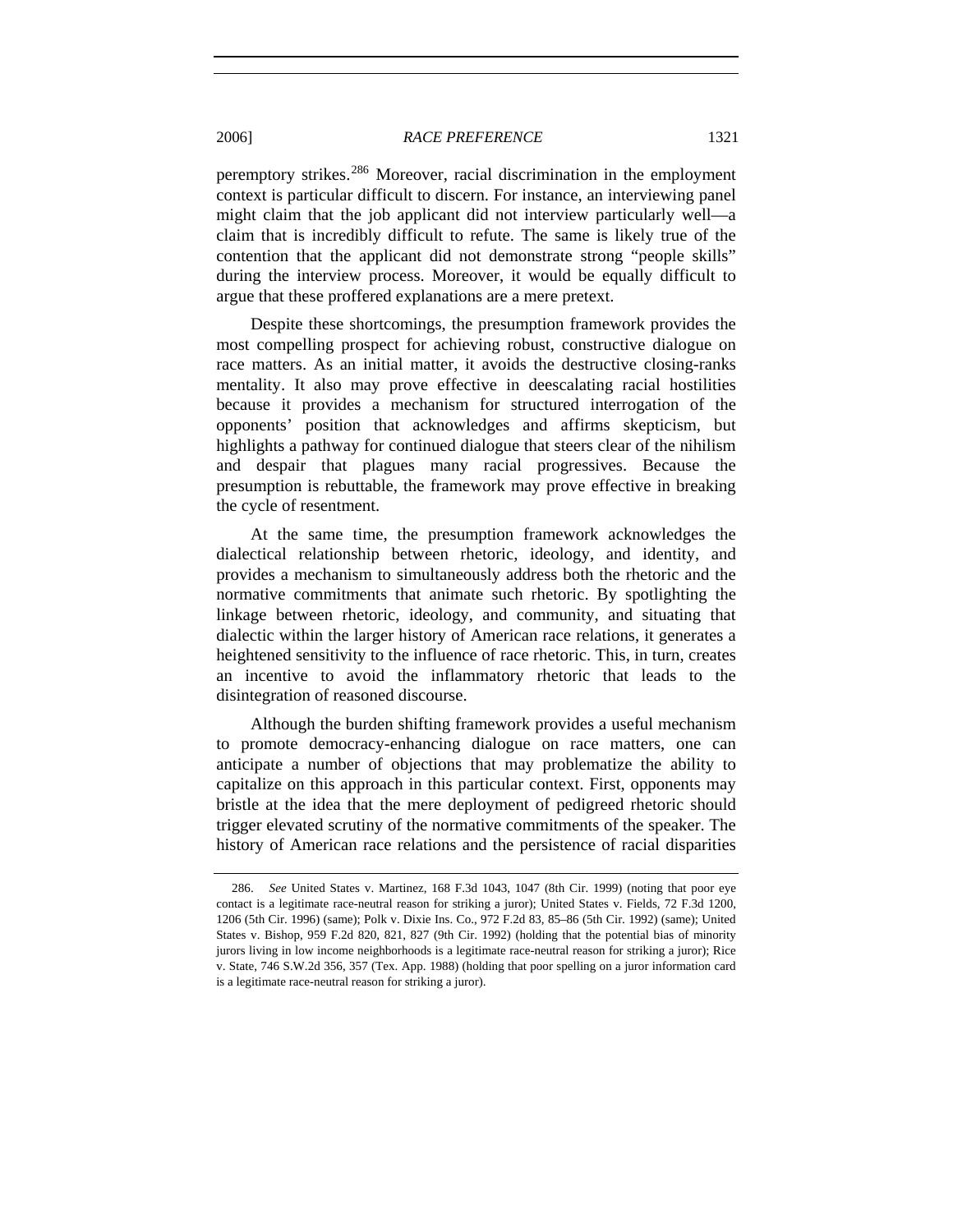in health, wealth, and society, however, suggest that a presumption of good faith is simply not warranted. Nineteenth-century racial norms, from which these pedigreed themes are sourced, nurtured and sustained devastating modes of racial oppression. Although modern opposition to race preferences has largely broken free of its white supremacist origins, it nevertheless works to concretize the current state of racial inequality. If modern opponents are to be viewed as partners in the search for a clear vision of the public good, then their underlying normative commitments must be professed and scrutinized.<sup>[287](#page-91-0)</sup>

Second, one may argue that the additional burden of having to lay bare one's normative commitments whenever advancing pedigreed arguments may create an incentive to avoid inflammatory rhetoric, but may also motivate opponents to "disguise" their rhetoric in order to mask the motive, or refrain from dialogue altogether.<sup>[288](#page-91-1)</sup> Although the risk that some opponents, wary of exposing their true beliefs, might seek to mask their normative commitments and subvert the dialogue is real, it nevertheless reveals something about the nature of their commitment to the purportedly shared enterprise of racial progress. The burden shifting framework structures dialogue in a way that tends to expose insincere posturing, thereby creating an incentive not to participate in an overly strategic fashion. If nothing else, simple confirmation that these individuals lack the will to engage in serious, transparent dialogue will work to undermine their credibility and effectively diminish the persuasiveness of their positions.

Third, opponents may be skeptical that the burden shifting framework will produce that sort of engaged dialogue that it promises, given the entrenched nature of the ideological positions. Constructive democratic dialogue presupposes that the participants are willing to move a meaningful distance from their initial position. But this is not always possible. Consider the example of a religious fundamentalist. Not only is it central to the fundamentalist's religious beliefs that he or she is always correct and

<span id="page-91-0"></span> <sup>287.</sup> Moreover, there is no reason to think that this framework should not apply to racial progressives as well—the virtue of transparency is good for all sides of the debate.

<span id="page-91-1"></span> <sup>288.</sup> As Richard Epstein once observed in the context of firm compliance with the mandates of Title VII,

Any sound overall assessment cannot ignore the material effects that such litigation has on the creation of new jobs for other workers. Tracing down these consequences will be hard. Firms are not likely to announce that their decisions are made to minimize the adverse effects of the civil rights laws. They are not likely to broadcast their strategy. The effects are likely to be large and significant, but they also will be hidden from view. They may involve decisions on where to build the next new plant; or to decide which of two plants the firm will expand and by how much; or to decide which plant the firm will shut down.

Epstein, *Subtle Vices*, *supra* note 108, at 575.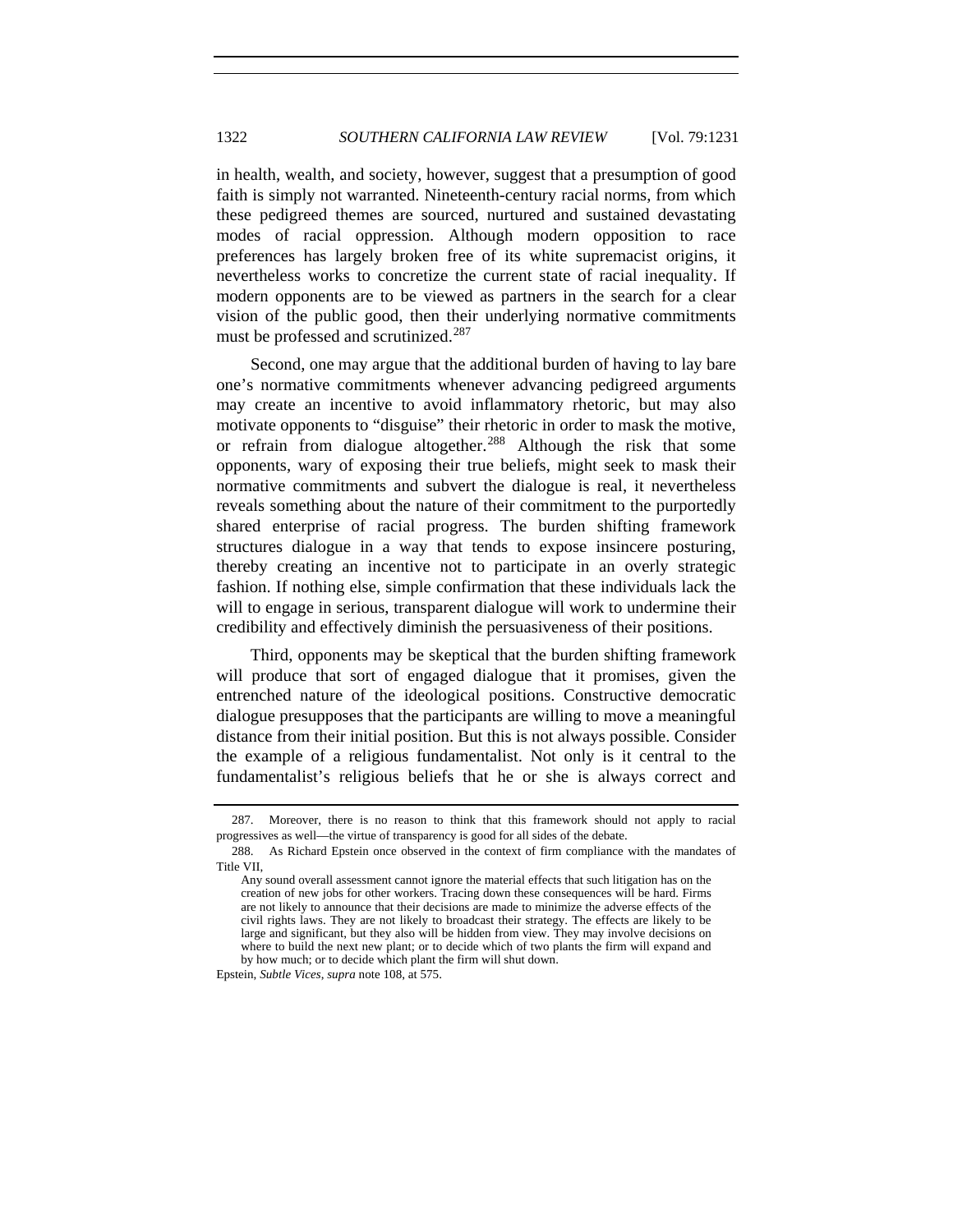everyone else is always incorrect on certain issues, but also the basic presupposition that makes dialogue function to legitimate public policy is also incompatible with the fundamentalist's beliefs. Indeed, the prospect of dialogue is particularly dim precisely because what the fundamentalist believes is diametrically opposed to the nature of deliberative dialogue itself.[289](#page-92-0) Within the framework of dialogue, the fundamentalist is the prototype of the immovable deliberator.<sup>[290](#page-92-1)</sup>

William Simon identifies subscribers to identity politics as a second class of immovable deliberators. According to Simon, minorities who subscribe to identity politics feel that their sense of self-worth is so bound up with affirmative action that the validity of race preferences is simply not open to debate.[291](#page-92-2) Taken together, one might hypothesize that any time an issue becomes bound up too tightly with one's identity—be it religious identity, racial identity, or any other kind of identity, one can no longer hear debate about that issue without hearing debate about oneself, which makes addressing arguments *qua* arguments on the merits exceedingly difficult.

To be sure, the presence of immovable deliberators may result in a conversation on race matters that falls short of the idealized form envisioned by a burden shifting framework, but imperfect dialogue is arguably better than no dialogue at all. Moreover, reasoned dialogue on race matters is not the be-all-end-all of American race relations. Indeed, sustained, meaningful conversation may not be the silver bullet that will end racial conflict for all time.  $292$  However, it is perhaps the most important tool we have to provide a deeper understanding of the normative and substantive terrain that must be negotiated as we strive collectively toward the larger goal of racial justice in the most diverse civilization on earth.

<span id="page-92-0"></span><sup>289.</sup> *See* Joshua Cohen, *Deliberation and Democratic Legitimacy*, *in* DELIBERATIVE DEMOCRACY, *supra* note 268, at 67, 82; Festenstein, s*upra* note 268, at 92–94; Michelman, *supra* note 265, at 27; Cass Sunstein, *Interest Groups in American Public Law*, 38 STAN. L. REV. 29, 31 (1985).

<span id="page-92-1"></span><sup>290.</sup> *See* Ian Shapiro, *Enough of Deliberation: Politics is About Interests and Power*, *in* DELIBERATIVE POLITICS: ESSAYS ON DEMOCRACY AND DISAGREEMENT 30–31 (Stephen Macedo ed., 1999).

<span id="page-92-2"></span> <sup>291.</sup> William Simon, *Three Limitations on Deliberative Democracy: Identity Politics, Bad Faith, and Indeterminacy*, *in* DELIBERATIVE POLITICS, *supra* note 290, at 50–53.

<span id="page-92-3"></span><sup>292.</sup> *See* Iris Marion Young, *Activist Challenges to Deliberative Democracy*, *in* DEBATING DELIBERATIVE DEMOCRACY 102 (James S. Fishkin & Peter Laslett eds., 2003) (arguing that the principle of resolving political issues via dialogue may be at odds with the tradition of social activism, which occasionally produces laudable results).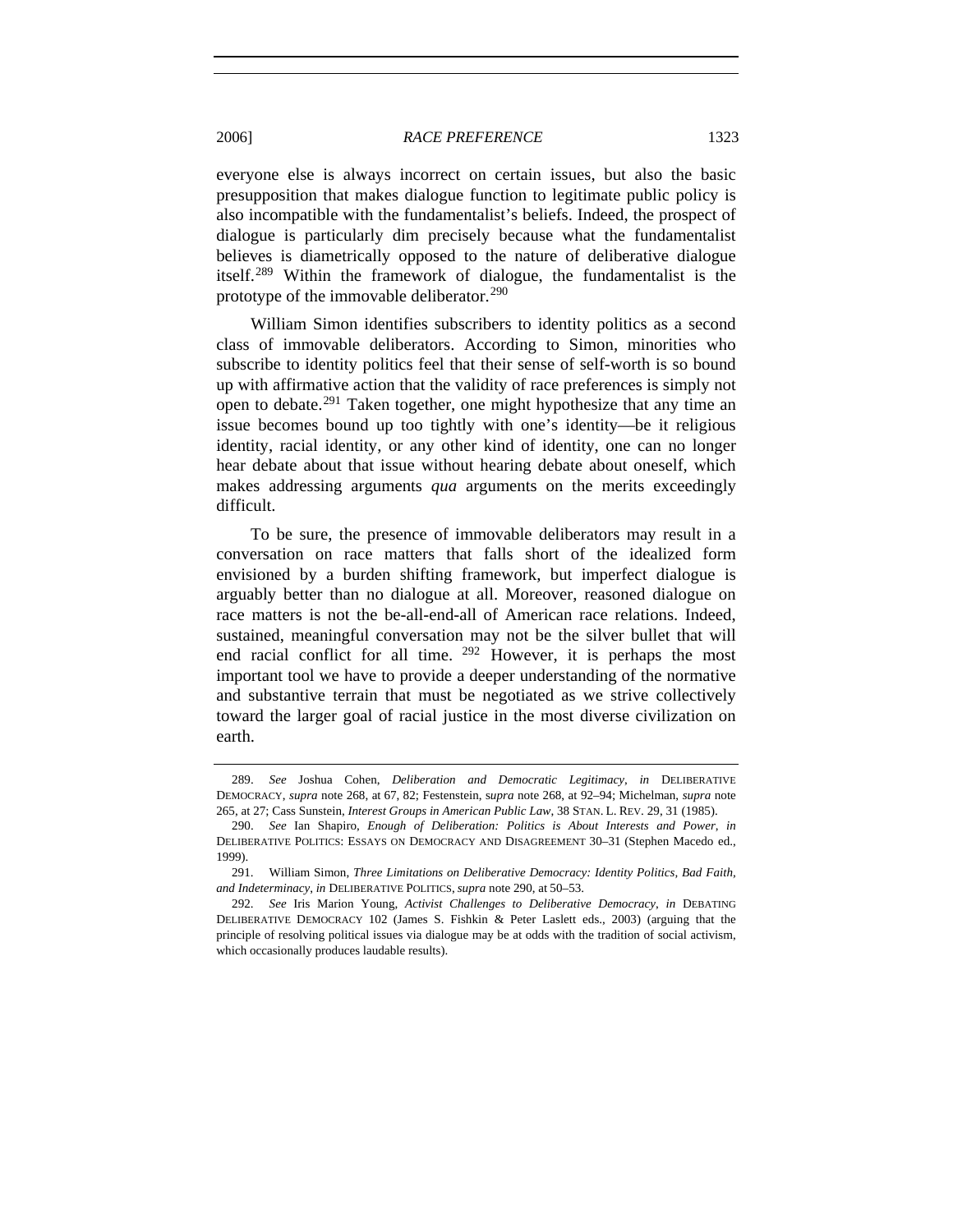#### V. CONCLUSION

In this Article, I have argued that public conversation regarding the use of race as a factor in university admissions and hiring decisions remains at a contentious impasse because the *manner* of engaged opposition, rhetorically speaking, has evolved little over the past 150 years. A deep understanding of the pedigree of rhetoric deployed by opponents of race preferences explains why public conversation has fallen into a cycle of resentment. But it also provides crucial insight into the foundation for renewed racial dialogue. As an initial matter, this inquiry provides a welcome opportunity for legal and political actors to pause and reflect on the trajectory of race relations in American culture. As Charles Miller wrote some time ago, "[b]oth statutory and judge-made law have played important roles in the history of American race relations, and race weighs heavy in the American constitutional tradition."<sup>[293](#page-93-0)</sup> To be sure, legal pronouncements on the preeminent racial issues of the day are not the beall-end-all of American race relations. But the reach of such pronouncements can and does extend beyond their specific legal holdings to exert a profound influence on our culture, and the evaluation of this influence is well served by a rigorous consideration of the structure and style of reasoning used to justify the prevailing racial legal order.

An appreciation of the pedigreed rhetoric opposing race preferences also serves to vindicate the deep skepticism shared by many regarding the normative commitments of opponents. At the same time, an exploration of this pedigree allows opponents the opportunity to respond to this skepticism by elaborating on the reasons for opposing race preferences in a manner that dispels the presumptive linkages to the reasoning and discourse that defined retrograde nineteenth-century racial politics. This may entail open acknowledgment and engagement with the unpleasantness of past racial discourse, but such an unpleasant recognition may be the proverbial "brook of fire" that cleanses individuals and institutions and enables us to commit to the reasoned and robust exchange of ideas that is the hallmark of our democracy.

A deepened understanding of rhetoric provides a pathway out of the ideological *cul de sac* of race preference discourse. It provides us with a means of transforming ritualized recitation of ideological platitudes and inflexible appeals to the inexorable logic of one ideological commitment or another into reasoned debate over the relative merits of race preferences.

<span id="page-93-0"></span> <sup>293.</sup> Charles A. Miller, *Constitutional Law and the Rhetoric of Race*, 5 PERSP. AM. HIST. 147, 200 (1971).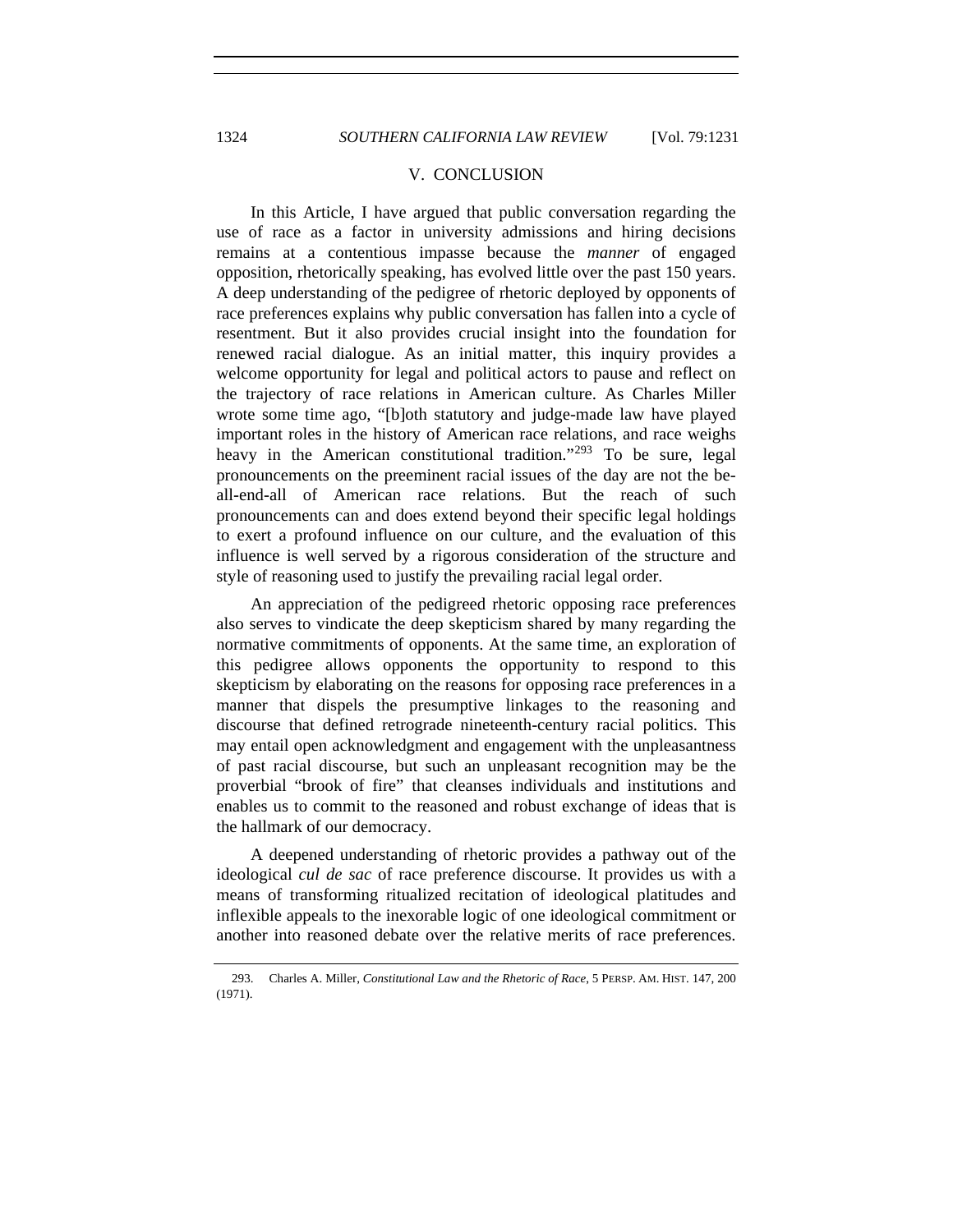Equally important, however, is that the restoration of public conversation on race preferences allows us to see race preferences as merely one component of a much larger vision to construct a more racially inclusive American society—an aspiration generally shared by proponents and opponents alike.